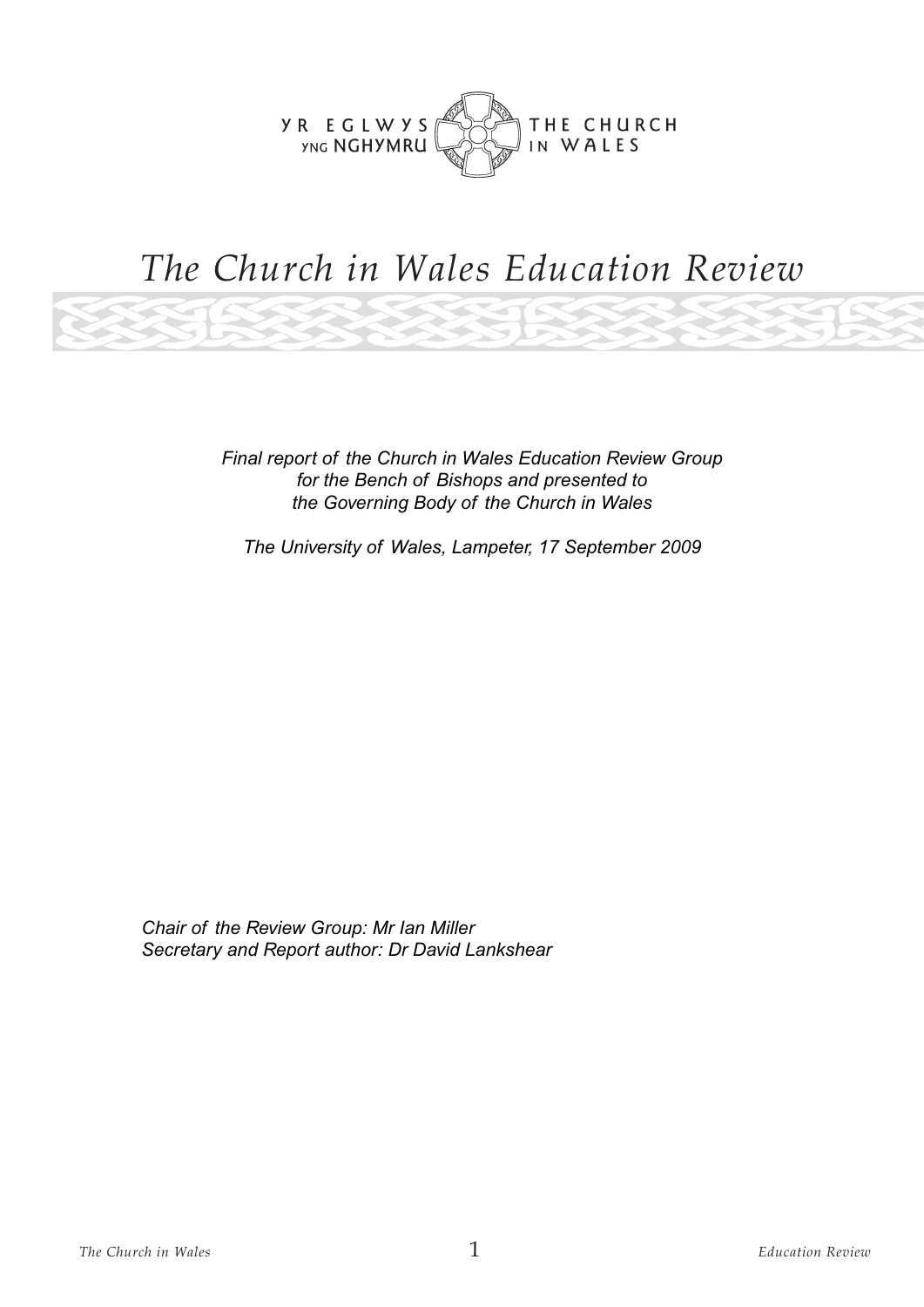Dear Archbishop,

It was an honour and pleasure to be asked by the Bench of Bishops to chair this review of the contribution of the Church in Wales to education.

The task of the Review Group has been made easier by the willing contribution of many people to its work and the working groups that it established. It is appropriate that, on behalf of the Review Group, I should extend thanks to all who have assisted our work including those who responded to the consultation. It is also appropriate that I should single out three individuals whose contribution was central to the Group's work and the recommendations now presented to the Bench of Bishops:

Penny Snowden, Education Support Officer, for her able and cheerful administration of the group's meetings;

The Reverend Edwin Counsell, Church in Wales Education Officer and Diocesan Director of Education, Diocese of Llandaff for his enthusiasm and wellinformed advice to the group's deliberations;

Dr David Lankshear, Research Fellow, St Mary's Centre for his diligence in undertaking the research commissioned by the Group and for volunteering to take on the onerous task of writing our report.

We have been conscious throughout of the need for our recommendations to be realistic and achievable. We have identified timescales for action where appropriate and urge that a review of progress is undertaken in five years, so that the Church in Wales can measure what has been achieved and adjust its plans for the future.

In commending the report to the Bench of Bishops, the Review Group urges the church to reflect prayerfully and practically on the mission statement that we propose: 'Serving Christ through education in Wales'.

Yours sincerely,

lan Mille

Ian Miller Chair of the Education Review Group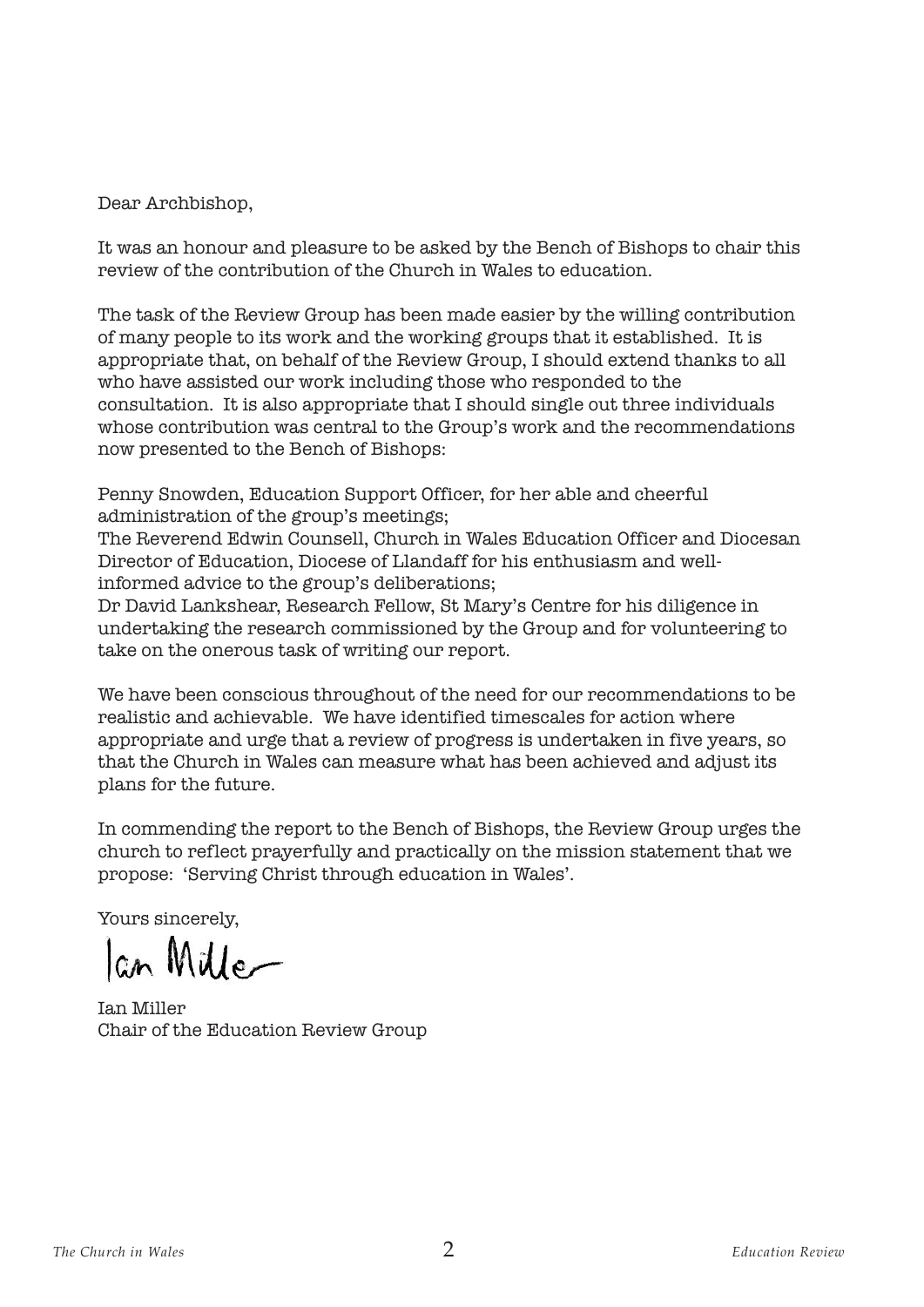



ARCHESGOB CYMRU AC ESGOB LLANDAF, Y PARCHEDICAF DDR BARRY MORGAN ARCHBISHOP OF WALES AND BISHOP OF LLANDAFF. THE MOST REVEREND DR BARRY MORGAN

Mr Ian Miller Chair of the Education Review Group

Dear Ian,

I am delighted that the Education Review Group has now completed its task and is now ready to report its findings and recommendations to the Bench of Bishops.

This is the first major report on our Province's work and involvement in education in modern times, and comes at a time when the political landscape of Wales is being re-shaped in the wake of devolved government. I believe it sets out very clearly that not only has the Church in Wales a voice and a stake holding in education, but the responsibility and aspiration for every child and young person for their future, and recognition of the true value in God's sight of all who are called to teach.

The outcomes of the Review are far reaching and pose a very real challenge to all of us who care for the well-being of children and young people in Wales. The issues you raise are both affirming and demanding of our Church, and also of the wider education and political community across Wales. My hope is that all will rise to the challenge.

Thank you very much for the considerable work that you and others have contributed to the process of the Review and I look forward to thanking the Review Group members individually for their contribution. I hope those who have contributed so much to the Review thus far will be able to play a part in its implementation over the next few years. The real work begins here.

Yours sincerely,

Cambrensis

The Most Reverend Dr Barry Morgan Archbishop of Wales Llys Esgob Cathedral Green Llandaff Cardiff CF5 2YE

> Llys Esgob, Lawnt y Gadeirlan, Llandaf, Caerdydd CF5 2YE Llys Esgob, Cathedral Green, Llandaff, Cardiff CF5 2YE

 $\textbf{20}$  029 2056 2400  $\textbf{3}$  029 2056 8410 **E** archbishop@churchinwales.org.uk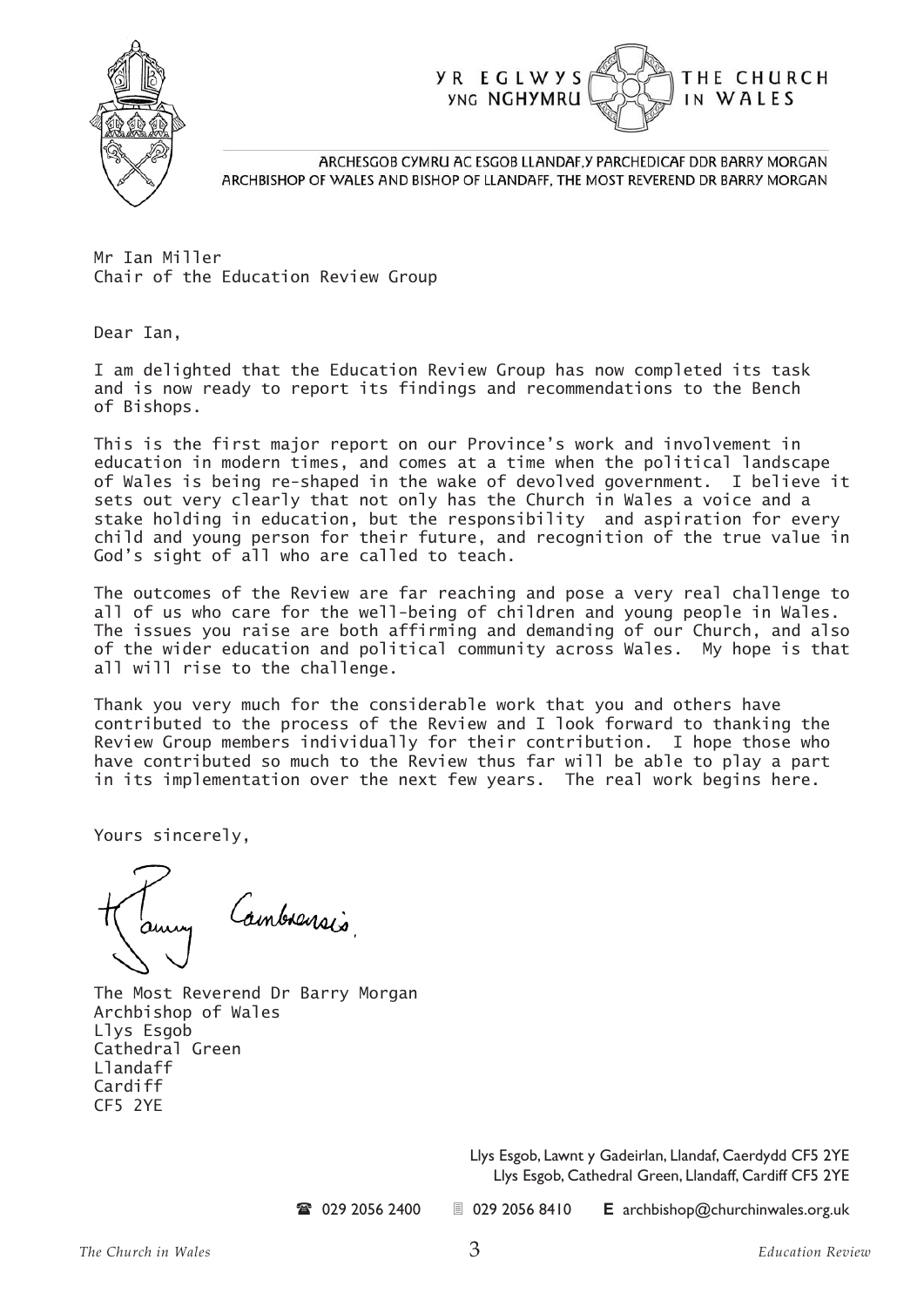#### **Contents**

| 1.         |                                                          |                                                                            | 6  |
|------------|----------------------------------------------------------|----------------------------------------------------------------------------|----|
| 2.         |                                                          |                                                                            |    |
| 3.         |                                                          |                                                                            | 17 |
| 4.         |                                                          |                                                                            | 30 |
| 5.         | Beyond the school: Further and Higher Education          |                                                                            | 33 |
| 6.         |                                                          |                                                                            |    |
| 7.         | Funding, Asset Management and planning for the future 47 |                                                                            |    |
| 8.         |                                                          |                                                                            |    |
| 9.         |                                                          |                                                                            |    |
| 10.        |                                                          |                                                                            |    |
|            |                                                          |                                                                            |    |
|            |                                                          |                                                                            |    |
|            |                                                          |                                                                            |    |
| Appendix D |                                                          | Extract from the Diocesan Boards of Education<br>Measure 1991 (as amended) |    |
|            |                                                          |                                                                            |    |
|            |                                                          |                                                                            | 79 |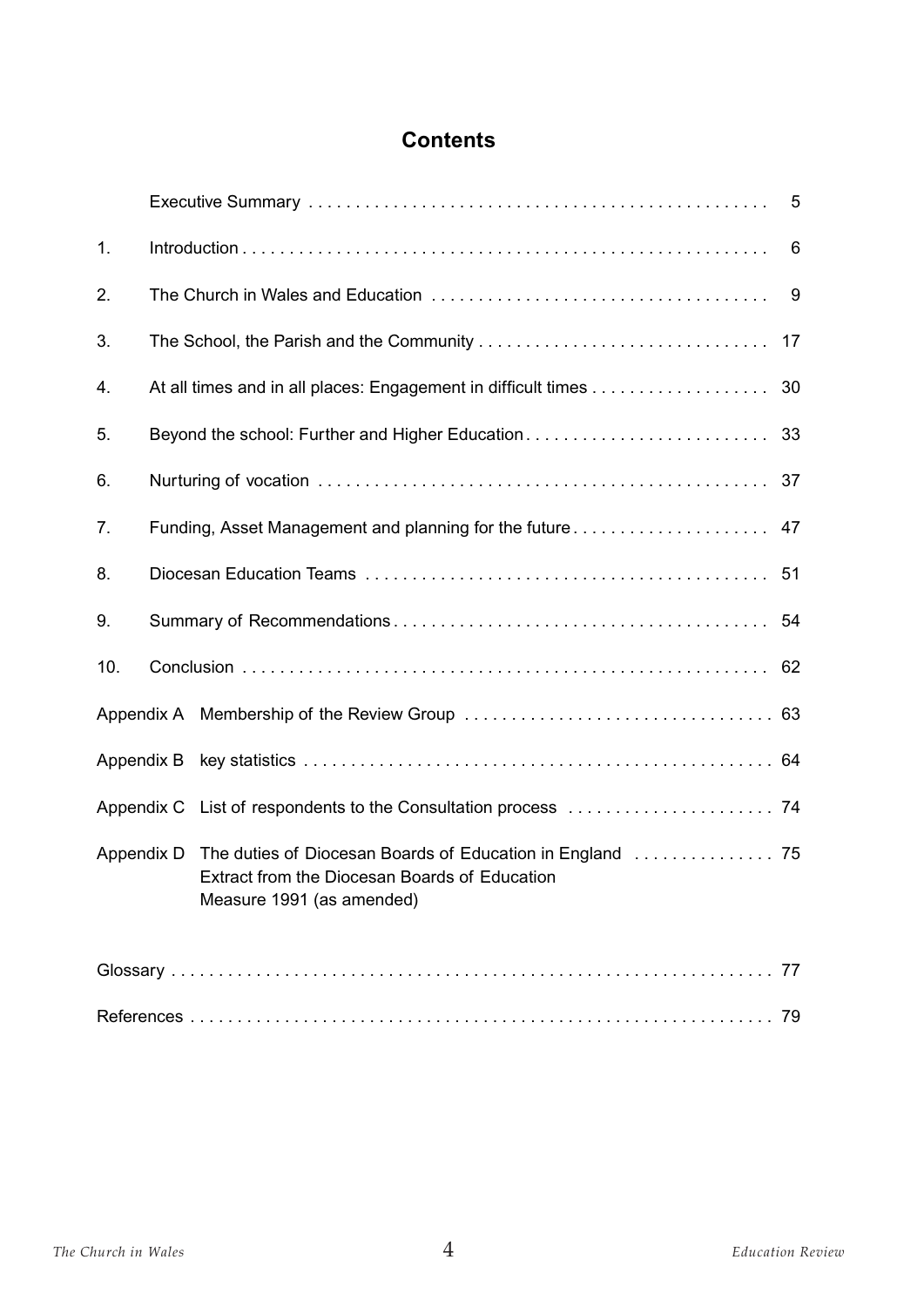# **Executive Summary**

The Review's final report presents a work programme for a five year period from the date of publication of the report. It is informed by research conducted for the Review, existing policies within the Church in Wales and the education service in Wales and the practical experience of all those who have contributed to the Review process.

The main themes are

- **1** The creation of a formal structure at provincial level to enable the Church in Wales to participate fully and effectively as a partner in the provision of education in Wales.
- **2** The strengthening of diocesan education teams and their oversight in leading education in the diocese and the management of the Church in Wales' contribution to that process in partnership with local authorities.
- **3** The creation of deanery working groups on education to develop the church's work with secondary schools. Further Education and university chaplaincy.
- **4** Clarifying the support that the Church in Wales offers to all schools and its areas of specific curriculum interest.
- **5** The development of Church in Wales schools in terms of the quality of the education that they provide, their identity as Christian communities of service and their contribution to the educational provision in Wales.
- **6** The development of chaplaincy in Further Education colleges and universities.
- **7** The support of the Christian vocation to teach and to serve within schools and colleges.

Although these themes have been numbered in this presentation, this should not be understood to indicate a hierarchy of ideas or a priority within the work. All the themes are important.

The detailed recommendations are presented at the end of the chapter from which they derive. We repeat them in chapter nine where they are ordered:

- according to the institutions to which they are addressed;
- within that grouping in the order in which the Review Group believes that they could be achieved.

The final recommendation calls for a small working party to be created in five years time to report on the progress that has been achieved towards the full implementation of the recommendations.

The Review proposes that this work should be underpinned by the Mission Statement *"Serving Christ through education in Wales."*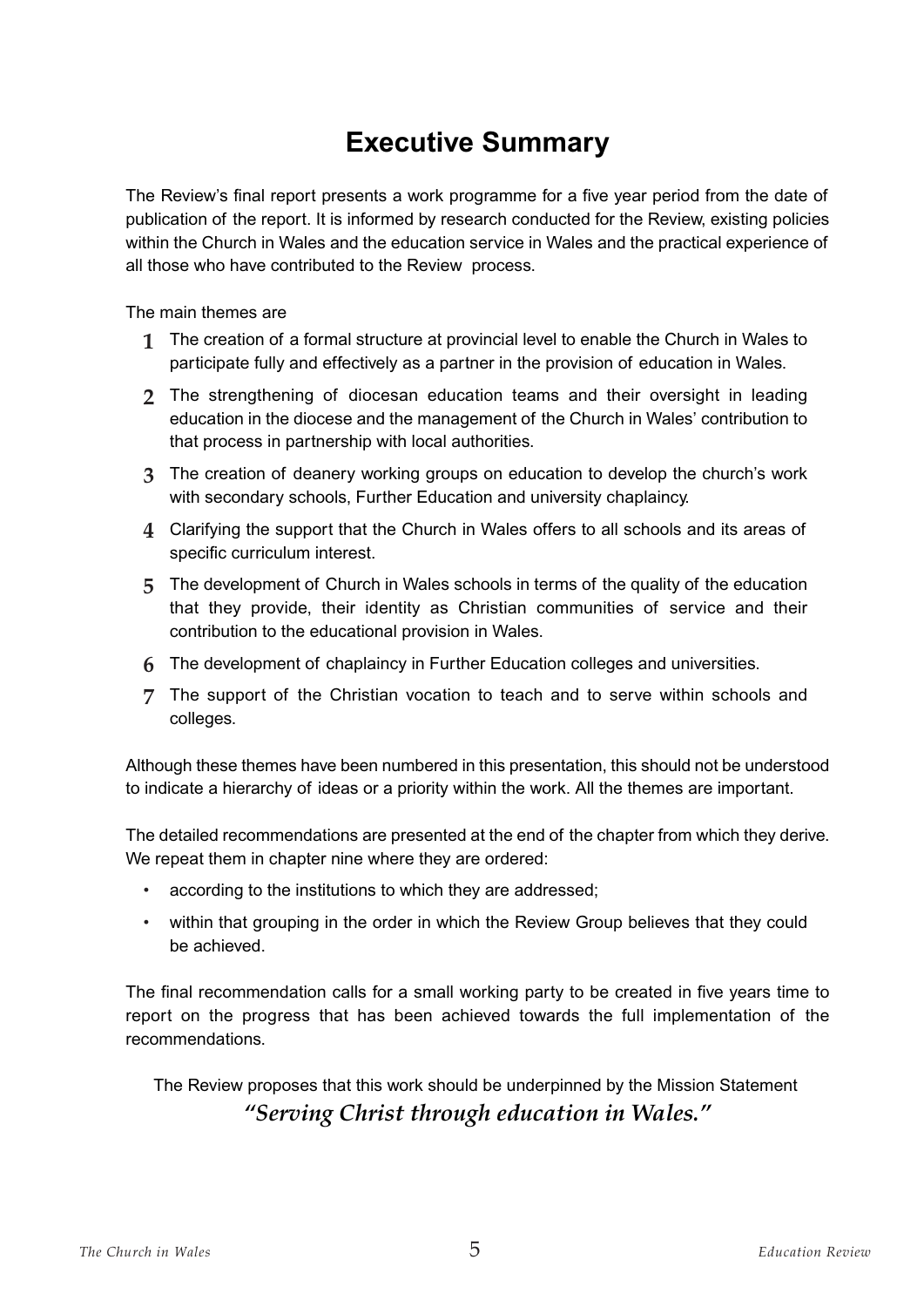# Introduction

1.1 To be involved in education is to work within an environment where the sense of tradition is strong, but the need for change is a recurring theme. Changes are needed because of changes within society, such as the growth of new technologies. Change is needed because of developments in human knowledge and the way in which such knowledge and the skills and understandings that accompany it can be communicated to children and young people. However the most important driver of change is the needs of the pupils themselves. Education has a role to play in providing pupils with all that they will need to become adult members of society in the context of their aptitudes and abilities and their present level of maturity. Those seeking to lead or guide education have also to remember that while many of the desired outcomes of education are expressed in terms of the future, the pupils are children and young people now and are entitled to a life as a child or young person and are not just adults in training.

## Partnership with parents and families

1.2 While these understandings of education have guided the work of the Review, in seeking to reflect on the Church in Wales' contribution to education in Wales, we have also been guided by the traditions that we have inherited and the current commitment to the work of schools and colleges. This is expressed, for example, in the statements included in his presidential address to the Governing Body by The Most Reverend Dr Rowan Williams, then Archbishop of Wales speaking on education in April 2002.

#### *Extracts from the presidential address to the Governing Body given by The Most Reverend Dr Rowan Williams on 10th April 2002.*

If we are properly confident in our faith, we shall be glad to venture it in the realm of statutory education, and glad to encourage other faiths to the same task.

The discussion of 'faith schools' should be part of our general reflection on how we should be involved in the whole pattern of state education.

If education is going to equip us for society as it is, it shouldn't just be treating us as abstract people who have no loyalties and beliefs to start with, but as people who already have affinities with living communities of concern.

Responsible Religious Education is about helping students see why religion is a serious, deep matter.

#### The remit of the Review Group was contained in our terms of reference

#### *Church in Wales Education Review - Terms of Reference*

To review the contribution of the Church in Wales to the education of our nation, making proposals for the further development of this role and relationship with Wales as a learning country.

In assessing the contribution to lifelong learning in Wales today, the Review Group should consider...

- 1. The role of the Church in Wales as a stakeholder in education in Wales, including the dioceses and their use of diocesan trust funds.
- 2. The impact, standards and effectiveness of Church in Wales schools in serving the children and young people of Wales and their communities
- 3. The personal and professional development of teachers and school leaders
- 4. Structures of pastoral care, support and nurture in Further and Higher Education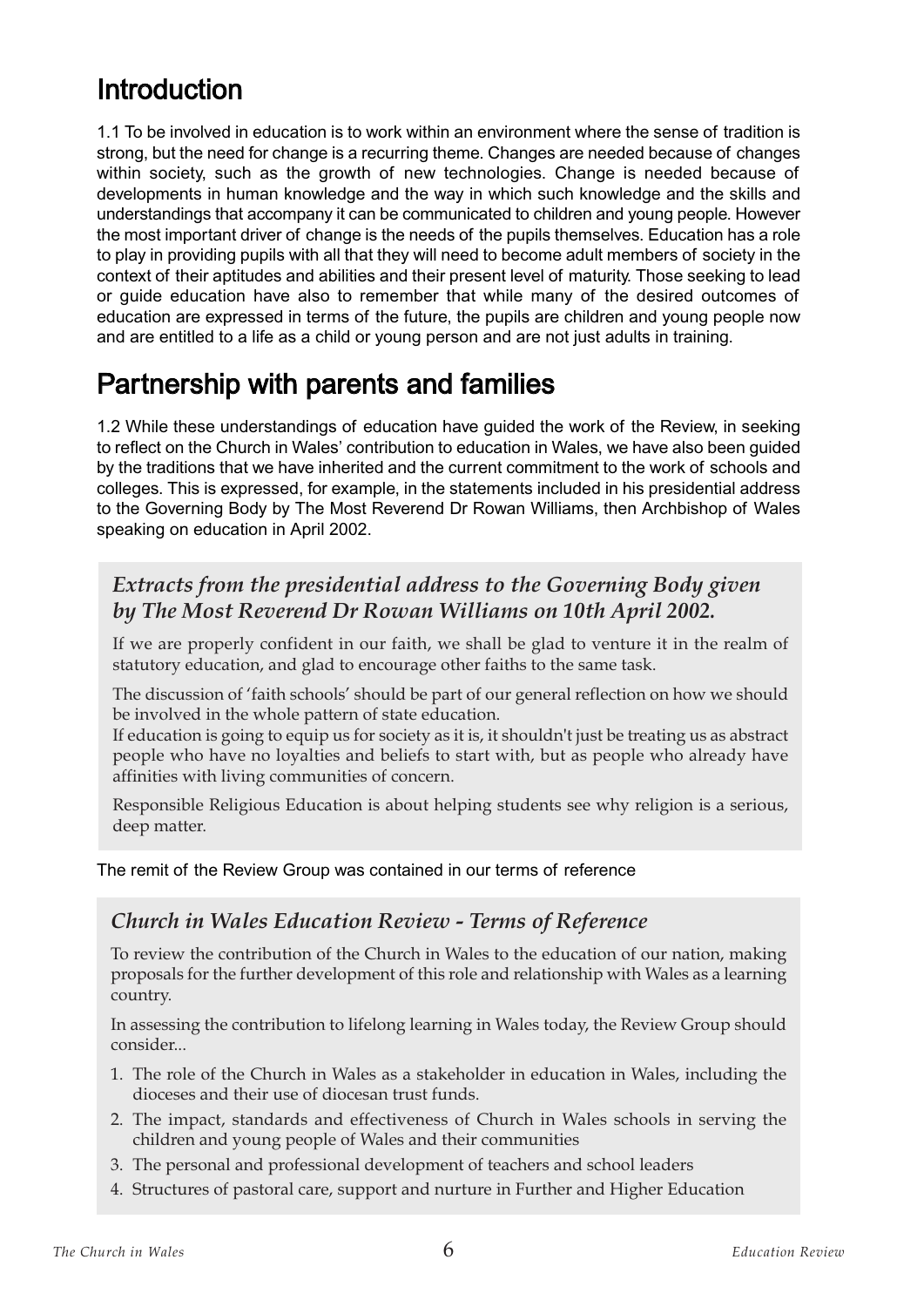## Structure of the main committee and sub-committees

1.3 The Review Group held its first meeting on 22<sup>nd</sup> November 2006 at the Dean's Library, St Asaph. The full membership of the group is listed in Appendix A. At the first meeting the Review Group set up four working groups. These groups focussed on:

- 1. Primary schools
- 2. Secondary Schools
- 3. Further and Higher Education, Initial and On-going Teacher Training
- 4. Education and the local church community in Wales

For details of the Chairs and Link Diocesan Directors of Education for each of these groups see Appendix A.

1.4 Further meetings of the Review Group were held in March, July and October 2007 and February, May and November 2008 at which the final recommendations of the Review were agreed. The Review was formally launched with a presentation to the Governing Body of the Church in Wales on  $12<sup>th</sup>$  April 2007 and its work is completed with the publication of this report.

## Information gathering process

1.5 The following collections of data and views have been undertaken at the request of the Review Group by its Research Officer.

- Interviews with every Diocesan Bishop and Diocesan Director of Education in the Church in Wales
- A survey of parental views.
- A survey of the views of PCC secretaries.
- A survey of the views of clergy.
- Examination of school brochures and admissions policies.
- Parental focus groups.
- Pupil focus groups.
- A survey focussing on the vocation to teach.
- Collation of data in the public domain from diocesan and local authority web sites.
- Collation of school performance data.

A survey of the views of teachers in Church in Wales schools on educational issues was also attempted but the response rate was so low that the results have not formed part of the data considered by the Review Group.

1.6 All these activities have been reported to the Review Group through a series of papers from which data has been used in this document. Over the period of the Review some of the data may have changed slightly, but as much care as possible has been used to ensure that the data was accurate at the time when it was first reported to the Review Group.

1.7 In June 2008 the Review Group published a Consultation report and invited responses from a wide range of individuals, groups and institutions. During the consultation period representatives of the Review Group also held informal discussions with representatives of a number of the key organisations whose involvement will be essential during the implementation of the Review's recommendations. 43 individuals or organisations responded to the consultation using the report form provided with the consultation document and a further five provided responses in the form of letters. A summary of the responses to the consultation document is provided within each of the chapters of this report. A list of those who responded is provided in Appendix C.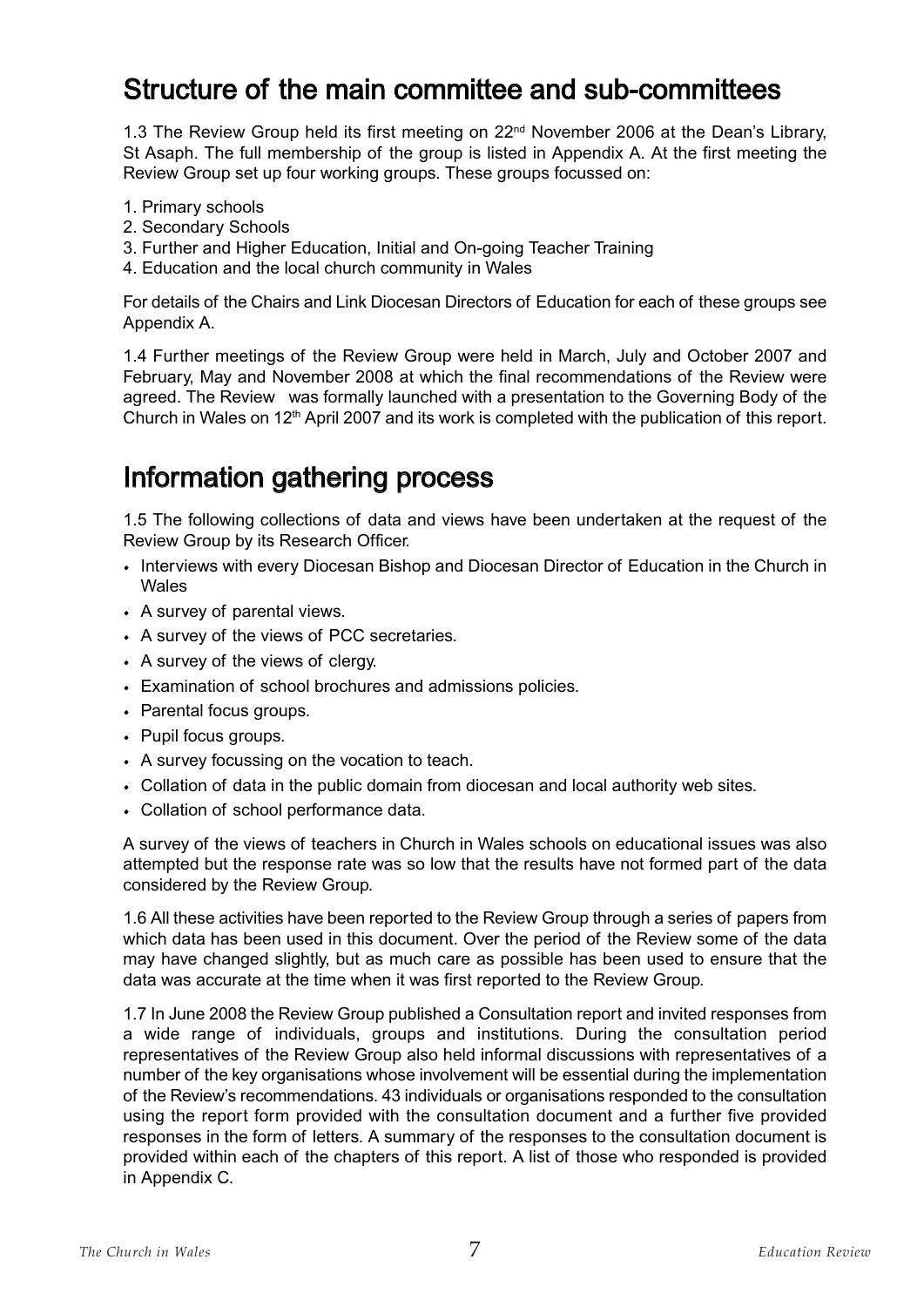1.8 The Church in Wales has a major commitment to the support of education within the principality. This is principally expressed through;

- the time that is given by many Christians to the support of all schools in their locality;
- the number of Christians who express their own discipleship through the work that they do in schools and colleges as teachers, as members of staff or as volunteers;
- the work of the Church in Wales clergy;
- the development of Church in Wales schools and Trinity University College, Carmarthen;
- the work done by those inspecting Religious Education and school worship in Church in Wales schools
- the support provided, particularly to Church in Wales schools, Religious Education and school worship by Diocesan Education Teams;
- chaplaincy in Further and Higher Education;
- pre-school provision.

1.9 The experience of all this work informs what appears within this document. At various points within the text different aspects of the work listed above will be addressed in more detail. Within some chapters there are stories or descriptions of situations which are included to illustrate the ideas contained in the main text. These are drawn from the experience of members of the Review Group, diocesan education teams or those who responded to the consultation document.

1.10 We are aware that one of the consequences of the consultation process is that, in some places, progress has already been made towards the implementation of some of the recommendations that appear in this document. We welcome and are encouraged by this and the general support that our emerging recommendations received. As a result, while we have not significantly altered the approach that we outlined in the consultation document, we have developed some of the ideas in more detail and adjusted others to reflect concerns that were expressed to us. Between November 2008 and January 2009 we have also undertaken a further very limited consultation on the new list of recommendations that emerged from our final formal meeting.

1.11 We have given consideration to the wording of a mission statement that would encapsulate the essence of the work of the Church in Wales within statutory education in Wales and propose that the Provincial Board for Statutory Education (see Chapter 2) should adopt

#### *"Serving Christ through education in Wales."*

## Recommendation

1. We recommend that the mission statement "Serving Christ through education in Wales" should be adopted by the Church in Wales for its work in education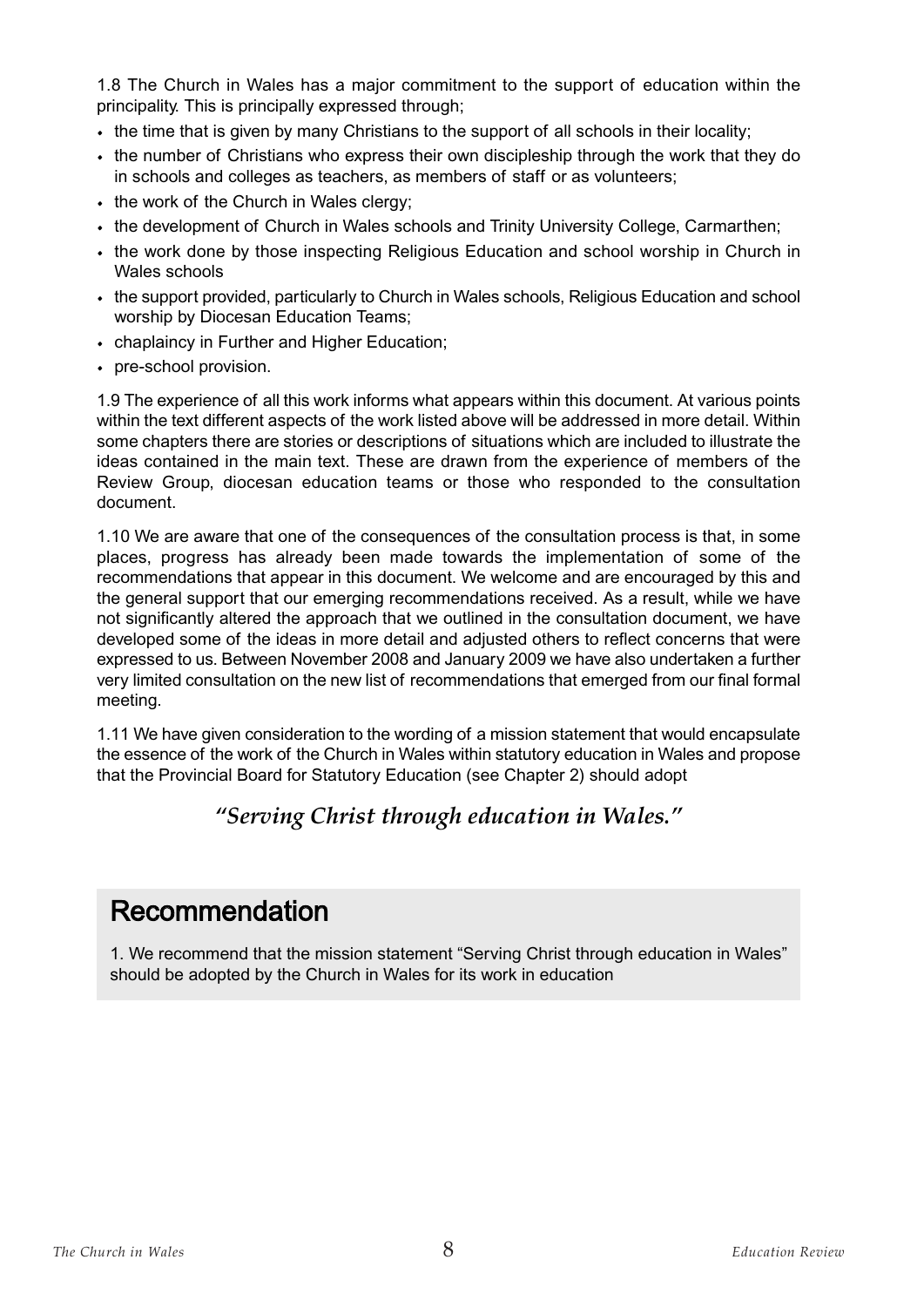# 2. The Church in Wales and Education

2.1 The Christian Church has a long history of involvement with education in Wales. From the time of the early institutions, established by the Catholic Church before the reformation and centred on religious houses, through to the time of Griffith Jones to the present, the Church has had a significant influence on the development of education in the country. The Church's role has, at times, caused controversy, but its commitment to the children and schools of Wales, both before and after disestablishment, has remained constant over the centuries.

2.2 A reading of the history of the establishment of Church Schools in Wales reveals the real dedication and commitment of those who became the original trustees and benefactors of these schools. Nowhere is this better summed up perhaps than in the words of the Rev. Morris Latimer Jones of St. Peter's Parish in Carmarthen as the foundation stone of the Church School was laid in June 1869 : 'We are here for the purpose of doing good and, God willing, we will never lose sight of that purpose'

#### Griffith Jones of Llanddowror

Griffith Jones was rector of Llanddowror in Carmarthenshire in the early eighteenth century and one of the earliest pioneers of Church education in Wales.

Inspired by the belief that everyone should have the opportunity to read the scriptures, he was the main instigator of the Circulating Schools movement. Thanks to this, between 1737 and 1761 there were 3225 schools in 1600 locations, made up of more than 200,000 scholars. This movement reached, therefore, half the population of Wales and adults as well as children attended. Supported by rich patrons, the movement made the scriptures available to the people in their native tongue. This is one of the earliest examples of literacy for the masses. So well known did the work of Griffith Jones become that Catherine the Great of Russia sent emissaries to Wales to investigate the methods used by Griffith Jones and the teachers of the Circulating schools. The Circulating Schools movement came to an end when the will of its major patron (Madam Bevan of Laugharne) was contested over a period of thirty years in the Chancery Court.

2.3 The story of Church schools has its roots more than a century before the foundation of the school in St Peter's Parish, Carmarthen. Griffith Jones (who began his work in about 1736) and the movement for the establishment of circulating schools brought education to the working classes in an unprecedented way and were widespread throughout Wales. The focus was on reading and the learning of scripture in order to 'save souls'. By the end of the eighteenth century, these schools had, to a large extent, died out. However the Anglican Church's commitment to bringing education to the people was still very real. The National Society, devoted to the provision of schools and resources, was founded in London in 1811. The Church provided 230 schools in Wales by 1826 and 336 by 1831. The 1851 census showed that Anglican Schools provided instruction for 11,000 children between the ages of three and ten years within Wales. This meant that the church was providing for one third of the total number of children in education. The years after 1850 saw a strengthening in the power and fortunes of the established church as the governing classes of the coalfields and other heavy industry began to be associated with the church. The Church schools of the Llandaff Diocese are still placed to the south of the M4 representing the Church domination in the south of the County of Glamorgan and the prevalence of non-conformity in the valleys to the north. Very often these industrialists and wealthy landowners from all over Wales were the benefactors of Church schools as they sought to educate their workforce.

2.4 The education report of 1847, the 1848 revolutions and the Chartist and Rebecca Riots of the time, as well as a horrific cholera epidemic in 1849-50, proved to be a driving force for education in Wales. For example, the beginnings of the Llandaff Diocesan Board of Education are found at this time under the direction of Alfred Ollivant and this saw the number of church schools in Glamorgan grow from 48 in 1851 to 112 in 1868 and those in Monmouth from 56 to 97.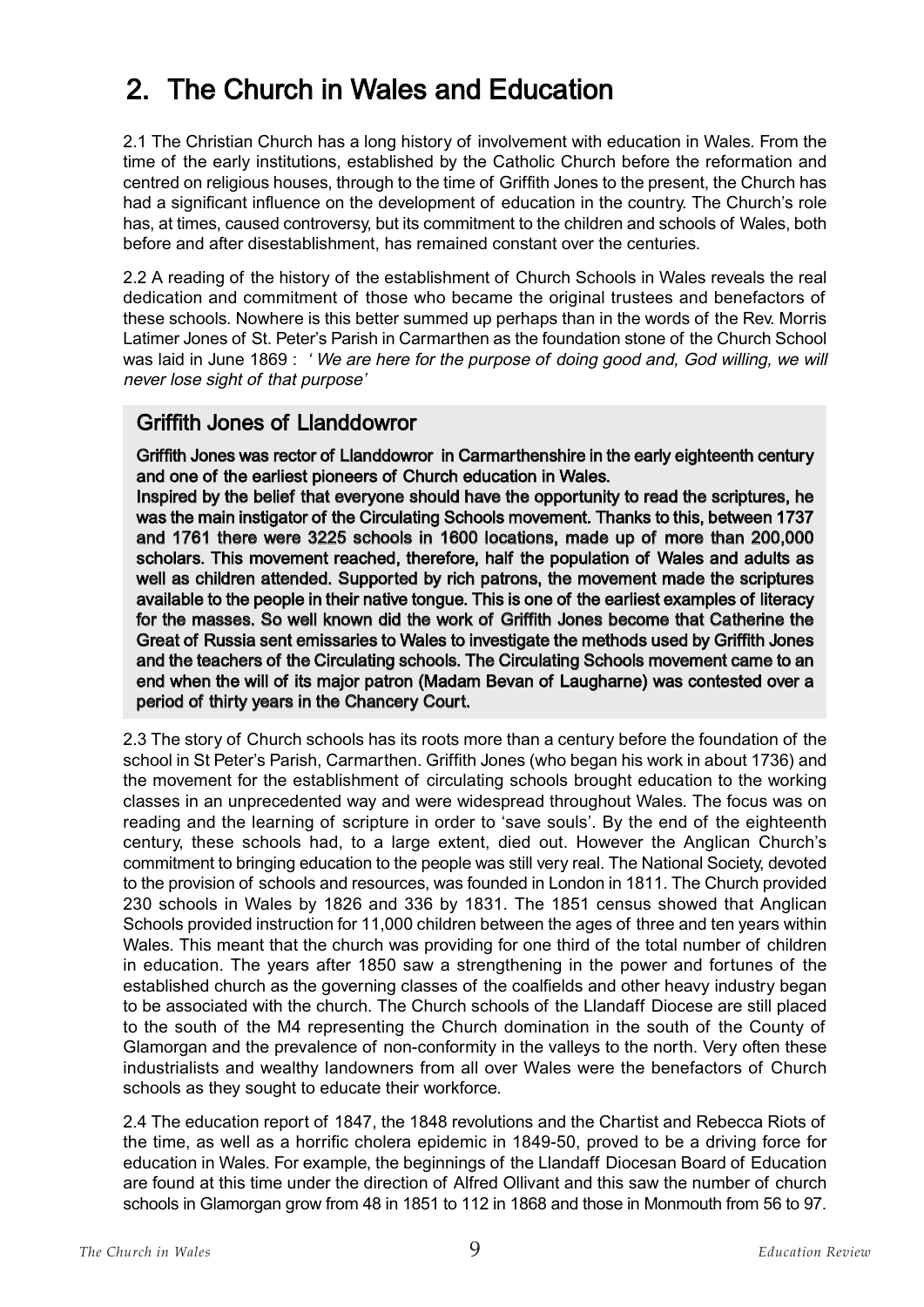2.5 The Education Act of 1870, which sought to provide elementary education for all, meant that a concerted effort was made to provide education for all children under the age of 11. The number of schools provided by the School Boards rose rapidly. However controversy arose when the government brought forward proposals to bring church schools and Board schools together under one system under the leadership of Local Education Authorities. The 1902 revolt was unique to Wales but very significant in terms of the place of Church education. At that time, the majority of schools were affiliated to the Church and there were at least 300 school districts where the only elementary education available was through the local Anglican schools. However, two thirds of the population saw their religious allegiance as being non-conformist. Therefore, there was significant opposition to the Balfour Education Bill which related to the funding of schools. Many objected to giving money to support the work of the Church of England. This was a bitter battle and its legacy still prevails, most notably in the areas of Wales where there are very few Church schools. Disestablishment of the Church in 1920 went a small way to overcoming these issues.

#### Founding a Church School

Research into the founding of Church Schools in Wales during the nineteenth century reveals that the people behind their establishment were highly motivated individuals who saw the education of children as being essential to the pupils' spiritual well being as well as necessary to the development of the skills needed in a fast changing world. The Industrial Revolution and the increase in the urban population were major factors in the drive to provide new schools and a study of the School Trust Deeds of the nineteenth century reveals a high level of involvement from Church Clergy and Parishioners. These benefactors were very specific in the aims that they had for these new Church schools. As was said at the opening of Priory Street Church School in Carmarthen in 1869, 'we are here for the purpose of doing good, and God willing, we will never lose sight of that fact' and 'the church school is planted here that education shall be associated with religious truth and that education shall be of the highest character'.

Many of our schools still proudly reflect the values and aims promulgated by these pioneers and these powerful intentions continue to remain relevant to the Christian mission of Church Schools in Wales today.

2.6 The Education Act of 1944, which created the three tier structure of primary school, secondary school and Further Education that we have today, also provided the option of increased funding for Church schools through the establishment of Voluntary Controlled as well as Voluntary Aided Schools. It was this same Act that made Religious Education and a daily act of worship compulsory in all schools.

The process of rationalisation of school provision, begun following the 1902 Act was given further impetus in the process of implementation of the Education Act 1944.The Church in Wales has only been involved in the establishment of secondary schools in very limited numbers.

2.7 In the period since the Education Act 1944 was passed they have been many changes to the organisation in Wales, including the introduction of comprehensive education, but the basic structure created in 1944 has remained. In 1988, with the passage of the Education Reform Act, provision was made for a National Curriculum and for regular external assessment of pupils' progress. The way in which schools were managed financially was also changed. In 1998 the Schools Standards and Framework Act clarified the position of schools with a religious character within the overall provision of schools and created the category of Foundation schools.

2.8 Throughout this period, in order to be able to respond effectively to the changing nature of educational provision and the new understandings of children's needs that develop within the provision of education, all dioceses have a committee within their formal structures that has the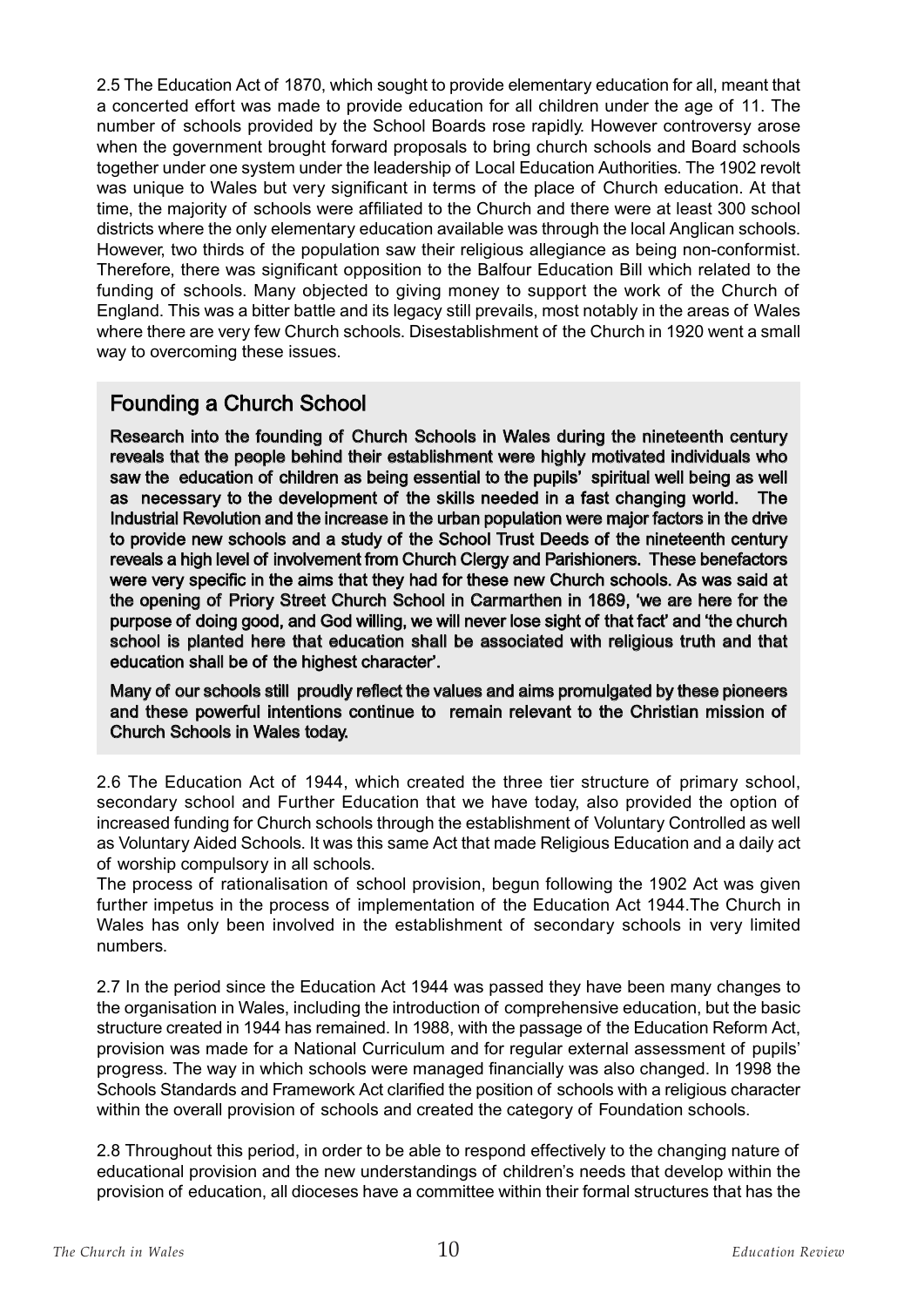oversight of the work with schools and other parts of the statutory provision. This committee is usually referred to as the Diocesan Board of Education, but there is no consistent practice in the use of this title. For the purposes of our report we are using 'Diocesan Boards of Education' to cover the committee structure within the diocese dealing with these matters.

2.9 In 1999, the National Assembly for Wales was formed and a new era for education in Wales began with the development of new systems and a new curriculum for the country. Virtually all central government responsibilities for education and training were devolved to Wales at that point.

2.10 While these developments have been welcome we need to draw the attention of both the Welsh Assembly Government and the Church in Wales to a significant discontinuity in legislation which if it is not addressed may affect the future effectiveness of the partnership between the state and the Church in the provision of Education. In England where the Anglican Church is still the Established Church the framework for the partnership between church and state in Education is provided for by the Diocesan Boards of Education Measure, 1991. This measure approved by church and parliament formally establishes the Diocesan Boards of Education and the post of Diocesan Director of Education. Since 1991 successive governments have amended the Measure to ensure that it continues to be in line with current education, particularly in the context of the roles and responsibilities of the Diocesan Director of Education and the Diocesan Board of Education. As a result there is a clear understanding of the roles and tasks undertaken by the church within the education system. In Wales most of these tasks have been assumed to exist as they are necessary to the effective working of the partnership, but if they are not formally acknowledged and developed as legislation changes over time, difficulties and disputes may easily occur. The Church in Wales and the Welsh Assembly Government need to work together in order to ensure that the roles of Diocesan Boards of Education are clearly understood. To assist in this process we have included extracts from the Diocesan Boards of Education Measure 1991 that deal with the roles of the Diocesan Director of Education and the Diocesan Board of Education as Appendix D.

2.11 We have two particular proposals to add to the general points that have been made in the previous paragraph. Firstly we have noted the impact of the publication by the Department for Children Schools and Families in England of Faith in the System, which is a joint statement with all the religious groups involved in the provision of publically funded schools in England on the role and importance of this partnership. We suggest that the Welsh Assembly Government could meet with representatives of the Church in Wales, the Roman Catholic Church and other denominations and faiths to consider the extent to which a publication in Wales would help to clarify the way in which faith groups engage with and support schools and learning in Wales.

2.12 Our second proposal addresses the differences between the colloquial phrases often used in the media about Church in Wales and Roman Catholic schools and the phrase used in law to describe such schools. We believe that the use of the colloquial phrase 'faith schools' contains judgements about the nature of Christian schools which are not borne out by the facts. We prefer the phrase *schools with a religious character*, which stems from the School Standards and Framework Act, 1998, and more correctly describes the role of Christian schools within the education system. It would be helpful in maintaining clarity and avoiding conflict in the system if all statutory and church bodies could use the description enshrined in law rather than that used in some areas as a shorthand way of referring to schools which are serving the nation's children.

2.13 The advent of the Welsh Assembly Government and its impact on the education system in Wales calls for a rethinking of the way in which the Church in Wales organizes its involvement in the development of educational policy and the way in which the National Society supports the Church in Wales in this work. Until 1999 The National Society provided representation in Westminster for the concerns of the Church in Wales about legislation and the administrative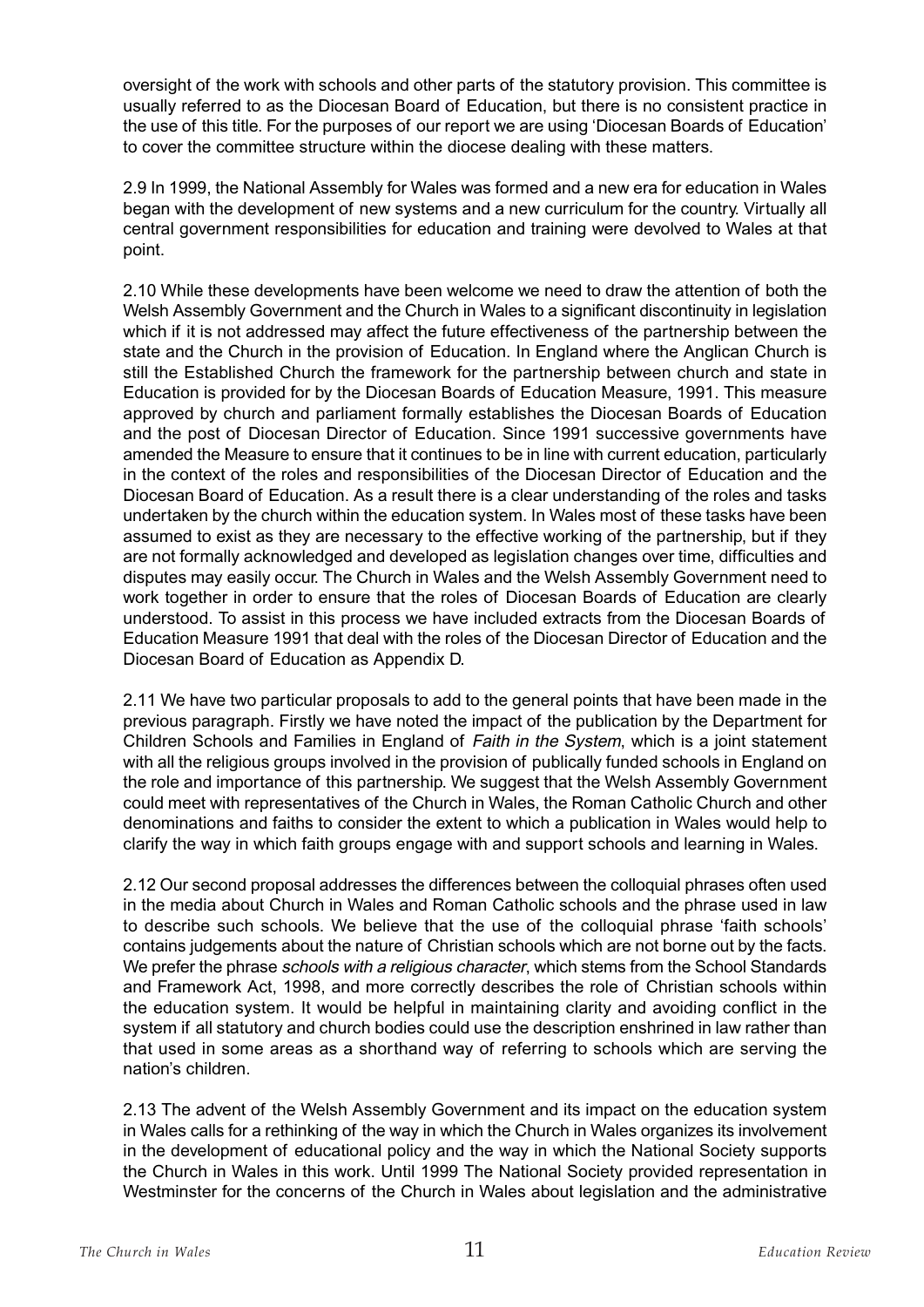decisions that flow from changes in legislation and policy. In order to do this effectively National Society officers attended meetings of the Diocesan Directors of Education in Wales and provided similar support for the dioceses to that provided to English dioceses. Since 1999 the effectiveness of this way of working has changed with the focus for policy and administration moving increasingly from London to Cardiff.

2.14 It is clear to the Review Group that the Church in Wales, as a full partner in the education system of the country, must now be in a position to develop its own responses to the legislative and administrative policies of the Welsh Assembly Government and must be in a position to participate in their development. This implies that it must be able to develop policy in the name of the Church in Wales as a whole and to negotiate on the basis of this policy with the Welsh Assembly Government and its others partners in the education system. Currently this is achieved through the termly meeting of the Diocesan Directors of Education with the Provincial Education Officer (who is also Diocesan Director of Education for the Llandaff Diocese).

2.15 Up until now this arrangement has worked well, but it has the disadvantage of any informal arrangement, in that there is no clear accountability for the joint work that is done, nor is there a system of ownership of their policies by the Church in Wales as a whole. For these reasons we are recommending the creation of a formal structure at the provincial level to take responsibility for the Church's national framework of policy and for those important practical issues that are currently undertaken by the Diocesan Directors of Education jointly, on their own authority, such as the system of inspection under Section 50 of Church in Wales schools. This is not to suggest that the Diocesan Directors of Education are in need of supervision in the work that they do for the province as a whole, but rather that the work is becoming so important that it is time for the Church in Wales as a whole to support and own the work and to embed it securely within the Church's structures. For the purposes of this report we are referring to this new body as a Provincial Education Strategy Group. It is not the name, but its work and channels of accountability which are important. We propose that this accountability should be to the Bench of Bishops.

#### *Proposed membership and role of the Provincial Education Strategy Group*

#### *The membership of the Group could be:*

The Bishop responsible for Education (Chair) One representative of each diocese nominated by the Diocesan Board of Education (probably the Chair of the diocesan Board) The General Secretary of the National Society

In attendance at meetings The Provincial Education Officer (Secretary) The Diocesan Directors of Education

#### *The main tasks would be:*

- To develop educational policy for the Church in Wales in respect of its role in the statutory education system in Wales.
- To ensure that this policy is represented at the national level.
- To take responsibility for the Section 50 inspection system in Church in Wales schools.
- To maintain national data on the Church in Wales involvement in statutory education and to make this available to diocesan education teams and other parties with a legitimate interest in it.
- To oversee the development of the Religious Education Curriculum for Church in Wales schools.
- To support the work of Diocesan Education teams in their dioceses.
- To develop a national scheme for leadership development in Church in Wales schools.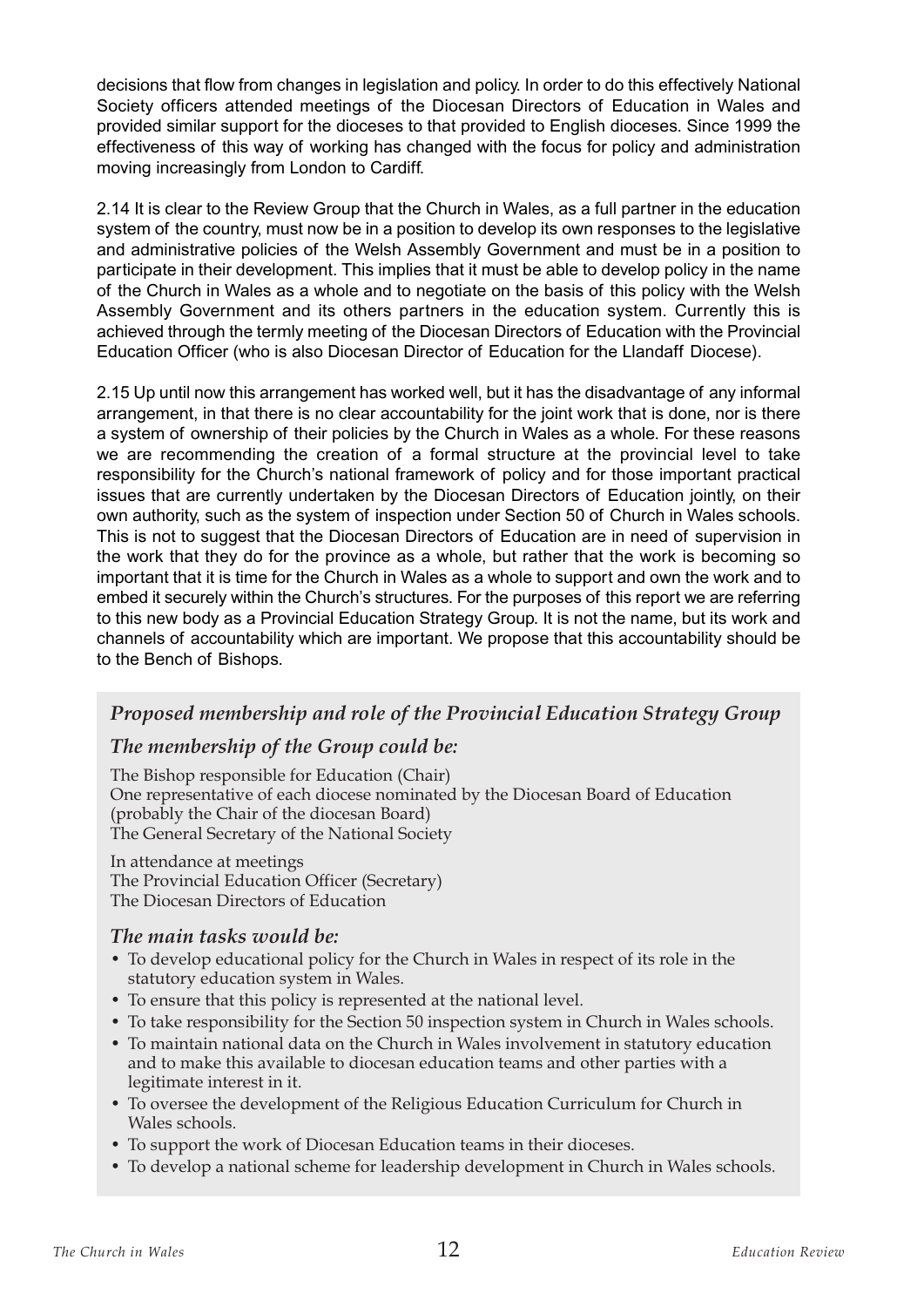2.16 Such changes will also affect the way in which the National Society supports the Church in Wales. It will continue to be important that the Church in Wales works closely with the Society in order to ensure that its work is related to what is happening in England and also that it can avail itself of the services that the Society is able to offer in relationship to the UK parliament in its role as a legislative body for the whole of the United Kingdom. In proposing the make up of a new Provincial Education Strategy Group we are including a role in it for the National Society, which is intend to give formal expression to the developing new relationship between the Society and the Church in Wales' educational work. We also suggest that the National Society should consider designating or creating a post with the title Deputy General Secretary (Wales) as a clear commitment to its changing role in respect of the support that it offers to the Church in Wales generally and to Church in Wales schools in particular.

2.17 These developments should be seen alongside our recommendations about the need to embed the role and responsibilities of Diocesan Boards of Education and Diocesan Directors of Education more clearly within both the structures of the Church in Wales and the legislative framework for education in Wales which are detailed in section Chapter 8 of this report.

## What our research tells us

2.18 Currently the Church in Wales provides 168 primary schools (representing 10.9% of primary schools in Wales), 3 Secondary schools and one shared secondary school with the Roman Catholic Church (representing 1.5% of all secondary schools in Wales). These schools educate 21,261 children and young people (4.4% of pupils in Wales) (Appendix B Tables 1-4)

2.19 A survey of Church in Wales incumbents suggests that they commit the equivalent of 3,760 working days to Church in Wales schools, 5,640 working days to community schools and 200 to Roman Catholic schools. In addition allowance should be made for the time committed by assistant clergy and diocesan team members to the enterprise of education in Wales. These figures imply that, on average, every cleric in the Church in Wales is committing at least half a working day each week of the school year during the year to work in schools. (Appendix B table 5)

2.20 The Review Group wishes to thank all those who have contributed to the gathering of data for the purposes of this Review and it believes that it is important that the information now in its possession should be used to create a systematic set of information about the Church's involvement in education that can be used by Diocesan Education Teams and diocesan committees and councils to inform their work.

2.21 However the collection of data about the work of the Church in Wales in education has proved to be more complex than expected. A number of factors contribute to these problems. These include;

- the pressure on the small Diocesan Education Teams, and their natural tendency to retain information in their memories rather than commit scarce time and energy to systematic record keeping;
- inconsistent policies across the Church in Wales as to the detail about Church in Wales schools contained in Diocesan Year Books;
- inconsistent policies across Local Authorities about the way information on schools is made available;
- the instinct of those organisations that hold data to protect its confidentiality, even from those with whom it should be shared, either on the grounds of confidentiality alone or from a fear of the impact of data protection legislation;
- the time pressure on teachers and other practitioners which limits their ability to respond to requests for information.

2.22 We received a paper from *Gwella* (Church schools inspection forum) which identified their desire to have better data on Church in Wales schools. We have shared some of their difficulties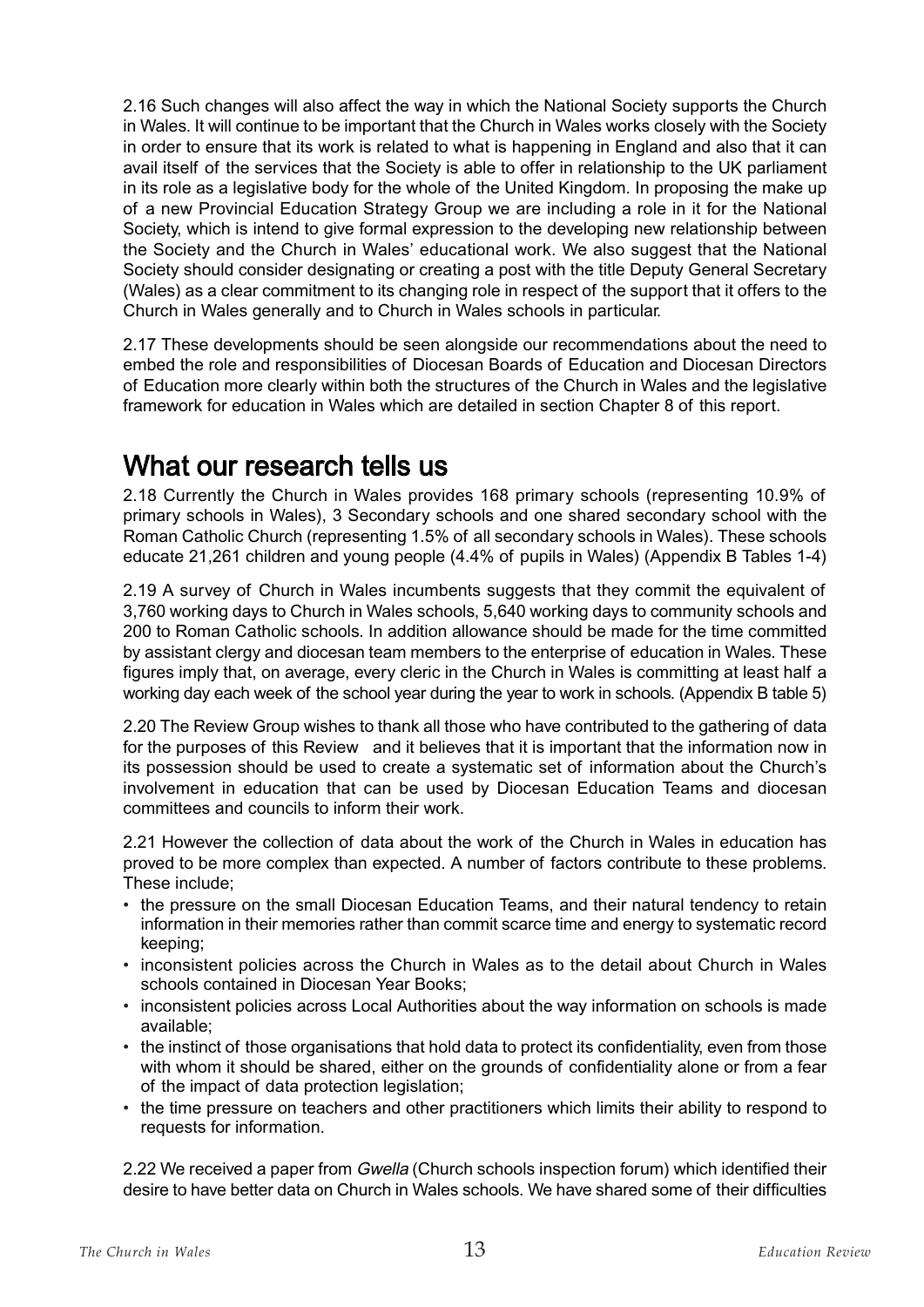and frustrations.

2.23 These difficulties have lead us to recommend a role for the proposed Provincial Group in holding or accessing data on behalf of the Church in Wales and ensuring that this is shared with Diocesan Education Teams and others with a legitimate interest in it. Having a single body responsible for this should make accessing data, such as that on school performance easier than the current system where each diocese must seek it for their own schools.

## What the responses to the consultation tells us

2.24 In our consultation document our proposals for a Provincial Education Strategy Group were not clearly signalled, because to an extent these proposals crystallized through the consultation process. It became apparent to us as we discussed our proposals with various interested parties that the formation of a Provincial Group was the most effective way of securing the national status and the national initiatives that we believe the Church in Wales needs to ensure that it continues to be a dynamic and effective partner in the provision of education in Wales.

2.25 In terms of the tasks that were clearly identified the creation of a national data base was supported by 88% of all our respondents who used the response forms and the recognition of the roles of the Provincial Education Officer and Diocesan Directors of Education within the statutes of the Church in Wales by 81% of all respondents who used the response form.

## **Conclusion**

2.26 It is clear from the brief summary of the history of the Church in Wales in the education system in Wales and the current statistics of the Church's continuing involvement in the provision of schools that there is much to celebrate. We are concerned that the traditional Education Sunday focus on the work of schools and colleges which is linked to Septuagesima and therefore usually falls in late January is not well supported in some areas, both because of its timing and also the way the date changes each year because of its link to the date of Easter. We also note that in many places there are services towards the end of each school year particularly focussing on the needs of those who are leaving school and moving on to a new stage in their education or into the work place. We wish to propose that a Welsh Education Sunday be considered to take place during the second half of September, to celebrate the work of schools and colleges at the beginning of the academic year and possibly incorporating the commissioning of new teachers, staff and governors for their work or sending out those who are going on from school to colleges of Further or Higher Education.

2.27 It will also be apparent from the history outlined at the beginning of this chapter that the National Society will be celebrating its bicentenary in 2011. This is a remarkable achievement in the service of education and it is proper that these celebrations should reflect the full range of its work. Therefore we wish to ensure that during this year the work of the National Society in Wales is reflected in the events.

2.28 The whole of this chapter has focussed on the role of the Church in Wales as a partner in the education system in Wales. We have drawn attention to some of the challenges that face the church in continuing to develop that partnership in the future. Partnership in the provision of schools carries many responsibilities. If the partnership is to be dynamic it must be prepared to embrace change; change in the nature of schooling, change in the way that schooling is provided and development in the quality of the educational experience for all children in Wales. Much of what will be said in future chapters address these topics, but it is important to state at this stage that the Review Group is committed to a view of the Church in Wales' contribution to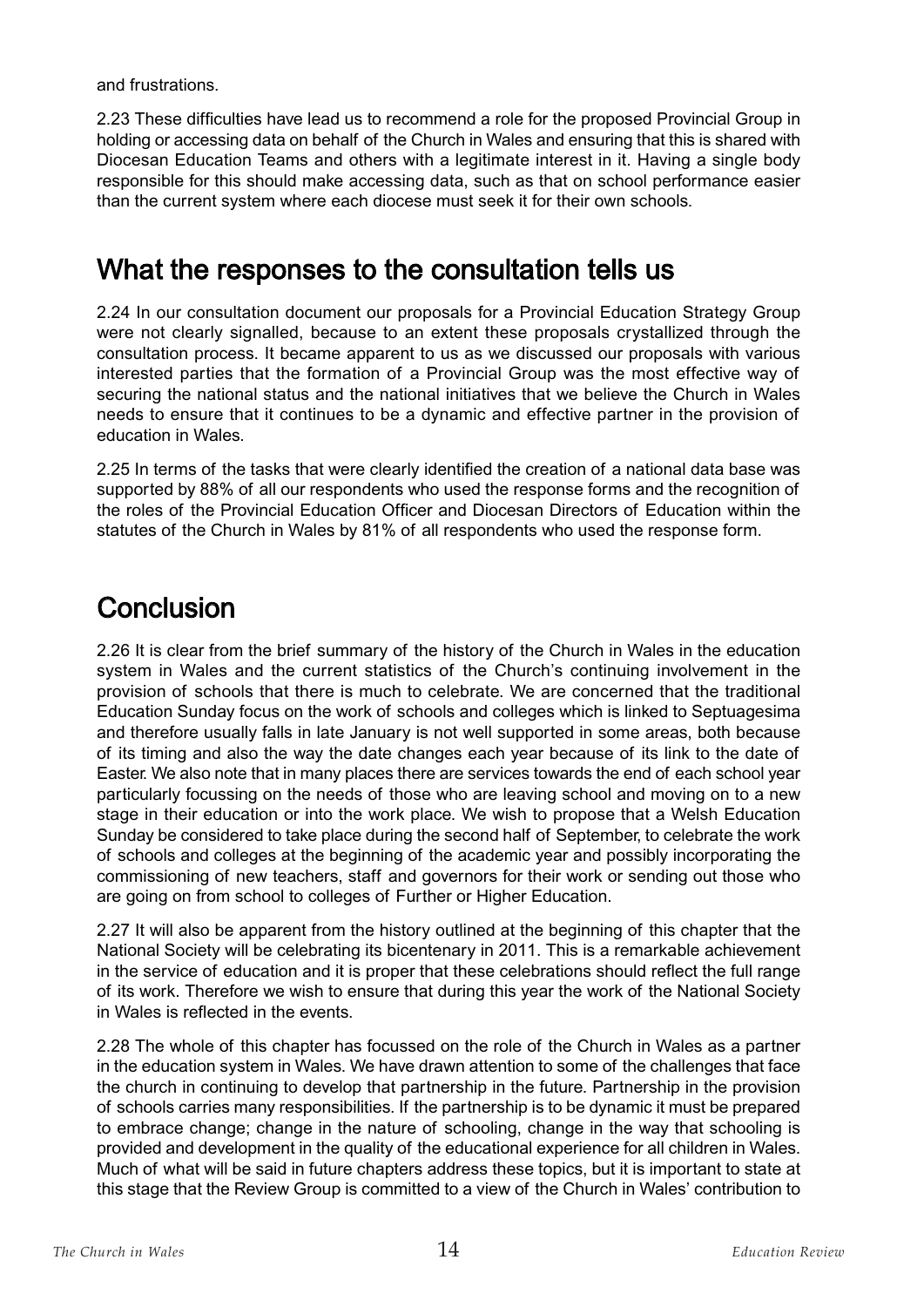the national education system that is growing, not declining. In this context we would expect that in reorganisations of school provision in response to the growth or decline of child populations in different areas, while there may sometimes be closures of Church in Wales schools where they are no longer viable, there will also be new Church in Wales schools or new ecumenical schools with a strong Church in Wales presence. In making these comments we assume that all parties to any Review of school provision will be committed to approaches which take a strategic view of education. Given the commitment of the Church in Wales as a whole to bilingualism we see no reason why there should not be new Church in Wales schools that use Welsh as the medium of instruction for some or all of the pupils attending.

#### Recommendations

2. We recommend the creation of a Provincial Education Strategy Group. The group should consist of the Bishop who has the lead responsibility for Education (chair) and one representative of each Diocesan Board of Education. The Diocesan Directors of Education and the Provincial Education Officer should be invited to attend all meetings of the Board.

3. We recommend that the Provincial Education Strategy Group should be responsible to the Bench of Bishops for the framework of policy that guides relationships between the Church in Wales and its partners in the provision of education at the national level and for taking such initiatives at national level as may be most expedient for support of the development of the work of the Dioceses in this field.

4. We recommend that the General Secretary of the National Society should be a member of the Provincial Group in order to recognise the historic and continuing role of the National Society in Wales and ensure that there is co-ordination of policy on legislative matters.

5. We recommend that the Provincial Education Strategy Group should have responsibility for the work of the Provincial Education Officer and such other staff members of the provincial schools team as may from time to time be appointed.

6. We recommend that the Provincial Education Strategy Group should take responsibility for the co-ordination of 'Section 50' Inspections in Church in Wales schools at the provincial level.

7. We recommend that the Provincial Education Strategy Group should take responsibility for the development of schemes of leadership training and succession planning for all involved in the work of Church in Wales schools. (See paragraph 3.44)

8. We recommend that the data collected on behalf of this Review Group should form the basis of a data base on Church in Wales schools.

9. This data base to be held under the supervision of the Provincial Education Strategy Group within the provincial office, which will need to have sufficient resources to manage the data effectively and make it available to diocesan education teams and other bodies with a legitimate interest. A report on progress on this matter should be given to the Bench of Bishops within twelve months of the publication of this report.

14. We recommend that the Provincial Education Strategy Group should discuss with the Welsh Assembly Government whether opportunities may arise in the future to establish a clear definition of the roles and responsibilities of Diocesan Boards of Education in law.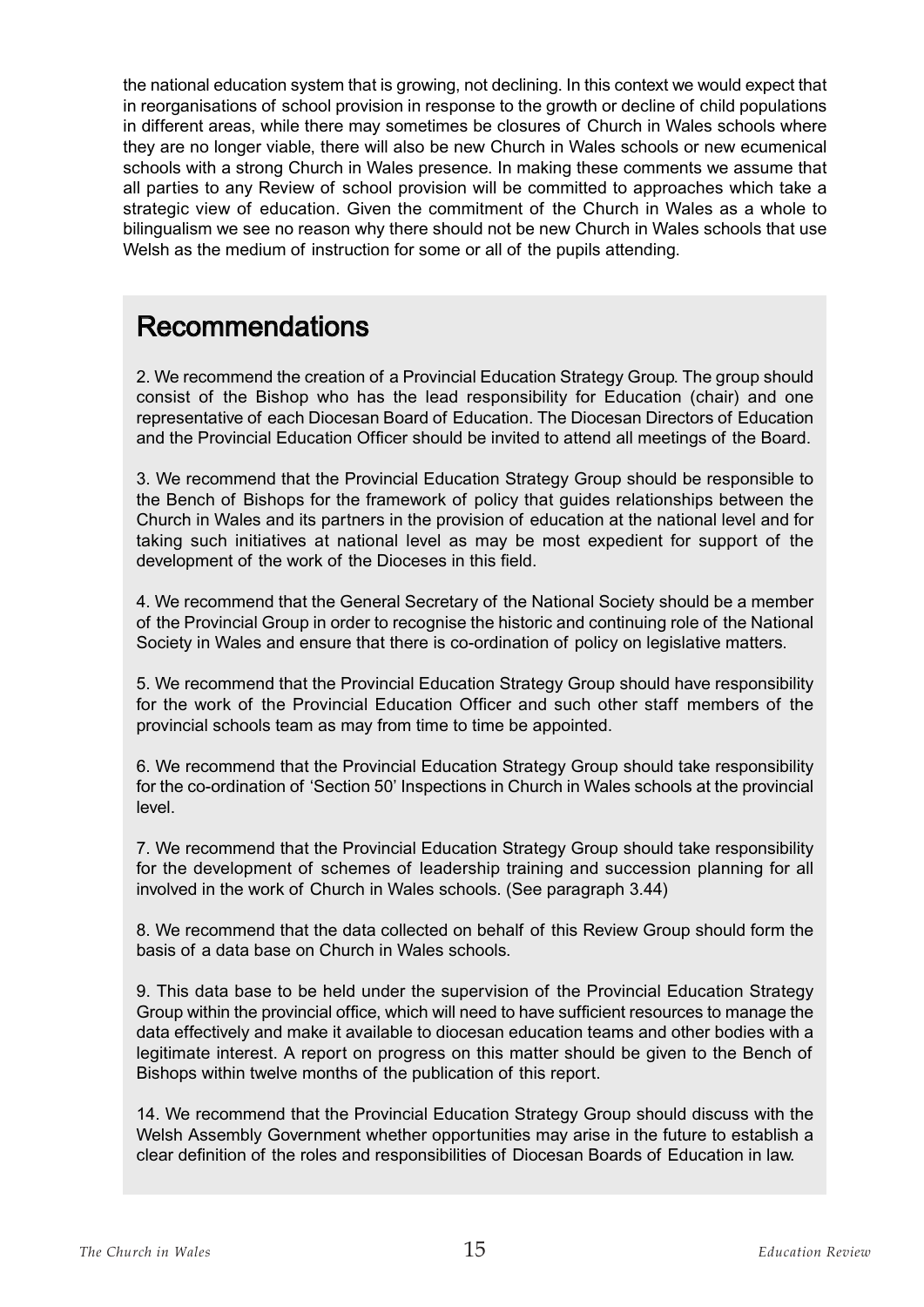15. We recommend that the Church in Wales should seek opportunities to develop new schools and new involvement in schools as a result of re-organisation imaginative developments in school structures or the development of the Church's contribution to the teaching of Welsh (see also recommendation 32)

16. We recommend that every diocese within the Church in Wales should have a formally designated Diocesan Board of Education.

17. We recommend the Welsh Assembly Government should initiate work with the Provincial Education Strategy Group and the Roman Catholic Church and other denominations and faiths to consider the extent to which a publication in Wales would help to clarify the way in which faith groups engage with and support schools and learning in Wales.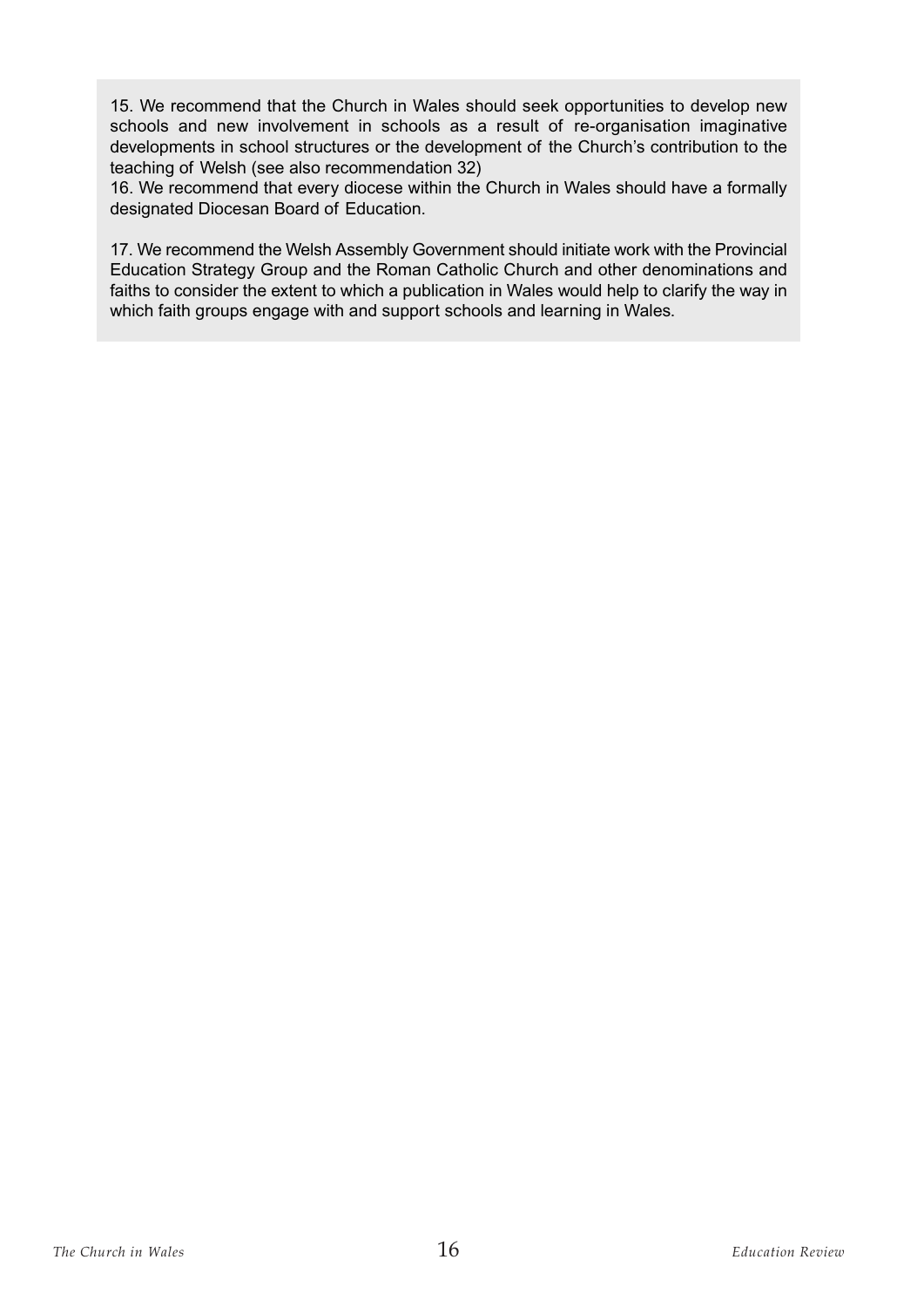# 3. The School, the Parish and the Community

3.1 The Church in Wales is a committed partner in the system of statutory education in Wales. Therefore it is interested and concerned for the whole of education in Wales not just those schools for which it has a direct responsibility. This interest finds expression through a concern for the people, pupils, staff and volunteers, who work within the education system and also for certain specific areas of school activity. Therefore this chapter first addresses issues for all schools in Wales and then issues specific to Church in Wales schools.

## All schools

3.2 Schools exist to provide the best possible educational experience for all the children entrusted to their care. This means ensuring not only that the school meets the criteria set by national curriculum documents, examination syllabuses or inspection regimes, but also how the school finds the means to enable each student to reach his or her potential as far as possible, in the present and in the future. Schools can only achieve this aim by working in partnership with the parents and carers responsible for these children. Parents and carers provide the home in which the children are nurtured and in which they learn from their family and friends. Where this learning and the education provided by the school are closely related, then children are most likely to thrive. Everything that is written about schools in this and following chapters should be understood within this relationship of partnership between home and school. Having made this point it has to be accepted that schools have a responsibility to their pupils which may, at times, put this partnership with parents and carers under strain. Schools have to find the best ways of managing the potential conflict that arises when the needs of the pupils bring the school into debate with the views and beliefs of the parents. Church in Wales schools can expect to be supported in developing relationships with parents, carers and the wider community by the Church at local, diocesan and national level.

# Starting with the local

3.3 Relationships between the local church and the schools serving the same area are normally expressed in a number of ways of which the following are the most common.

- praying local churches ensuring that the school and its needs are sustained by prayer within the church;
- befriending- the church's representatives establishing friendly and constructive relationships with the school's leadership;
- welcoming encouraging local schools to visit the church as part of their curriculum or for services or other activities contributing to the spiritual development of pupils;
- contributing being willing to provide people who can assist in the leadership of school worship, or as visitors for the Religious Education programme, or in other curriculum areas, or in other roles including membership of the governing body;
- pastoral support being willing to provide pastoral support to individuals or to groups within the schools in response to school requests;
- linking enabling and encouraging links between the school and the wider local community.

Not every church can contribute all of these, nor would every school wish to make use of them, but there are many examples of all these activities taking place

# How does the wider church support schools?

3.4 The support offered to schools by the Church in Wales is mainly focussed through the work of Diocesan Education Teams and in most dioceses by the 'Bishop's visitors' who work with them. In every diocese there is a Diocesan Director of Education (DDE) whose-task is to provide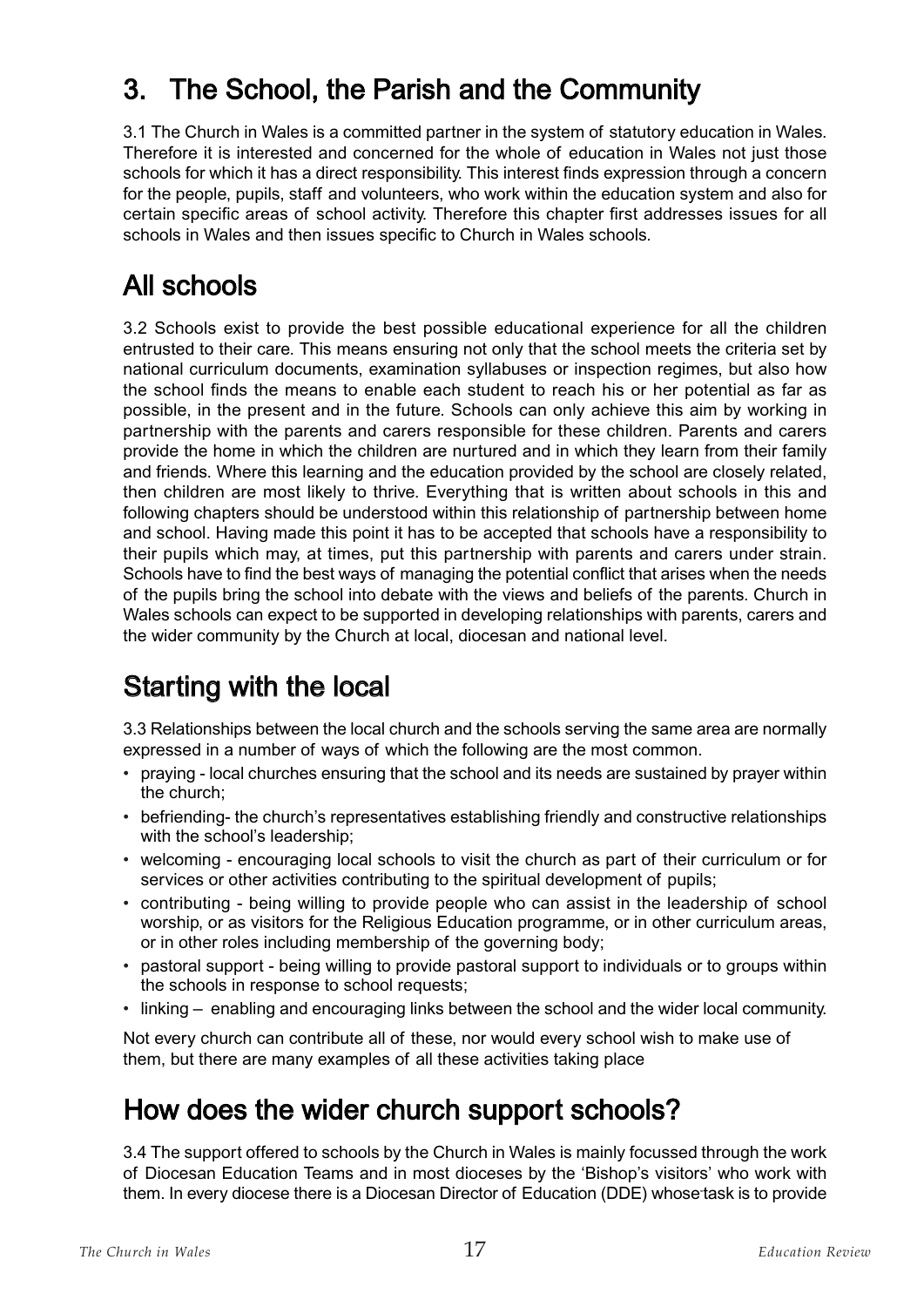leadership to the education team, to represent the Church in and to education and to represent education in and to the Church. The DDE will need to ensure that parishes and deaneries are encouraged and supported in their work in education as well as working directly with schools. The DDE will also undertake the support of leadership teams in schools and the support of Religious Education specialist teachers in secondary schools. S/he will also provide support for school governors. In some dioceses s/he will have colleagues to assist with this work and to offer their specific expertise. A critical role is that of the Schools Officer, providing curriculum support for primary schools in the diocese. The Schools Officers will have a current or recent experience of schools and the curriculum, and could be a serving teacher sharing this role with the diocesan responsibility. Where those supporting the school curriculum are volunteers they may be appointed by the bishop and carry the title 'Bishop's visitors'. Usually the task of the Bishop's Visitor is to embody the bishop's pastoral concern for the schools in his diocese. In one diocese further support is provided to the DDE by a Buildings and Legal Officer.

#### Inspection

Gwella is the body established in 2006 to oversee the statutory inspection of the Christian character of Church in Wales schools. The Education Act of 2005 reaffirmed the commitment in legislation to denominational inspection, alongside Estyn's common inspection framework. Gwella oversees the initial and ongoing training of inspectors, while liaising with Estyn to ensure the highest standards throughout the inspection process.

The Church in Wales has now embedded an inspection regime that overlays the Estyn process. Predicated on three Key Questions, it makes a judgment, first, on the impact of the school's Christian character on its learners, before going on to consider the effectiveness of the school's pastoral care and community context, with a final focus on the effectiveness of the school's leadership and management.

There is a high expectation of denominational inspectors, that they will be equipped to guide the school through inspection as part of an ongoing journey of school improvement. To this end, self-evaluation materials have been produced to guide schools.

Meanwhile, a positive relationship with Estyn is developing, with an agreed protocol for Church school inspection pending.

3.5 Amongst the other tasks undertaken by the Diocesan Director of Education will be supporting schools through the inspection process and ensuring that there are enough people who are trained to inspect the Religious Education in Church in Wales Voluntary Aided schools and the worship and school ethos in all Church in Wales schools. Inspectors trained in this way may also contribute to the work of the diocese in supporting all schools in these areas of the school curriculum. The work of Diocesan Education Teams in respect of all schools in Wales focuses on the following areas of the school ethos and curriculum.

# A. Collective worship

3.6 The Church in Wales supports Collective Worship in schools through:

- the work of local clergy in visiting schools to lead worship and in welcoming school visits to their churches for this purpose;
- the work of the members of diocesan education teams and, in some dioceses, Bishop's Visitors;
- statutory inspection of Collective Worship in Church in Wales schools and the framework that it supports for this inspection process;
- the significant contribution of expertise, support and resources through partner institutions and organisations (for example The National Society, Trinity University College, Carmarthen and charitable trusts such as the St Mary's Trust.)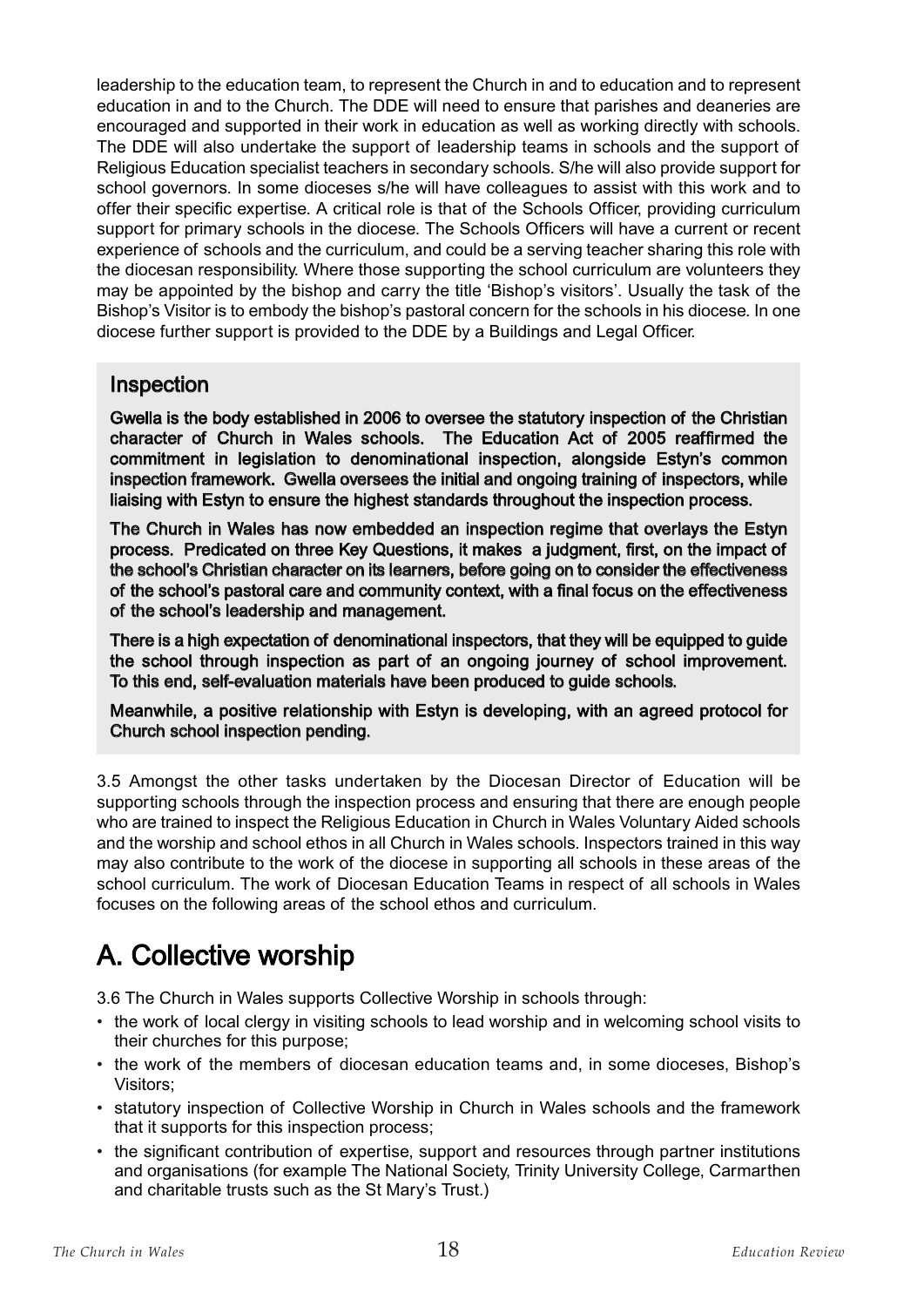3.7 The Review Group believes that worship in school is important as it contributes significantly to developing the ethos of the school, makes the values of the school explicit, contributes to the spiritual development of pupils and provides opportunities for pupils to learn about worship and have access to the great worshipping traditions of faiths in general and specifically those traditions which have been and continue to be important in Wales. Therefore we believe that the provision of school worship should continue to be a statutory requirement on all schools.

# B. Religious Education

3.8 The Church in Wales supports Religious Education within schools through:

- the commitment of its representatives on Local Authority Standing Advisory Councils for Religious Education (SACREs);
- the work of local clergy in visiting schools to contribute to the Religious Education curriculum, in welcoming school visits to their churches for this purpose and, where they have the expertise contributing to school based curriculum development;
- the work of the members of diocesan education teams (recognising in particular the work of diocesan Schools Officers) and, in most dioceses, Bishop's Visitors;
- the Religious Education syllabus that it has developed for Church in Wales' schools;
- inspection of Religious Education in Church in Wales Voluntary Aided schools and some Church in Wales Voluntary Controlled schools;
- the work of Trinity University College, Carmarthen to support teaching and learning in Religious Education;
- the significant financial contribution of charitable trusts such as the St Mary's Trust.

3.9 The Review Group is committed to encouraging high quality Religious Education that aims to enable children to learn about and learn from world religions and the distinct Welsh inheritance of religious practice and commitment. This should be an entitlement for all children in all schools in contemporary Wales. For children who are growing up within families or communities where faith is important, Religious Education should enhance their understanding of their beliefs. For children who are growing up in families or communities where faith is not important, Religious Education is important in helping them to understand what is significant in other peoples' lives. This should lead to better understanding within and between communities. For all students it has significance in terms of understanding the heritage and cultural richness that surrounds them in Wales and in the world. Those who deny the importance of Religious Education and Religious Studies risk denying their students access to this heritage.

# C. Spiritual and Moral Development

3.10 Spiritual and Moral development are cross-curricular topics and therefore one of the areas where the Church in Wales' specific interests in education touches the whole of the activity of a school. The Church in Wales supports the Spiritual and Moral Development of pupils in Welsh schools through:

- the commitment of its representatives on Local Authority SACREs, where they deal with Spiritual, Moral, Social and Cultural development;
- the work of local clergy in visiting schools to lead worship and in welcoming school visits to their churches for this purpose;
- the work of the members of Diocesan Education Teams and, in some dioceses, Bishops Visitors;
- inspection of Collective Worship in Church in Wales schools and the framework that it supports for this inspection process
- the work of Trinity University College, Carmarthen to support the nurture and development of teachers in a context of Christian faith and practice;
- the significant financial contribution of charitable trusts such as the St Mary's Trust.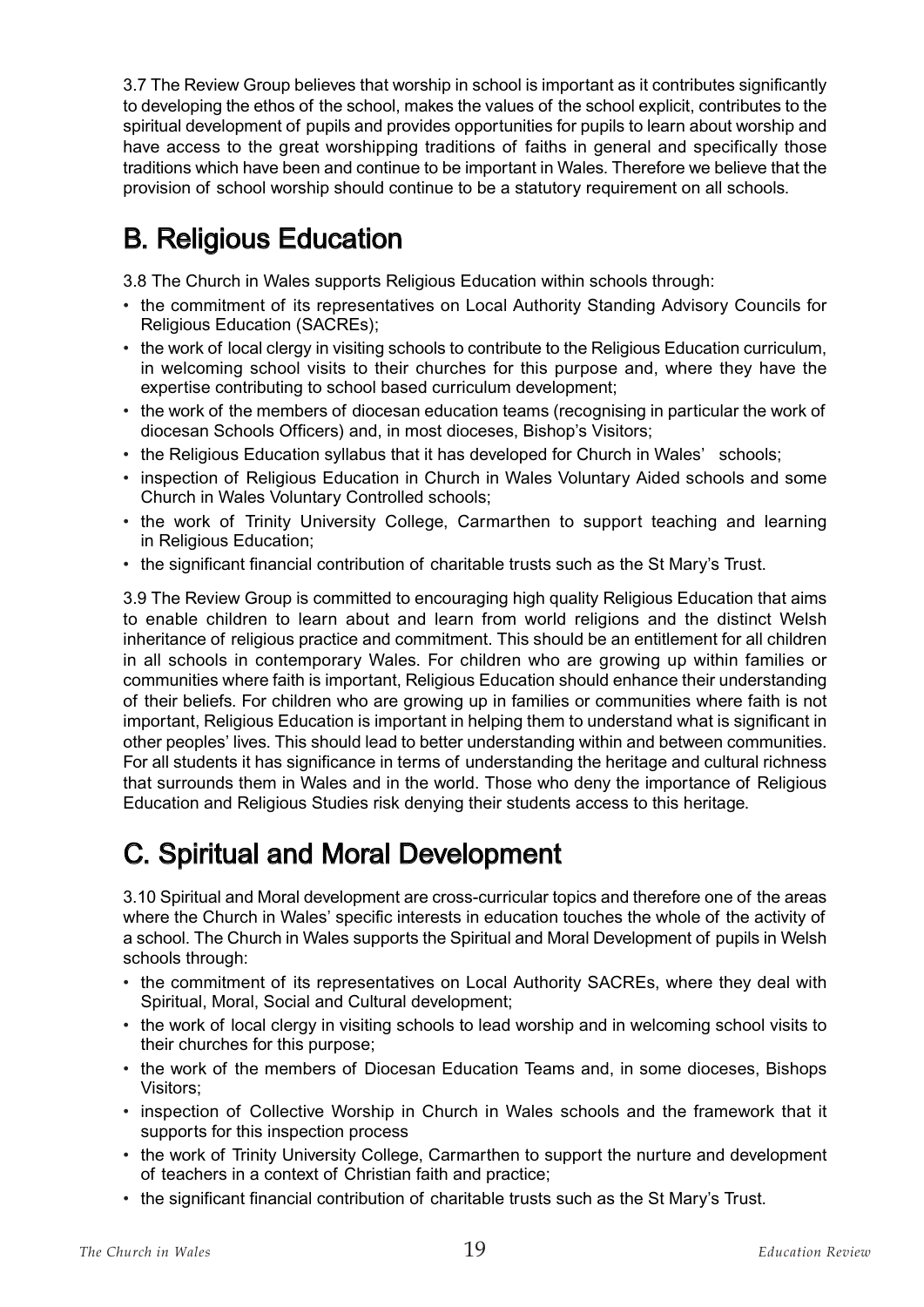3.11 The Review Group believes that the spiritual and moral development of all pupils is an important task to which schools make a significant contribution. It is concerned that there may be a tendency in some schools to believe - having focussed on this area during the 1990s - that the task can now be left to established custom and practice. The Review Group believes that spiritual and moral development contributes greatly to the education of the whole child, and that schools should be encouraged to share and develop best practice in this area. Diocesan Education Teams should be equipped to support them.

# D. Education in Personal Relationships

3.12 Relationships Education is not just what is discussed during personal, social and health education (PSHE) lessons, although it may gain a focus during these lessons. Rather it is what is learnt about relationships between people by being a member of the school community. It is not just about the relationships that exist between partners, but extends to relationships with members of the extended family, the work place and friends. It is not just about short term issues, but is rather about relationships that have the potential to last for life. Therefore it lies at the heart the school's contribution to the preparation of their pupils for adult life. The Church in Wales supports Relationships Education in schools through:

- the work of local clergy in visiting schools
- the work of the members of Diocesan Education Teams and, in some dioceses, Bishop's Visitors;
- identification of distinctive Christian character in Church in Wales schools and the framework that it supports through the inspection process
- the significant contribution of expertise, support and resources through institutions and organisations working in partnership with the Church in Wales.

3.13 The Review Group believes that more needs to be done to create frameworks for Relationships Education that take account of people's beliefs, encourages commitment to each other as human beings and develops the capacity for forgiveness and reconciliation as part of the essential nature of human relationships.

# E. Environmental Responsibility

3.14 For Christians the Biblical imperative to show responsibility towards the natural world and the riches that it provides begins with the earliest chapters of Genesis. Therefore schools will find ready support from the Church for programmes of teaching that encourage or develop responsible living in harmony with the rest of creation. Furthermore schools which take action to support such teaching programmes through active steps to reduce their energy consumption, or to ensure that new developments in school technologies or school buildings use sustainable approaches in their consumption of materials and in school design, will be encouraged. The Church in Wales supports good stewardship of the environment in schools by:

- encouraging its own schools to participate in schemes that promote environmental learning;
- ensuring that the buildings that it commissions are based on sustainable use of materials as far as possible;
- making clear the relationship between such work in Church in Wales schools and their Christian ethos.

## F. Safeguarding children

3.15 The Education Act 2002 places a duty on all governing bodies to safeguard and promote the welfare of the children in the school. Safeguarding needs to go beyond ensuring that children are physically safe. Children should be able to enjoy their education in a place where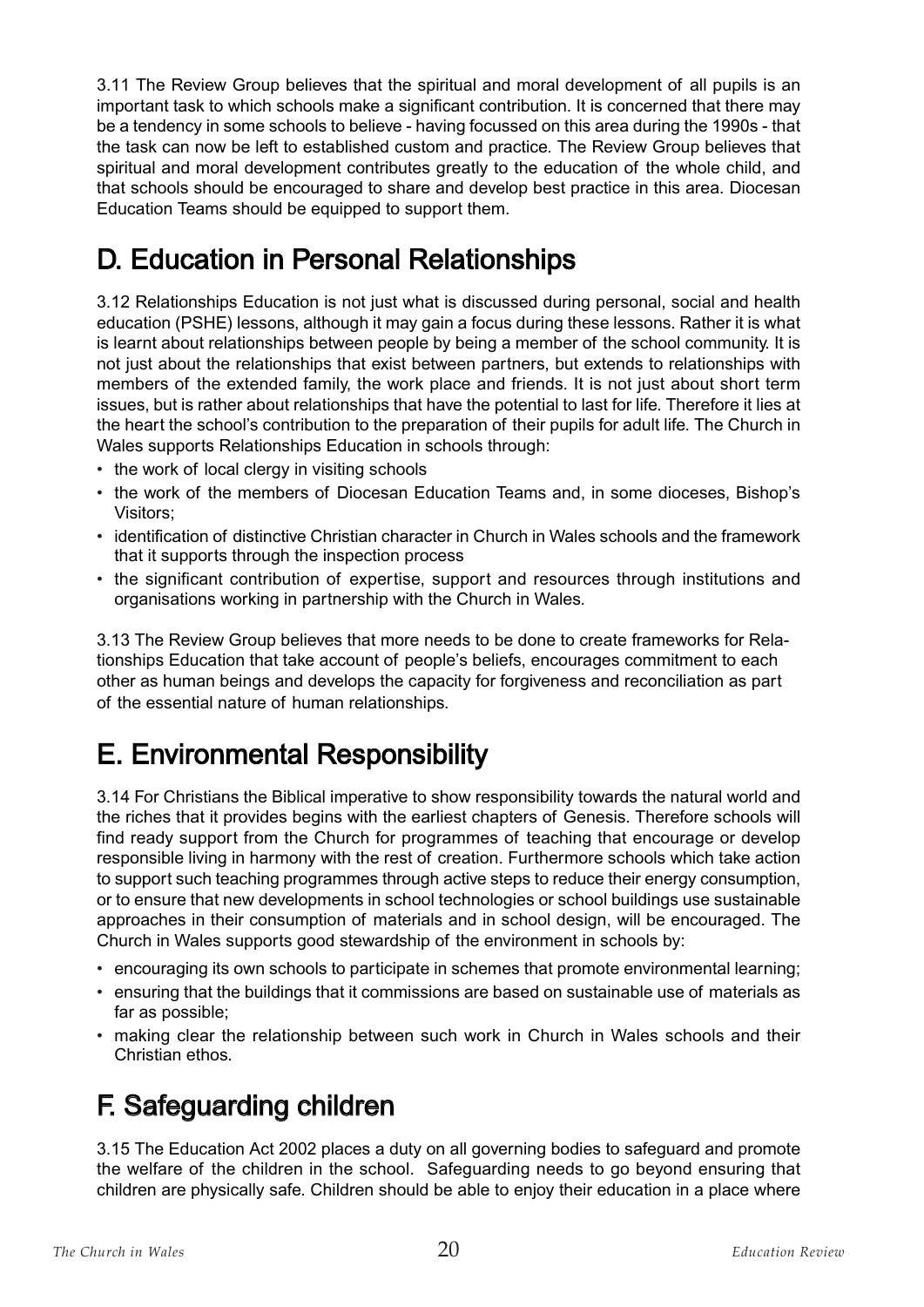they can feel confident and secure and where they receive respect as valuable human beings. This respect must extend to include their religious beliefs, if they have these or are being brought up within a family or a community which has such beliefs. The Church in Wales supports the safeguarding of children through:

- the standards that it sets for the people that represent the Church in schools and in other educational settings;
- the practices established in Church in Wales schools for safeguarding children;
- the work of the members of diocesan education teams and, in some dioceses, Bishop's Visitors.

3.16 The Review Group believes that, while there is good practice in many areas, more needs to be done to ensure that children are safe within the school environment. In particular it is concerned, in this context, that in a survey of over 30,000 13-15 year olds reported by Francis and Robbins in 'Urban Hope and Spiritual Health – the Adolescent Voice' (Epworth, 2005) the authors reported that a significantly higher proportion of young people who claimed religious affiliation were worried about being bullied at school than those who claimed no religious affiliation. All schools need to take seriously any form of bullying that may occur in or around their school community. Following this research, school policies on bullying should recognise and respond to instances that have religious belief as a factor in the selection of victims.

3.17 In the paragraphs above, all of which have considered issues that affect all schools in Wales, we have indicated where the Church in Wales is engaged with the issues. We should not close this section without drawing attention to the number of members of the Church in Wales who express their Christian discipleship through their commitment to their work, whether as teachers, support staff, governors or volunteers, in schools of all types. We shall have more to say about this significant group in chapter 6.

## What our research tells us

3.18 In the previous chapter we made reference to the commitment of Church in Wales clergy to work in and with local schools. It is clear from this research that the fundamental relationship between the Church in Wales parish and the primary school or schools within the parish is clearly working effectively in most places. This was demonstrated both in our survey of PCC secretaries as well as our survey of incumbents. What was also clear is that the same is not necessarily true of relationships between parishes and secondary schools in their area. This is to be expected given that secondary schools serve wide areas and have many individual churches to which they could relate. It may be helpful if relationships with secondary schools are seen as a task for deaneries to co-ordinate, working through the churches best placed to represent them, either because of geographical factors or because it is clear that particular individuals have the gifts that particularly suit them for this work. If this work can be co-ordinated ecumenically this may be even stronger. (Appendix B table 8)

# Church in Wales schools

3.19 A number of the areas of support for Church in Wales schools are mentioned in other areas of this report, in particular in the sections on teachers and buildings. The Review Group has the expectation that all Church in Wales schools will be effective Christian communities dedicated to the provision of the best possible education in the service of all those children and young people in attendance. The church offers support to these schools through:

• the work of local parish clergy in visiting schools to lead worship, in serving on the governing body and in offering pastoral care to the staff, children and their parents;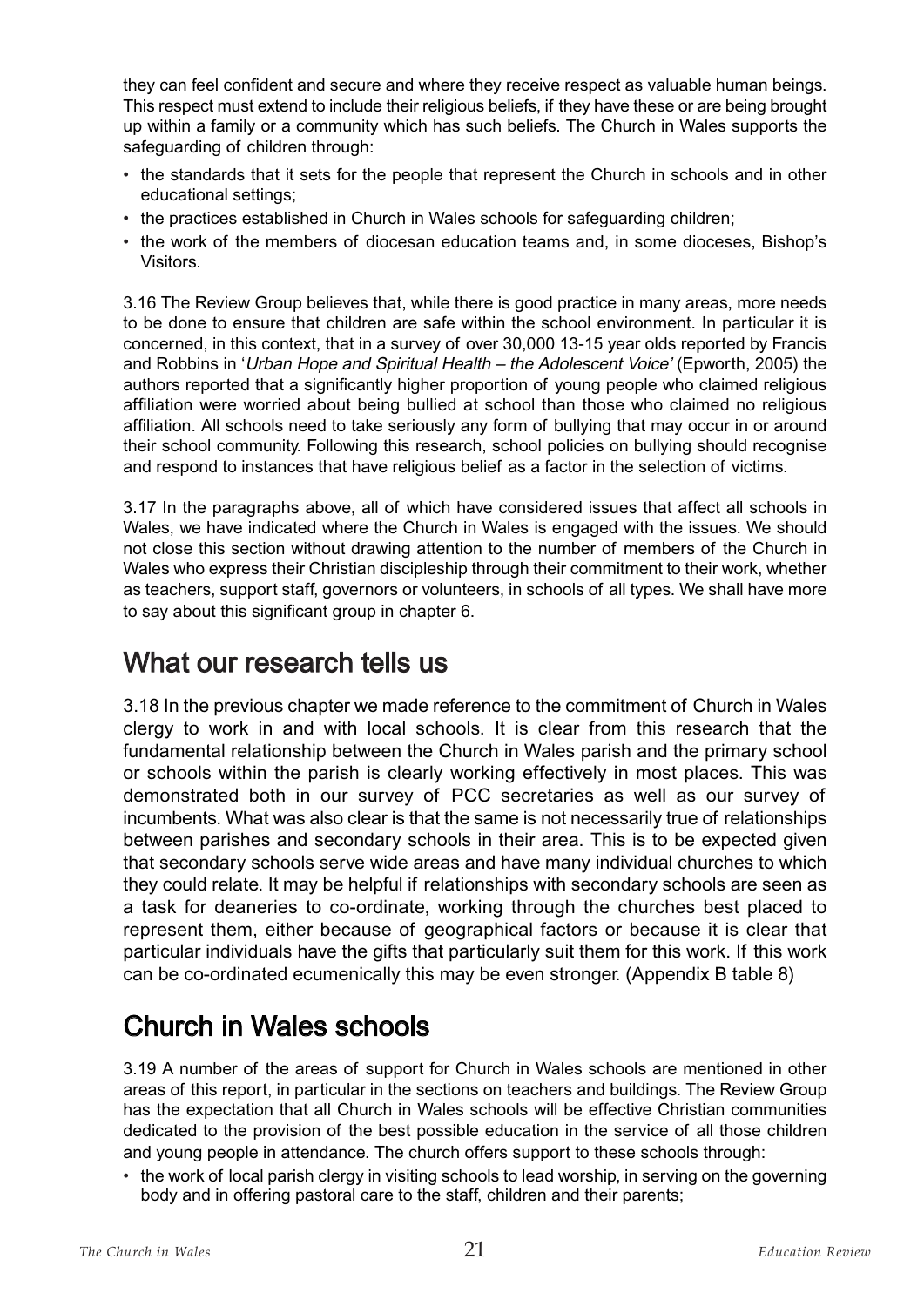- the work of members of the parish or local church community who give their time as members of the governing bodies;
- the work of the members of Diocesan Education Teams and, in some dioceses, Bishop's Visitors;
- inspection of Religious Education, Collective Worship and school ethos together with the framework that it supports for this inspection process;
- the significant contribution of St Mary's Trust historically through its funding of the Welsh National Centre for Religious Education and now through its funding of the St Mary's Centre at St Deiniol's Library.

3.20 One of the ways in which the nature of the school community can be communicated is through the school prospectuses or brochures that are published every year. As part of the work conducted at the request of the Review, the school prospectuses of 80% of the schools were collected and carefully analysed. The points discussed in the following paragraphs all arise from or are informed by that analysis.

## Parental choice

3.21 All Church in Wales Voluntary Aided and Foundation schools are the admissions authority for their school. This means the governors have the responsibility of determining the admissions policy of the school in consultation with the local authority. In some Voluntary Controlled schools similar powers have been delegated by the Local Authority which is the legal admissions authority for all Voluntary Controlled and Community schools. Many Church in Wales schools serve the village or area in which they are situated and where for many parents there is no realistic choice of school at primary level, because the issues involved in transporting young children to the next nearest primary school are too great. Other Church in Wales schools are in areas where parents have a choice of school. In such areas it is important that all parents are aware of the admissions criteria that the admissions authority for the school will apply in the event that the school has applications for the admission of more children than it can accommodate. It is unfortunate therefore that some Church in Wales schools do not include these criteria in their school brochures despite the fact that it is a legal requirement to do so. This may be because there is confusion between `admissions criteria' and `induction arrangements'. Induction arrangements which refer to when and how children are welcomed into the school community are important, but are not the same as the admissions criteria or policy. In order to aid parental choice, schools should review their brochures to make sure that they comply with the law in this respect.

3.22 We undertook a small project into the reasons why parents chose Church in Wales schools for their children. Responses were received from 708 parents from Church in Wales schools in two dioceses. Although most of the respondents came from schools situated where there is choice, 54% of the respondents indicated that the school that their child attended was their local school and 80% indicated that it was within two miles of their home (the statutory walking distance for primary children). Many of those respondents for whom this was the local school indicated that they were active members of their local church. This suggests to us that the dichotomy sometimes presented about schools with a religious character - either that they serve a local geographical area, or they gather children of Christian families from a wide area - is not in fact the case for Church in Wales schools. Parents' reasons for choosing a school for their child are always complex but two principal reasons were identified by three quarters of respondents. These are the distinctive Christian character of a Church in Wales school and the perceived 'high standards' of the school. The governing bodies and staff of Church in Wales schools will be aspiring both to demonstrate a clear Church in Wales religious character for their school and to achieve the highest possible standards of education for their pupils. They should be encouraged that such a high proportion of the parents share these aspirations.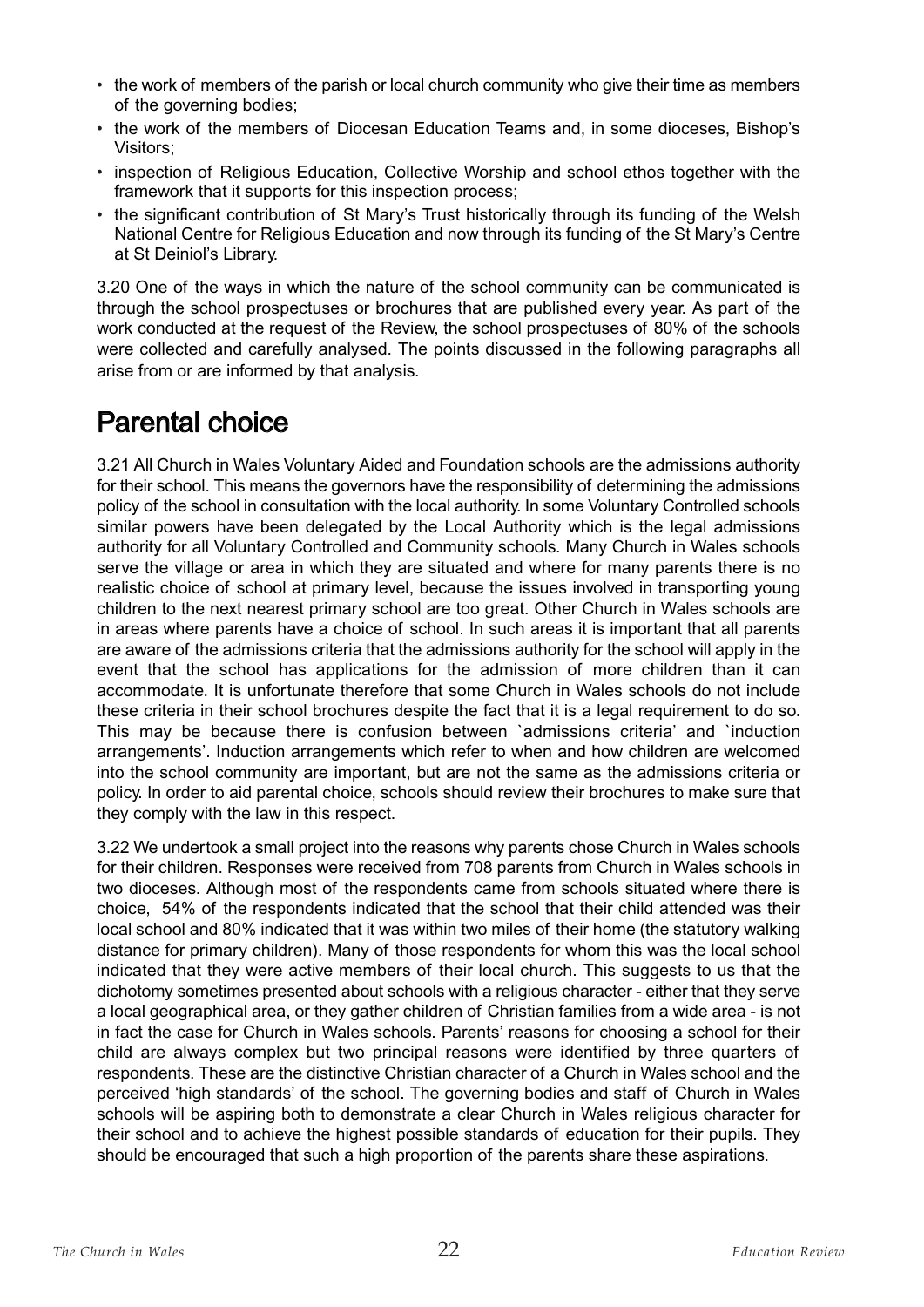## Admissions

3.23 The admissions criteria of all Church in Wales primary schools were examined in order to explore the extent to which different categories were being used to determine which children should be admitted, in the event of a school being oversubscribed. The admissions criteria of those schools whose brochures were not available or whose criteria were not included in the brochure were checked through local authority sources, usually their websites.

3.24 The data that follows needs to be carefully introduced. If priority is given to siblings of children already in the school then the nature of the school admissions is determined by the other criteria in use, because these will have been used to admit the first member of that family. If a defined geographical area is given the highest functional position in the criteria, then the school will serve all the local children whose parents wish them to come, in other words it is a neighbourhood school. Only if the school gives the highest priority to children of church attending parents and there are sufficient children of church attending parents to fill the majority of the places, could the school be said to be operating a policy that is selecting on the basis of religious affiliation.

3.25 Of all Church in Wales primary schools 77% give priority to the admission of children who live in the area that the school serves. Only 23% indicate that priority will be given to children whose parents attend church. In some of these schools, in practice, this may be only a very small number of children, and some of those who fall into this category may well be living locally, as is evidenced from our research into the reasons that parents give for choosing a Church school. It is important that those who seek to debate the role of Church in Wales schools within the education system take account of these facts.

#### **Admissions**

**Despite falling roles across Wales, a number of Church in Wales schools are oversubscribed. This invariably leads to disappointment among parents who are not able to secure a place for their child in the school of their choice. Such a situation must be handled carefully and sensitively by schools and governors.**

**Urban secondary schools face a particular challenge, sometimes drawing their pupils from over 50 different primary schools. Finding the balance between serving the needs and wishes of students and their families, while ensuring that the school is not overloaded with pupils, is a task that governors and dioceses take very seriously.**

**The statutory appeals process is usually managed by Diocesan education authorities, and a core of expertise to handle school admission appeals has built up over recent years. Working to the Welsh Assembly Governments's Code of Practice, admission appeal panels have proved their worth, providing a sensitive and just process that is rigorous, even under the scrutiny of the Public Services Ombudsman for Wales.**

# Additional learning needs (ALN)

3.26 Our research has demonstrated that it is comparatively rare for the text of school brochures to make the links between the school's policies on children with additional learning needs, however these are defined, and the school's distinctive Christian character. This is surprising because it should be apparent that a school being founded and sustained on Christian values will demonstrate that they believe that every individual is a unique human being who is loved by God. From this it follows that the school will be seeking to provide a programme of education that is specifically arranged, not to the needs of the average in the class, but rather to the needs of each individual child with all their idiosyncrasies. The additional learning needs policy, which is needed in every school, is not something separate from the rest of the school's policies but should derive from the heart of them. (Appendix B table 9)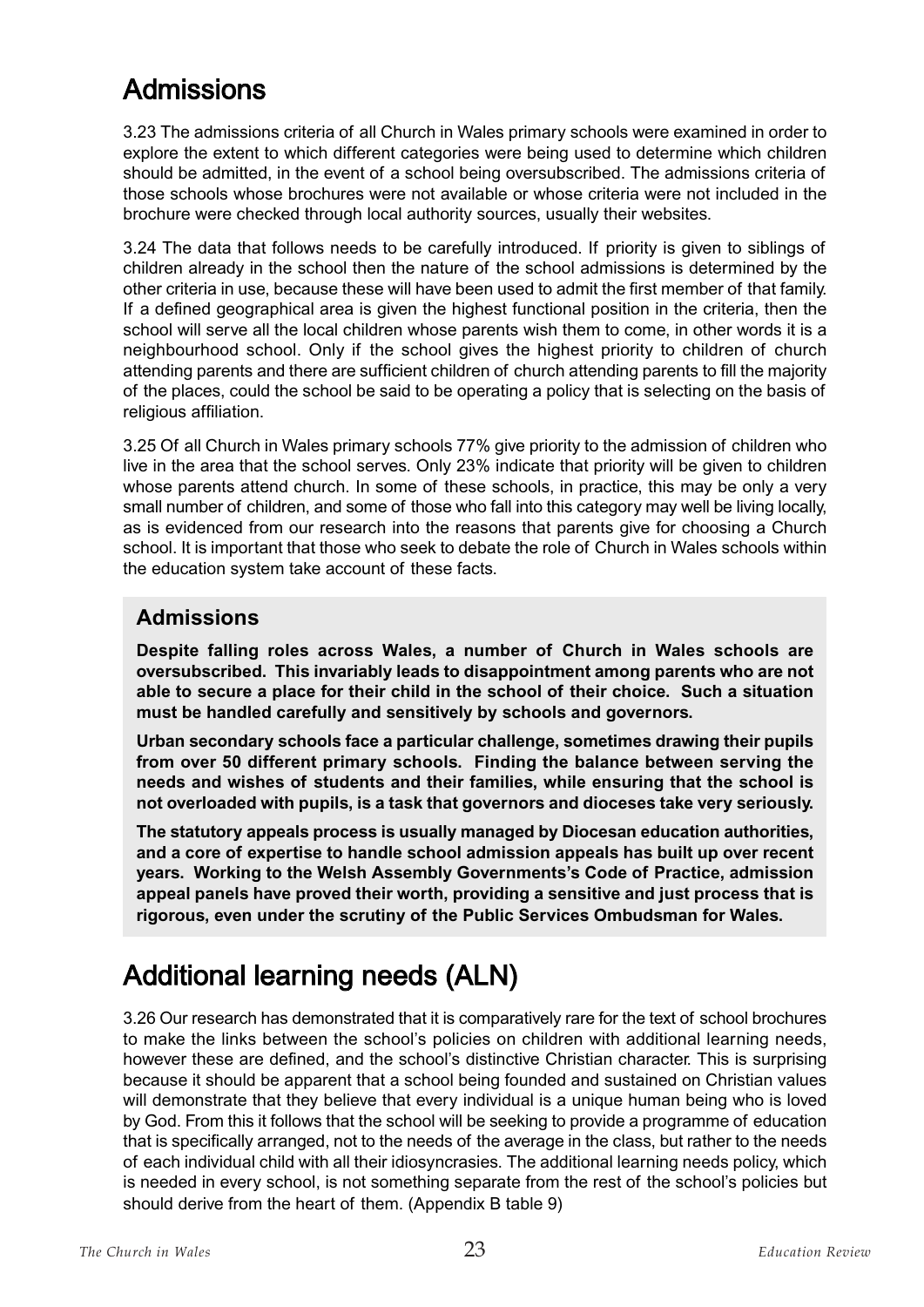3.27 There should be no hesitation in a Church school about admitting those children with additional learning needs who meet the criteria for entry to the school or for whom the school has the space and the specialist provision. Every school should ensure that the admissions criteria reflect this willingness. It is our hope that Church in Wales schools will be active in seeking to develop their specialist provision. (See paragraphs 4.10 & 4.11)

# 'Looked after' children

3.28 Children who are in the care of the Local Authority including those who are in foster homes need access to education on precisely the same terms as all other children. This means that where a Church in Wales school has an admissions policy which is driven by geographical location there should be no difficulty in such children finding a place in the school. Problems can occur where the school is oversubscribed or where the governors make their decisions on admission early in the year preceding the child's planned entry into the school. These problems arise because some of these children may arrive in the area served by the school after the governors have already completed their admissions process.

3.29 Where the Church in Wales school has an admissions policy that gives priority to children whose parents are active in the Church, governors should ensure that the practical outworking of this policy does not produce a situation that discriminates against the admission of 'looked after' children.

3.30 'Looked after' children may appear in the school's area at anytime and it is important that their entry into school is as easy as possible. All governing bodies should ensure that their policies have been reviewed to ensure that the needs of 'looked after' children are properly reflected in them.

# Welsh bi-lingual provision

3.31 It is difficult to discern from the school brochures that we received whether there is a coherent and consistent policy of bilingualism across the schools in the Province as a whole. This is to be expected because Church in Wales schools operate within twenty-one of the local authorities in Wales and most Church in Wales schools serve the community around the school. Given that each authority is likely to interpret the overall policy of bilingualism to reflect the circumstances within their area, and each school needs to interpret the policies that it receives in the light of their immediate area and the needs of their pupils, it should not be surprising that the brochures are not consistent. Nevertheless we are concerned that there should be clarity on this issue within the Church in Wales. It is the view of the Review Group that all children in Wales by the age of eleven should be making substantial progress towards being able to converse easily in both Welsh and English and that, by the time that they leave full time education, they should have made substantial progress in bilingualism and appreciate the cultural richness and heritage of both languages and the different ways of thinking that the regular use of each language represents. To this end we believe that it would be helpful if all Church in Wales schools could review their school brochures to ensure that they contain not just the Local Authorities' policy on bilingualism but also how, in the context of the school, progress towards these goals will be achieved. We accept that in some schools this may lead to a review of the balance of work in the two languages being shifted and we would be encouraged by that result where this means that both languages are taught more effectively. For detail on the number of Church in Wales schools using English, Welsh or both languages as the medium of instruction see Appendix B Tables 3, 5 and 6.

3.32 There is an aspiration within the Review Group that the Church in Wales should be able to extend the number of its schools where Welsh is used as the medium of instruction. This can only be achieved following the policy reviews suggested above, where it is apparent that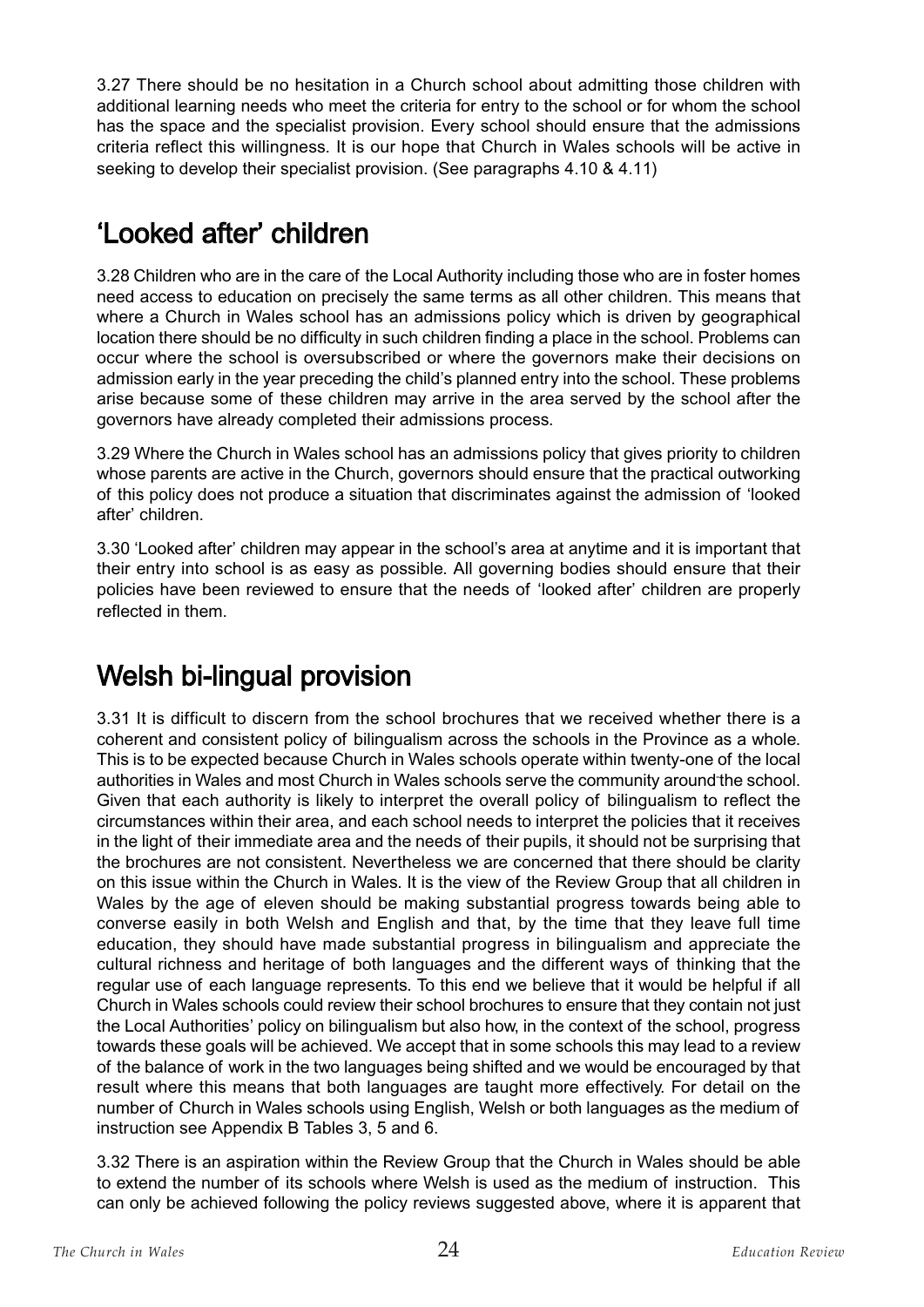such a change is needed and supported by the parents, and working with the local authority and the Welsh Assembly Government. Larger Church in Wales schools may wish to consider the formation of two separate streams within the school, one using Welsh and one English as the medium of instruction.

3.33 The Church in Wales is a bilingual church and it should be clear to those who are involved in the planning of new provision that, where it is appropriate and supported locally, a new Welsh medium Church in Wales school could be as useful an addition to the range of parental choice in a locality as any other type of school being considered as an option.

3.34 In the responses to our consultation a small number of respondents drew our attention to the difficulties sometimes experienced by adults, who have not had the opportunity of learning one of the official languages of the country, in playing a full part in the school, as an employee, a volunteer or as a governor. Within a Church in Wales school we would expect there to be a spirit of encouragement and generosity towards those who are still learning one or other of the languages so that these difficulties are minimised.

## School Worship and Religious Education

3.35 These are areas in which Church schools may be expected to excel or at least to demonstrate significant commitment. While the school brochures may not give a true picture of the importance of these areas in the life of the school, it is disappointing that so little space is given to these topics in many of the brochures other than bland statements about the vicar coming in to school. School brochures represent the opportunity to communicate to parents and prospective parents that which is of greatest importance to the school. It is apparent from the research undertaken for this Review that many schools are not taking advantage of the opportunities that they provide. (Appendix B tables 9 & 10)

3.36 In particular, almost no school mentions in their prospectus the relationship between the school's programme of worship and the Anglican tradition, or the educational value and justification of worship within school. In paragraph 3.7 we present some of the ways in which the presence of well prepared and well resourced school worship adds value to the school as a community and to the educational experience of every pupil. We should not need to repeat them here as they will be well known in Church in Wales schools. However there is an additional benefit of worship within Church in Wales schools to which we feel the need to draw attention. Where the school has an explicit religious identity and good links with a local worshipping community, there is a strong argument for relating material (such as hymns, songs, prayers and responses) that is used in school worship with what is used in the Church. Where this is done it is likely to provide a resource of spiritual material on which children attending the school may build throughout their lives. In Church in Wales schools, that spiritual resource will reflect the Anglican tradition as it is given expression in both English and Welsh in Wales. We believe that in many such instances, the school's policy on school worship may cover these issues. If not, then we would expect those conducting the inspection of the Church in Wales schools under the Section 50 inspection arrangements to draw attention to this in their report. Where the problem is only a mismatch between the school's policy and practice and what is said in the brochure, this is a comparatively simple matter for the governing body to address.

3.37 We are aware that the Diocesan Education Teams, in particular through the work of Schools Officers and Bishop's Visitors, have taken initiatives to support and develop school worship within Church in Wales schools. We believe there is a significant need to undertake further work in this area to raise the level of understanding and practice in the field of school worship to a higher level. This can then be reflected in the school brochure and associated documentation.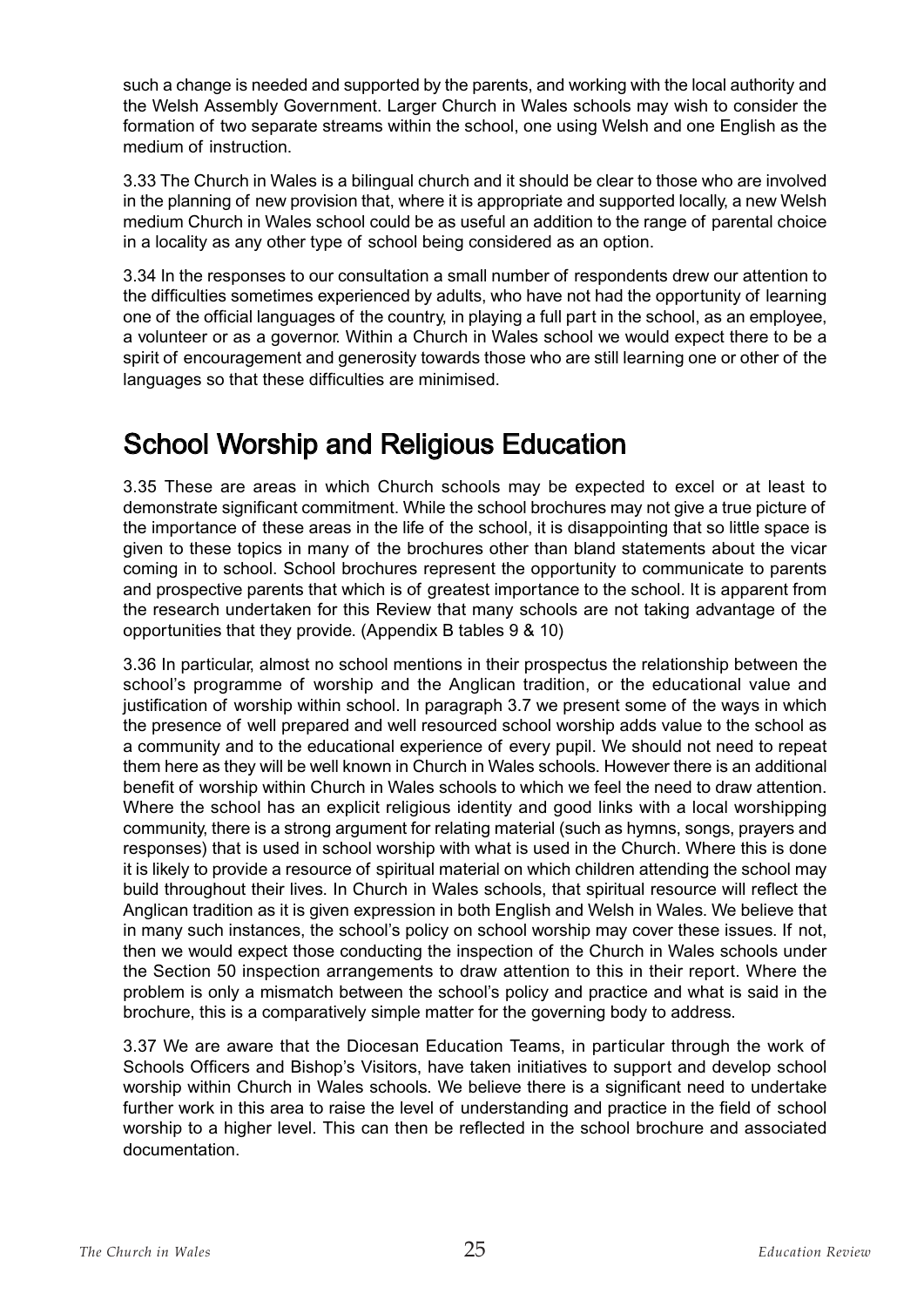# International Links

3.38 The Review Group is aware of the good practice that exists in many schools with regard to the development of international links with other schools. It is essential to the good education of all children that they become aware of the range of peoples and countries in the world and have an experience of contact with them. We hope that all Church in Wales schools understand the importance of such links and are active in their development. The Church in Wales is part of the world wide Anglican communion, which has a strong tradition in the provision of education wherever it is active. This provides a wealth of opportunity to develop international contacts ranging from highly developed societies such as the United States of America and Australia to many third world countries in Africa and elsewhere. Many dioceses have established relationships with Anglican dioceses in other parts of the world or with dioceses of churches that are in communion with the Anglican Church. It would seem natural that such links could and should be extended to include links between schools, where this is not already being done.

#### School Performance

3.39 A key part of any review of schools is a consideration of their current performance. It will be clear that this Review takes a very broad view of the role of schools and therefore of the range of indicators that should be used to measure it. These include data on public examinations and test results alongside the outcome of inspection and a range of other measures. Unfortunately there are too few Church in Wales secondary schools to ensure that any consideration of their examination results would provide statistically significant comparisons with all secondary schools in Wales. This is not the case for Church in Wales primary schools. We are grateful to the Fischer Family Trust for making the Key Stage 2 results for the past three years available to us and to the Welsh Assembly Government for providing the approvals for this to take place. The results show that, for English, Science and Mathematics Church in Wales schools, as a group, have slightly higher 'Value Added' and 'Contextual Value Added' scores than other primary schools in Wales. Tables 11 to 15 in Appendix B also demonstrate that these statements remain true when schools are grouped according to type of area served or status. An analysis of the data for each diocese separately (tables 16 to 21 in appendix B) highlights some significant differences. They indicate that there are highly effective Welsh medium Church in Wales schools, but they also indicate areas where local authority and diocesan teams will need to increase their focus on supporting school improvement.

3.40 The situation with regard to the assessment of Welsh is more complex. This is probably explained by a combination of the proportion of Church in Wales schools in Welsh speaking areas and the comparatively small proportion of Church in Wales schools that use Welsh as the medium of instruction. A puzzling factor is that the scores for Welsh achieved by Church in Wales Voluntary Controlled schools are not as high as those achieved by Church in Wales Voluntary Aided schools.

3.41 The Review Group has been surprised to learn that this data on Church in Wales schools, even at the broadest level is not made available as a matter of routine to Diocesan Education Teams. If they had access to this data, preferably at the level of individual schools, they would be better equipped to work with the schools and with colleagues in local authorities to support and develop those schools whose performance needs improvement, and to encourage those schools whose performance is already satisfactory or better. We acknowledge the tension that exists between the need to collect data from schools only once and ensuring that what is confidential is respected on the one hand and ensuring that those who need the data to play their part in developing education in Wales have access to it on the other. Our experience suggests that the current solution to these issues is not satisfactory.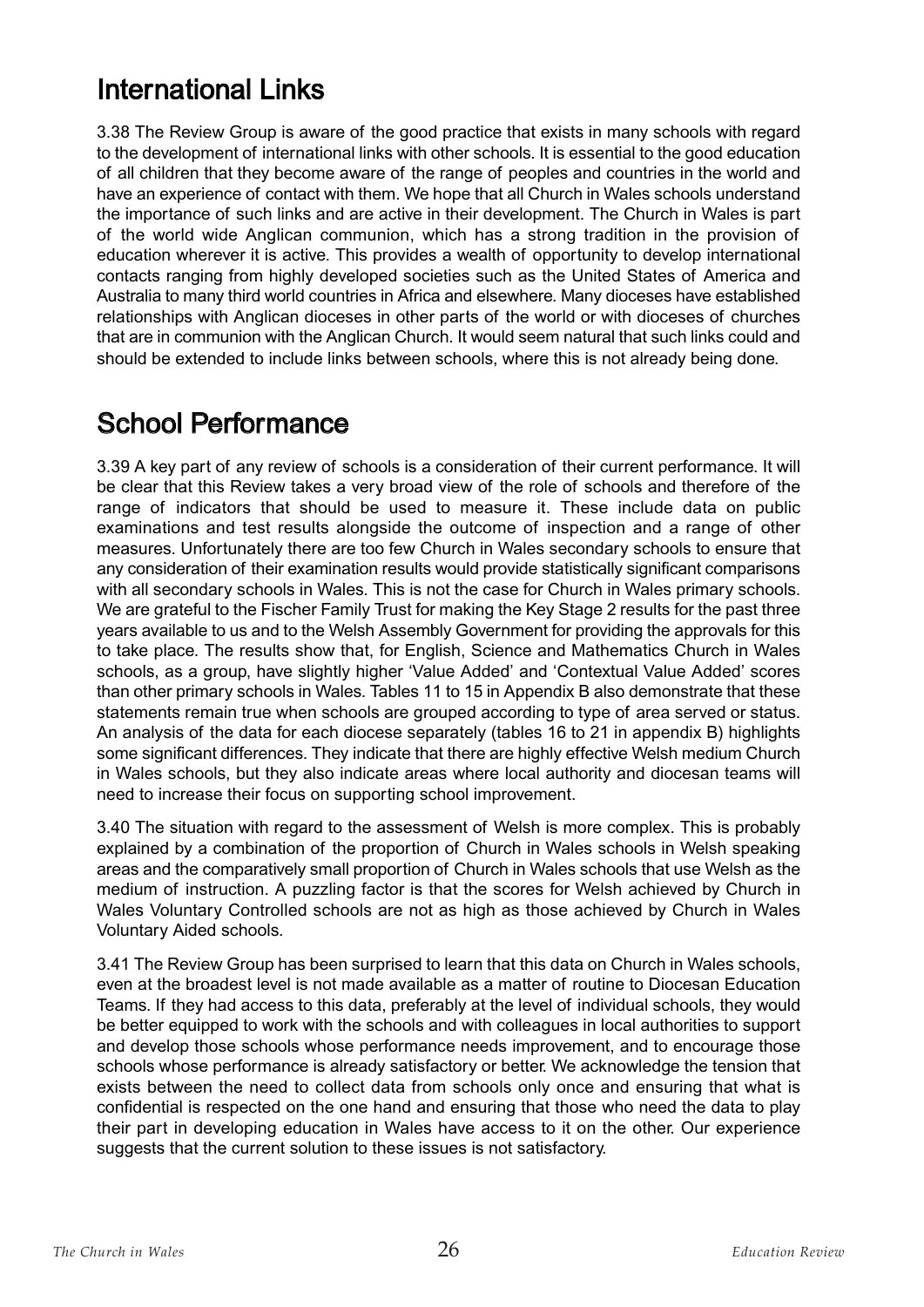# School Leadership and professional development

3.42 It will be clear that the Review Group has high expectations of Church in Wales schools and by implication of the leaders within them. Leading a school which has the Christian faith at its core requires a clear understanding of the theology of leadership and how this is exercised as well as a clear understanding of how such phrases as 'respect for each individual as a unique human being, made in the image of God and beloved by God' may be reflected in the day to day life of a school. This does not mean that theological understandings can be substituted for high levels of professional competence in the leadership of schools but rather that these competences are informed by clear theological understandings in those who provide the best leadership of Church in Wales schools. These bald statements imply that there exists a programme of professional development which will enable teachers who aspire to or are suited to lead a Church in Wales school to develop personally and professionally to fulfil these responsibilities.

3.43 Much work has been done to ensure that there is a sound programme of professional development for teachers that equips them with the skills to lead a school. The Review Group is concerned to ensure that within this programme, or in ways that are complementary to it, those teachers who are best suited to leadership in Church in Wales schools are enabled to develop professionally. This development should aim to enable the teachers to reach the stage where their leadership will ensure that the school entrusted to them flourishes and that they experience the level of professional satisfaction that comes from a clear understanding that they have been enabled to fulfil their vocation.

3.44 We see two ways forward. Firstly the opportunities to include elements relevant to the leadership of Church in Wales schools should be built into existing programmes of professional development. This requires careful negotiation with current providers and sufficient space and flexibility within their programmes to allow for this aspect to be taken seriously. Secondly the Provincial Education Strategy Group should seek to co-ordinate and develop a nationwide programme of professional development for teachers working in or interested in Church in Wales schools that complements existing programmes from other providers. This would require there to be sufficient easing of the pressure from other types of professional development to make the space for teachers to participate. In practice we believe that these two ways forward are best understood not as alternatives but as complementary parts of a whole, which can be developed in partnership with the General Teaching Council for Wales and the National Professional Qualification for Headship Centre.

#### Church in Wales and Roman Catholic Diocesan Education Teams

The strong collaboration between the Church in Wales and the Roman Catholic Diocesan Education Teams has been one of the ecumenical success stories of recent years. The statutory foundation of Church schools provides a shared agenda for the two churches, and with more than 250 schools serving over 50,000 pupils, the Church school sector is larger than any Welsh LEA.

The education teams meet together each term to share information and expertise. The scope of these meetings extends to all areas of education work, and officers from the Welsh Assembly Government and other partner bodies are frequent visitors.

Meetings with the Minister for Children Education, Lifelong Learning and Skills are another important feature, bringing together both the strategic and the operational aspects of the work of Diocesan Directors of Education and their teams across Wales.

## Working with Roman Catholic Schools

3.45 The Review Group welcomes the close working relationship between Diocesan Education Teams and their counterparts within the Roman Catholic Church. In particular we are very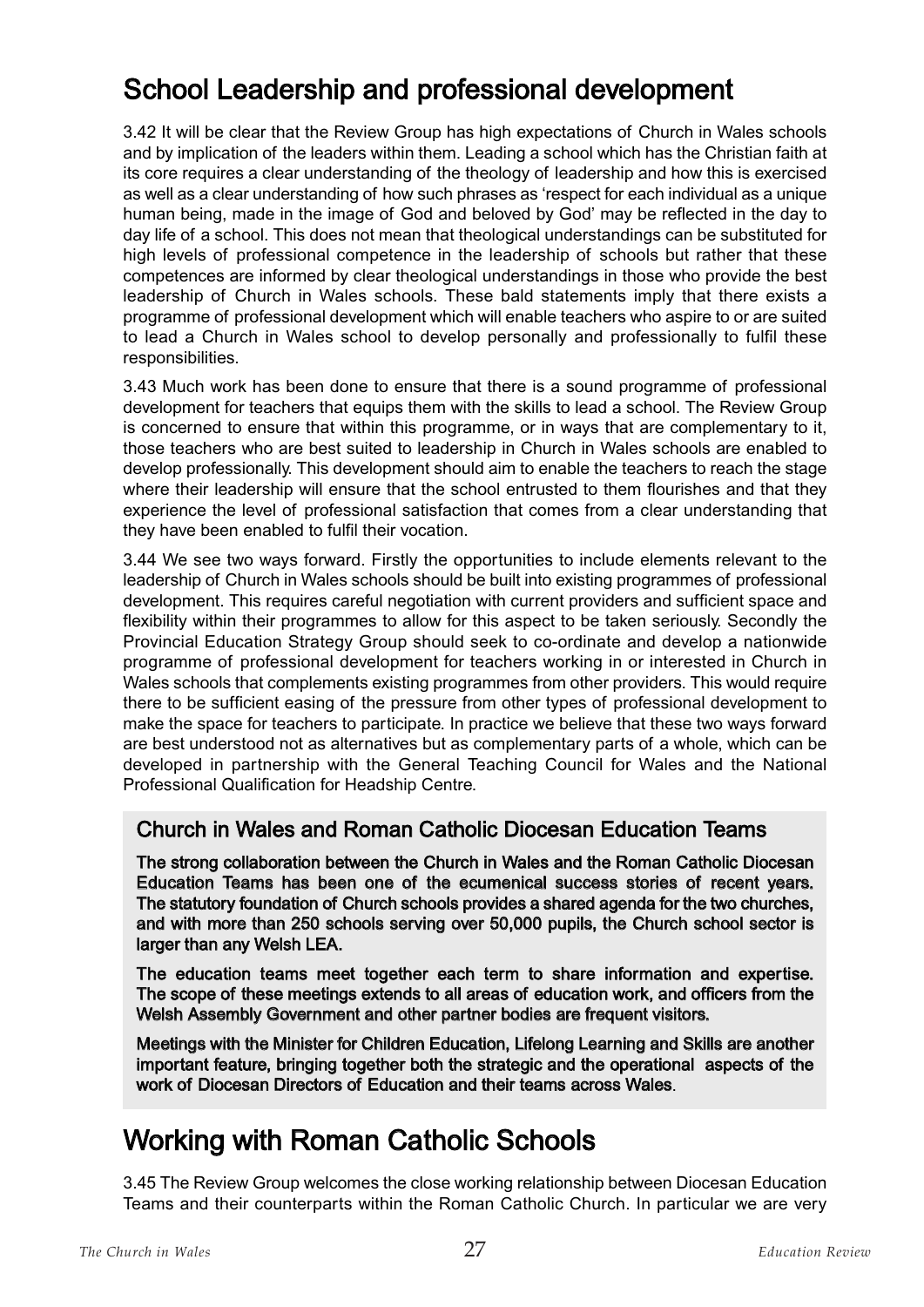encouraged about the development of St Joseph's Roman Catholic and Anglican High School in Wrexham, which we visited for our meeting in February 2008. We believe that such cooperation is very important. We hope that the close working relationships that exist will lead to further concrete areas of co-operation in the future, building on the example and experience of St Joseph's. The presence of Roman Catholic members within the Review Group demonstrates the importance that both churches place on this collaboration as well as being a further practical outworking of it.

## Recommendations

19 We recommend that every deanery area in the Church in Wales should establish a working group, perhaps working collaboratively with other deaneries, of people with appropriate experience of or ability in the relations between churches and educational establishments to co-ordinate the church's ministry to secondary schools.

20 We recommend that Church in Wales Diocesan Education Teams work in close partnership with Local Education Authorities to support the holistic personal development, spiritual development and academic achievement of all children in Church in Wales schools.

21 We recommend that Diocesan Education Teams should seek to ensure that their contribution to school improvement is clearly focussed on working with Local Authorities as catalysts for school improvement in Church in Wales schools.

22 We recommend that the Provincial Education Strategy Group seeks to ensure that Diocesan Education Teams have access to school performance data on a continuing basis.

23 We recommend that the Diocesan Directors of Education should produce Provincial guidance on the admissions process for Church in Wales schools. This should include guidance on the administration of admissions, the framing of admissions criteria and induction arrangements. Such guidance should be produced within twelve months of the acceptance of this report by the Bench of Bishops and that this should be circulate to every Church in Wales school governing body as soon thereafter as possible. The guidance should reflect the new codes on school admissions and admissions appeals currently being developed by the Welsh Assembly Government.

24 We recommend that within the new guidance on admissions criteria (Recommendation 23), Diocesan Directors of Education ensure that full guidance is given to governing bodies on the admission criteria as they apply to children with additional learning needs and 'looked after' children.

25 We recommend that the governing bodies of all Church in Wales schools review their policies on such matters as additional learning needs, to ensure that they are clearly placed within the framework of the identity and character of the school, as a Church in Wales school.

26 We recommend that Diocesan Education Teams set up a working group to review the practice of school worship in Church in Wales schools. The working group should develop a clear strategy to develop collective worship building on best current practice. Progress in this work should be reported to the Bench of Bishops within two years.

27 We recommend that training opportunities be provided for all Church school leaders to engage them in the exploration of the relationship between school worship and the Anglican tradition of worship and the educational justification for worship in school.

28 We recommend that the Diocesan Directors of Education produce guidance for Church in Wales schools to reflect their distinctive Christian character in their school's brochure.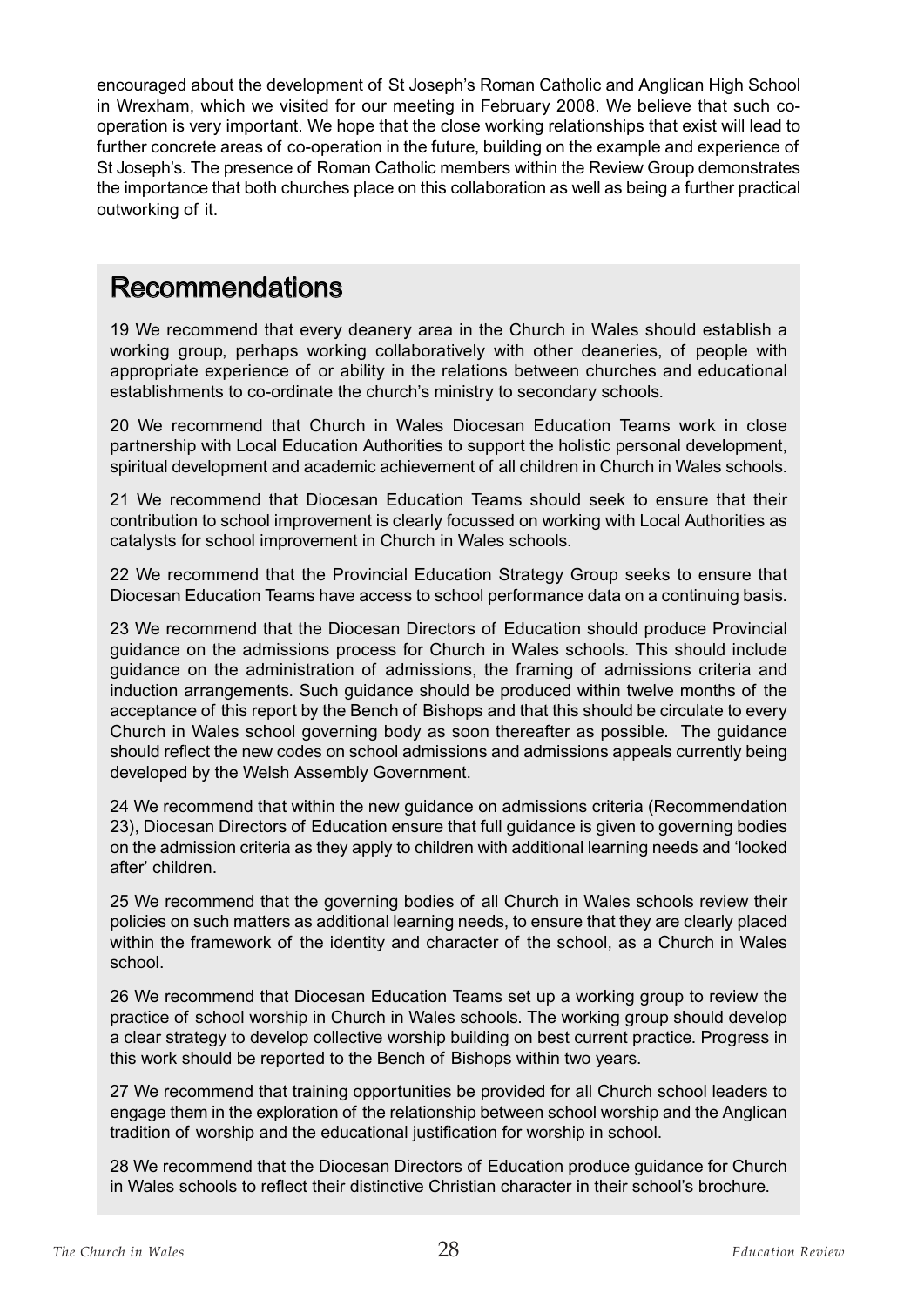29 We recommend that all Church in Wales schools, when they are planning or reviewing their international links with other schools, should consider how they may be able to use diocesan and parish links with others in the Anglican Communion as a starting point for creating links with other schools in the Anglican Communion.

30 We recommend that in the light of the above recommendations, all Church in Wales schools review the text of their school brochures to ensure that they adequately reflect the school's own practice and beliefs, set in a context of the policies of the Local Authority and the Diocese. Particular attention should be paid to statements in the brochure about Religious Education, Collective Worship, bilingualism and the school's admission policy.

31 We recommend that the Provincial Education Strategy Group should be responsible at national level for the active promotion of the policies outlined in Chapter 3 particularly those on Collective Worship (paragraph 3.7) and Religious Education (paragraph 3.9)

32 We recommend that the Church in Wales seek opportunities to open new Church in Wales' Welsh medium primary and secondary schools in places where there is a demand for Welsh medium provision. We also recommend that Church in Wales schools that are of sufficient size and do not currently provide instruction through the medium of Welsh should consider the possibility of creating a Welsh medium stream.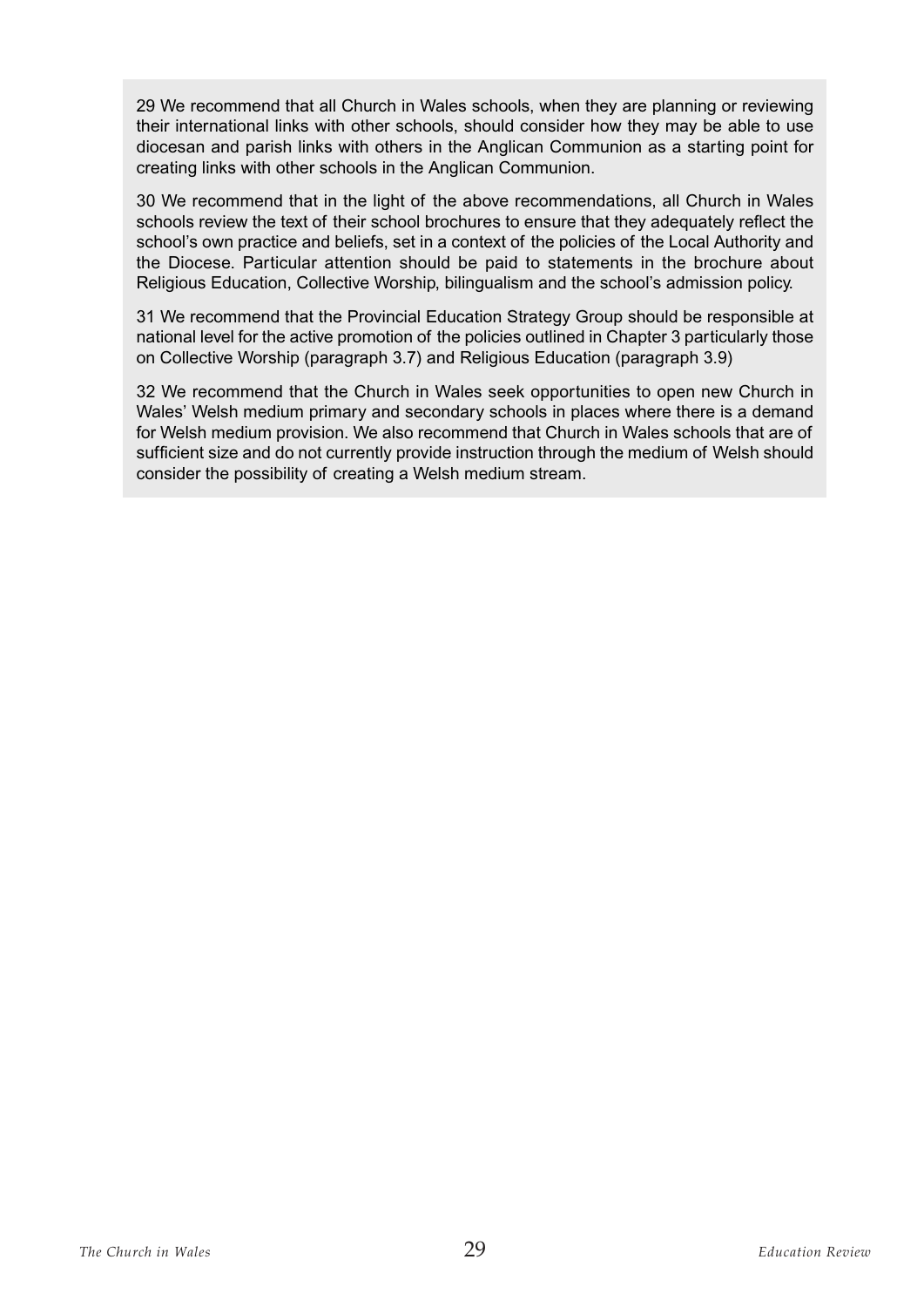## 4. At all times and in all places: Engagement in difficult times

4.1 Much of what has been covered so far in this report has been focussed on the main education task of schools - that is education. In this chapter we wish to turn to a different area. That concerns those who are in need of help or who are undergoing times of crisis in their lives.

## The structure of pastoral care

4.2 Within the normal work of the school there will be times when the educational progress of a particular child will be weakened because of concerns that the child has either about some aspect of school life, or about what is happening to them beyond the boundaries of the school. Schools understand that if they are to help the child to succeed educationally they will need to have in place systems of pastoral care that provide the support that the child needs.

4.3 Every member of the school's staff is responsible for the pastoral care of the children in the school. In primary schools, much of the care will be focussed through the class teacher and in secondary school through the form tutor. This can be demanding work and, in the context of the training usually provided for those working in schools, one for which many staff feel themselves ill prepared. Schools need to consider how they ensure that their staff are equipped to undertake these supportive roles. Where arrangements have been made in a school for there to be a chaplain or a chaplaincy team, those involved in the work will be well placed to provide support in this area to pupils and staff.

4.4 We are aware that, following the Clywch Inquiry report prepared by the Children's Commissioner's for Wales, the Welsh Assembly Government is developing a school based counselling service, in the first phase focussed on secondary schools. Despite this welcome development, there will still be many members of staff who find themselves in quasi-counselling roles. While this is not ideal and can place a considerable strain on teachers some of the stress involved could be alleviated by having proper support systems in place for these members of staff

4.5 Schools also recognise that at times, in order to provide the support that a child needs, they may also have to provide support for the child's parents or carers. In primary schools this role often falls to the headteacher. In secondary schools it will be shared amongst a number of staff, and will usually fall to the individual member of staff with whom the parent has the closest relationship. This may be a role for which the staff involved feel ill prepared, whether they are a point of contact between the parents or carers and those best equipped to help and assist, or whether they act in a quasi-counselling role, because the need is urgent and there appears to be no-one else available. In these circumstances many may also lack the personal support that such work requires. Those involved professionally in counselling others will almost always have provision for 'supervision'; that is, someone who provides support to them personally and with whom they can share the burdens that have been shared with them by those to whom they have been offering support. Such a system of 'supervision' is often omitted from the informal 'counselling' work undertaken in schools whether this be with children or with their parents and carers.

4.6 Church in Wales schools should ensure that they have in place appropriate support for those who are in a supportive or quasi-counselling role for children or their parents. This pastoral care and support of those doing this caring may fall to members of the school's governing body, in particular those who have pastoral skills themselves. In Church in Wales schools this work will most usually be led by the parish priest. This is one of the reasons why the parish priest should not be the chair of governors as this may conflict with his/her pastoral role.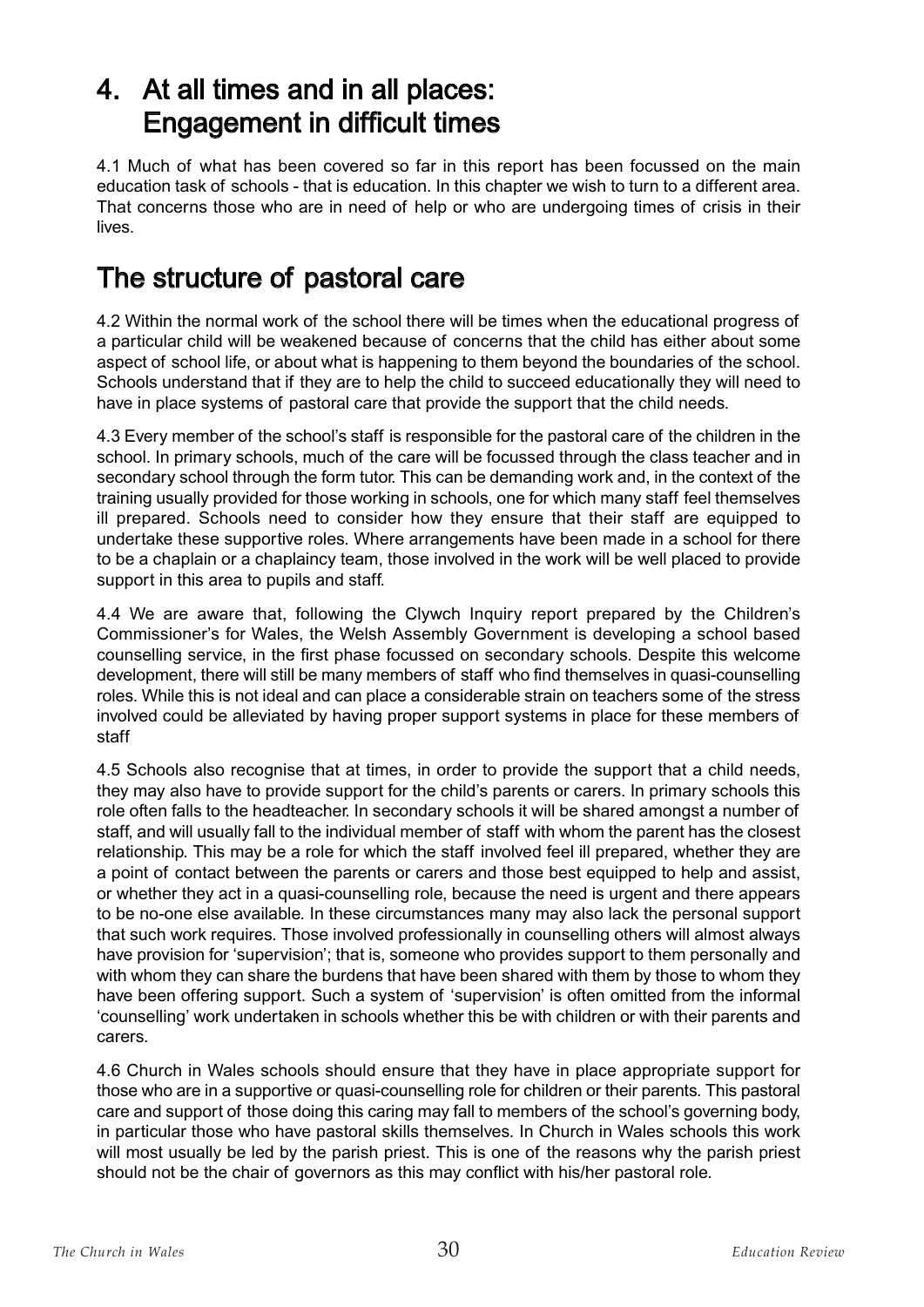# Times of Pastoral Crisis

4.7 All educational institutions are about the people within them, staff and pupils or students. Without people, institutions have no purpose. Almost all educational institutions have within their aims 'the development of a community of learning' however that may be expressed. As all human beings experience difficult times when things go wrong or when there is loss or bereavement, so also institutions have times of stress and difficulty perhaps during times of change or when an accident or bereavement closely affects those who are part of the community of learning.

4.8 It is at times of crisis that the normal patterns of pastoral care within the school may come under great stress. Here the special expertise available from or through the local clergy can be engaged to help and support the normal systems of pastoral care outlined in the previous section. For example bereavement within a class is likely to affect the teacher as well as the pupils and it will be important that all those touched by the death are given help and support as they also strive to help and support each other. In this context some schools have found it helpful to develop protocols for such events.

4.9 In our recommendations in the previous chapter (recommendation 19) we proposed the formation of an education working group by each deanery conference. Such a group could form the means of providing additional help and support to schools at times of greatest need.

## Pupils with additional learning needs

4.10 Some Church in Wales schools have developed significant expertise in their care and support of children with additional learning needs (ALN). A number of teachers and headteachers have spoken of the positive impact on the school community of welcoming most children with ALN into main stream schools. This has helped to develop expertise among staff and, in some instances, brought a positive challenge to the values of the whole school. Headteachers and teachers have spoken of work with pupils with ALN as being a key part of their purpose as schools with a religious character.

#### Including pupils with hearing impairment in a mainstream Church school

At the Archdeacon John Lewis Church in Wales Primary School in Bridgend, pupils with additional learning needs (ALN) are fully integrated into mainstream classes. The children have many and various additional needs; cerebral palsy, autistic spectrum disorder, social, emotional and behaviour difficulties, dyspraxia, specific and general learning difficulties, visual impairment and hearing impairment. Additional needs pupils flourish in a supportive and encouraging environment, while mainstream pupils learn to live, work and cooperate with others who are less fortunate and are empowered and equipped to live in a diverse society.

Having hearing impaired pupils in school has encouraged the whole school community to learn sign language. Pupils and staff have become more and more competent in British Sign Language as hearing impaired pupils have moved through the school. Teachers have also undertaken training to improve their knowledge. Sign language is used at all times and in all places throughout the school. Hymns and prayers, as well as conversations which may take place throughout the school day, are practised, spoken and signed.

An illustration of the competence and confidence of the pupils was shared by a very surprised parent. She and her child were in the checkout queue at a well known supermarket. The lady in front of them had a hearing impairment and was trying, without success, to communicate with the checkout operator who was finding it equally difficult to understand, and was getting very embarrassed and obviously ill at ease with the whole situation. The child stepped in and very confidently took charge of the situation. She assumed the role of communicator between the lady and the checkout operator and the problem was resolved.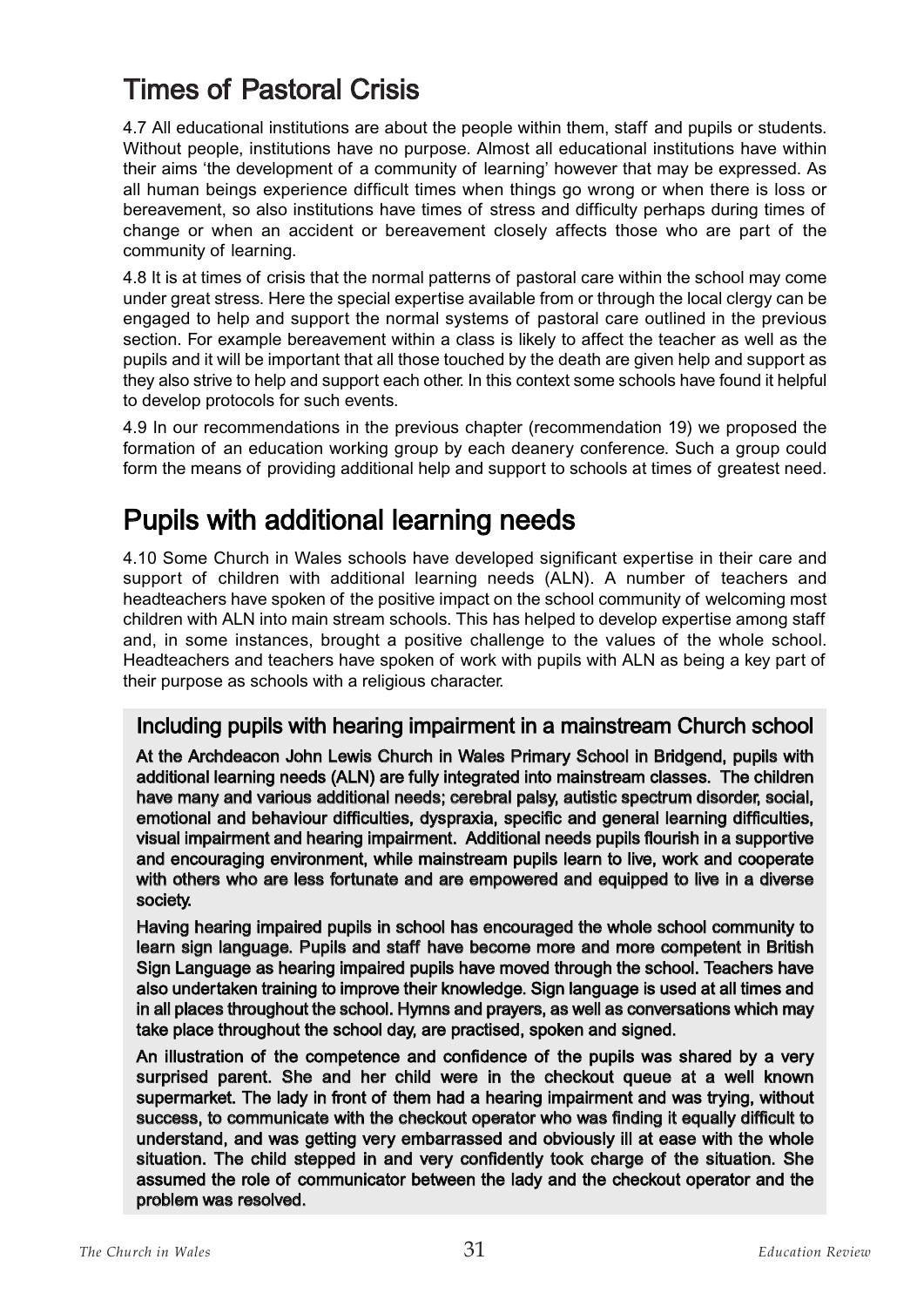4.11 The Review Group proposes that within the planning or the development of the Church in Wales school provision, consideration should be given to the possibility of some Church in Wales schools taking on particular responsibility for children with particular types of learning needs by the creation or further development of special units within the school. Clearly such responses would need to be developed in close consultation with the Local Authority and the local Diocese, so that the full financial and educational implications of such a step can be evaluated and appropriate planning undertaken.

## What our consultation showed

4.12 In our consultation document we highlighted two emerging recommendations, one concerning the issues around the pastoral care of children and the second concerning issues related to additional learning needs. The first of these received support from over 90% of respondents and the second from over 85%. In the responses that we received that did not make use of the response form there was also welcome for our proposals, as well as some helpful suggestions which we have tried to reflect in developing our final report. We have been particularly encouraged by the response of Local Authorities to this chapter.

## Recommendations

33 We recommend that the governing body of every Church in Wales school review its policies and arrangements for pastoral care to ensure that they understand how the carers within the school are themselves being given the support to undertake this part of their work effectively.

34 We recommend that the Deanery Education Groups consider what help and prayerful support they are able to offer schools at times of crisis.

35 We recommend that every support be given to Church in Wales schools in their work with pupils with additional learning needs (ALN). Recognising the existing good practice, we urge schools to look for opportunities to develop expertise in work with children with ALN and dioceses to strengthen partnerships in support of this. Consideration needs to be given to the practical resourcing and training implied in this statement.

36 We recommend that the Church in Wales, in conjunction with Local Authorities, looks into the possibility of establishing a school or unit that meets the needs of children with ALN in areas where that need is not met currently.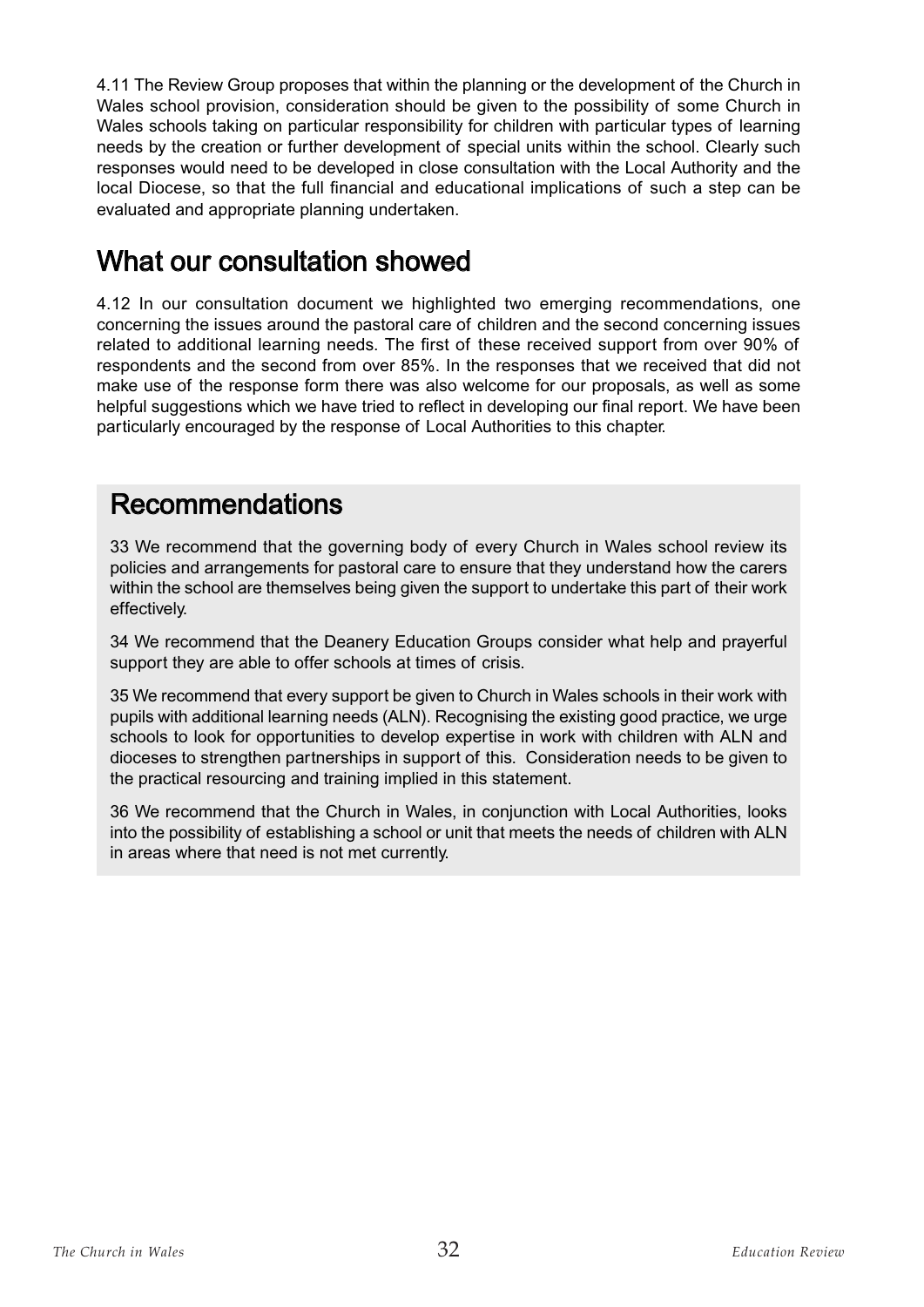# 5. Beyond the school: Further and Higher Education

5.1 Government policy is moving in the direction of the involvement of all young people in continuing education at least until the age of 18 and for many beyond this age. Currently 263,000 students are enrolled in courses at Further Education institutions in Wales and there are 123,000 young people in Higher Education in Wales. The numbers of students involved in the areas of Further and Higher Education mean that the Church in Wales' commitment to both these sectors needs to be considered seriously. The two sectors are distinct in their approach to learning and the way in which they cater for the needs of their students. Their different approaches call for different emphases in the way in which churches organise the pastoral care and support which they offer to these institutions.

# Resourcing Further Education

5.2 Traditionally Further Education has focussed on providing vocational courses or alternate places to schools to take 'A' levels for those who need to change institutions at the age of sixteen. In some areas this work has developed into a much wider provision driven by local needs and has largely been offered to local students. A significant proportion of these students will have been combining their studies with working full or part time and living at home. It is natural therefore that the Church will have responded to these institutions at the local level. There is a strong case for this to be undertaken through the deanery rather than the parish or parishes in which the buildings of the college happen to be situated (recommendation 19).

5.3 The role of Chaplaincy, whether exercised by an individual or a group of Christians, within a Further Education College is conditioned by the nature of these institutions. Amongst the models commonly found are:

- focussing the Christian presence that is, ensuring that there is a visible Christian presence within the institution to which Christians working or studying there can relate;
- Industrial Chaplaincy that is, regarding the institution as a place of work and seeking to provide the ministry of Chaplaincy to all those working in the place and to the institution itself;
- pastoral care that is, focussing on the pastoral needs of the whole community and working closely with or even as part of the college's provision for student counselling and support;
- visible and personal presence that, is having a visible presence so that those who wish to talk with the chaplain or chaplaincy team are enabled to do so.

#### Chaplaincy in Further Education

FE Chaplaincy can be frustrating and/or joyful in almost equal measure. On two of the campuses of our very large FE College we run Christmas carols services in the reception area (largely because there's nowhere else big enough). I started them some years ago, with little hope that they attract much positive interest. Both have been astoundingly successful – on campuses that are determinedly secular. The organisation of one was taken over the following year by the Independent Living students and staff, resulting in every available space in reception and on the stairs being used – people hanging from banisters and peering round doors. It was – and remains – on both campuses a powerful and living witness of one of the most important functions of faith: to bring joy, hope and meaning in any context, place or time.

5.4 Many variants and combinations of these approaches seem to be operating effectively and we are aware of the range of practice that has been recorded by the Further Education specialist officer working within the Church of England's Education Division. We believe that the local deanery or deaneries working together are best placed to consider what is already happening in consultation with those working within the college. Where this is good it should be owned, encouraged and supported. Where it is in need of development then, using the range of possibilities as a resource, the college could be approached to explore how it feels that it can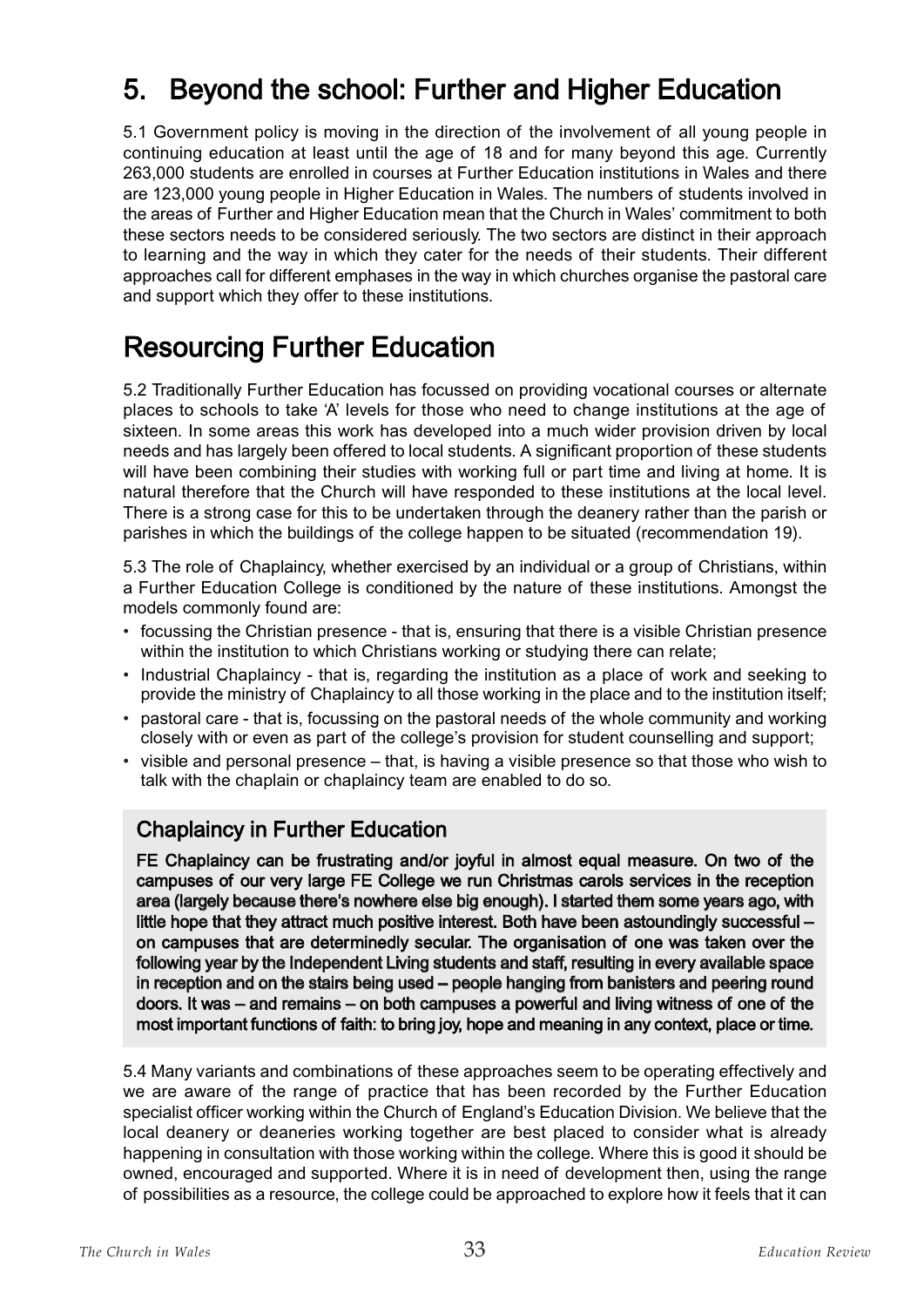best be supported through the development of Chaplaincy in the future. Such approaches may be supported by the Diocesan Education Team or by the Provincial Education Officer where there is a need to explore models that go across diocesan boundaries.

5.5 In order to be in the best position to support the deaneries with this work, we propose that the Provincial Education Officer should request assistance from the Church of England's specialist officer in Further Education in the provision of a range of models of chaplaincy in Further Education. This advice should be combined with examples of existing good practice in Wales, to develop a resource to assist those representing the deaneries in their discussions with local Further Education Colleges about the most useful and practical way of moving forward.

# Resourcing Higher Education

5.6 Traditionally Higher Education has admitted students only after they have taken 'A' levels and has usually provided a first experience of living away from home for most of its students. Students choose the University or College because of the appropriateness of the course being offered to their needs or talents and sometimes the attractiveness of the environment, even if this means moving long distances to study. Most of the students will study full time for a first degree after which they will move on to further study or to employment. This collegiate approach to education has usually meant that Chaplaincy has been understood to consist of appointing someone to a full time post to take full pastoral care of those working and studying in the institution, often including providing a pattern of worship within that institution.

5.7 One of the changes that has been taking place in Higher Education concerns the way in which students are funded or are funding themselves. This has lead to a pressure on students to fit more into their day, perhaps combining part-time work with their studies. Similarly staff, particularly those whose principal role is teaching, are under pressure to be more flexible in their working practices to accommodate the changes in student availability and also to accommodate the needs of mature, part-time and distance learning students. Staff whose main role is in research will be under great pressure not only to conduct the research for which they have funding, but also to bring in further funding to ensure the continuity of their own work and that of their unit or department. It is particularly important that, as students and staff come under ever greater pressure to fit more work or study into their day, the pattern of worship and more generally the chaplaincy provision ensures that time and space is available for reflection generally, and a consideration of how what is being done can reflect and inform the individual's beliefs.

5.8 In some institutions the Chaplain may also contribute to the teaching where they have the appropriate educational background and this is seen as appropriate by all concerned. Such Chaplains while working in a geographical area do not always seem able to make regular contacts with the clergy working in the local parishes, often not being active members of the local chapter or fraternal, and may feel a sense of isolation from their church as a whole, except through the contact that they have with their bishop.

5.9 In what has been written so far it might appear that we understand chaplaincy in higher education in purely denominational terms. This is not the case. In many institutions of Higher Education, chaplaincy will be inter-denominational and at times multi-faith. The precise ways in which these arrangements are created will reflect the needs of the institution, the resources available and the best person or persons to provide chaplaincy. It is more important that the person best suited to the work is appointed, regardless of their denomination, than that someone less suited to the work is appointed simply because their particular denomination fits with the traditions of the institution or the sources of funding. Whoever is undertaking the role, sustaining appropriate contacts with the local Christian communities will be very important.

5.10 The number of students choosing to study at Higher Education level locally while living at home, and the number following higher degrees or studying part time, is increasing. For this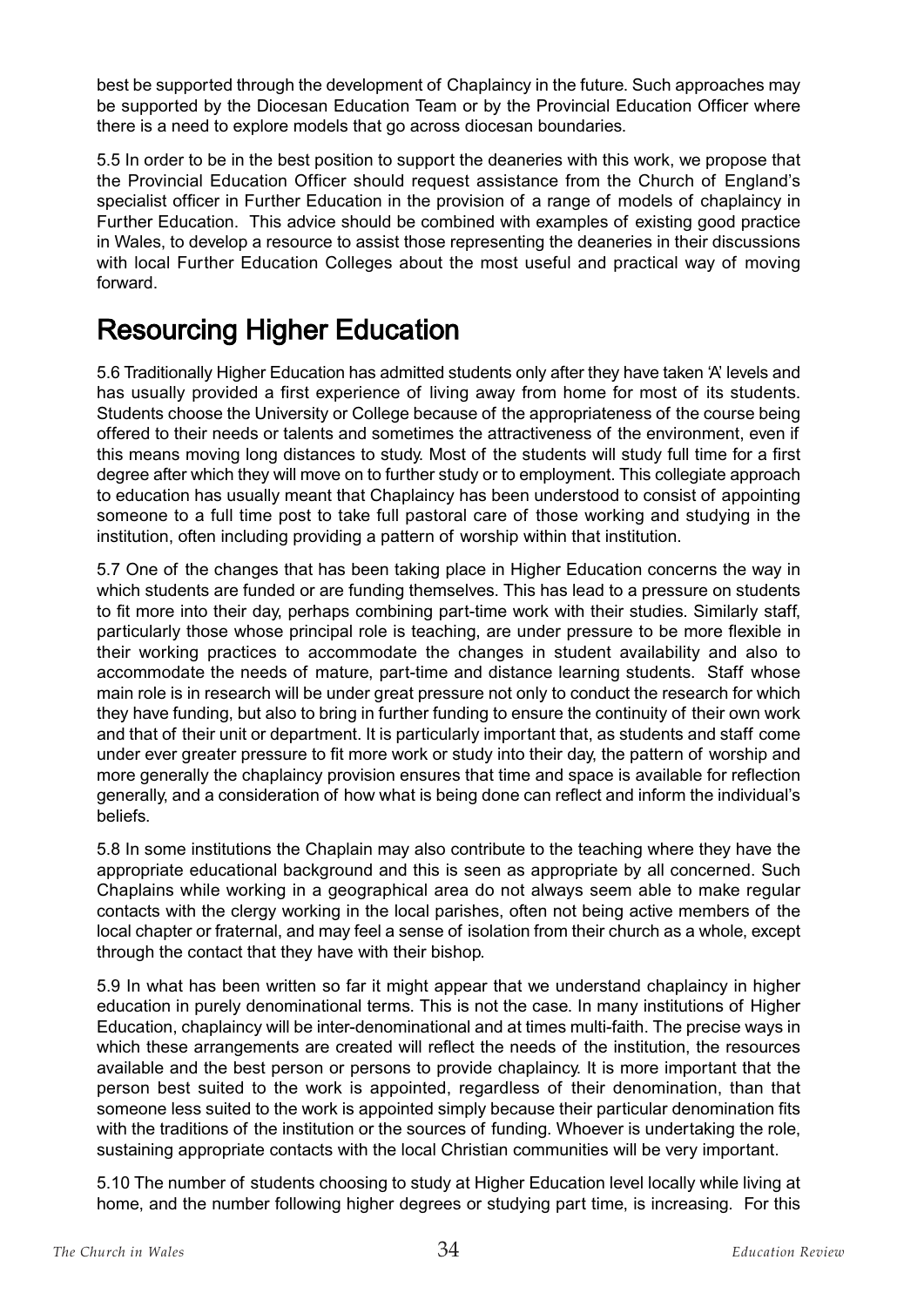reason, if for no other, it is important that this traditional separation between university chaplaincy and the local church is bridged.

5.11 Many universities are providing opportunities for students from overseas to study for a first or higher degree. While those studying for a first degree may become involved with the rest of the undergraduate population, the students from abroad working for higher degrees may not fit into this group so easily. If they are mature students they may well have their families with them and they may not be resident in standard student accommodation. There may be a particular ministry to these students and their families that is exercised between the university's chaplaincy and the local churches or faith groups. Such links can best be developed where there is good contact between the university chaplaincy and the local churches.

5.12 The Deanery Education Group which has already been mentioned in this report (recommendation 19) could have an additional role in fostering the links and ensuring that the local university chaplains working in Higher Education, together with members of university chaplaincy teams, have the support and encouragement that they need. Other roles for the deanery group relating to Higher Education might include:

- encouraging local churches to maintain links with the young people of church families who are currently away from home at university so that there is never a sense that when someone goes to college they have both 'left home' and 'left the church'.
- encouraging local churches to consider their ministry to the staff of the local university or college who may be members of their congregations.
- fostering links between students, particularly those from overseas studying for higher degrees, and the local congregations.

5.13 A further small group of people needs to have special consideration at this point. In many institutions of Further or Higher Education there will be Governing Bodies. Amongst the governors who serve on these boards there will be Christians, some of whom are there specifically because of their connection with the Church, and some for whom their nomination relates to activities which are not directly associated with their church commitment. Where these governors are active Christians, they should know that their work is valued by the church and they should be helped and supported to see it as part of their discipleship. They will have some challenging decisions to make and it may be important to them to know that their work is the focus of prayerful support from their own church and from others associated with it. Those working in Diocesan Education Teams should be available to provide help, support and encouragement to Christian governors in Further and Higher Education institutions when this is needed.

# Trinity University College, Carmarthen

5.14 The existence of Trinity University College, Carmarthen is important to the Church in Wales for two major reasons. Firstly it is the only Anglican institution of Higher Education in Wales and, as such, is an important witness to the contribution of the Church to education at this level. Secondly its role in the education of teachers in Wales is a major contribution to the work of schools in general and Church in Wales schools in particular throughout the province.

5.15 The Review Group is aware of the co-operation which exists between the Diocesan Directors of Education and the staff of Trinity University College in the preparation and delivery of training for teachers and leaders in Church in Wales schools. The presence of the Principal of the college on the Review Group is further evidence of the close co-operation which exists. In this context the Review Group is disturbed to learn that the College has recently suffered a reduction in the number of places that it can offer to potential teachers who are preparing for teaching through the medium of English. Given that the Church in Wales has a majority of its schools using English as the medium of instruction, the Review Group believes that it is important that the College has a place for both languages in its provision of Initial Teacher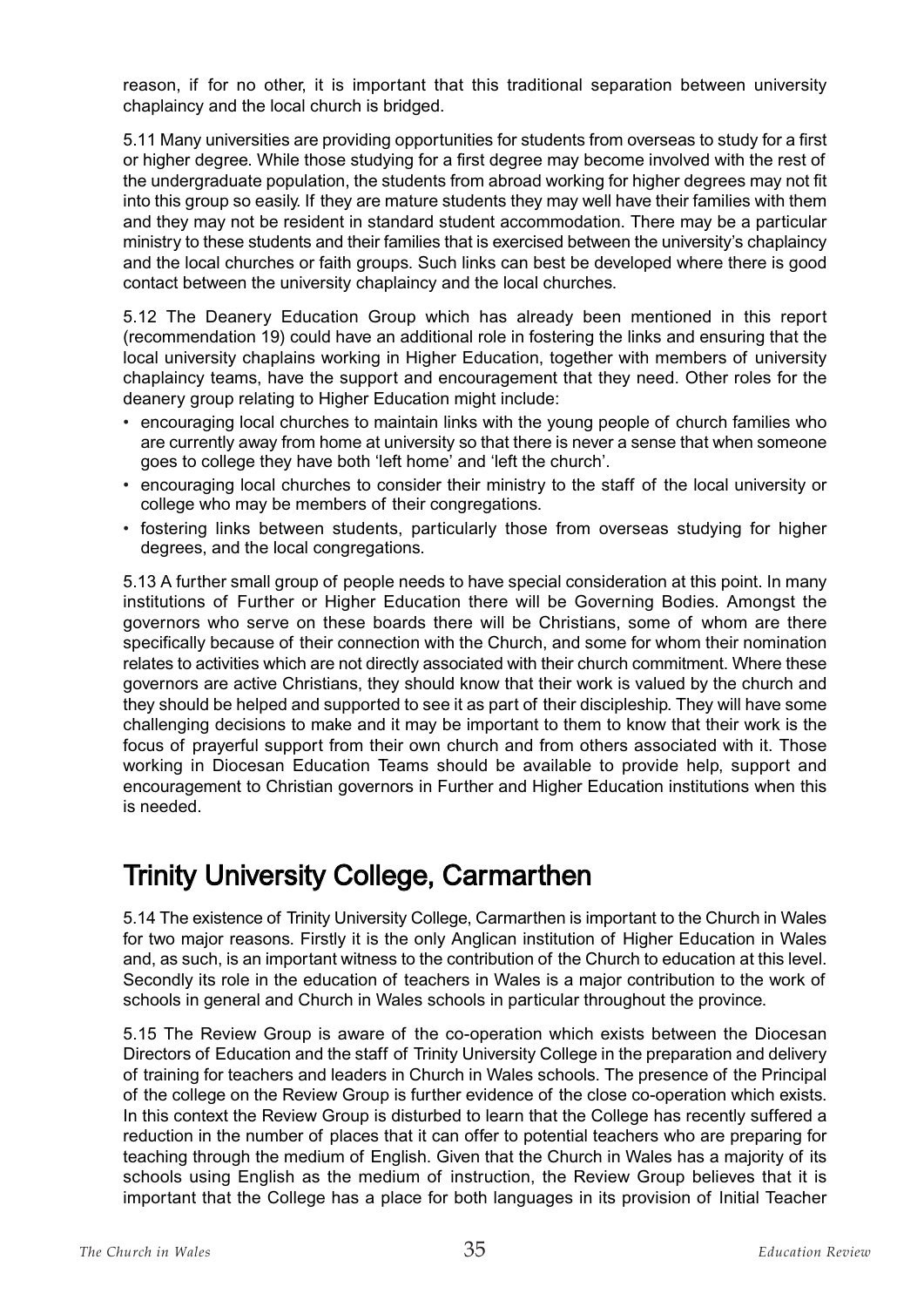Training. We would wish to see further discussions taking place to ensure that the removal of these places is only temporary.

5.16 We have given consideration to how the collaboration between Diocesan Directors of Education and their teams and Trinity University College could be strengthened. It seems to us that, where this cooperation is serving a provincial strategy, the work should ultimately fall within the overview of the Provincial Education Strategy Group proposed in Chapter 2 of this report. Where it focuses on the particular needs of individual dioceses it will naturally remain within the overview of the Diocesan Boards of Education and the Diocesan Directors of Education of the relevant dioceses.

5.17 Trinity University College is also making an important contribution to education in Wales by the work that it does to broaden the access to Higher Education for those who have left school without the traditional level of qualification necessary to enter undergraduate courses. The importance of widening access is a key contribution to ensuring that all those who could benefit from courses in higher education, whatever their age, are enabled to do so.

5.18 The news that Trinity University College and University of Wales, Lampeter have agreed to work together to establish a new university came too late to be part of the Review's formal discussions. We trust that, as this develops, the significance of the Anglican identity of Trinity University College will be appropriately retained in the arrangements that are made.

## Recommendations

37 We recommend that the Deanery Education Groups (Recommendation 19) should include within their brief the development and support of Chaplaincy provision in Further Education working ecumenically where appropriate.

38 We recommend that the Deanery Education Groups (Recommendation 19) should provide the support at the local level of Chaplaincy in Higher Education working ecumenically where appropriate.

39 We recommend that the Provincial Education Officer obtain from the Church of England Education Division a range of job descriptions for chaplaincy in Further Education and Higher Education that can be used to provide a resource for deanery and diocesan education groups. The resource should also indicate the level of support needed to enable this work.

40 We recommend that where work is undertaken for the whole Province the existing cooperation between Trinity University College, Carmarthen and the Diocesan Directors of Education be developed and given further strategic impetus by placing this work within the remit of the Provincial Education Strategy Group.

41 We recommend that the Church in Wales at Provincial level should initiate discussions, as a matter of urgency, with the appropriate bodies to ensure the retention of teacher training places at Trinity University College, Carmarthen in both languages. It is important that the college does not lose its capacity to prepare teachers, in the context of their vocation, to work in all schools, but particularly in those with a religious character.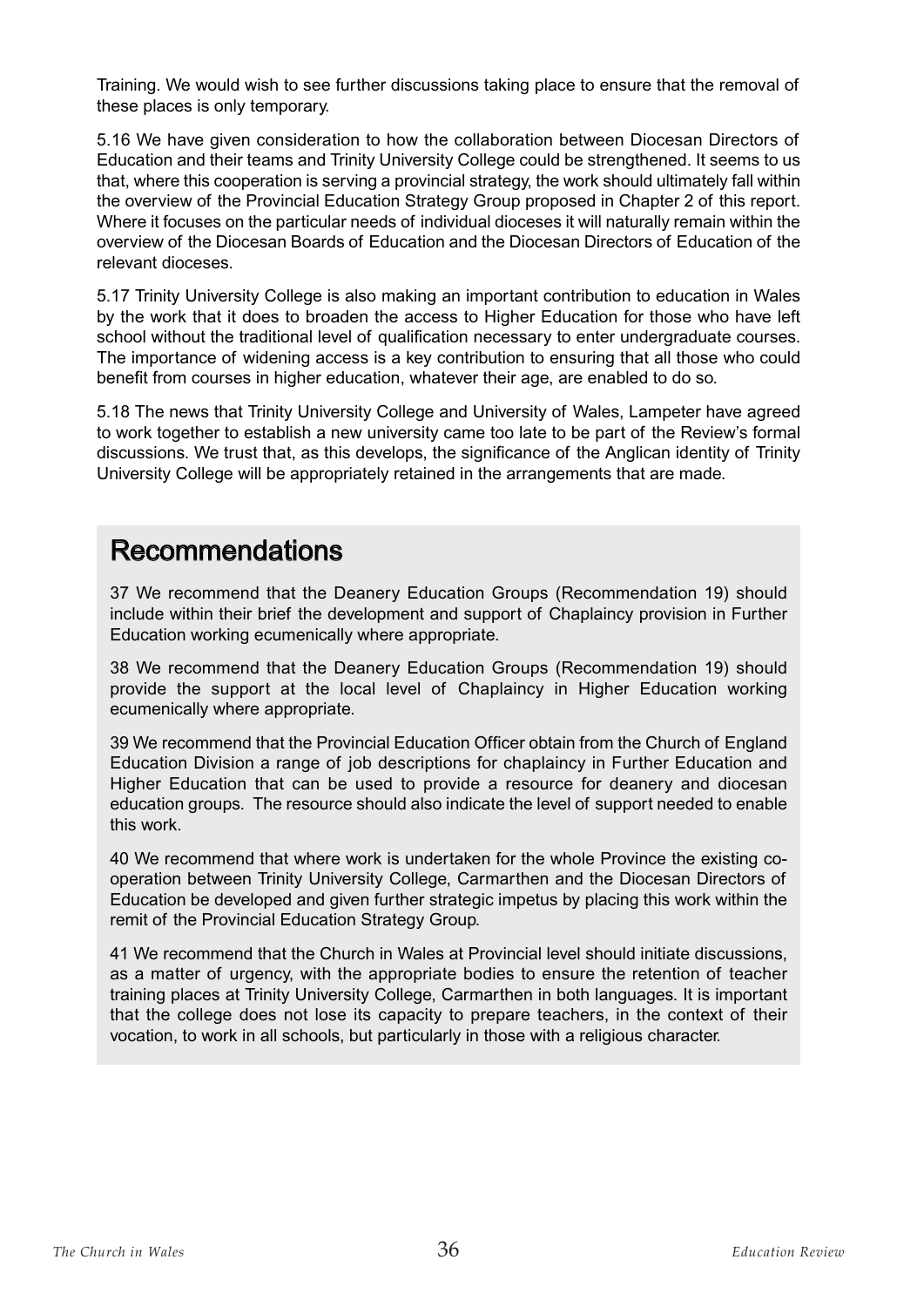### 6. Nurturing of Vocation

### The nature of vocation

6.1 There is often confusion between the use of the word *vocation* and the concept of recruitment into a particular area of service. Many assume that the sense of vocation or calling develops for the individual before they seek access to training for the service to which they feel drawn. Recent research suggests that, for teaching at least, not all those who enter the profession have a clear sense of vocation at that stage, but rather the understanding that they are doing the work to which God has called them grows with experience and prayerful reflection on that experience. Hence, when consideration is given to how the vocation to teach can be nurtured, it must go beyond the idea that this involves only issues of recruitment.

6.2 Within this chapter our focus will be on the vocation to teach or to serve within an educational context. Within these areas, which we believe fall within our brief, we will inevitably refer to the training and professional development of clergy as well as teachers and others working in schools. This is because our research clearly shows the extent to which clergy devote time to work in and with schools and also we wish to see clergy enabled further in their ministry of support for those working in schools (Appendix B table7). Some of those contributing to our consultation process criticised our failure to address the wider issue of the support provided by the church to the range of Christian vocations, for example in health or social services. We are well aware that many express their discipleship in these and other fields. We do not believe that arguing for the church to take vocation exercised in the context of education seriously in any way weakens the argument for the church to take all Christian vocations seriously. Rather it may serve to highlight the significance of the vocation to Christian service demonstrated by many lay members of the church in their everyday lives.

### Clergy professional development for work in and with schools and teachers

6.3 Clergy usually come into work in schools when they are appointed to their first post after training. A few may have had experience of work in schools in their training and some may have worked in schools before they entered ministerial training, but for most it seems that the initial experience will be when they are already in the position of being a formal representative of the church. Some clergy may find or develop a particular talent for working in and with schools; others may discover that this is an area outside their 'comfort zone'. Given that the research commissioned for this Review demonstrates that almost all incumbents are involved to some extent in work with schools and many give considerable time to the various tasks that this can involve, it is important that those responsible for training and supporting parochial clergy are aware of the significance of these activities in the working patterns of those in the parishes.

#### Pendoylan Church in Wales Primary School in the Vale of Glamorgan

Pendoylan Church in Wales Primary School in the rural Vale of Glamorgan has a long established link with its parish church and local community. The school's strong and distinctive Christian character is embedded and is a significant feature of the school's impact on its pupils.

The school's ethos comprises a series of features that are easily identified in its daily life. The curriculum is imaginative and nurtures the children to develop knowledge and skills in the context of open and thoughtful reflection. Collective worship in school spills over into the parish on Sundays, where the school family becomes more than a community of learners.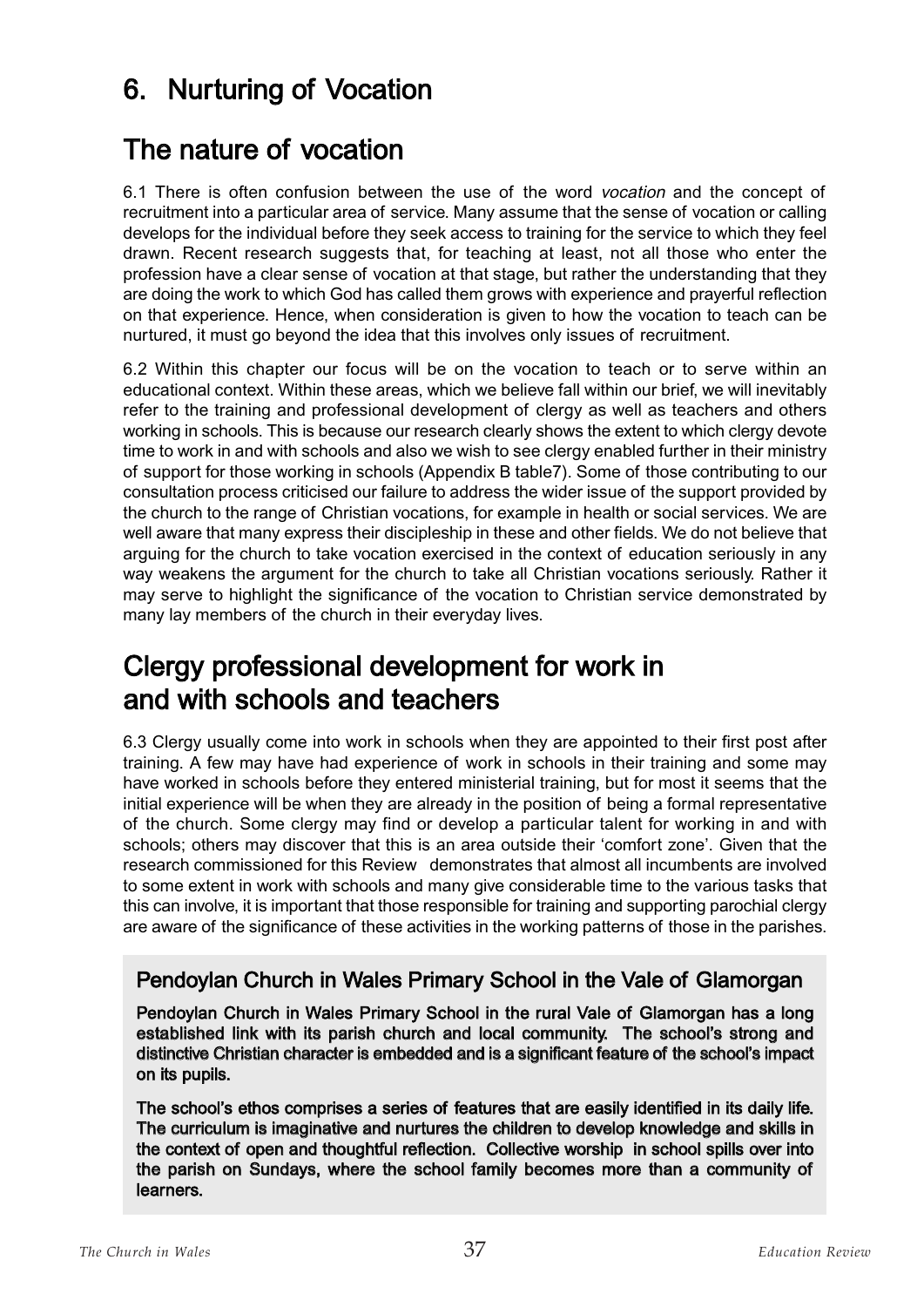Less visible but highly effective is the mature pastoral support shared by teachers and local clergy, with strong liaison and shared responsibilities of pastoral care for the children and their families.

This ongoing relationship feeds back into the everyday life of the school, with children eager and confident both to challenge and embrace ideas and ideas and experiences of faith, worked out in a community of openness and mutual trust.

6.4 Our research demonstrates that 77% of incumbents in the Church in Wales undertake work in community schools on a regular basis and almost 43% of incumbents also give time to Church in Wales schools. Clearly some incumbents work in both types of school each week. This means that, although there are a few incumbents who do not give time to work in schools on a regular basis, the vast majority do so. When asked for their views 58% of incumbents made it clear that they do not feel adequately trained with only 11% believing that they have been adequately prepared for this role, the remainder being uncertain. This suggests that time needs to be found within the Continuing Ministerial Education of clergy for these issues. Time spent in the theological colleges and courses in providing initial experience and reflection in this area would prove extremely beneficial to those clergy now in training, who would otherwise learn about work in school only once they are already a formal representative of the church, at least in the eyes of the school.

6.5 During our consultations we were encouraged by the willingness of St Michael's Theological College, Llandaff, which is currently the main source of training for parish ministry in the Church in Wales, to address these issues and the recommendations that we are making in this report reflect these discussions. In our consultation process two of the emerging recommendations referred to the preparation of clergy for work in schools. In both cases over 90% of respondents supported the general proposals that we offered.

6.6 We believe that part of any programme of theological training and formation designed to prepare people for parish ministry in the Church in Wales, should contain opportunities to experience work in schools and, particularly but not solely, the leadership of worship in schools. There should be two practical aims for these opportunities:

- 1. beginning to equip ordinands for their future role in the leadership of school worship;
- 2. enabling ordinands to make the change in thinking involved in the move from knowing about school through experience as a pupil or parent to beginning to understand, in adult terms, the task of the school that serves a local community.

If both these aims are achieved the acceptance of clergy, particularly inexperienced clergy, by schools would be enhanced and more clergy might approach this part of their ministry with confidence.

6.7 In the previous paragraph we discussed the programmes designed for ordinands. We must now turn to the issues of Continuing Ministerial Education (CME). Clearly making changes in the way in which clergy are prepared for their role in schools is a long term strategy. It is the current incumbents who are saying that they feel underprepared for work in schools and therefore we believe that their needs must also be addressed. In our recommendations we lay out a programme of work, which we believe would assist with this perceived need.

6.8 In the early years of their ministry, we suggest that the most urgent need is for clergy to receive help and support with school worship, as this is one of the most common activities that bring clergy into schools. Therefore we propose that this should form part of CME years 4-7, which generally corresponds to the period of curacy.

6.9 Thereafter we believe that CME for those who are established incumbents should include opportunities to reflect on the way in which the work that they do, or might seek to do, in their local schools plays a part in their overall thinking about their ministry in the parish. This would include their role or roles on the governing body of schools and the support of the vocation of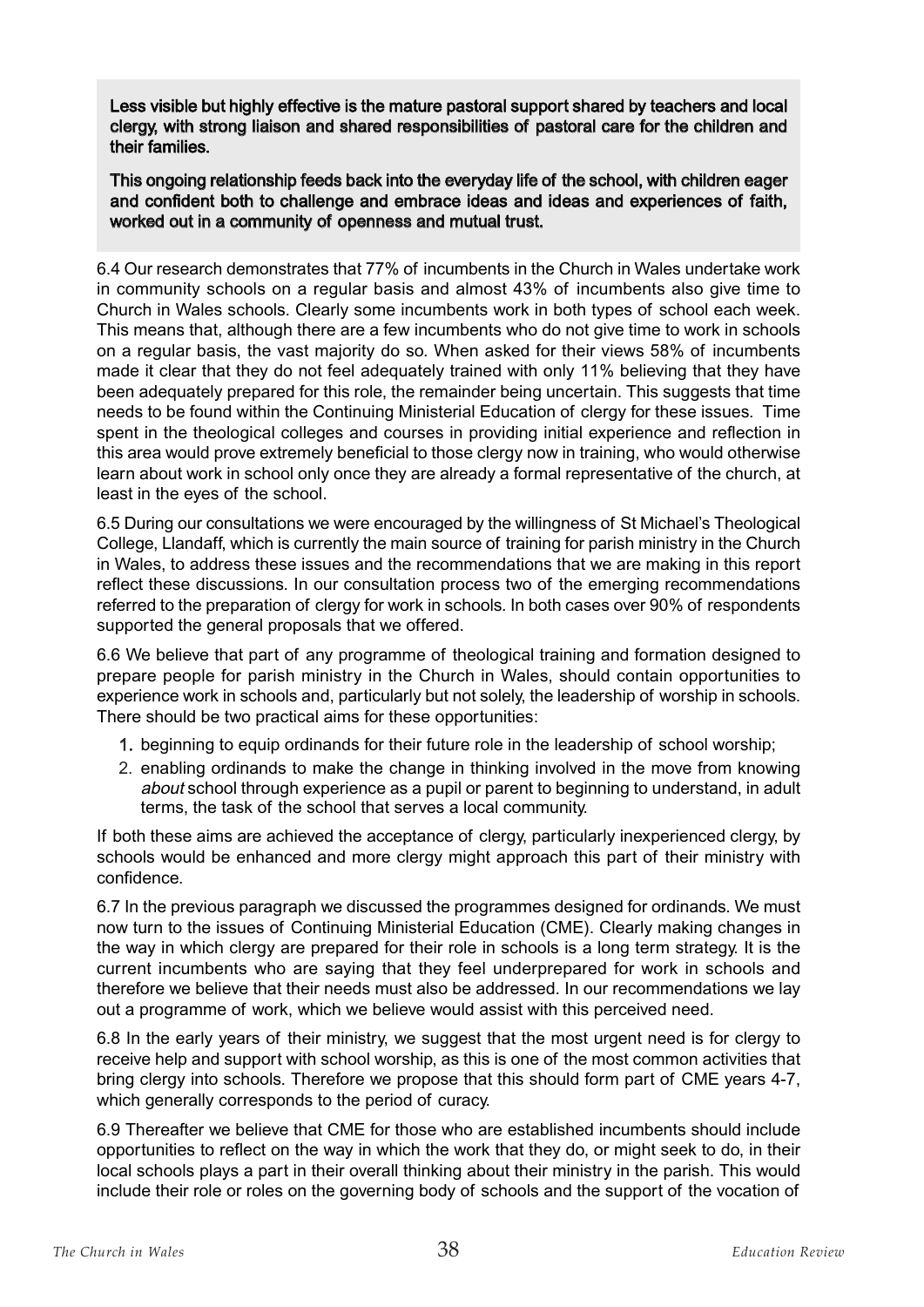teachers and others working in schools. This is a mission-orientated recommendation as our research confirms the findings of a number of other studies. These studies demonstrate that where relationships between the local church and local schools, particularly local primary schools are well developed, those churches experience greater involvement in their activities by children young people and adults, than do the churches where relationships with the local schools are not strong.

6.10 Alongside these two strands should be opportunities to learn about and reflect on the developments and changes in education that reflect the changing needs of pupils and of society.

6.11 We have focussed this opening section on clergy, but we are aware of many others who represent the church and minister on its behalf to the schools in their area, in particular Readers and members of Deanery Education Groups. We believe that much would be gained from ensuring that within their training opportunities similar topics and approaches were adopted. Indeed we see value, particularly when resources are scarce, of offering some of the training opportunities that we envisage to both clergy and to those who, although not ordained, still minister to schools in the name of the church.

### Teacher Recruitment, Initial Training and Professional Development

6.12 Teachers have three main routes to enter the profession. The first is by taking a three, or sometimes four, year degree in education which carries with it qualified teacher status. Such programmes are designed for those who are already committed to teaching when they enter Higher Education. The second is by undertaking a one year Post Graduate Certificate in Education following their first degree. This has been the traditional route for teachers planning to work in the secondary phase of education but is increasingly being used for entry to the primary phase as well. The third route usually offered to those who are already well qualified and have been working at another profession or occupation since completing their initial education is an 'on the job' training scheme which provides training in the school or through a consortium of schools where the teacher is already undertaking a teaching role. Historically prospective teachers could train in either England or Wales and then seek employment in either country. In the last few years, as a result of the development of bilingual policies in Wales and the introduction of Cwricwlwm Cymreig, this pattern has been changing and it is now much more likely that teachers will train and work in the same country.

6.13 From the Church in Wales' perspective this makes the contribution of Trinity University College, Carmarthen to the initial and continuing education of teachers in Wales particularly important. All institutions involved in teacher education in Wales should be able to demonstrate their understanding of the contribution of the Church in Wales and the Roman Catholic Church to education in Wales, and how that is reflected and valued in the work that they do with intending and serving teachers. However it is in the Church colleges that the best practice and developments in these areas are to be expected.

6.14 Other school staff are usually recruited locally to the school and while many bring with them a wealth of useful experience it is not clear how far there is a systematic attempt in every school or local authority to ensure that such staff are given the initial training that they need. It is clearly the responsibility of Church in Wales schools to provide training for such staff in those areas of school ethos and policy which directly derive from their being members of the staff team in a Church school. While many schools might look to the Diocesan Education Team for help in this area it is clear that at current levels of resourcing the diocesan education teams are unlikely to have the resources to meet this particular training challenge.

6.15 Many members of local churches serve as governors of schools in their locality. In Church in Wales schools these will include local clergy who commit considerable time to this task and the nominees of the Parochial Church Council or Diocesan Board of Education who make up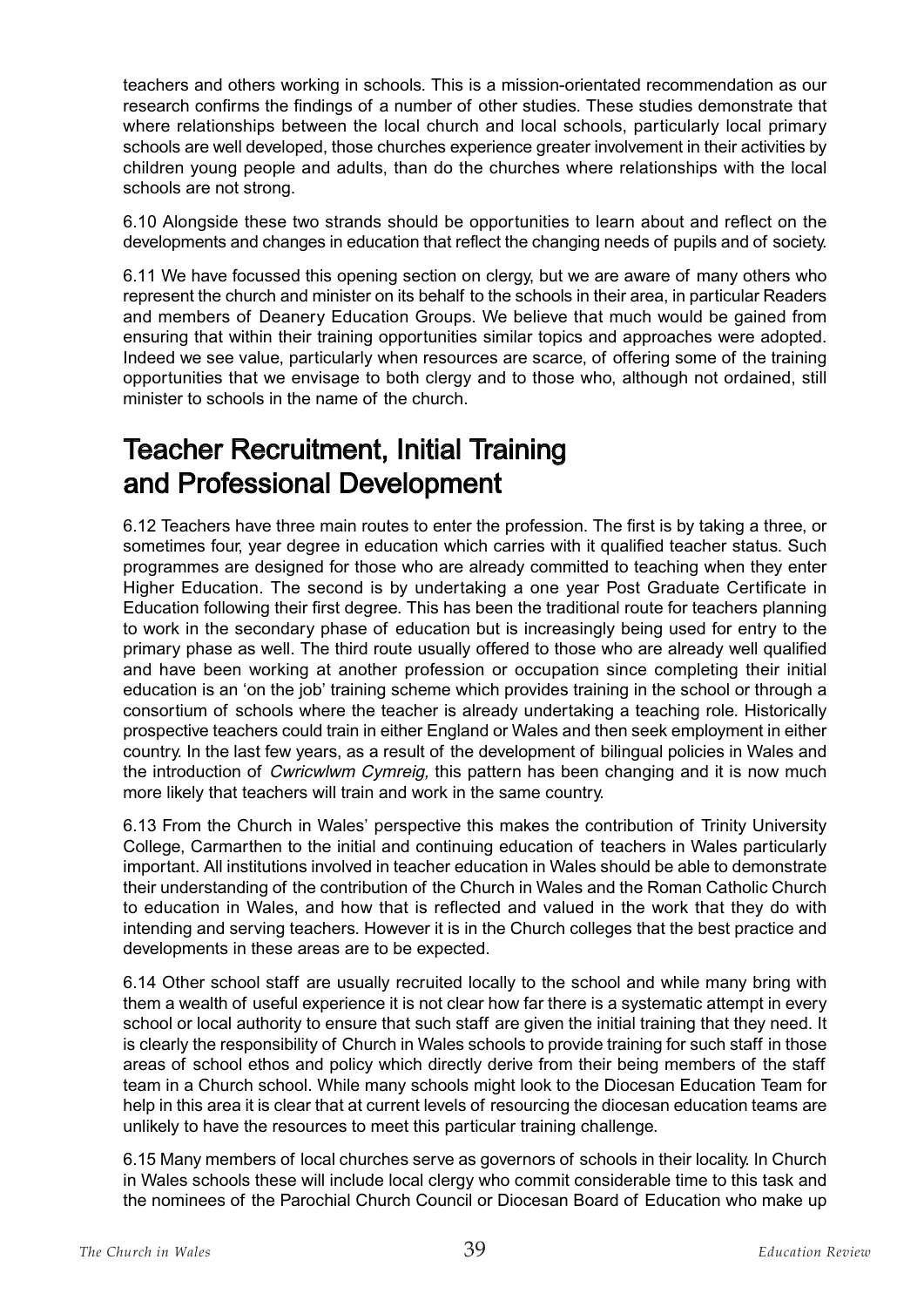the foundation governors. In all schools church members may join the governing body by being elected representatives of parents or being nominated by a local authority. While most Local Authorities will offer training to first time governors it is not clear that this always takes into account Church school issues. Diocesan Education Teams have delivered training for governors in Church in Wales schools and have been financially supported to do this on some occasions from the Welsh Assembly Government. Diocesan Education Teams are the sole source of training for governors in this area. The contribution of governors to the strategic leadership of the school is very important, not least in the appointment of the head teacher and other senior members of the staff team. Despite the good work that has been done in some places there is still need for a consistent approach to the training, development and support of governors in Church in Wales schools. This requires action by dioceses to ensure that there are the resources available to Diocesan Education Teams to lead in this area, but Local Authorities and the Welsh Assembly Government could assist this process by ensuring that what they offer to governors reflects consistently not only the situation in Community schools but also those in Voluntary Aided, Voluntary Controlled and Foundation schools most of which will have a religious character.

6.16 The development of good teachers into effective deputy headteachers and headteachers is a process that should be seen as starting from initial training and continuing beyond first appointment all the way to headship. It is partly about career patterns, and partly about training and preparation for the next task. However it is also about giving teachers the time to reflect on their own current practice and how this relates to:

- the best practice in education;
- the theoretical and research background from which best practice derives;
- their own professional and personal beliefs.

Teachers need the opportunity to consider how these three factors interrelate. This can provide a foundation for the professional resources necessary not only to manage a school successfully, but to lead and develop their school in the direction that will most benefit their pupils. Alongside this, the professional skills to undertake the leadership role, on which so much of the National Professional Qualification for Headship seems to be focussed, can also be developed.

6.17 Some space has been taken to summarise the recruitment and initial training issues of all those involved in schools, because the Review Group believes that considerable gaps exist in the current provision for the initial preparation and training for all these groups, particularly in some of the curriculum areas that have been discussed in Chapter 3 above, in the area of Church school ethos and the importance of schools with a religious character in the system of education in Wales.

6.18 We have heard the arguments about the pressure on the curriculum of initial training programmes and the impossibility of providing training in all areas and, to some extent, we accept them. However it is simply not acceptable for those involved in the planning or the delivery of initial training in any of the areas listed above to hide behind these statements. We feel it is legitimate for those who have to work with the results of these curriculum deficits to ask about the criteria that are used by initial trainers in making their decisions about what to include and what to omit. We also believe that those charged with providing the continuing professional development, which will have to address these issues, have their own time and resource pressures (see below). As a consequence many in the professions, on which schools depend, are left short of the skills and understandings which their professional formation and continuing support should provide.

6.19 Fostering the sense of vocation in all the areas of service covered in the preceding paragraphs is not just a matter for those selecting for and providing initial training, although the issue of people's motivation for the work will be of importance to them. This is a task for the parishes and for the Church in Wales as a whole. Nurturing the vocation to work in schools has a number of interrelated elements. These include:

• demonstrating publicly that the work is valued as part of Christian discipleship;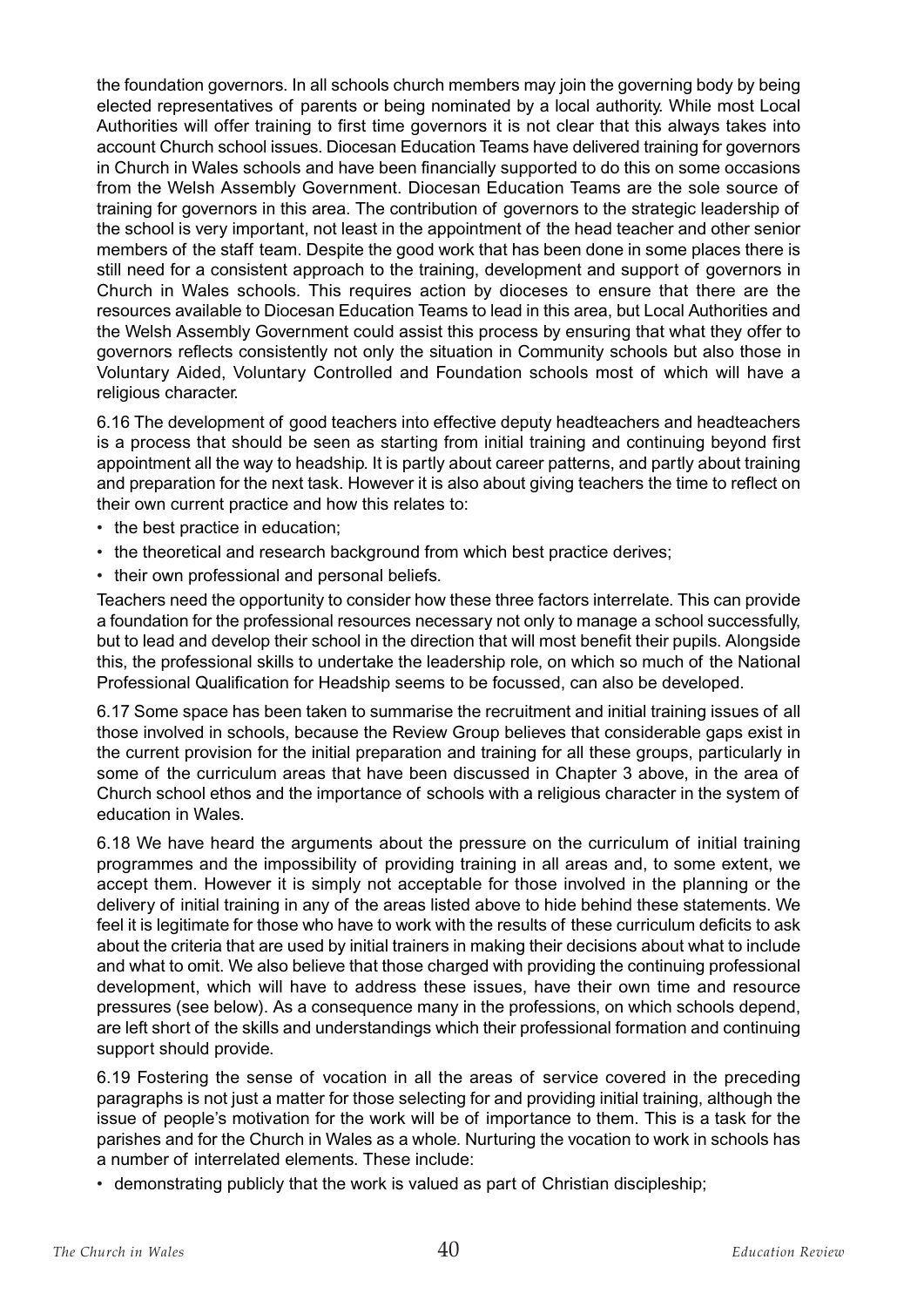- listening to those who are currently serving in this way and hearing their stories both publicly and individually;
- providing pastoral support for those currently undertaking the work;
- praying for the work that is done in public worship as well as private devotions;
- discerning those who might be feeling a call to this work and, where appropriate, presenting that discernment to them.

6.20 None of this is unusual. Almost every church will do all of this and more in the support of the ordained ministry of the church. It is not clear that it is done for work in schools as well as the many other Christian areas of service. People whose vocation has lead them to paid or voluntary ministry within the local church, should be given opportunities in their Continuing Ministerial Education to reflect on the various ways in which the vocation to serve Christ through lay occupations and service to community groups is nurtured and sustained by the churches.

### Continuing Professional Development

6.21 All those working with or in schools, be they headteachers, teachers, school staff or governors, will need to take part in programmes of continuing development related to their role. The Review Group believes that participation in such continuing development is the professional responsibility of those individuals who have accepted any of the roles listed above. Providers of any form of continuing professional development are to a great extent market led, particularly when much of the finance to meet the costs of this training is held in school budgets. We believe that there is a duty on those setting school policies, administering school training budgets or making grants, to ensure that the areas of the curriculum and ethos of the school that we have discussed above are properly supported by the provision of training. Members of Diocesan Education Teams will be valuable contributors to the training programmes necessary to address these areas, but, as these are not extras to a training programme but rather areas of mainstream work, schools should be prepared to pay for the contribution of diocesan team members in the same way as they pay for other trainers. For schools not to do so in the long run limits the capacity of the dioceses to provide this support.

6.22 In the paragraphs on recruitment and initial training we highlighted the problem of coordination between initial training and continuing professional development. The recommendations that we make below about continuing professional development assume that these problems will be thoroughly addressed. Our recommendations therefore are what we view as necessary even if continuing professional development does not have to 'plug the gaps' in initial training.

#### Christian teachers, staff and governors in all schools

6.23 The Review Group believes that the education of children and young people in Wales is best served if there are some Christian teachers and staff present in all schools. This is often the case but there is still some anecdotal evidence that Christian teachers and staff are either unwelcome in some schools or are viewed with suspicion by their colleagues. Given the evidence that motivation of teachers is a significant factor in professional performance, it seems extraordinary if those whose motivation comes from wishing to serve Christ through serving children in school should be made to feel that such motivation was something shameful or hidden. From the pupils' perspective meeting people of faith within their educational experience is as important as meeting people who have no faith: it is simply part of their broad education.

6.24 Recent research conducted in a range of primary and secondary schools in the Diocese of Llandaff found that 92% of all teachers in the area surveyed said that they were Christian and 61% reported that they attended church at least every month, 36% reporting that they attended most weeks. Over 92% said that they were 'dedicated' to their work and 80% asserted that there were links between their faith and their work. The survey was conducted in community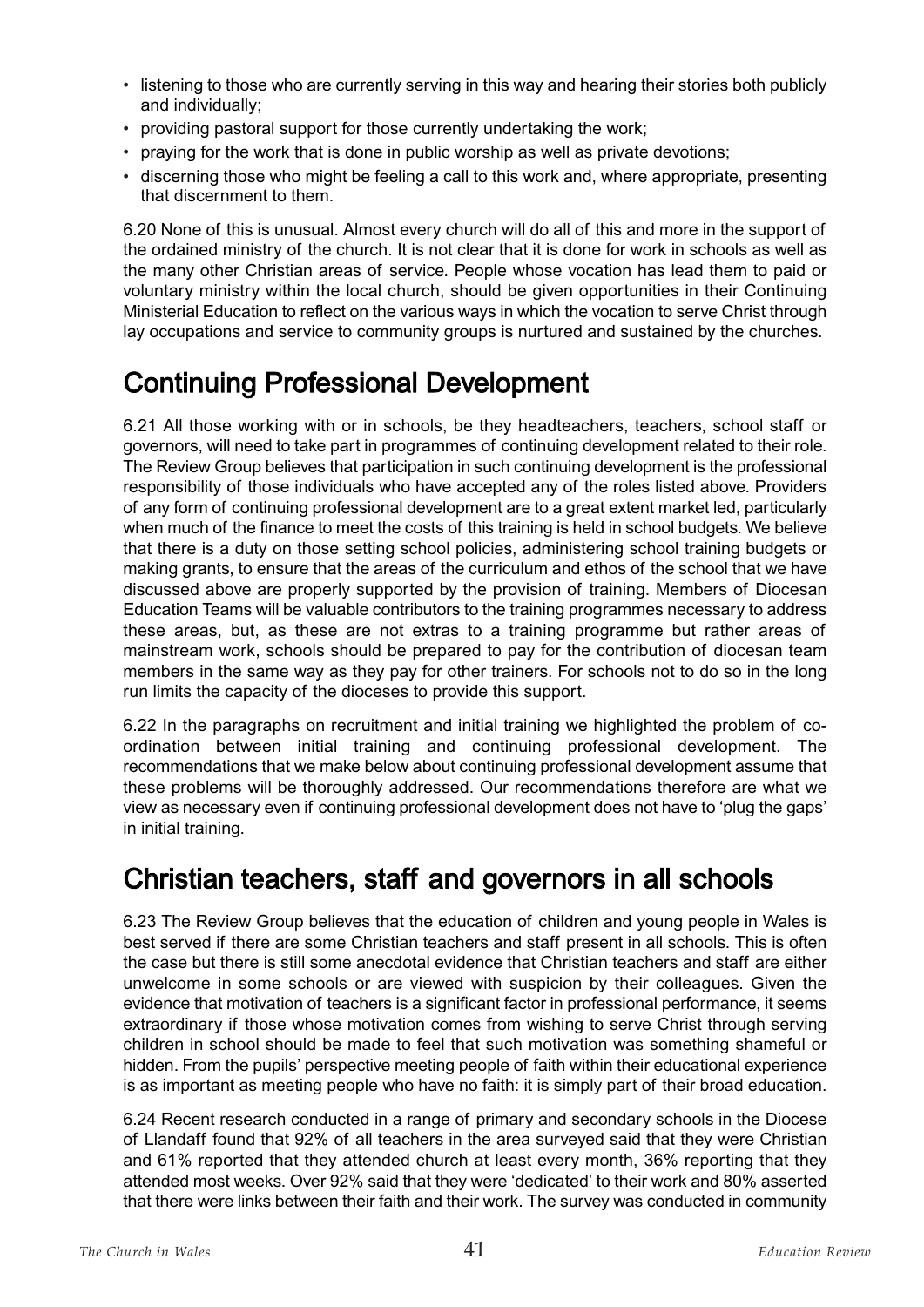schools as well as Church in Wales schools. Although the proportion of Christians was higher in Church in Wales schools, there were active Christians in all schools. This suggests that, in practice, the balance referred to above is being maintained. It also suggests that those church members who make statements like 'of course there are no Christians working in schools today' are simply mistaken. However there is an issue about how far such teachers are open about their faith. While they should not be seeking to proselytise, they should not be seeking to pretend that faith has no place in their lives. Churches should be considering how they can help and support members of school staffs in their congregation to reflect on the relationship between their professionalism and their faith. Those churches who continue to hold the view that schools have become places where God is not present should reconsider their position in the light of the evidence that we present in this report and ensure that they are listening carefully for the stories of those attending worship week by week

6.25 In any school there must be a balance between different personalities, motivations and characteristics within the staff if the pupils are to benefit most from the experience of being part of the school community. It is for the governors and those responsible for implementing the governors' policies on recruitment into the school to determine this balance and seek to maintain it through the appointments that they make.

6.26 Where schools are enriched by the presence of Christian teachers and teachers from other faith communities it is important that they know that they are valued in their work not despite their faith, but because of their quality as teachers that derives from the motivation to service that their faith provides. While many community schools achieve this, there are some that would find that the quality of education within their school would benefit from ensuring that their staffroom is as safe a place in which to be part of a faith community, or not be part of one, as they would expect their classrooms to be.

#### Staff Retreat

A large Church in Wales school had discussed the issue of children's spirituality in several staff meetings. More than one member of staff felt that they, personally, were not making enough time and space within their lives for their own spiritual development which affected their ability to develop the spirituality of others.

It was decided that the staff would use one in-service day as a staff retreat where the focus would be on their own spirituality. This involved an overnight stay in a retreat centre in Pembrokeshire. There focus was entirely on spiritual development and the 34 staff who attended were not required to undertake any 'routine' school work.

On the first evening a meal was prepared and shared together. Early the next morning, the staff met for a Eucharist in the retreat chapel. As the weather was beautiful the staff then went in groups for a walk in the countryside. They met again for coffee at the retreat centre and spent the rest of their time in groups; listening to, and reading, poems with a spiritual dimension.

For many of the staff, who have busy professional and personal lives, this was one of their few opportunities to focus on their own spirituality in a context which was unpressured and in which their needs were catered for. All the staff concerned felt that the retreat was important to them professionally and personally and allowed them time and space for their own spiritual development. The retreat will become an annual part of the school life in order to affirm to staff that their spiritual well being is of great importance to the school.

### Christian teachers, staff and governors in Church in Wales schools

6.27 In the preceding paragraphs we have made reference to the need to ensure that in every school there is a balance of people with different faith commitments on the staff of the school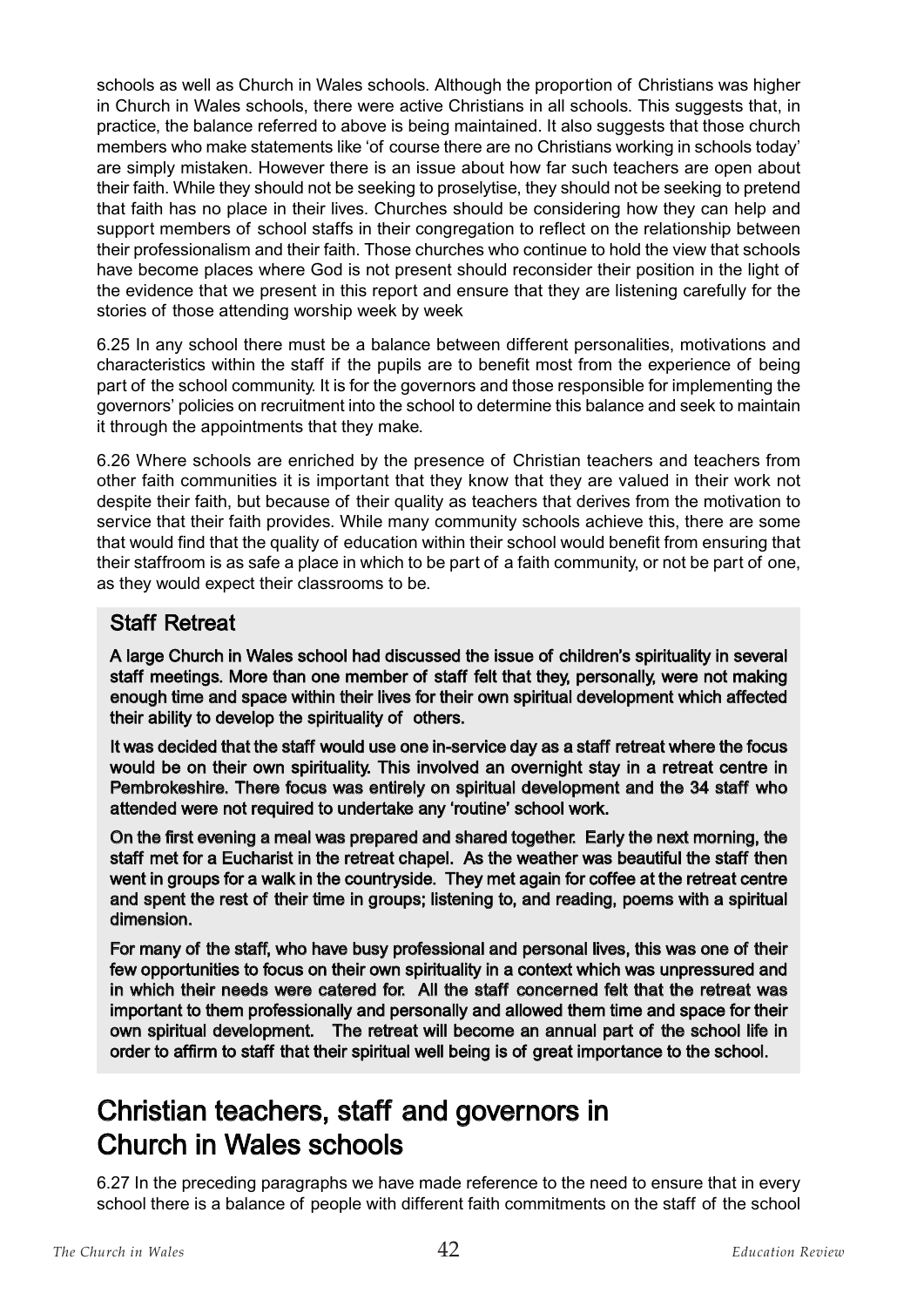and that people are valued for the quality of work that they do and the motivation that they bring to it. In Church in Wales schools a further consideration will influence the governors' decision in making appointments; that is the need to ensure that staff are recruited, who will preserve and enhance the Christian character of the school community. This does not mean that all staff in Church in Wales schools must be members of the Church in Wales, but it does explain why the rights of governors of Church in Wales Voluntary Aided schools to seek to appoint Christian teachers are enshrined in law.

6.28 All staff make their own contribution to the Christian character of the community, but those in leadership positions have a particular responsibility to do so. It follows that within every Church in Wales school programme for staff development there must be opportunities for reflection on the nature of the Christian character of the school community and how this is given expression. One of the simplest ways of doing this is to ensure that the school allocates one of its training days to these issues on a regular basis. In our consultation, this proposal, framed as an emerging recommendation, received a slightly lower level of support than some of our other proposals, apparently because some of the respondents doubted whether it could be done in practice. Nevertheless 86% of those responding support the recommendation. To take account of the concerns we have re-phrased our recommendation. It now talks about embedding this work in their professional development programmes. We believe that no Church in Wales school should ignore this recommendation and we expect Section 50 inspectors to consider the issue in their inspection reports.

6.29 Most Church in Wales schools are primary schools and therefore the provision of Religious Education is a matter for all teachers, unless they exercise their formal legal rights to withdraw. Similarly most teachers in Church in Wales primary schools will be involved to a significant extent in the leadership of school worship. The Anglican Church has long held high expectations of its schools in these areas and this is reflected in the time and energy that have been devoted to the Section 50 inspection regime, since the arrangements were introduced, following the legislation in 1992. Even if these areas commanded sufficient attention in all programmes of Initial Teacher Training, it would still be important for Church in Wales schools to ensure that all their teachers who are involved in the provision of Religious Education and the leadership of school worship take full advantage of the professional development opportunities offered by Diocesan Education Teams and others in this field. It will be appropriate to involve Teaching Assistants and other support staff in such training as well as they are a key part of the school team.

6.30 Governors in Church in Wales schools have an important role to play in the development of the school and in the way in which its ethos is sustained and developed. Their support and training is vital in equipping them to undertake this task. In paragraph 6.15 above we discussed the importance of ensuring that the training and resources offered to governors is well coordinated between the different agencies that have a contribution to make. Governors are volunteers and have limited time available to attend courses and undertake training for their role. All providers need to respect this and seek to ensure that the messages that the governors hear are clear, accurate and relevant to their particular circumstances. In the areas covered in the three paragraphs above we would expect the dioceses to lead in the provision of governor training for Church in Wales schools.

## Leadership

6.31 For teachers who are Christians and who are preparing for headship or other leadership roles in school an important consideration will be 'how does my understanding of leadership relate to my faith?' There is much emphasis in inspection reports and elsewhere on 'strong' or 'dynamic' leadership and some of the leadership and management styles portrayed in the media are nothing short of brutal. Within this atmosphere it will hardly be surprising if some school leaders appear to be confused about what their faith may have to say about leadership and how this can be exercised by Christians. For Christians the concept of school leadership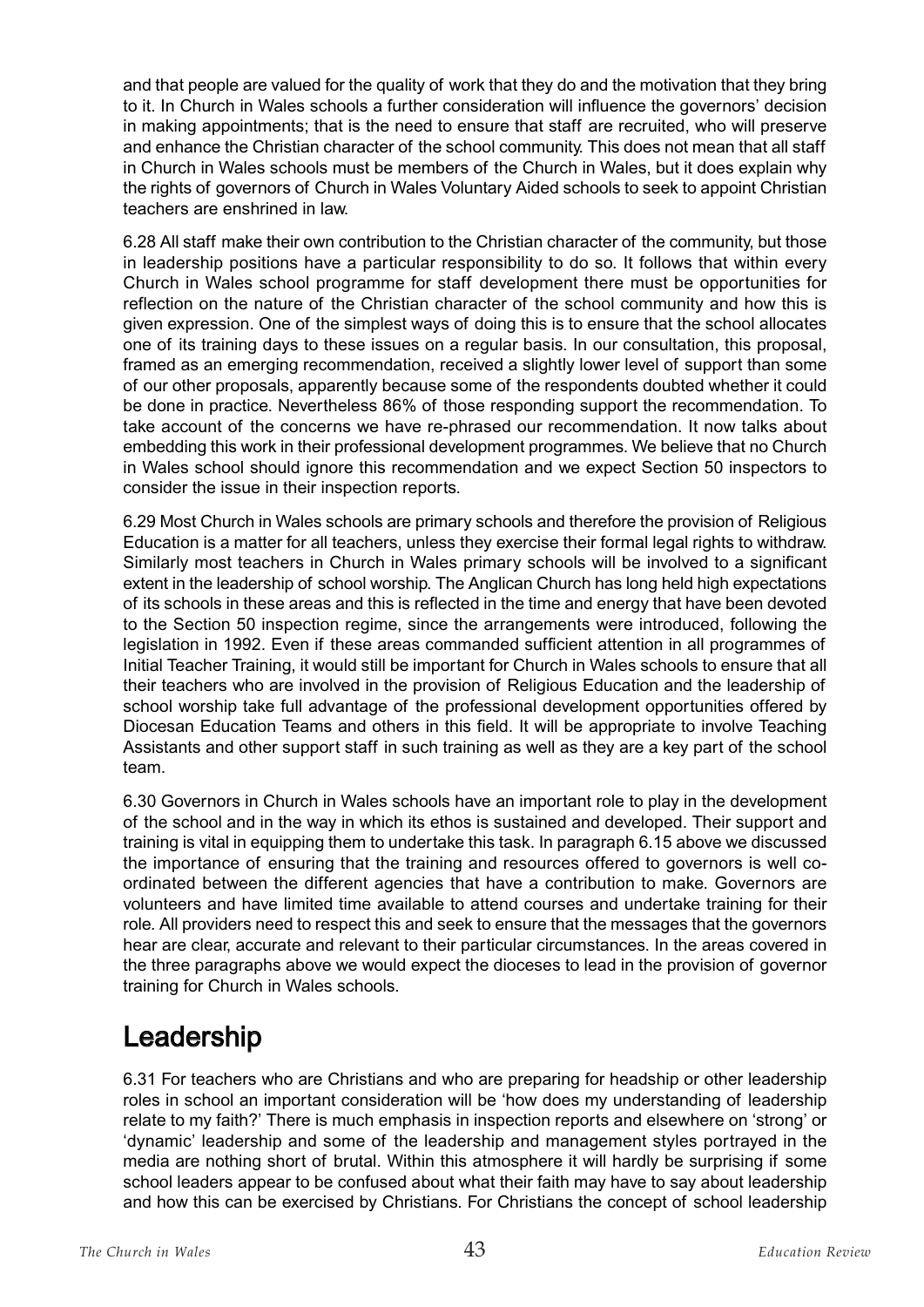must include an understanding of the *servant leadership* demonstrated by Christ and the ability to be able to relate day to day decisions to both the theological and educational vision that lies at the heart of the school. This is challenging at the best of times and at times of stress it is extremely difficult to ensure that these principles are reflected in every decision and in all the words that are spoken. These issues arise for any Christian in a leadership role in a school, but for those who are charged with the leadership of a Church in Wales school this has the extra dimension of the public expectation that comes with the post. They are expected to exercise Christian leadership in the role and they are expected by their leadership to sustain and develop the Christian character of the school.

6.32 It is a major responsibility of the Diocesan Education Teams to support and develop the leadership potential of those who are leading Church in Wales schools or who may lead them in the future. This does not just require a programme of work with existing headteachers, but rather it implies that there are opportunities for all those who have the potential to lead Church in Wales schools now and in the future to develop this understanding and the skills that flow from them. However Diocesan Education Teams should not have to undertake this responsibility alone. It seems to us that it is reasonable to expect that this responsibility is exercised in partnership with the Local Education Authorities, with Universities and with the wider Church.

6.33 The self-evaluation materials produced for Church in Wales schools are starting to address issues of school leadership. The Tool Kit for the Self Evaluation of Anglican Church Schools published by the National Society has a very helpful section on the effectiveness of leadership and management in the school as a church school. This has significant potential as a tool for headteachers and other school leaders to reflect on their own leadership and how the characteristics that they display as leaders can be seen in the practical outcomes that the National Society document lists. We have yet to come across evidence of it being used in this way, but we believe that both within the programme for the National Professional Qualification for Headship (NPQH) and in the provision that Dioceses and Local Authorities make for school leaders this type of work needs to receive more attention.

6.34 The Welsh Assembly Government has recently published a School Effectiveness Profile. It is clear to us that this document should be carefully studied to ensure that its relationship to the National Society's toolkit mentioned in the previous paragraph is clear and that advantage is taken of those aspects of the profile which may be helpful in developing new programmes to support those with the potential to lead Church in Wales schools.

6.35 It will be apparent from the discussion of Christian leadership in schools in paragraphs 6.31 and 6.32 that we believe there is significant work in the development of an understanding of the concept of Christian school leadership that needs to be in place before during and after the largely skills based focus of the NPQH. This is not to undervalue the qualification, but rather to point out that it is only one, albeit important, aspect of preparation for leadership in a Church in Wales school.

6.36 Within the research conducted for this Review, the importance of leadership within Church in Wales schools is clearly signalled by the priority given to the selection process of headteachers by Diocesan Directors of Education. All of them report that they make it a priority to be present at all interviews for headships of Church in Wales schools in their dioceses either in person or through a trusted representative. This is a very significant commitment of time in a busy working pattern, most headteacher appointments happening during the spring term. With 168 schools to support between them, our discussions with Diocesan Directors of Education indicate that there are around 36 such interviews every year, each requiring the equivalent of at least three days working time from the preparation phase to the feed back to unsuccessful candidates. Some directors also report that they attempt to ensure that there is a diocesan representative present during the appointing process for deputy headteachers as well. Where this can be sustained it is clearly an important signal of the significance of these posts and the step that they represent in the development of the leadership potential of teachers in Church in Wales schools.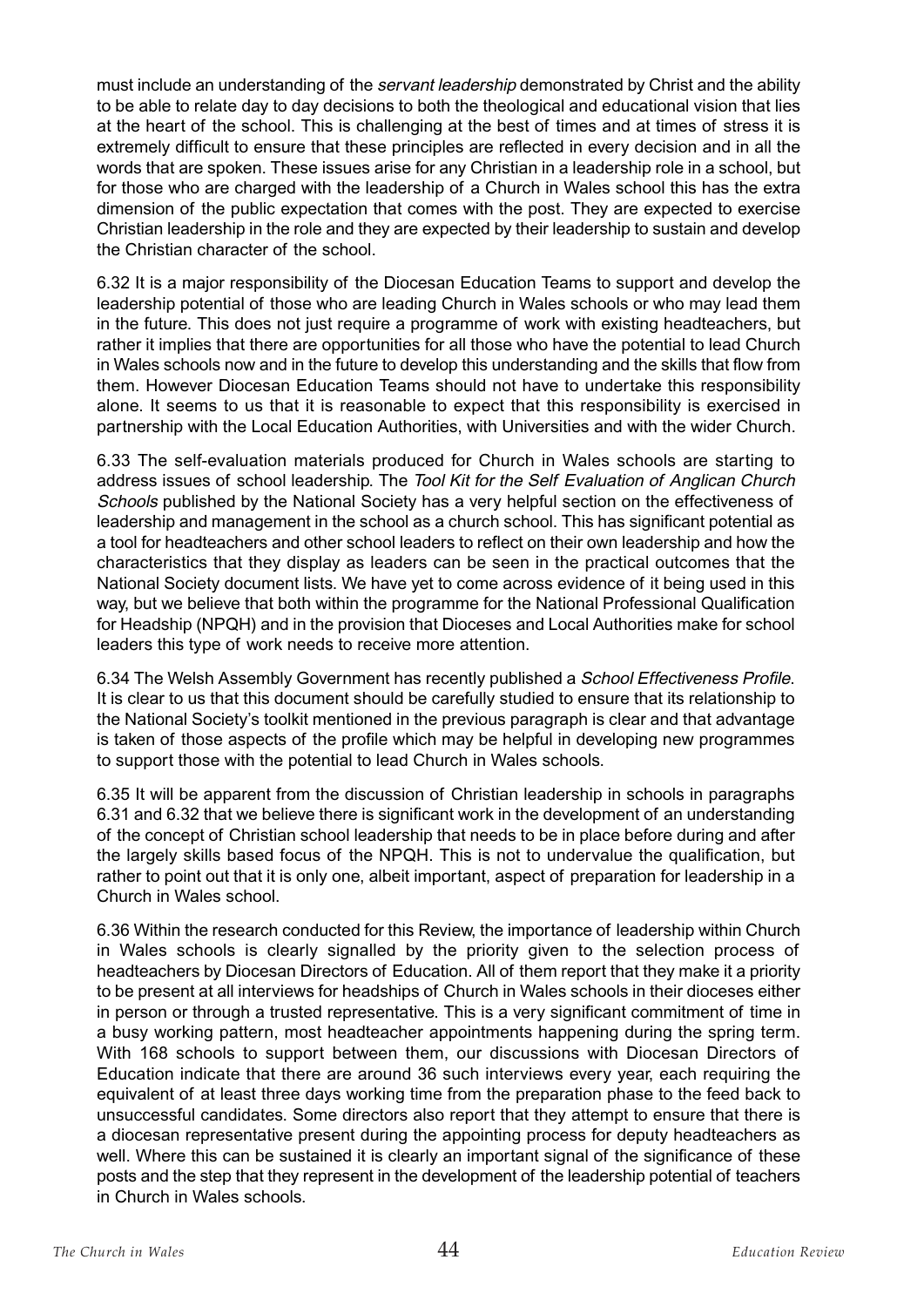### Pastoral care of staff

6.37 School staff have the same fundamental pastoral needs as anyone else. They are also engaged in professional work that brings them close to the problems of the children entrusted to their care and, particularly in primary schools, to the problems of the children's parents and wider family. This may place them in the position akin to untrained counsellors or social workers. In counselling or social care conducted to professional standards there is a system of 'supervision' designed to enable those in direct contact with the 'client' to talk through their relationship with that client with a skilled colleague and thus to shed some of the emotional impact of the material that they have been sharing. As we have argued in Chapter 4 there is no such structured arrangement for teachers, headteachers or other school staff. At times of crisis in school or when they have been dealing with the outworking of crises in the home, there is no acknowledged system for receiving the support that the teachers may need. Often teachers simply bottle up the emotional impact of what they are doing or their care for the children in their charge. In the best schools colleagues in school may be able to help, but Christian teachers should also be able to look for help within their churches.

6.38 In the research on their understanding and experience of vocation reported above, teachers were asked a number of questions about their sources of support. Over 90% said that 'discussion with experienced colleagues was helpful', 61 % said that worship in school was helpful and 38% said that attending Sunday worship was helpful. Similar percentages found prayer helpful and also the knowledge that others were praying for them. When it came to situations where they might be expected to be able to share their concerns and receive support from church members only 15% found 'house groups' helpful and only 16% found talking with 'faith leaders' was helpful. The Review Group believes that although there is clearly some good work being undertaken, more could be done by the churches to support teachers and others working in schools in their work. Church leaders and Parochial Church Councils should be disturbed by these research findings as they challenge the view that Christians can look to their Church for support. In our consultation 86% of those responding supported our emerging recommendation to Parochial Church Councils on this issue, although a minority argued that it was not the responsibility of such bodies to be concerned with pastoral care in the parish.

## **Conclusion**

6.39 This chapter has dealt in some depth with the issues around the work and support of teachers and others working in schools. We make no excuse for this because it is on these committed people that the success or failure of the Church's work in schools depends. The Church has high expectations of them. This must be matched by high quality support for them as individuals and in their professional tasks.

#### Recommendations

42 We recommend that work with schools should be incorporated within the core skills programme in the initial training of all clergy preparing for ministry in the Church in Wales, preferably through a structured programme of engagement with schools.

43 We recommend that leading and resourcing school worship should be part of the programme of all clergy during CME years 4-7.

44 We recommend that working strategically with the schools in the benefice should be part of mid-ministry courses for all clergy in the Church in Wales.

45 We recommend that ministry to lay people who are following or exploring their Christian vocation through service to the community should be part of ministerial training at all stages.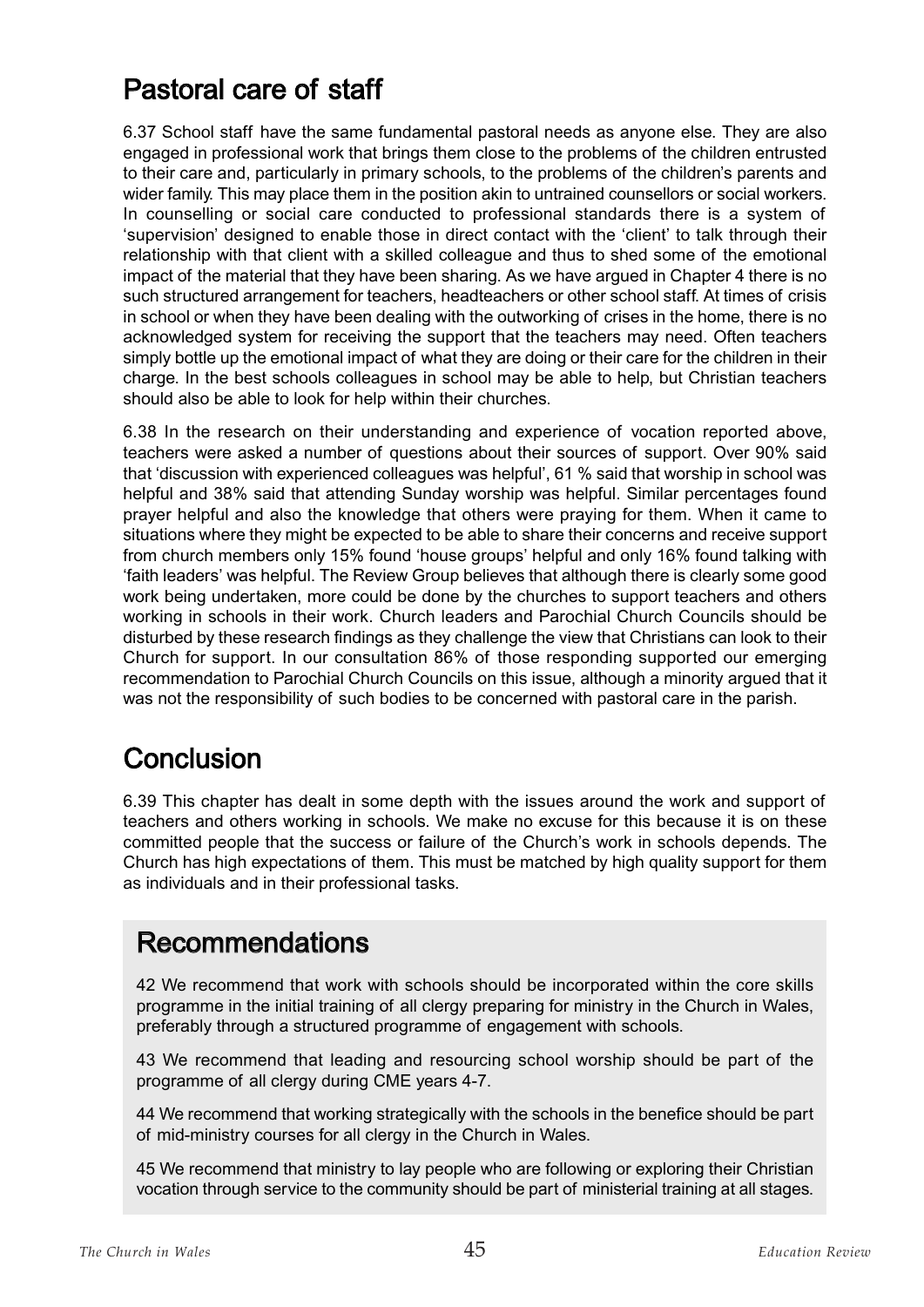46 We recommend that there should be continuing training in the purpose and delivery of collective worship in schools for all clergy in the Church in Wales.

47 We recommend that appropriate time should be given to issues related to Religious Education, school Collective Worship and the place of schools with a religious character within the education service of Wales in all programmes of initial teacher training, and in all programmes of initial training for clergy.

48 We recommend that training for those exploring ministry to schools as Readers and members of Deanery Education Groups should be embedded within ministerial training.

49 We recommend that the National Professional Qualification for Headship programme should incorporate elements related to sustaining and developing school ethos and, for appropriate candidates; this should incorporate consideration of the character and ethos of a church school. This should extend to a consideration of how distinctive leadership is exercised in the context of a school with a religious character.

50 We recommend that guidance issued to governors by the Welsh Assembly Government and Local Authorities should always reflect issues of governance of schools with a religious character alongside those of community schools.

51 We recommend that Diocesan guidance for governors be reviewed and Provincial guidance be produced to identify and support key areas of Church school governance.

52 We recommend that the Diocesan Directors of Education create a working group to consider the School Effectiveness Profile published by the Welsh Assembly Government and to recommend the extent to which this should impact on Self Evaluation toolkit for Church in Wales schools and the extent to which it contributes to the issues raised in this chapter on the leadership of Church in Wales schools.

53 We recommend that Diocesan Directors of Education, representatives of the Welsh Assembly Government, the Local Authorities and other training providers should work together to ensure that the training needs of governors, school leaders and staff in Voluntary Aided, Voluntary Controlled and Foundation schools are met in ways that reflect the distinctiveness of their status and their religious character.

54 We recommend that all Church schools should commit appropriate time and resources to ensure that the staff involved in delivering Religious Education and Collective Worship receive continuing professional development in these.

55 We recommend that all Church in Wales schools embed reflection on the effectiveness of their Christian Character at the heart of their personal and staff development programmes on an ongoing basis. This might be explored by schools working in collaboration in local or diocesan clusters.

56 We recommend that the next revision of the Section 50 Framework for inspection in Church in Wales schools should incorporate and reflect the relevant recommendations of this report.

57 We recommend that every Parochial Church Council reviews the pastoral care and support it offers to its parishioners who work in schools.

58 We recommend that every Parochial Church Council reviews the pastoral care and support it offers to Christian teachers and the professional school staff in the schools in the parish.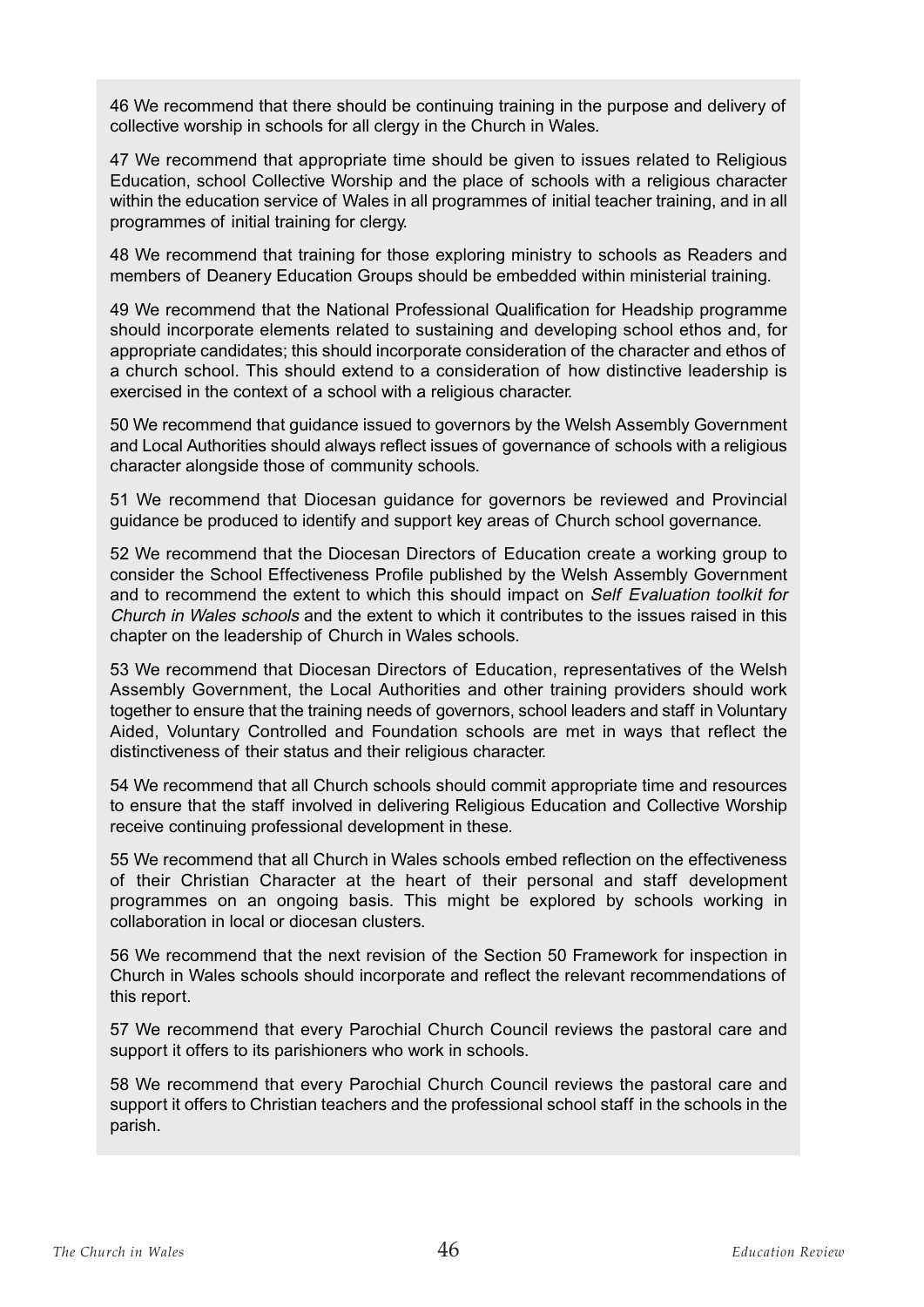### 7. Funding, Asset Management and Planning for the Future

7.1 This chapter is concerned with the buildings in which Church in Wales schools operate and the maintenance and care of these. It is of necessity technical, but nevertheless it has been an important part of our work because of the financial implications that go with owning and caring for buildings.

7.2 The Church in Wales has 168 primary schools and 4 secondary schools (one of these is a joint school with the Roman Catholic Church). Each of these schools is housed in a building which is held on a trust deed which will date back to the foundation of the school and which will be principally about the gifting or purchasing of the land on which the building has been placed. Usually the trust deed will cover the land for the buildings and the Local Authority will own any playing field attached to the site. The responsibility for the care, maintenance and development of these buildings lies with the governors in the case of Voluntary Aided and Foundation schools and with the Local Authority in the case of Voluntary Controlled schools, although often they will have delegated much of that responsibility to the governors under schemes of financial delegation. The governors of Voluntary Aided and Foundation schools receive support in their work on school buildings from the Diocesan Education Team of their diocese.

7.3 The level of finance available to schools between the mid 1970s and the late 1990s was so low, due to the economic pressures of the times, that in many schools maintenance had to be skimped and little meaningful development was possible. Church in Wales schools were not exempt from this difficult period and like most other schools they face a situation in which the buildings may be in poor condition and many of them would not meet the standards expected of a modern school building, designed to educate children and young people for the next fifty years. Some educational professionals will question these general statements. This may be because they have found themselves in one of the few buildings which are exceptions to this broad picture, or it may be because, having worked in the system through this long period of difficulty and relatively low investment, they have become adept at working within it. Many currently working in schools have not been helped to develop a vision for what could be and, if we are taking the education of our children seriously as an important national investment, what should be, because they only know what is.

### Asset Management Plans

7.4 Following the School Standards and Framework Act 1998 all schools have been required to develop an asset management plan, which details the state of repair of their buildings and a plan for their maintenance. The plan should also indicate how the governors plan to develop the building to improve its facilities should opportunity arise. These plans are intended to help strategic planning and to ensure that short term minor developments do not get in the way of more major projects and that when major maintenance is undertaken improvements are also incorporated where possible. The production of these plans was supported by local authorities, who usually hold the data that has been collected for all the schools in their area. One of the complexities of this system is in the Voluntary Aided sector where governors have to find 15% of the cost of all maintenance work on the outside of the building and of all capital work. While some school governing bodies hold money for such work, many do not, and have to look for support from the diocesan funds held on trust for this purpose.

7.5 The Welsh Assembly Government has recently set in motion a complete review of school buildings in the Voluntary Aided sector. This will involve new surveys which are intended to ensure that all the data is produced to a common standard and that it is up to date. This is a very important development which we welcome. It should enable decisions about the merits of particular projects to be made in the light of comparable data about all schools in the sector. Therefore there should be greater certainty that the work being undertaken addresses the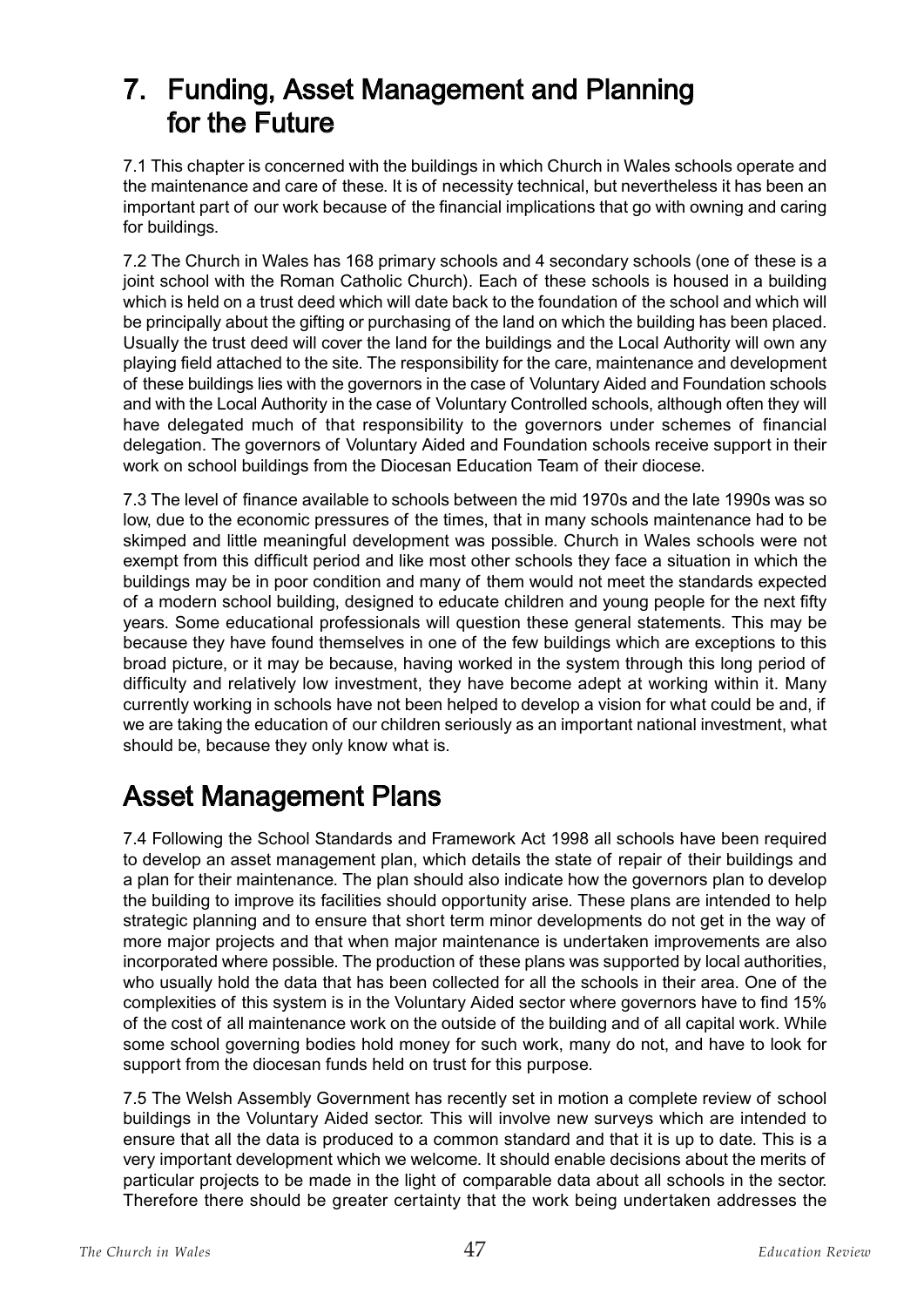highest priorities within the system as a whole and within the buildings that house an individual school. It will also assist dioceses with their need for information to be available at a strategic level. This is particularly the case in areas where governing bodies have not taken the necessary initiatives themselves. Therefore, building on the work being undertaken during 2009 by the Welsh Assembly Government, each diocese will be able to create a new asset management plan which can be used to provide better support to the schools and also a strategic planning tool for diocesan teams and committees. To some extent some of this key information is currently carried in the memories of the longer serving members of diocesan teams, but clearly it is more secure if it is all collated and available to those who need it. At the level of negotiating funding for the Province's schools with the Welsh Assembly Government, the Provincial Education Officer needs the information collated at the national level. All of this becomes a realistic possibility following the initiative of the Welsh Assembly Government.

7.6 Christians are called upon to be good stewards of the environment. It is clear from our research into the contents of school brochures that many Church in Wales schools take these issues very seriously. The governors of all Church in Wales schools should take into account the issues of sustainability and the reduction of emissions when considering what work should be undertaken on their schools and how this should be specified. We expect this to be reflected in the developing Asset Management Plans at school, diocesan and national level.

7.7 It will also be important that, during 2009, the guidance available to all governing bodies on the maintenance of school buildings and their development reflects the existence of the new Asset Management Plans and the exact responsibilities of the governors of each type of school. This will be true whether this guidance is issued by the Welsh Assembly Government, the Local Authorities or the Dioceses.

7.8 Clearly the implementation of the projects and development that will flow from the new Asset Management Plans will be a matter of partnership between all those committed to the development of education in Wales. Careful negotiations will need to take place in order to ensure that there is a fair and equitable distribution of projects and funding across all sectors driven by clear strategic priorities. We believe that there are currently exciting opportunities to ensure that children in Wales are educated in well maintained buildings which are equipped to the highest standards measured by 21<sup>st</sup> century expectations rather than those of the 19<sup>th</sup> or 20<sup>th</sup> century.

7.9 The continuing development of Church in Wales schools and all those schools in the voluntary sector is also dependent on a fair distribution of the capital available for school maintenance and renewal across the whole system. Currently the allocation of capital funds each year provides for the replacement of two medium sized primary schools each year, if all the expenditure was focussed on such projects. Given the number of secondary schools in the Voluntary Aided sector and the number of primaries, it would take at least seventy years at this level of allocation to replace all the Aided school buildings in Wales, even if maintenance costs for the balance of these schools could be reduced to zero for the whole of that period.

### The Church's own financial contribution

7.10 This paragraph and paragraph 7.11 focus on the financial resources that enable the governors of Voluntary Aided schools to meet their liabilities for school buildings. This is only one part of the overall financial contribution that the Church in Wales makes to the maintained education system in Wales, much of which comes from the time spent by clergy and others in the service of schools in Wales. In most dioceses the trust funds are managed for the Diocesan Education Teams by the Diocesan Board of Finance or through one of his/her colleagues, who have financial expertise. This system is reported to work well and is built on good relations between colleagues. These diocesan trusts are dedicated to the support of Church in Wales schools and cannot be used for purposes outside the field of education. They have to be skilfully managed, because they are used to pay contractors for the work being carried out in a school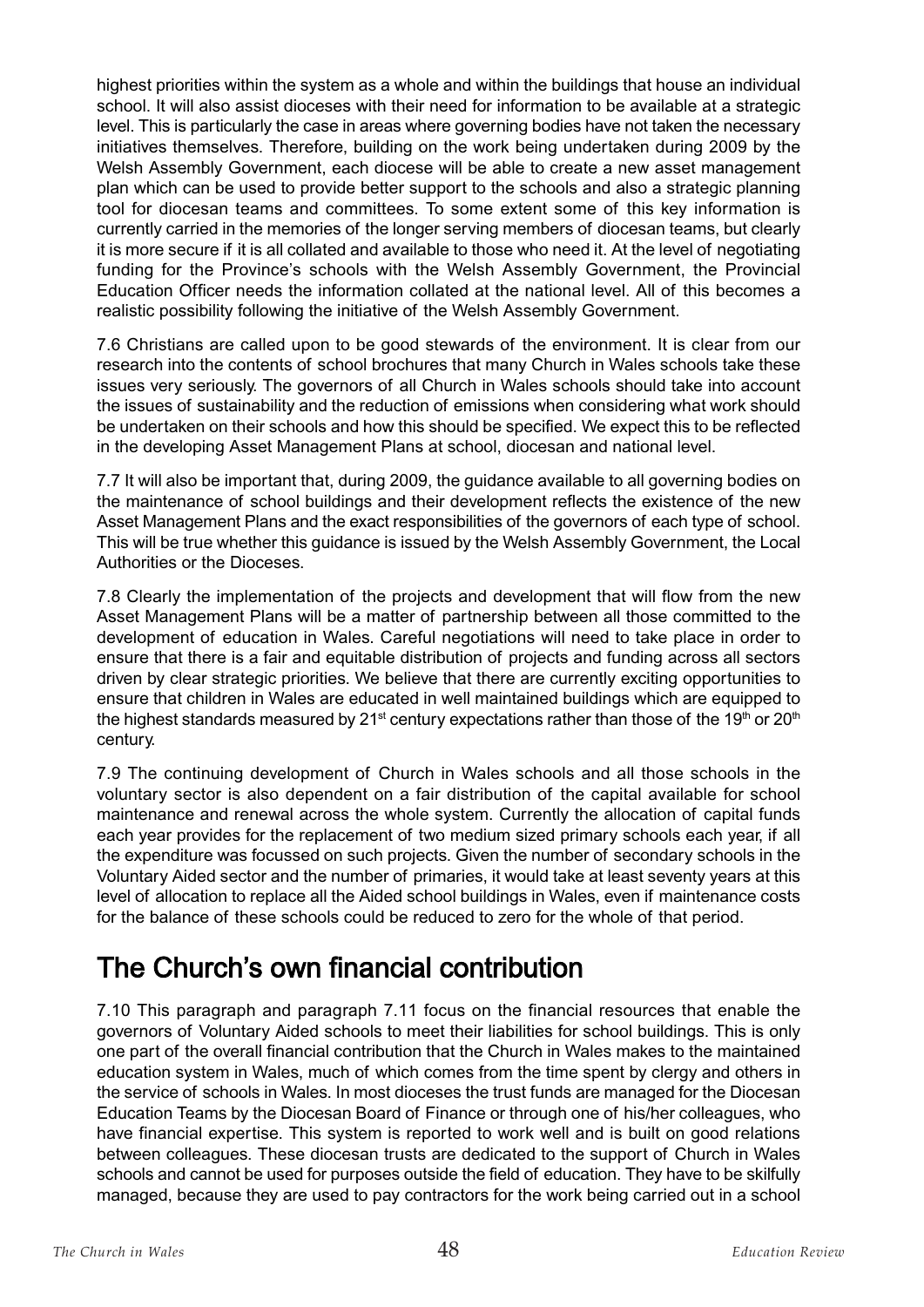or schools in advance of the grant to cover 85% of the invoice being reclaimed from the Welsh Assembly Government. Thus cash flow management as well as balancing income and underlying net expenditure are demanding issues for those undertaking this work.

7.11 A main source of these funds comes from the sale of former Church in Wales school buildings. Part of the good management of these funds is to ensure that the records of such buildings are well maintained. Many dioceses in England and Wales have commissioned work to ensure that they have a record of all former church school buildings and when they passed out of Church Trust ownership. If there are dioceses in Wales where this work has not been done, then it should be undertaken as soon as someone with the necessary research skills is available. Where property is identified, that is still held on trust for the purposes of education in Church in Wales schools; a review should be undertaken to ensure that it is being put to the best possible use. Where this is not the case, the potential sale of the buildings to enable funds to be released for the benefit of Church in Wales schools in the diocese should be explored. As has been indicated above the need for funds has not always been high as the amount of work that could be undertaken with the funding regime in place at the time may have been quite limited. Now that there is a higher determination to improve the quality and suitability of school buildings, the need for disposable funds is greater and therefore this work has a particular urgency.

### The future development of Church in Wales schools

7.12 Currently 8.3% of primary children in Wales attend a Church in Wales School. This figure masks significant variations between authorities and within areas. The Review Group wishes to see the provision of Church in Wales schools developed so that all those parents who desire a place in a Church in Wales school for their child have this option available. We acknowledge that this is an aspiration, which can not be fully achieved in the short term, but we propose that this aspiration should provide the basis for future planning. Any system of schools has to be able to change and adapt to shifting population patterns and the needs of pupils and their parents. The Church in Wales at diocesan level should be willing to take a constructive part in any rational review of the provision of schools and to co-operate with the results of such a review provided that it takes account of and reflects this aspiration.

7.13 There are however exceptions to this general aspiration in two distinct areas. First there is an imbalance between primary and secondary provision and the Review Group would like to see steps taken where possible to redress that balance by an increase in the number of Church in Wales secondary school places available in the system. This can only be achieved either by increasing the number of Church in Wales secondary schools, where there is local support and where doing so increases the extent of parental choice, or by increasing the development of ecumenical schooling at secondary level in which the Church in Wales has a formal stake.

7.14 The second factor concerns those areas of new development or where no parental choice currently exists at primary level. In these places consideration should be given to the provision of new Church in Wales primary schools. Our consideration of bilingualism in Chapter 3 drew attention to the fact that the Church in Wales as a bilingual church should be in a position to develop new Welsh, mixed or English medium schools as the needs of a particular area dictate. We acknowledge the challenge that these aspirations represent in a climate of falling school rolls but we are confident that work in partnership with the Welsh Assembly Government and Local Authorities can resolve the issues.

7.15 We believe that this framework provides for Church in Wales schools to be a dynamic part of the future for education in Wales, working in partnership with Local Authorities and the Welsh Assembly Government. The failure to achieve any part of the above approach is likely to reduce the provision of Church in Wales schools to a declining sector which is increasingly on the periphery of the educational map of Wales.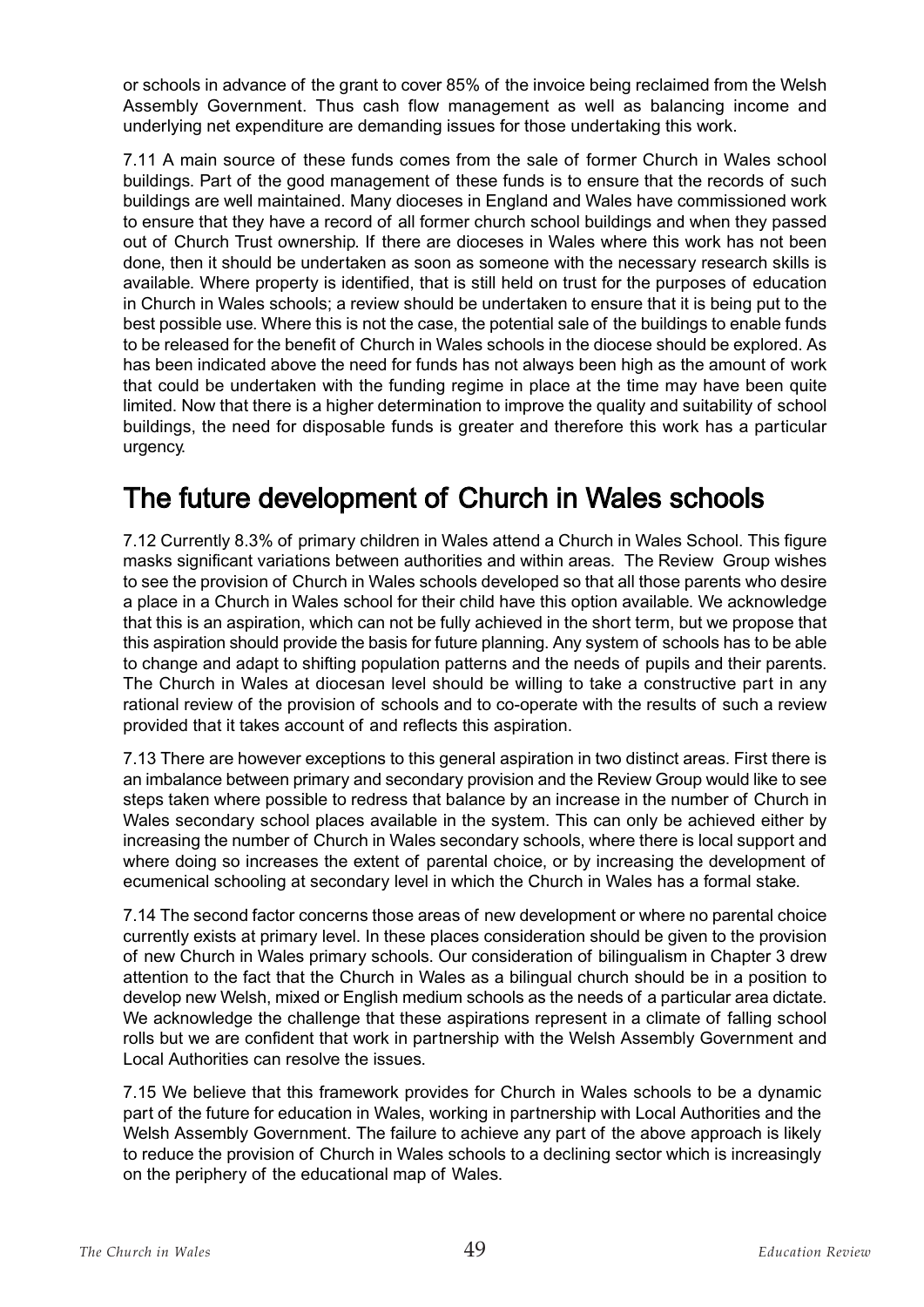### **Conclusion**

7.16 We have heard from a number of contributors that the framework of the *dual system* is imperfectly understood in some quarters. It is important that all involved in education in Wales understand that the Churches that provide schools are partners with a strong investment in and commitment to the state maintained system. It follows that these Churches should be involved in the discussions about the way in which policy is implemented at national and local level, not merely consulted after major decisions have already been shaped. Those occasions when there is a failure to engage effectively with all partners in the system may cause tensions and conflicts that are out of proportion to the issue being decided. It is our hope that one of the ways in which this report will contribute to the development of education in Wales is by helping all those currently working in the system to better understand and value the commitment of the Church to the task.

#### Recommendations

59 We recommend that in the light of the proposed Welsh Assembly Government condition survey of Church schools, every diocese should create an Asset Management Plan for its school buildings in close partnership with Welsh Assembly Government's Capital Funding Branch and Local Authorities within two years of the publication of this report. Copies of these plans should be shared with the Provincial Education Officer in order that they should constitute a provincial document. The Provincial Asset Management Plan should thereafter be subject to cyclical review in line with government practice.

60 We recommend that the Provincial Education Strategy Group take responsibility for the co-ordination of the Province's response to the Welsh Assembly Government's initiative on School Asset Management plans.

61 We recommend that Governing Bodies of all Church in Wales schools consider what steps they can take to reduce the environmental impact of their school, particularly in the areas of maintenance and fuel costs.

62 We recommend that the Guide for Governors be reviewed to reflect the current development in Asset Management Planning and the ways in which this will affect the responsibilities of governors in Church in Wales Voluntary Aided schools.

63 We recommend that every diocese should commission research into the former Church in Wales school buildings and related properties which are still the responsibility of the diocese, with a view to ensuring that the benefit of these assets is maximised.

64 We recommend that the aspirations contained in paragraph 7.12 and 7.13 for the future provision and development of Church in Wales schools should be adopted by each diocese and its outworking monitored by the Provincial Education Strategy Group. The Group should report progress to the Bench of Bishops in its annual report.

65 We recommend that the Asset Management Plan is implemented in partnership with the Welsh Assembly Government, ensuring that there is a sufficient level of funding for its implementation and a fair distribution of capital funds available across the different sectors within the maintained system of education.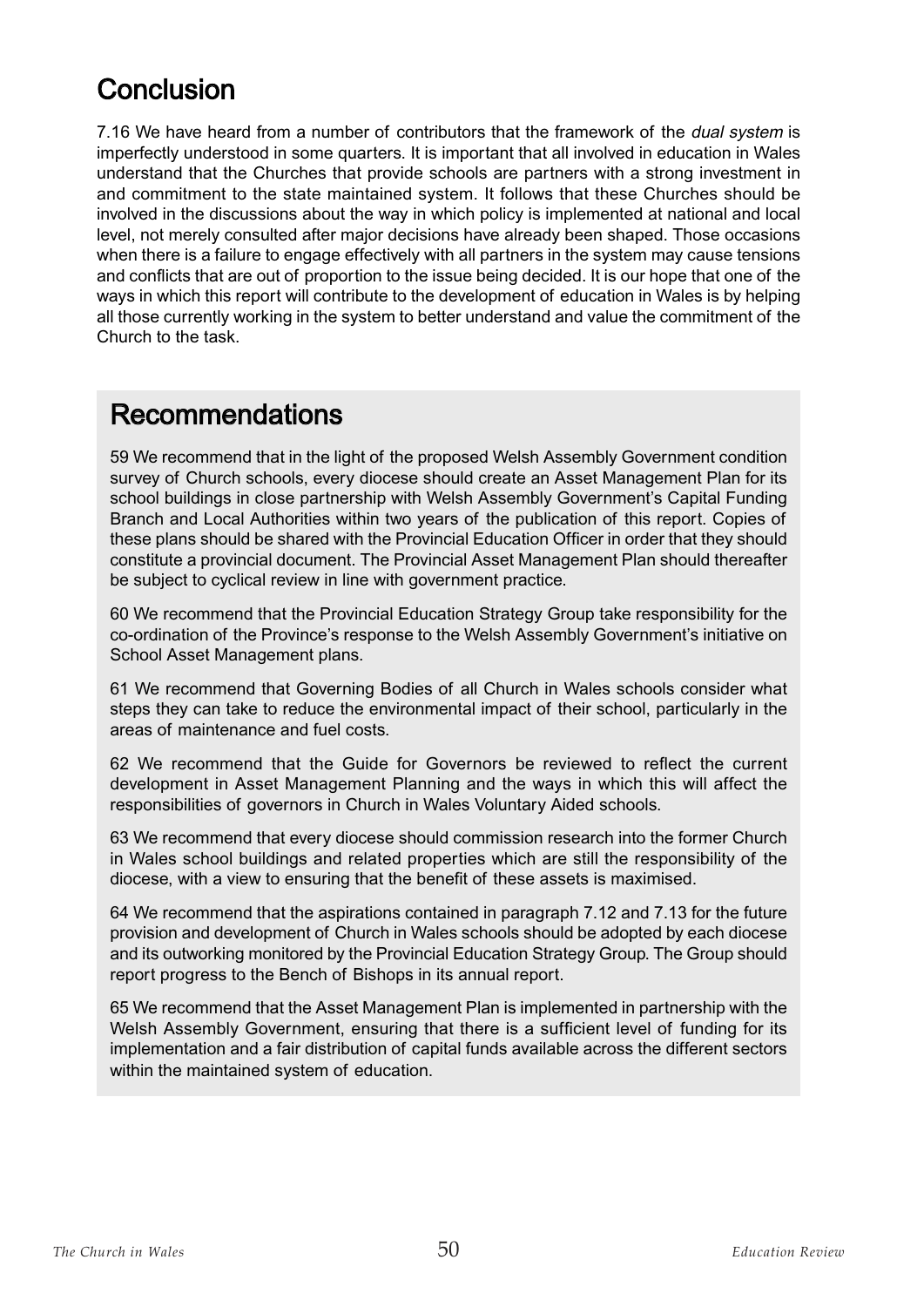### 8. Diocesan Education Teams

8.1 Throughout this report reference has been made to the Diocesan Directors of Education and their teams. It is important in the final stages of this text to consider their work directly. Every Diocesan Team within the Church in Wales must be able to provide expertise in:

- Religious Education, Collective Worship, Spiritual Development and the school curriculum and performance generally;
- continuing professional development of teachers and headteachers, their selection and mentoring and the training and support of governors;
- the strategic management of school buildings and finance for their development;
- representing the interests of the church in education in general and specifically the needs of Church in Wales schools to Local Authorities, the Welsh Assembly Government and other concerned bodies;
- representing the interests of education and specifically Church in Wales schools to the church at diocesan, deanery and parish levels
- liaising and developing effective partnerships with counterparts in the Roman Catholic Church;
- supporting those working in the Further and Higher Education sectors on behalf of the church;
- contribute to the development of national policies and resources to support the Church in Wales' role in education.

8.2 These are all challenging professional tasks calling for skill and expertise. Some would argue that they represent at least four or five distinct posts each requiring a different skill set and professional background.

8.3 Until 1999 the work of Diocesan Directors and their teams in Wales built on and made use of the legislation that was passed in the United Kingdom Parliament for education in England and Wales. Inevitably this took account of the framework existing in England as well as that in Wales. In England there is the Diocesan Boards of Education Measure, 1991, which provides the legal status and framework for the work of Diocesan Boards of Education, Diocesan Directors of Education and their teams in England. Although this is church legislation, because the Church of England is the established church, it also stands as part of English law. In 1991 it identified the statutory duties as they then existed. Subsequent educational legislation has amended the Measure to reflect new statutory duties for Diocesan Boards of Education as these have proved necessary. Until 1999 Welsh Diocesan Boards of Education or their equivalent were presumed to have the same duties. As the legislative framework diverges from England this assumption is unlikely to serve. We believe that an essential support for the work of education within the Church in Wales is for this position to be regularised. This could be done by finding ways to formally acknowledge the roles of the organisations for statutory education at Provincial and Diocesan level in the statutes of the Church in Wales, or through discussion with the Welsh Assembly Government (see paragraph 2.10)

8.4 Our research for this Review included an enquiry into the current make up of Diocesan Education Teams in the Church of Wales through undertaking interviews with all six Diocesan Directors of Education during the autumn of 2006. At that time none of the Diocesan Directors were full time appointments in so far as all of them had other duties within the Church in Wales. Three of the Diocesan Directors interviewed in 2006 have subsequently moved on to other posts.

8.5 The enquiry revealed a level of resource which could barely match the expectations of the Diocesan Directors and their teams even if they were full time.

Given this level of resourcing it is valid to ask what is being omitted from the work that should be being undertaken. The teams work with great energy and commitment, and to a great extent use this to compensate for the lack of resource, probably to the detriment of their work/life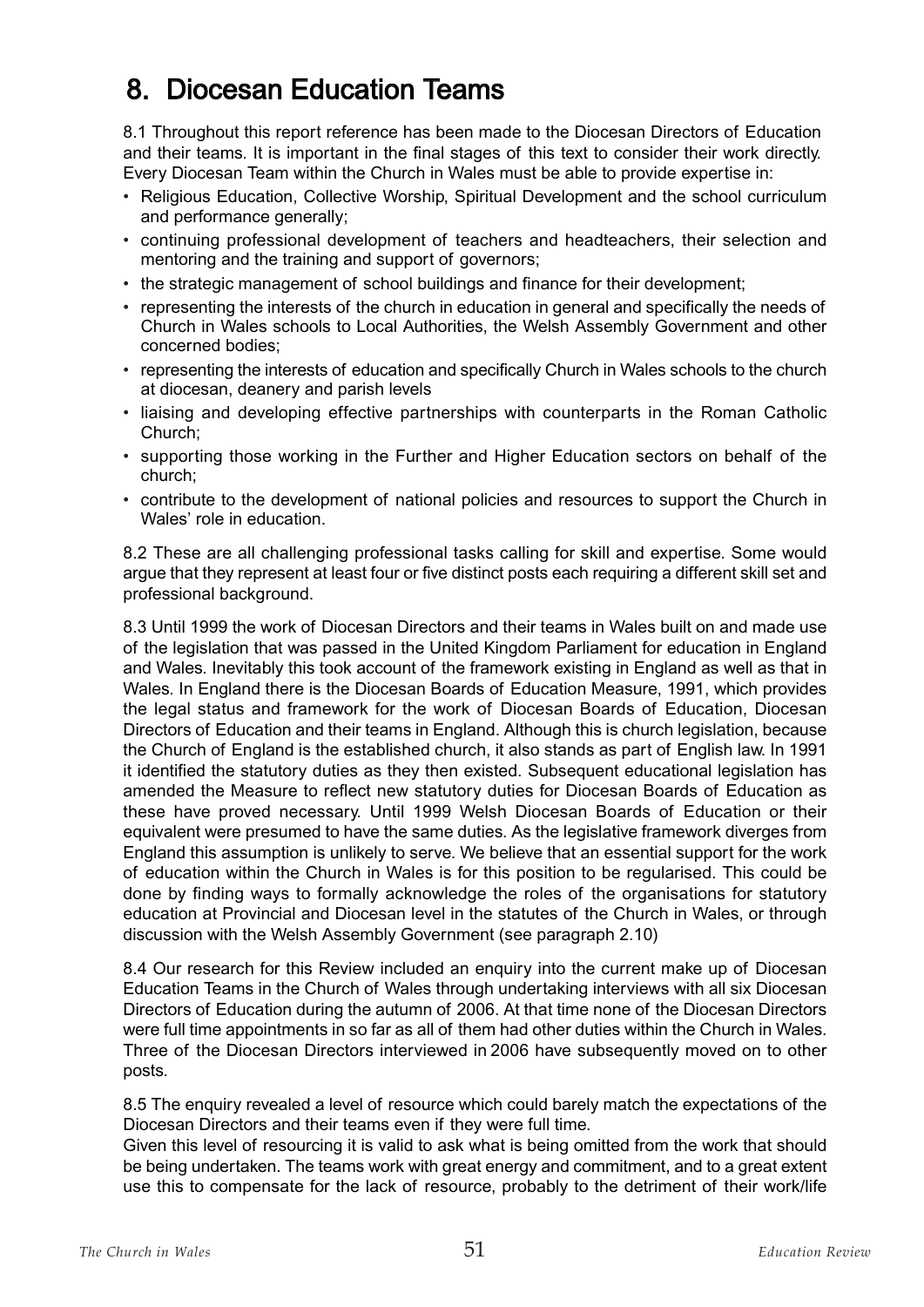balance. Inevitably they tend to work on the projects that are most pressing and the areas where there is a crisis. Therefore the most obvious gaps in what they can achieve will be in the areas of long term strategic thinking and general support for those working currently at a reasonable level of competence who could, with support, develop their practice further, but who, if not supported, may drift towards incompetence, disillusion and failure. This is evidenced in the absence of long term plans for the development of school leaders, to take but one example, despite the commitment to involvement in the selection process for headships in Church in Wales primary schools.

8.6 In some dioceses a key member of the team is the Schools Officer whose main role is to work on curriculum issues, particularly Religious Education. Where the Schools Officer has sufficient time for the duties of the post, the work can make a significant contribution to all the curriculum areas discussed in Chapter three of this report. In some dioceses the Schools Officer also works part-time in a school. This enhances their credibility with other serving teachers and ensures that their work is informed by current experience in schools, but like any shared appointment conflict between the demands and priorities of the two posts can arise if the situation is not well managed. Between the Diocesan Director and the Schools Officer, it should be possible to ensure that all Church in Wales schools in the dioceses are regularly visited and their needs are well known and understood within the diocesan team. Without this regular programme of visits no diocesan team is able to ensure that it is adequately serving the needs of all Church in Wales schools in their area.

8.7 Urgent consideration needs to be given in every diocese to the well-being and professional development of the members of the Diocesan Education Teams and the level of resource being committed to this work. It might appear to some that the emphasis that we have placed on the need for a Provincial Education Strategy Group and for the national resources to enable the Group to do its work, somehow devalues what has already been achieved and commitment of diocesan teams to a national strategy. This is not the case. We believe that, in the changing circumstances in Wales, the Provincial resource is necessary to take the work forward and to build on, support and enhance the work that the diocesan teams have been doing and will continue to do in their own dioceses.

#### Cross-diocesan of province wide services

8.8 One of the ways of bringing additional resource into the work of the Diocesan Education Teams is to consider how the provision of additional resources at the provincial level could affect the work that they undertake. Currently there is a Provincial Officer for Education. However this post is held by one of the Diocesan Directors of Education, in addition to his other duties as a parish priest. His success in being able to sustain three demanding posts simultaneously should not be taken as a model for the practice that we wish to consider. The National Society's officers have historically contributed expertise and time to the work of the Church in Wales in education as well as publications and inspection frameworks. One of the results of the divergence of the English and Welsh education systems is that such support is increasingly challenging for the officers involved. Alternate ways will need to be considered in future, which could include the creation of service level agreements, through which schools buy into services from a diocese, which are then provided by officers whose posts are funded by the contributions from schools.

8.9 Other alternative views include covering one or more of the areas currently within the remits of Diocesan Education Teams by officers shared between dioceses or by provincial appointees working with the relevant Diocesan Directors of Education. There are examples of full-time Diocesan Directors working for more than one diocese in England and of dioceses working together to appoint specialist team members. Careful consideration needs to be given to the most effective way of creating posts across more than one diocese or at a provincial level. The three most obvious areas are the 'RE' brief, the 'CPD and teacher development' brief and the 'School Buildings' brief. All three of these would still need some local involvement at the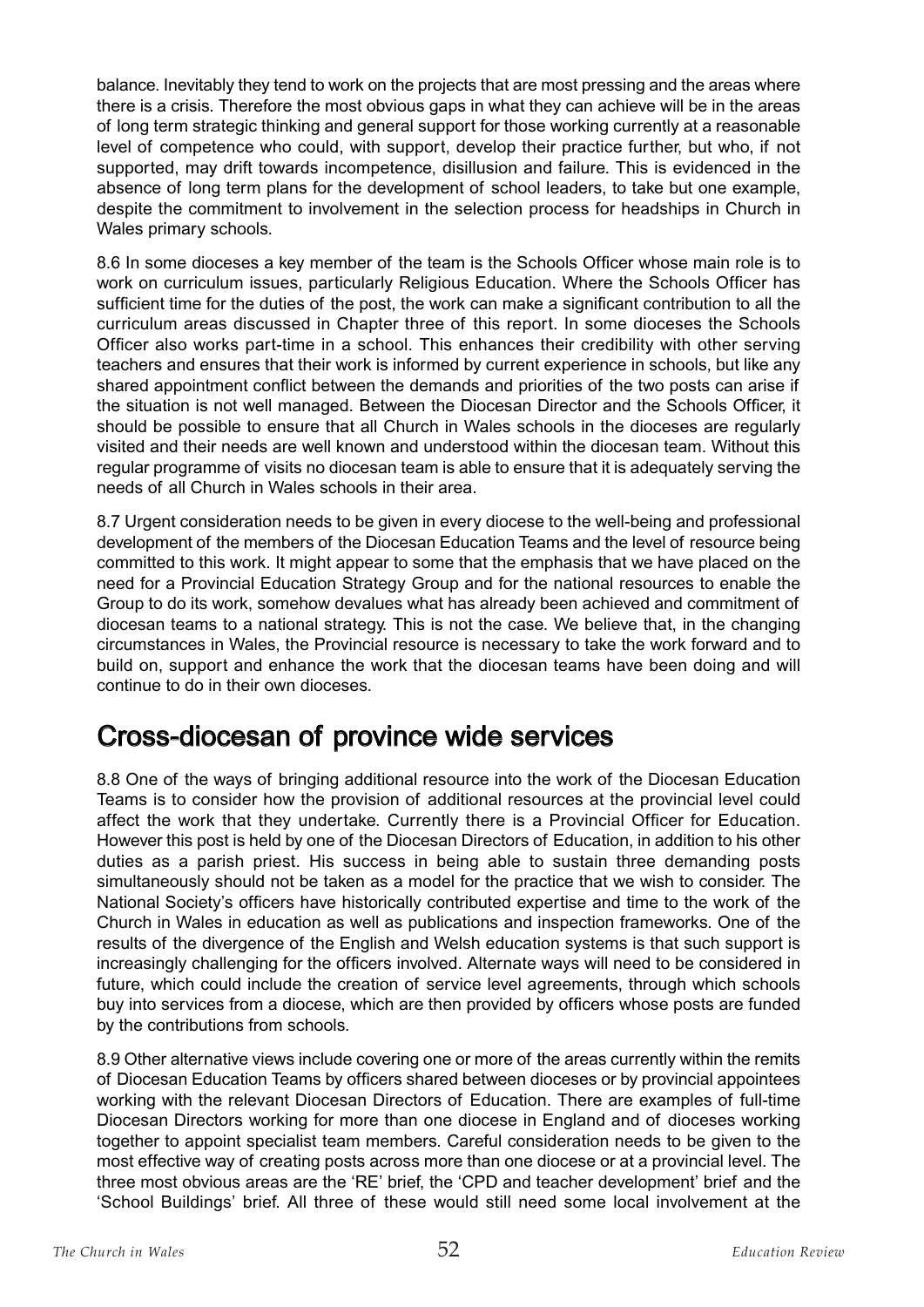diocesan level, but provincial posts could create the opportunity to appoint people with specialist expertise in the particular areas who could resource the whole of the Church in Wales. The investment in and support of such posts would need to be agreed by the six dioceses working together. It will be clear from a careful reading of the earlier chapters of this report that we believe that some work in all these areas needs to be undertaken at Provincial level, however this is resourced. While we have written about the distinct responsibilities of the Provincial Education Strategy Group and the Diocesan Boards of Education, in terms of ensuring that the Church in Wales is well served by its education specialists, it may be more helpful to consider the Church in Wales Education Service as an entity having the benefit of some provincially deployed officers and some deployed at diocesan level.

8.10 The implication of much of what has been discussed in this report is that the role of the National Society in Wales is changing and will change further as the recommendations of our report are implemented. We believe that as part of this implementation process the Provincial Education Officer and the General Secretary of the National Society should undertake a careful consideration of the best ways in which the Society can make its contribution to the work of the Church in Wales in Education, and that this should be developed into a service level agreement between the Society and the Church in Wales. We have discussed this with representatives of the Society as part of our consultation process and have been encouraged by the Society's willingness to join in these discussions.

#### Recommendations

66. We recommend that the Church in Wales, as a significant provider of statutory education in Wales, consider how best the responsibilities of the Provincial and Diocesan Education Teams and the roles of Provincial Education Officer and Diocesan Director of Education may be supported and resourced

67. We recommend that each diocese should review the capacity of its Diocesan Education Team to match the expectations that are made of them in the light of the needs of children and of schools. This should include a commitment to strategic capacity building across the major areas of the work of diocesan teams, giving consideration to the role of provincial resources and opportunities to share resources between dioceses.

68. The Diocesan Directors of Education should report to the Bench of Bishops through the Provincial Education Strategy Group on the progress achieved across the province in the development of Diocesan Education Teams within one year of the publication of this report and every year thereafter.

69. We recommend that the Provincial Education Strategy Group work in partnership with the National Society and the dioceses to establish a service level agreement between The National Society and Church in Wales Education Service as a whole to enable the delivery of key areas of support for Church in Wales schools.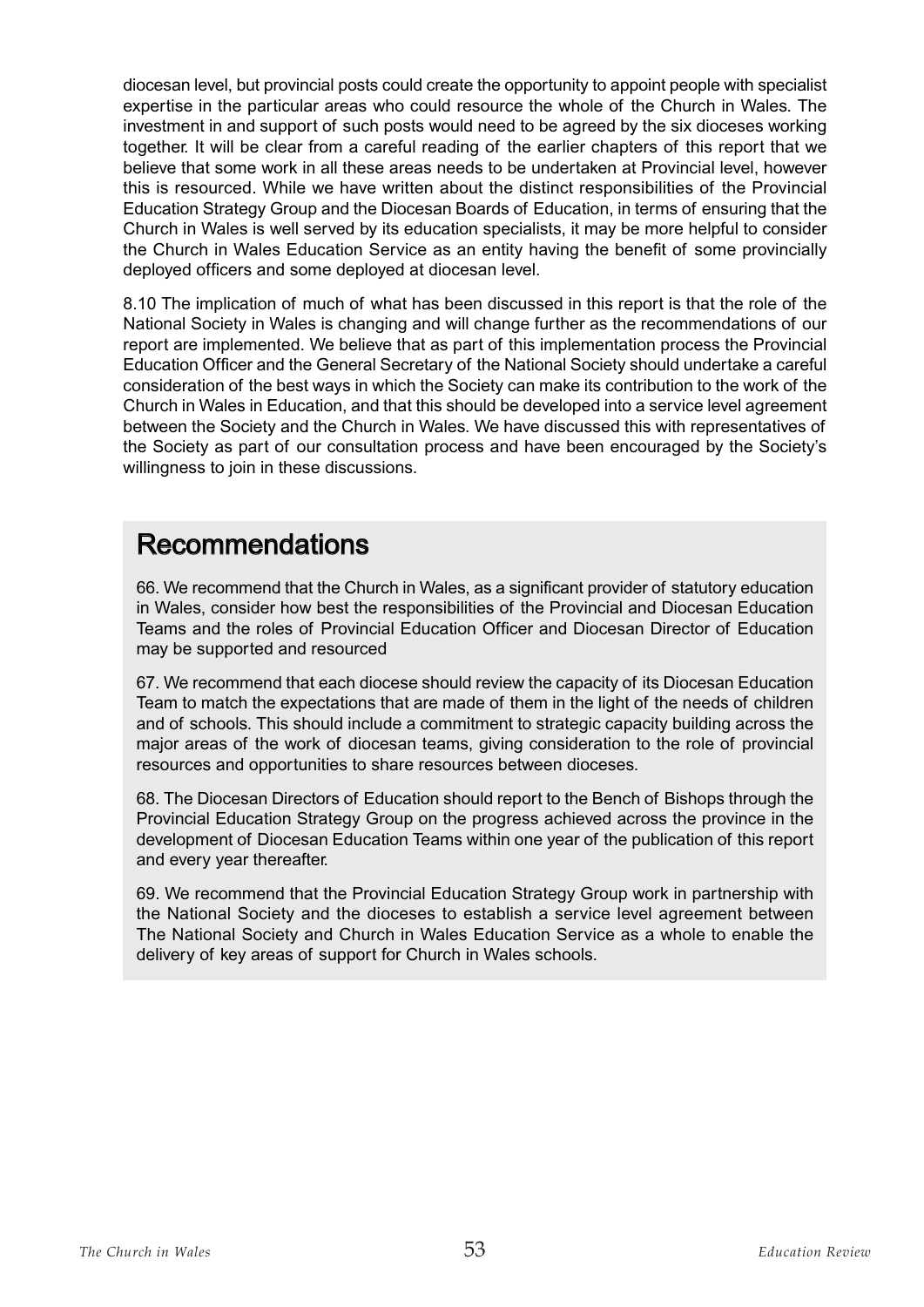### 9. Summary of recommendations

In this chapter the recommendations have been grouped according to those institutions to which they are primarily addressed. They have been further re-ordered to indicate the timescale within which the Review Group believes that they could be implemented. This timescale is based on the assumption that work begins on most of the issues as soon as possible after the report is published. On this basis, most of the recommendations could be achieved within a three year timescale, but we acknowledge that it is more realistic to expect them to be fully embedded at the end of five years, which is why we call for a working party to be set up to review progress at that point.

The numbering of the recommendations refers to the order in which they first appear in the full text. They are drawn from the separate chapters as follows:

| Chapter | <b>Recommendations</b> |
|---------|------------------------|
|         |                        |
| 2       | $2 - 18$               |
| 3       | 19-32                  |
|         | 33-36                  |
| 5       | $37 - 41$              |
| 6       | 42-58                  |
| 7       | 59-65                  |
| 8       | 66-69                  |
| 10      | 70                     |

#### Recommendations addressed to:

## The Church in Wales

#### Year 1

1. We recommend that the mission statement "Serving Christ through education in Wales" should be adopted by the Church in Wales for its work in education.

2. We recommend the creation of a Provincial Education Strategy Group. The group should consist of the Bishop who has the lead responsibility for Education (chair) and one representative of each Diocesan Board of Education. The Diocesan Directors of Education and the Provincial Education Officer should be invited to attend all meetings of the group.

3. We recommend that the Provincial Education Strategy Group should be responsible to the Bench of Bishops for the framework of policy that guides relationships between the Church in Wales and its partners in the provision of education at the national level and for taking such initiatives at national level as may be most expedient for support of the development of the work of the Dioceses in this field.

4. We recommend that the General Secretary of the National Society should be a member of the Provincial Group in order to recognise the historic and continuing role of the National Society in Wales and ensure that there is co-ordination of policy on legislative matters.

5. We recommend that the Provincial Education Strategy Group should have responsibility for the work of the Provincial Education Officer and such other staff members of the provincial schools team as may from time to time be appointed.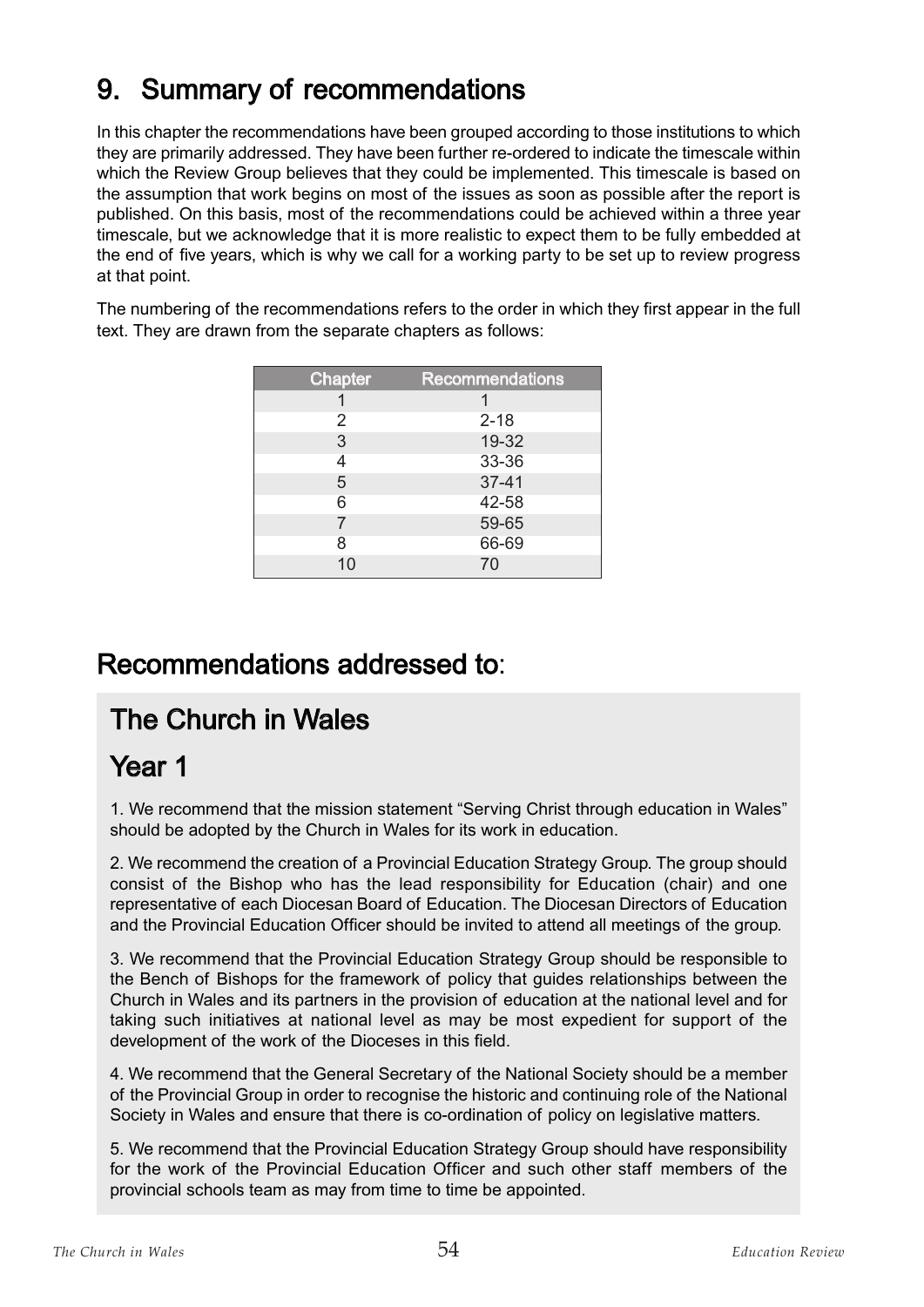6. We recommend that the Provincial Education Strategy Group should take responsibility for the co-ordination of 'Section 50' Inspections in Church in Wales schools at the provincial level.

7. We recommend that the Provincial Education Strategy Group should take responsibility for the development of schemes of leadership training and succession planning for all involved in the work of Church in Wales schools. (See paragraph 3.44)

8. We recommend that the data collected on behalf of this Review Group should form the basis of a data base on Church in Wales schools.

9. This data base to be held under the supervision of the Provincial Education Strategy Group within the provincial office, which will need to have sufficient resources to manage the data effectively and make it available to diocesan education teams and other bodies with a legitimate interest. A report on progress on this matter should be given to the Bench of Bishops within twelve months of the publication of this report.

14. We recommend that the Provincial Education Strategy Group should discuss with the Welsh Assembly Government whether opportunities may arise in the future to establish a clear definition of the roles and responsibilities of Diocesan Boards of Education in law.

22. We recommend that the Provincial Education Strategy Group seek to ensure that Diocesan Education Teams have access to school performance data on a continuing basis.

31. We recommend that the Provincial Education Strategy Group should be responsible at national level for the active promotion of the policies outlined in Chapter 3 particularly those on School Worship (paragraph 3.7) and Religious Education (paragraph 3.9)

40. We recommend that where work is undertaken for the whole Province the existing cooperation between Trinity University College, Carmarthen and the Diocesan Directors of Education be developed and given further strategic impetus by placing this work within the remit of the Provincial Education Strategy Group.

41. We recommend that the Church in Wales at Provincial level should initiate discussions, as a matter of urgency, with the appropriate bodies to ensure the retention of teacher training places at Trinity University College, Carmarthen in both languages. It is important that the College does not lose its capacity to prepare teachers, in the context of their vocation, to work in all schools, but particularly in those with a religious character.

56. We recommend that the next revision of the Section 50 Framework for inspection in Church in Wales schools should incorporate and reflect the relevant recommendations of this report.

60. We recommend that the Provincial Education Strategy Group take responsibility for the co-ordination of the Province's response to the Welsh Assembly Government's initiative on School Asset Management plans.

66. We recommend that the Church in Wales, as a significant provider of statutory education in Wales, consider how best the responsibilities of the Provincial and Diocesan Education Teams and the roles of Provincial Education Officer and Diocesan Director of Education may be supported and resourced.

## Year 2

11. We recommend that there should be a Church in Wales Education Sunday to celebrate the work of the church in education through its schools, its churches and its members, possibly in the second half of September each year.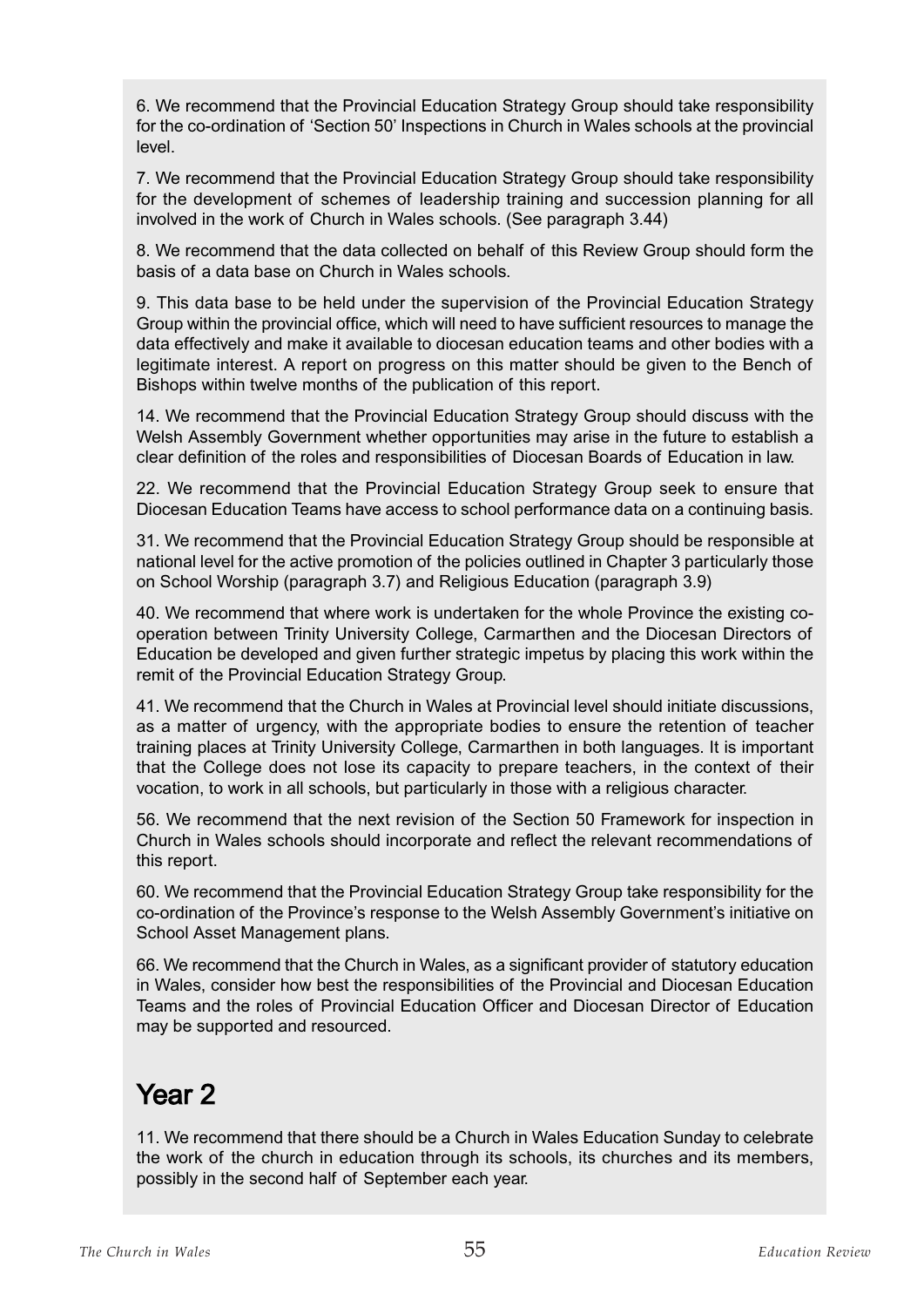65. We recommend that the Asset Management Plan is implemented in partnership with the Welsh Assembly Government, ensuring that there is a sufficient level of funding for its implementation and a fair distribution of capital funds available across the different sectors within the maintained system of education.

69. We recommend that the Provincial Education Strategy Group work in partnership with the National Society and the dioceses to establish a service level agreement between The National Society and Church in Wales Education Service as a whole to enable the delivery of key areas of support for Church in Wales schools.

## Years 1-5

15. We recommend that the Church in Wales should seek opportunities to develop new schools and new involvement in schools as a result of re-organisation, imaginative developments in school structures or the development of the Church's contribution to the teaching of Welsh (see also recommendation 32)

32. We recommend that the Church in Wales seek opportunities to open new Church in Wales Welsh Medium primary and secondary schools in places where there is a demand for Welsh medium provision. We also recommend that Church in Wales schools that are of sufficient size and do not currently provide instruction through the medium of Welsh should consider the possibility of creating a Welsh medium stream.

36. We recommend that the Church in Wales in conjunction with Local Authorities look into the possibility of establishing a school or unit that meets the needs of children with additional learning needs in areas where that need is not met currently.

64. We recommend that the aspirations contained in paragraph 7.12 and 7.13 for the future provision and development of Church in Wales schools should be adopted by each diocese and its outworking monitored by the Provincial Education Strategy Group. The Group should report progress to the Bench of Bishops in its annual report.

## The National Society

### Year<sub>1</sub>

10. We recommend that the National Society should consider the creation of the post of Deputy General Secretary (Wales) either from among their own existing professional team or by collaborating with the Provincial Education Strategy Group in the appointment of a suitable person.

## Year 3

12. We recommend that the National Society collaborate with the Diocesan Directors of Education in Wales to develop a specifically Welsh contribution to the National Society's bicentenary in 2011.

## Ministerial Training

### Year 2

42. We recommend that work with schools should be incorporated within the core skills programme in the initial training of all clergy preparing for ministry in the Church in Wales, preferably through a structured programme of engagement with schools.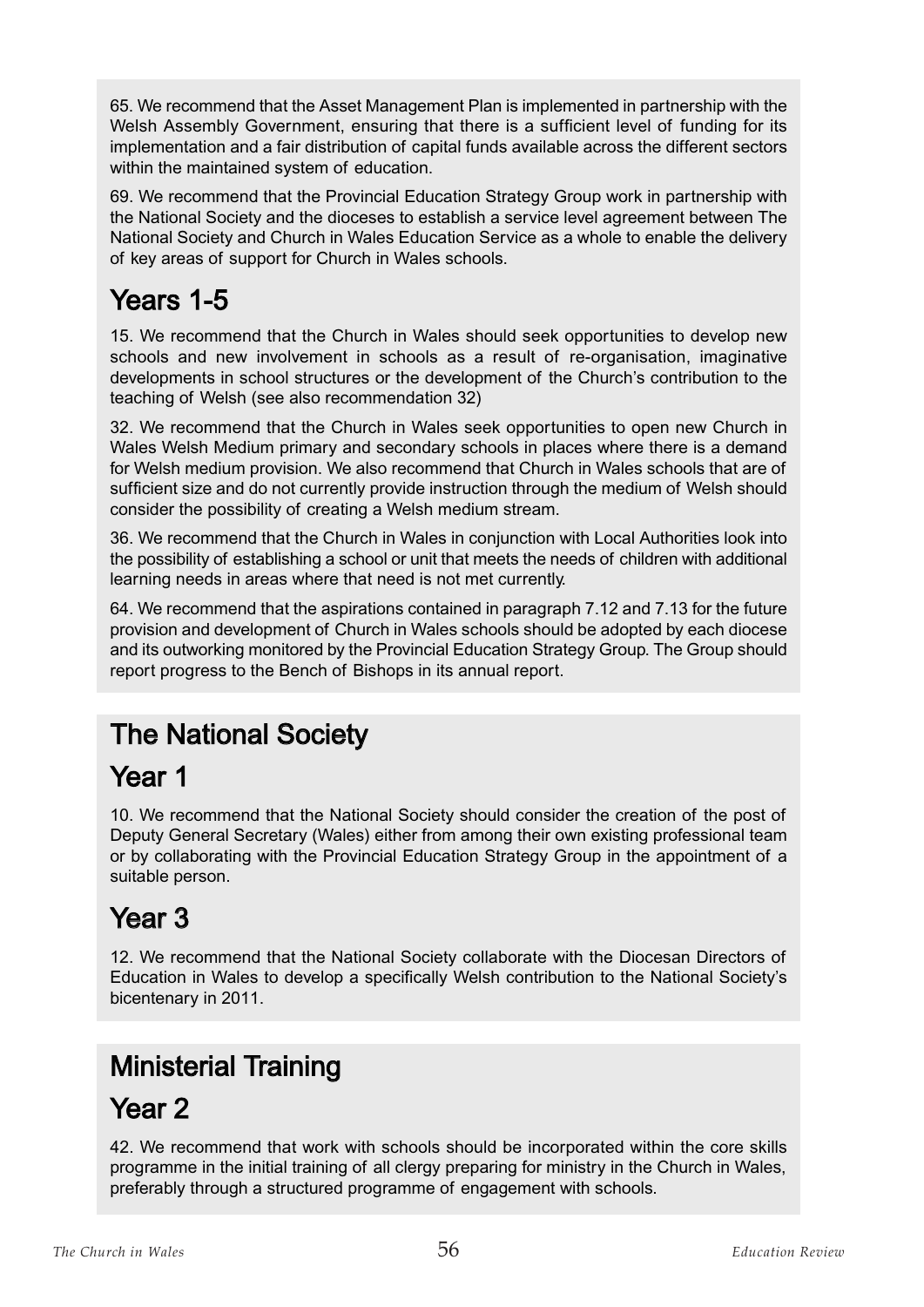43. We recommend that leading and resourcing school worship should be part of the programme of all clergy during CME years 4-7.

# Year 3

44. We recommend that working strategically with the schools in the benefice should be part of mid-ministry courses for all clergy in the Church in Wales.

45. We recommend that ministry to lay people who are following or exploring their Christian vocation through service to the community should be part of ministerial training at all stages.

46. We recommend that there should be continuing training in the purpose and delivery of collective worship in schools for all clergy in the Church in Wales.

47. We recommend that appropriate time should be given to issues related to Religious Education, school collective worship and the place of schools with a religious character within the education service of Wales in all programmes of initial teacher training and in all programmes of initial training for clergy.

48. We recommend that training for those exploring ministry to schools as Readers and members of Deanery Education Groups should be embedded within ministerial training.

## Provincial Education Officer

## Year 1

39. We recommend that the Provincial Education Officer obtain from the Church of England Education Division a range of job descriptions for chaplaincy in Further Education and Higher Education that can be used to provide a resource for deanery and diocesan education groups. The resource should also indicate the level of support needed to enable this work.

## Dioceses

## Year 1

16. We recommend that every diocese within the Church in Wales should have a formally designated Diocesan Board of Education.

23. We recommend that the Diocesan Directors of Education should produce Provincial guidance on the admissions process for Church in Wales schools. This should include guidance on the administration of admissions, the framing of admissions criteria and induction arrangements. Such guidance should be produced within twelve months of the acceptance of this report by the Bench of Bishops and that this should be circulate to every Church in Wales school governing body as soon thereafter as possible. The guidance should reflect the new codes on school admissions and admissions appeals currently being developed by the Welsh Assembly Government.

24. We recommend that within the new guidance on admissions criteria (Recommendation 23), Diocesan Directors of Education ensure that full guidance is given to governing bodies on the admission criteria as they apply to children with additional learning needs and 'looked after' children.

52. We recommend that the Diocesan Directors of Education create a working group to consider the School Effectiveness Profile published by the Welsh Assembly Government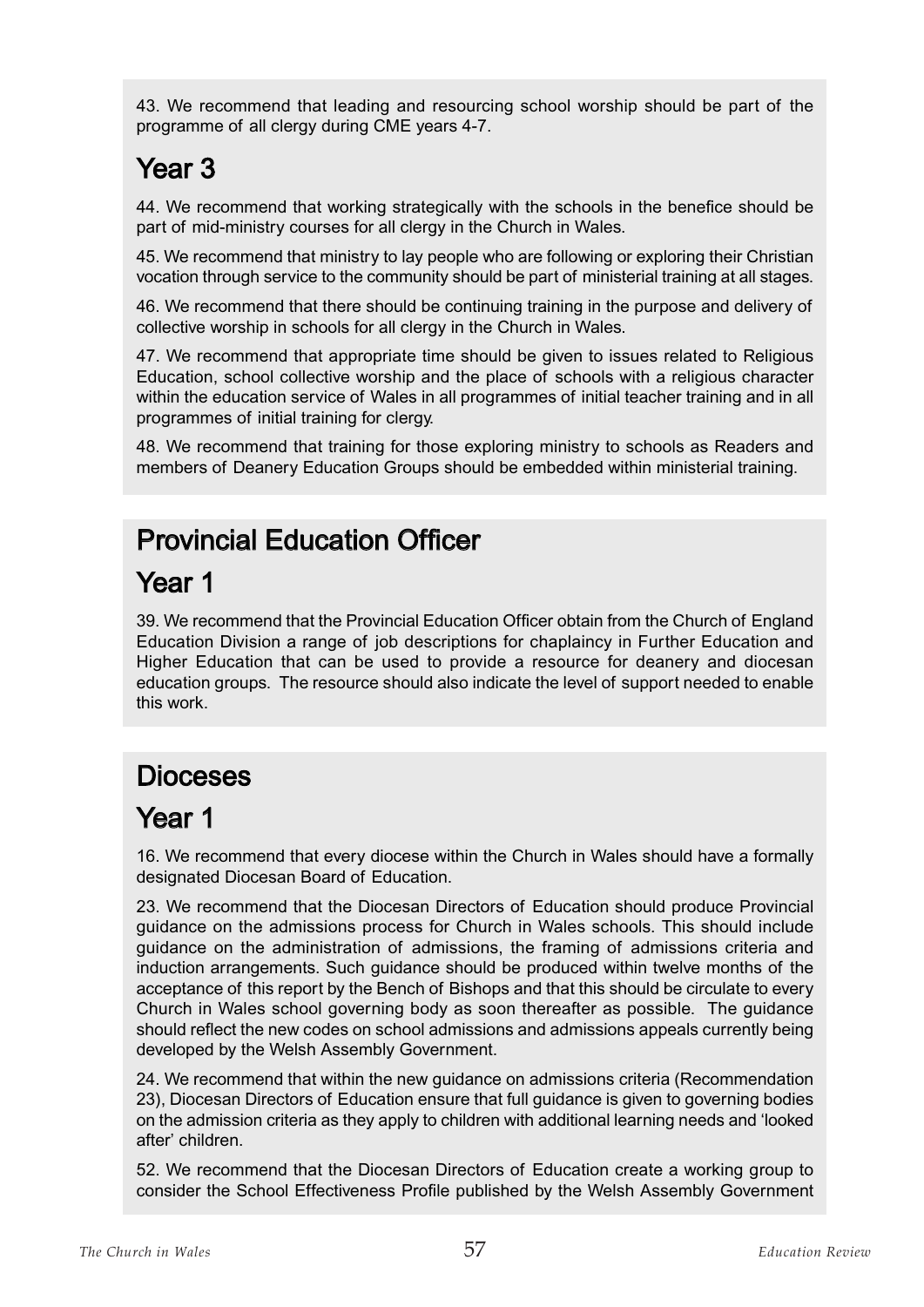and to recommend the extent to which this should impact on Self Evaluation toolkit for Church in Wales schools and the extent to which it contributes to the issues raised in this chapter on the leadership of Church in Wales schools.

67. We recommend that each diocese should review the capacity of its Diocesan Education Team to match the expectations that are made of them in the light of the needs of children and of schools. This should include a commitment to strategic capacity building across the major areas of the work of diocesan teams, giving consideration to the role of provincial resources and opportunities to share resources between dioceses.

## Year 2

20. We recommend that Church in Wales Diocesan Education Teams work in close partnership with Local Authorities to support the holistic personal development, spiritual development and academic achievement of all children in Church in Wales schools.

21. We recommend that Diocesan Education Teams should seek to ensure that their contribution to school improvement is clearly focussed on working with Local Authorities as catalysts for school improvement in Church in Wales schools.

26. We recommend that Diocesan Education Teams set up a working group to review the practice of school worship in Church in Wales schools. The working group should develop a clear strategy to develop Collective Worship building on best current practice. Progress in this work to should be reported to the Bench of Bishops within two years.

28. We recommend that the Diocesan Directors of Education produce guidance for Church in Wales schools to reflect their distinctive Christian Character in their school's brochure.

35. We recommend that every support be given to Church in Wales schools in their work with pupils with additional learning needs. Recognising the existing good practice, we urge schools to look for opportunities to develop expertise in work with children with additional learning needs and dioceses to strengthen partnerships in support of this. Consideration needs to be given to the practical resourcing and training implied in this statement.

51. We recommend that diocesan guidance for governors be reviewed and provincial guidance be produced to identify and support key areas of Church school governance.

59. We recommend that in the light of the proposed Welsh Assembly Government condition survey of church schools every diocese should create an Asset Management Plan for its school buildings in close partnership with Welsh Assembly Government's Capital Funding Branch and Local Authorities within two years of the publication of this report. Copies of these plans should be shared with the Provincial Education Officer in order that they should constitute a provincial document. The Provincial Asset Management Plan should thereafter be subject to cyclical review in line with government practice.

63. We recommend that every diocese should commission research into the former Church in Wales school buildings and related properties which are still the responsibility of the diocese, with a view to ensuring that the benefit of these assets is maximised.

## Year<sub>3</sub>

27. We recommend that training opportunities be provided for all Church school leaders to engage them in the exploration of the relationship between school worship and the Anglican tradition of worship and the educational justification for worship in school.

53. We recommend that Diocesan Directors of Education, representatives of the Welsh Assembly Government, the Local Authorities and other training providers should work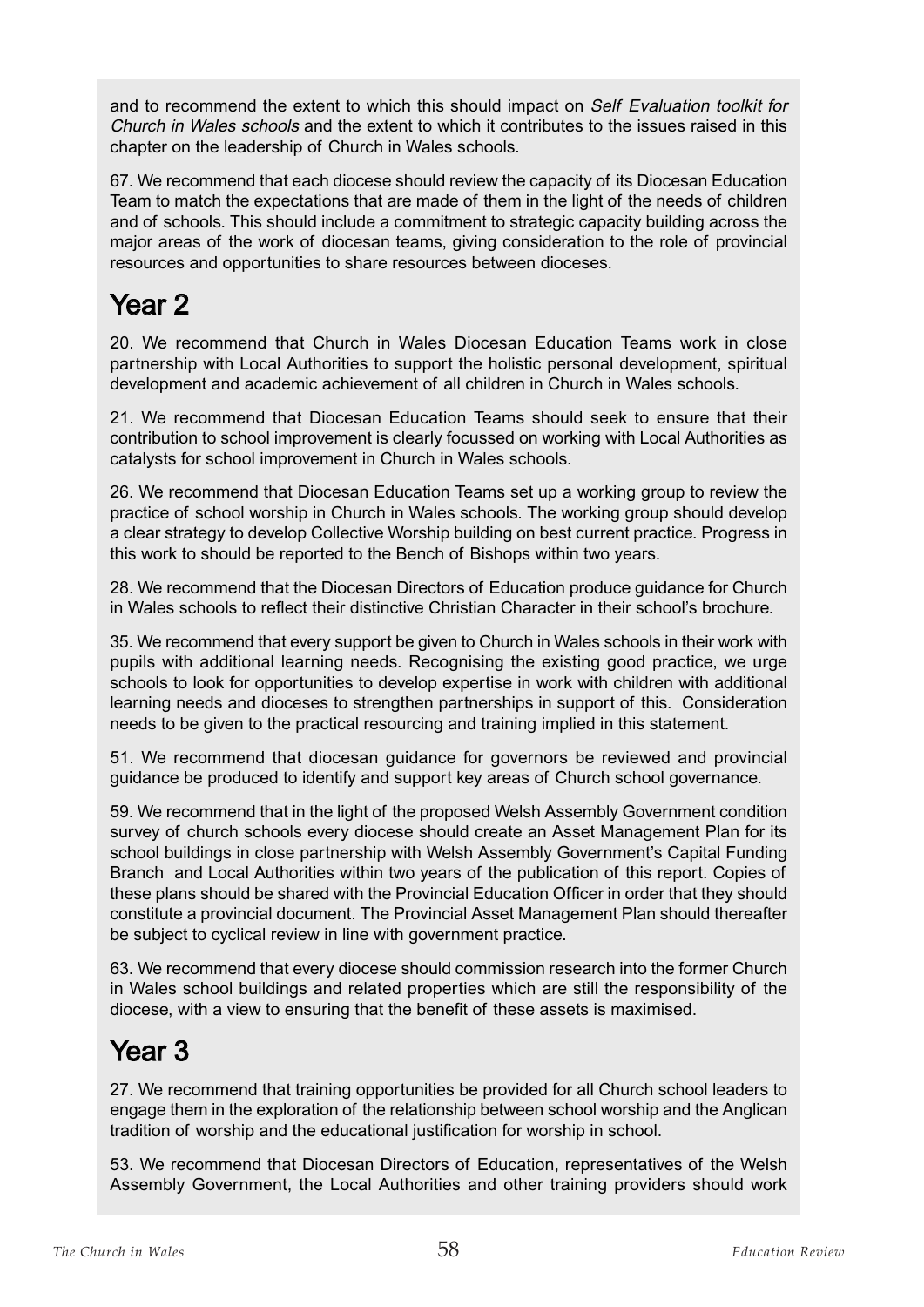together to ensure that the training needs of governors, school leaders and staff in Voluntary Aided, Voluntary Controlled and Foundation schools are met in ways that reflect the distinctiveness of their status and their religious character.

## Years 2-5

68. We recommend that the Diocesan Directors of Education should report to the Bench of Bishops through the Provincial Education Strategy Group on the progress achieved across the province in the development of Diocesan Education Teams within one year of the publication of this report and every year thereafter.

## **Deaneries**

## Year 1

19. We recommend that every deanery area in the Church in Wales should establish a working group, perhaps working collaboratively with other deaneries, of people with appropriate experience of or ability in the relations between churches and educational establishments to co-ordinate the Church's ministry to secondary schools.

37. We recommend that the Deanery Education Groups (Recommendation 19) should include within their brief the development and support of Chaplaincy provision in Further Education working ecumenically where appropriate.

38. We recommend that the Deanery Education Groups (Recommendation 19) should provide the support at the local level of Chaplaincy in Higher Education working ecumenically where appropriate.

## Years 2-5

34. We recommend that the Deanery Education Groups consider what help and prayerful support they are able to offer schools at times of crisis.

## Parochial Church Councils

### Year 2

57. We recommend that every Parochial Church Council reviews the pastoral care and support it offers to its parishioners who work in schools.

58. We recommend that every Parochial Church Council reviews the pastoral care and support it offers to Christian teachers and the professional schools staff in the schools in the parish.

# Church in Wales Schools

# Year 1

25. We recommend that the governing bodies of all Church in Wales schools review their policies on such matters as additional learning needs, to ensure that they are clearly placed within the framework of the identity and character of the school, as a Church in Wales school.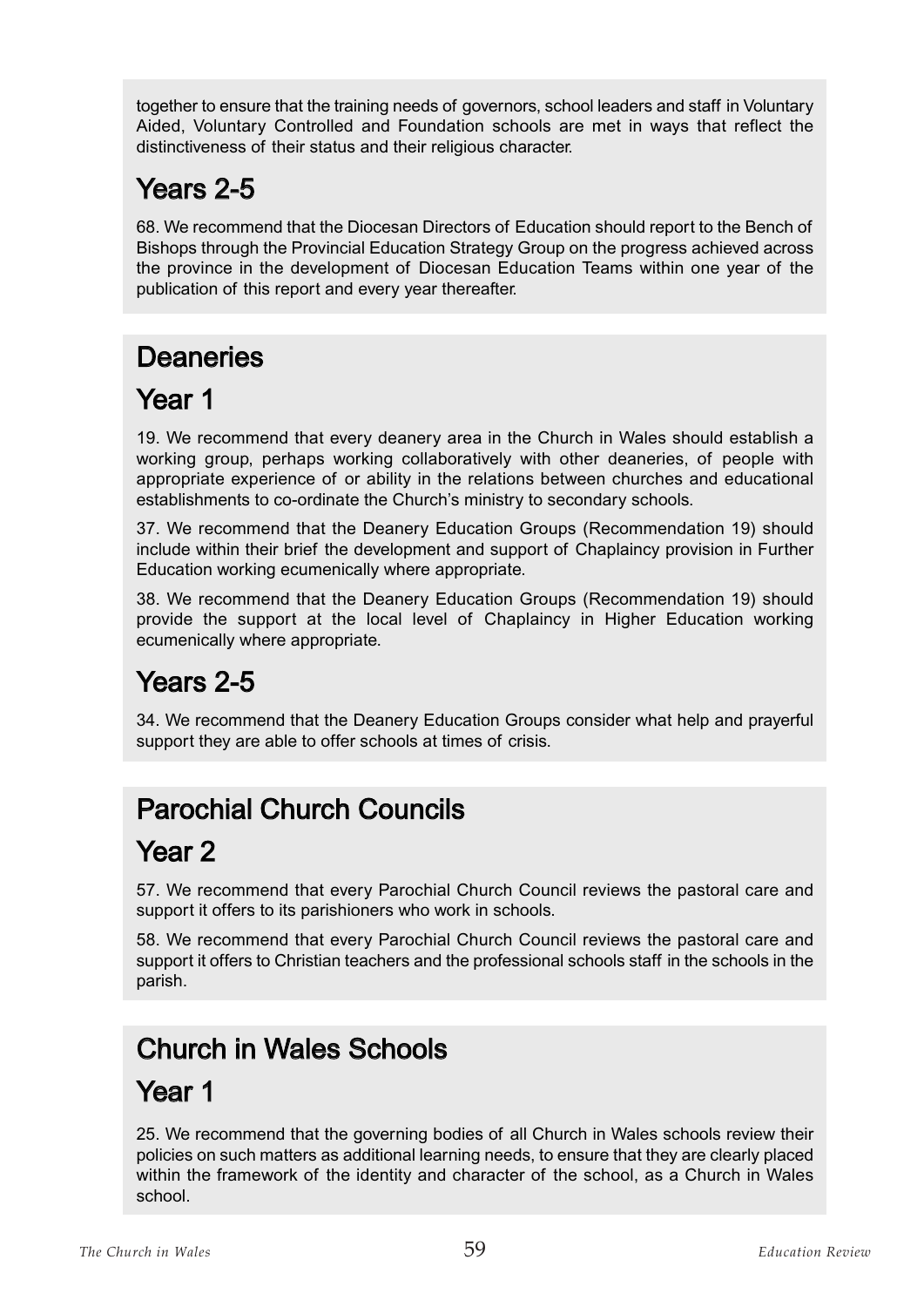29. We recommend that all Church in Wales schools, when they are planning or reviewing their international links with other schools, should consider how they may be able to use diocesan and parish links with others in the Anglican Communion as a starting point for creating links with other schools in the Anglican Communion.

54. We recommend that all Church in Wales schools should commit appropriate time and resources to ensure that the staff involved in delivering Religious Education and Collective Worship receive continuing professional development in these.

61. We recommend that Governing Bodies of all Church in Wales schools consider what steps they can take to reduce the environmental impact of their school, particularly in the areas of maintenance and fuel costs.

## Year 2

27. We recommend that training opportunities be provided for all Church school leaders to engage them in the exploration of the relationship between school worship and the Anglican tradition of worship and the educational justification for worship in school.

30. We recommend that in the light of the above recommendations, all Church in Wales schools review the text of their school brochures to ensure that they adequately reflect the school's own practice and beliefs, set in a context of the policies of the Local Authority and the Diocese. Particular attention should be paid to statements in the brochure about Religious Education, Collective Worship, bi-lingualism and the school's admission policy.

33. We recommend that the governing body of every Church in Wales school review its policies and arrangements for pastoral care to ensure that they understand how the carers within the school are themselves being given the support to undertake this part of their work effectively.

35. We recommend that every support be given to Church in Wales schools in their work with pupils with additional learning needs (ALN). Recognising the existing good practice, we urge schools to look for opportunities to develop expertise in work with children with ALN and dioceses to strengthen partnerships in support of this. Consideration needs to be given to the practical resourcing and training implied in this statement.

## Year 3

55. We recommend that all Church in Wales schools embed reflection on the effectiveness of their Christian character at the heart of their personal and staff development programmes on an ongoing basis. This might be explored by schools working in collaboration in local or diocesan clusters.

# Welsh Assembly Government

### Year 1

13. We recommend that the phrase schools with a religious character which has a legal definition in the Schools Standards and Framework Act, 1998 should be used in all official documents in Wales and that the phrase 'faith schools', for which no legal definition exists, should not be used.

### Year 2

17. We recommend the Welsh Assembly Government should initiate work with the Provincial Education Strategy Group and the Roman Catholic Church and other denominations and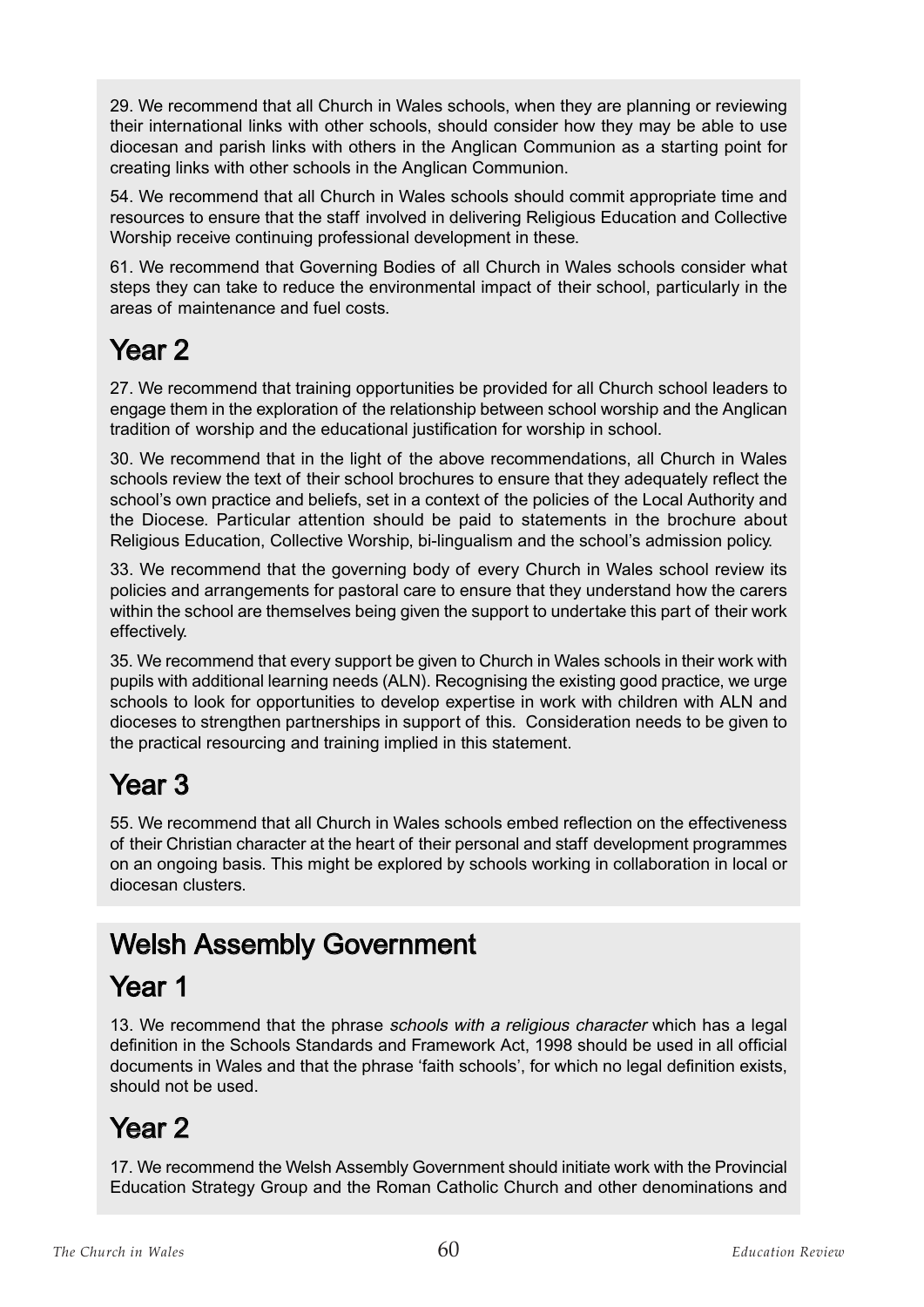faiths to consider the extent to which a publication in Wales would help to clarify the way in which faith groups engage with and support schools and learning in Wales.

49. We recommend that the National Professional Qualification for Headship programme should incorporate elements related to sustaining and developing school ethos and, for appropriate candidates, this should incorporate consideration of the character and ethos of a church school. This should extend to a consideration of how distinctive leadership is exercised in the context of a school with a religious character.

50. We recommend that guidance issued to governors by the Welsh Assembly Government and Local Authorities should always reflect issues of governance of schools with a religious character alongside those of community schools.

62. We recommend that the Guide for Governors be reviewed to reflect the current development in Asset Management Planning and the ways in which this will affect the responsibilities of governors in Church in Wales Voluntary Aided schools.

### Year 3

47. We recommend that appropriate time should be given to issues related to Religious Education, school Collective Worship and the place of schools with a religious character within the education service of Wales in all programmes of initial teacher training and in all programmes of initial training for clergy.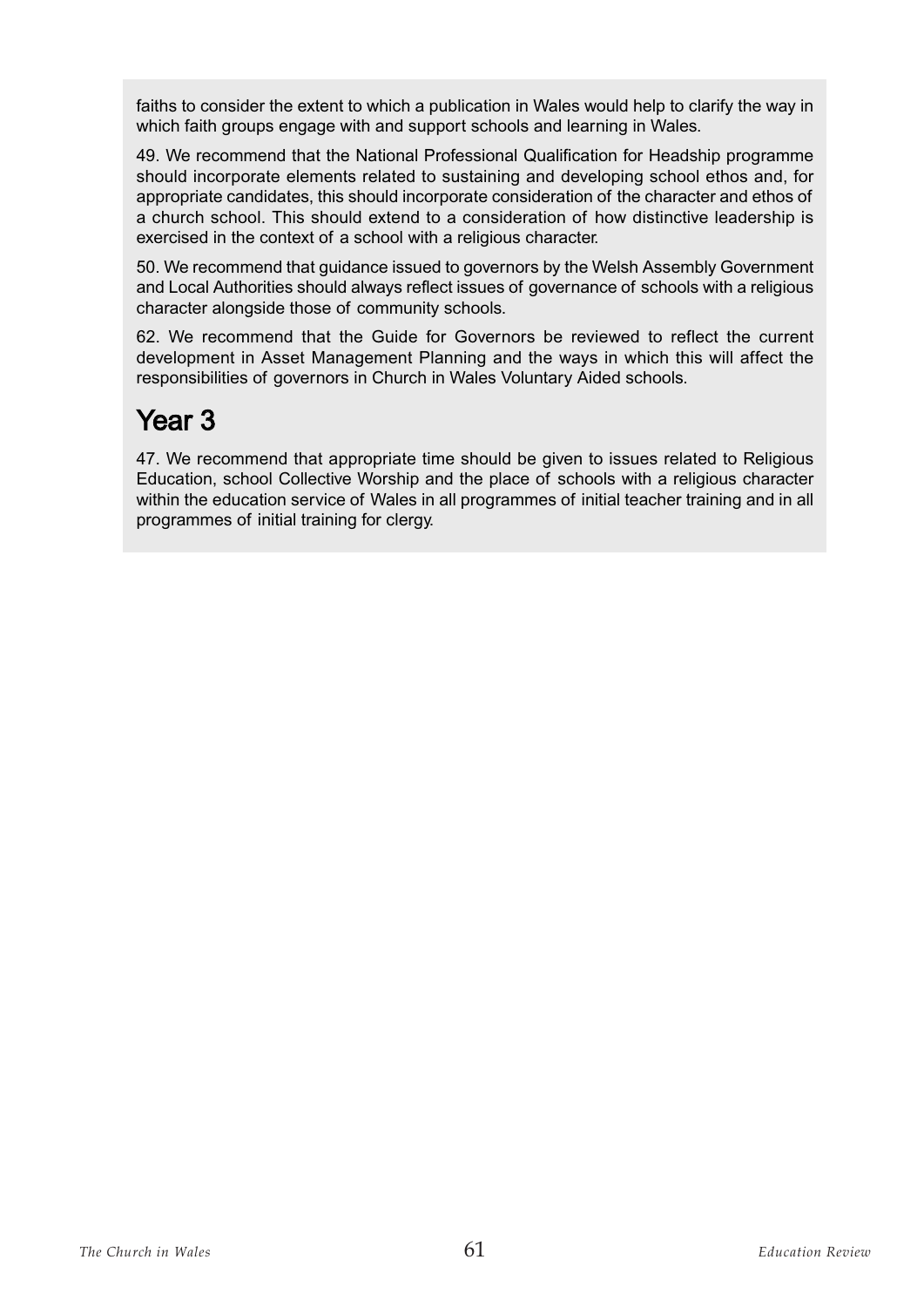### 10. Conclusion

10.1 The members of the Review Group wish to record their thanks to all those who have contributed generously of their time to the work of the Review. We have appreciated the willingnes of many to meet and talk to members of the Review Group and to all those who responded to the questionnaires or to the consultation document. This document could not have been prepared without their assistance.

10.2 The Review Group has been concerned to ensure that the proposals that it puts forward in the context of its recommendations should be practical and achievable. Therefore as far as possible they are precisely addressed to those who are able to implement them and, unless clearly stated to the contrary, we believe that they are achievable within a five year timescale from the date on which the report is endorsed by the Bench of Bishops to whom it is formally addressed. Therefore we have a final recommendation.

#### Recommendation

70. We recommend that a small working party be created, five years after the endorsement of the report, to review progress and to report to the Bench of Bishops within six months of being convened, on the extent to which the recommendations within this report have been achieved and to make proposals for the next stages of development.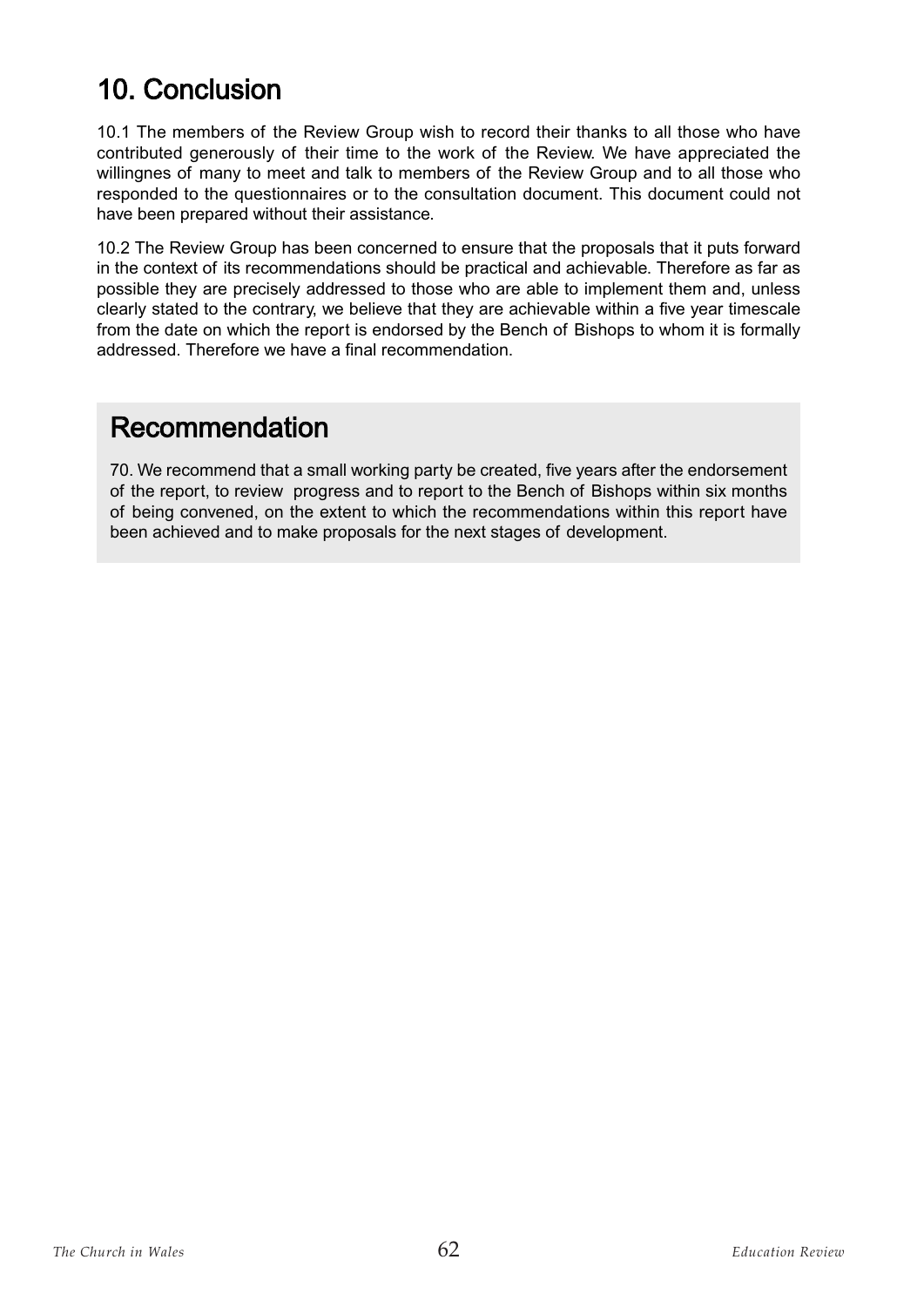#### Appendix 1 Initial membership of the Review Group (November 2006)

Ian Miller Chief Executive, Chief executive, Denbighshire County Council

The Right Reverend John Davies Bishop of St Asaph and Bishop with responsibility for education

Daphne Evans Headteacher, The Model CW Primary School, Carmarthen

The Reverend Catherine Haynes Diocesan Director of Education, Diocese of Swansea and Brecon

Dr Medwin Hughes Principal, Trinity University College, Carmarthen

Ian Keith Jones Headteacher, Ysgol San Sior, Llandudno

The Reverend Canon Andrew Loat Rector of Llandrindod w Cefnllys and Diserth and Area Dean of Maelienydd

Sian Owen Acting Headteacher, Ysgol Parc-y-bont

Dr Susan Mitchell Headteacher, St John Baptist C W High School, Aberdare

Sister Angela Murray Director of Schools, Diocese of Minevia

The Reverend Canon Patrick Thomas Vicar of Carmarthen St David's

#### Secretary (until March 2008)

The Reverend Dr Mary Thorley Former Head of Department of Education Studies and Head of ITET at Trinity University College, Carmarthen

Statistics Officer and (from April 2008) Secretary Dr David Lankshear, Research Fellow, St Mary's Centre

#### **Assessors**

Nick McKemey Head of School Improvement for the National Society and Deputy General Secretary of the Church of England Board of Education

The Right Reverend Edwin Regan Bishop of Wrexham

#### **Adviser**

The Reverend Edwin Counsell Church in Wales Education Officer and Diocesan Director of Education, Diocese of Llandaff

#### Legal Adviser

Tim Davenport Diocese of Swansea and Brecon

#### Minute Secretary

Penny Snowden Education Support Officer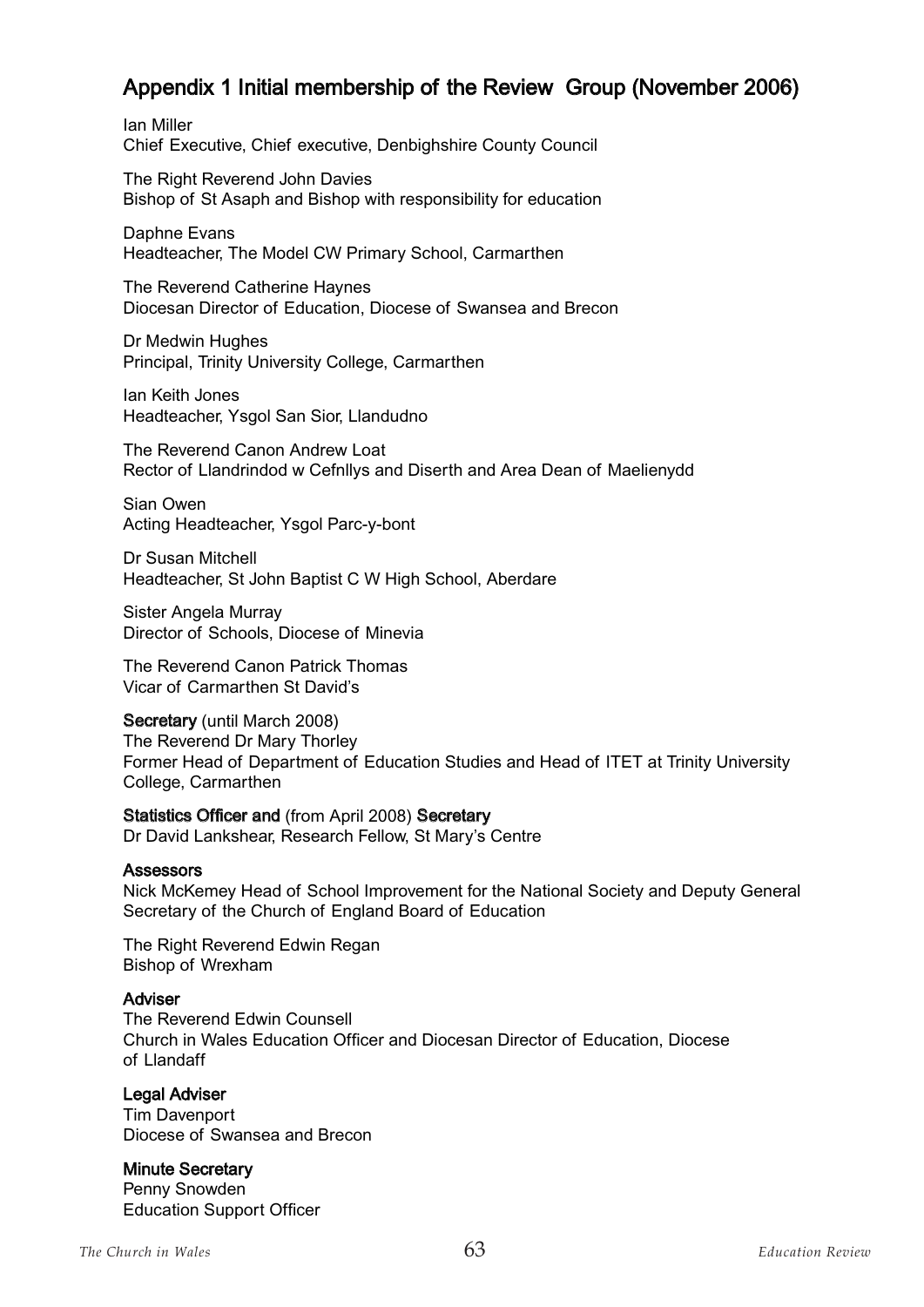#### Appendix B: Statistics

The following collections of data and views have been undertaken at the request of the Review Group by its Statistics Officer.

- Interviews with every Diocesan Bishop and Diocesan Director of Education in the Church in Wales.
- A survey of parental views.
- A survey of the views of PCC secretaries.
- A survey of the views of Clergy.
- Examination of school brochures and admissions policies.
- Parental focus groups.
- Pupil focus groups.
- A survey focussing on the vocation to teach.
- Collation of data in public domain from Diocesan and Local authority web sites.
- Collation of School Performance data provide for the Review by the Fischer Family Trust.

The statistical information in the text and the tables that follow are drawn from this data collection process and represent a small proportion of the material made available to the Review. It is hoped that the Statistics Officer of the Review will be able to publish further more detailed statistically driven studies of the issues in the coming months.

#### Table 1 Church in Wales primary schools by status

| <b>Status</b>                               | Number of schools |
|---------------------------------------------|-------------------|
| <b>Church in Wales Voluntary Aided</b>      | 66                |
| <b>Church in Wales Voluntary Controlled</b> | 101               |
| <b>Church in Wales Foundation</b>           |                   |
| Total number of Church in Wales schools     | 168               |

All 4 Secondary schools in which the Church in Wales has a stake are Voluntary Aided.

#### Table 2 People engaged in Church in Wales schools

| Type of engagement                             | Number of people |
|------------------------------------------------|------------------|
| Teachers working in Church in Wales schools    | 1.170            |
| Other staff working in Church in Wales schools | 1,808            |
| Governors in Church in Wales schools           | 2,086            |
| <b>Pupils</b>                                  | 21,261           |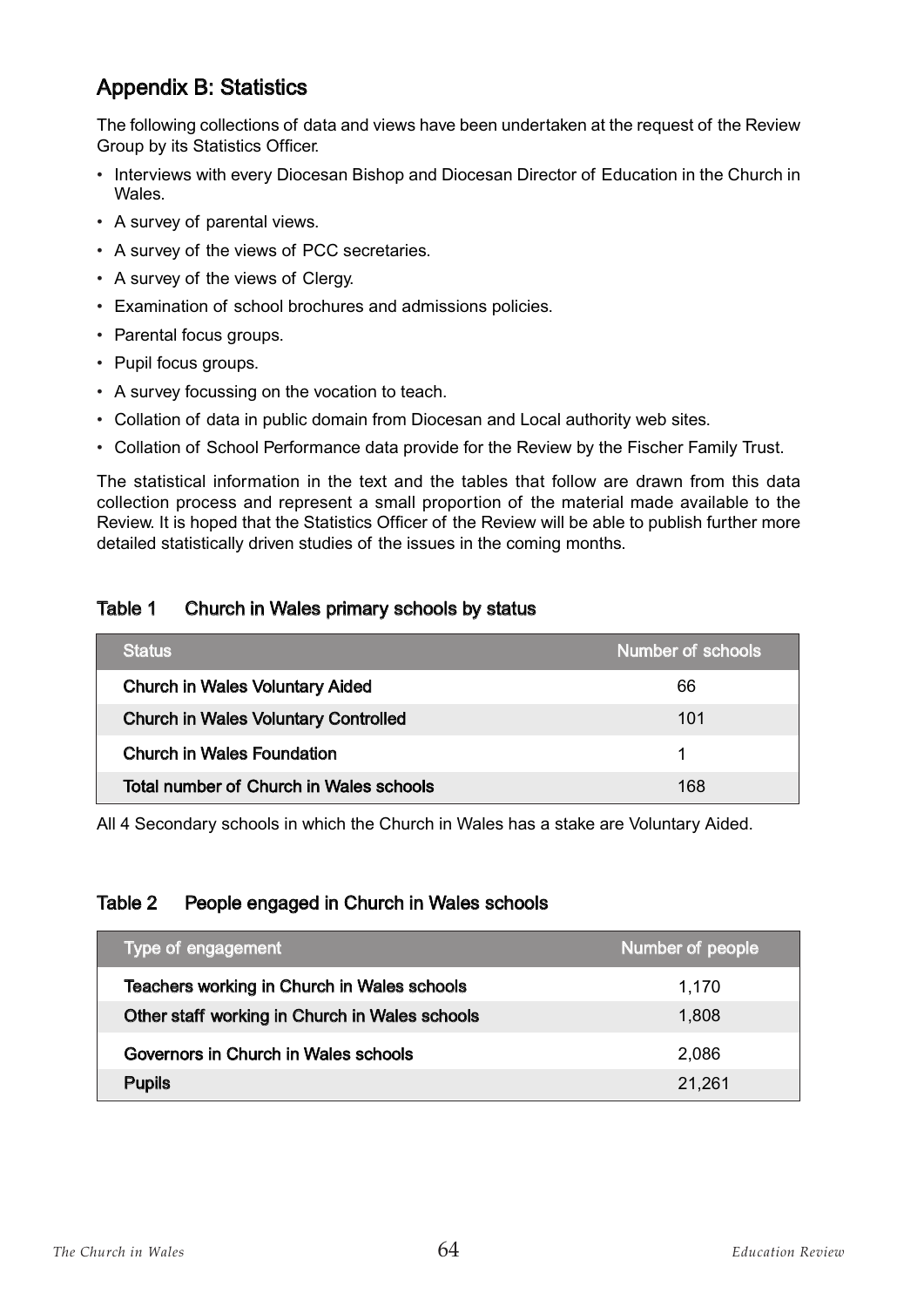#### Table 3 Medium of Instruction in Church in Wales primary schools

|                    | English | Welsh | <b>Both</b> |
|--------------------|---------|-------|-------------|
| Key Stage 1        | 126     | 31    |             |
| <b>Key Stage 2</b> | 124     | 14    | 30          |

The principle medium of instruction in all the Secondary schools in which the Church in Wales has a stake is English.

#### Table 4 Size of Church in Wales primary schools

| Number of pupils | <b>Voluntary Aided</b> | <b>Voluntary Controlled</b> | <b>Foundation</b> |
|------------------|------------------------|-----------------------------|-------------------|
| 70 or fewer      | 11                     | 46                          |                   |
| 71-140           | 23                     | 51                          |                   |
| 141-210          | 19                     | 16                          |                   |
| Over 210         | 13                     |                             |                   |

#### Table 5 Medium of Instruction in KS1 at Church in Wales schools according to overall school roll

| <b>Overall School size</b> | <b>Welsh</b> | <b>English</b> | <b>Both</b> | No children at this Key Stage |
|----------------------------|--------------|----------------|-------------|-------------------------------|
| 70 or fewer                | 36%          | 60%            | 4%          | 0%                            |
| $71 - 140$                 | 12%          | 81%            | 7%          | $0\%$                         |
| $141 - 210$                | 15%          | 70%            | 10%         | 5%                            |
| Over 210                   | 5%           | 75%            | 10%         | 10%                           |
| All schools                | 18%          | 73%            | 7%          | 2%                            |

#### Table 6 Medium of Instruction in KS2 at Church in Wales schools according to overall school roll

| <b>Overall School size</b> | <b>Welsh</b> | <b>English</b> | <b>Both</b> | No children at this Key Stage |
|----------------------------|--------------|----------------|-------------|-------------------------------|
| 70 or under                | 16%          | 58%            | 24%         | 2%                            |
| $71 - 140$                 | 5%           | 74%            | 14%         | 7%                            |
| $141 - 210$                | 7%           | 76%            | 14%         | 3%                            |
| <b>Over 210</b>            | 0%           | 85%            | 10%         | 1%                            |
| All schools                | 8%           | 71%            | 17%         | 4%                            |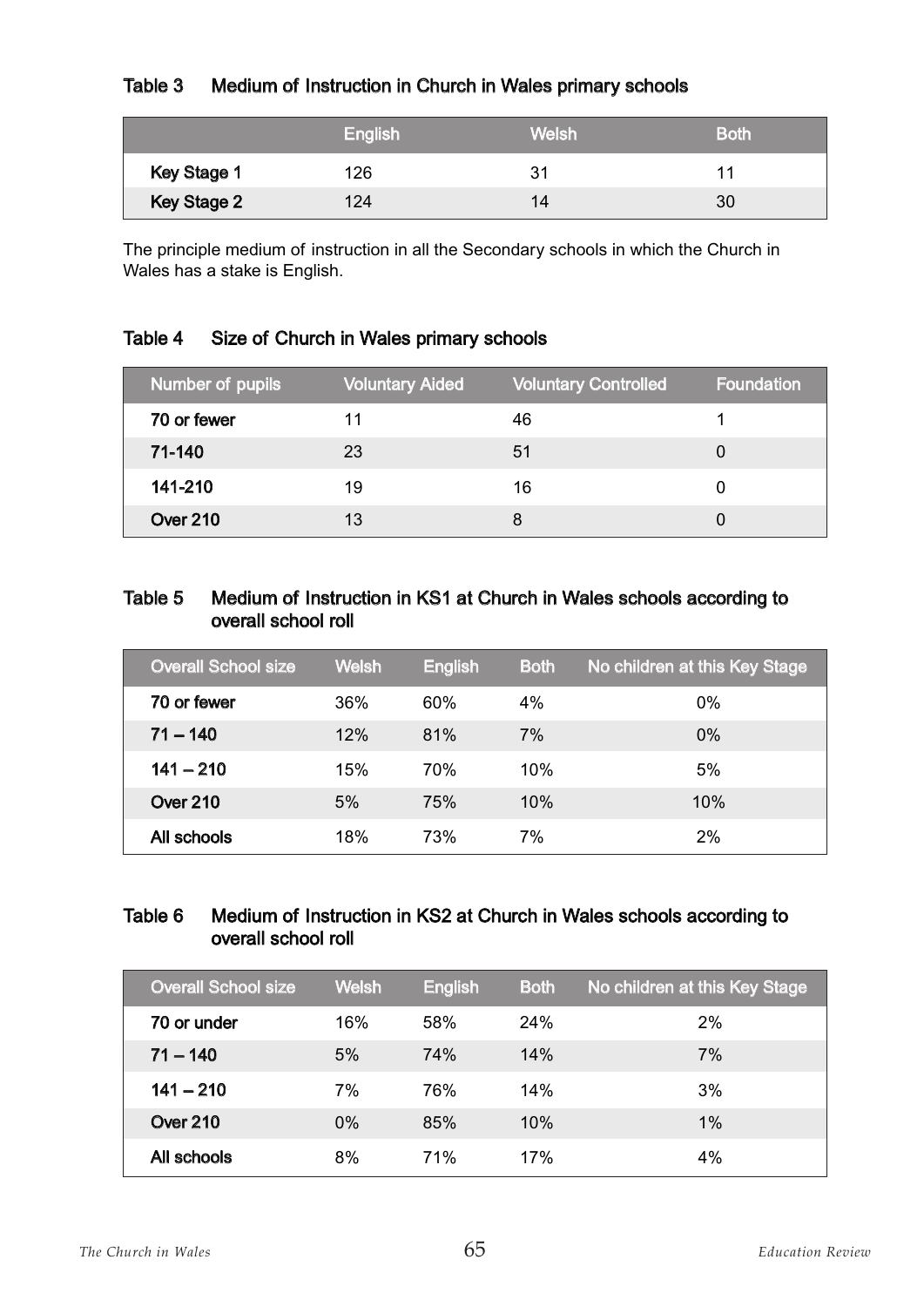#### Table 7 The proportion of time committed by Church in Wales incumbents to work in Church in Wales, Roman Catholic and Community schools

| Incumbent's<br>time commitment | <b>Church in Wales</b><br><b>Schools</b> | <b>Roman Catholic</b><br><b>Schools</b> | <b>Community</b><br><b>Schools</b> |
|--------------------------------|------------------------------------------|-----------------------------------------|------------------------------------|
| No time committed              | 57.1%                                    | 96.7%                                   | 22.9%                              |
| Less than $\frac{1}{2}$ day    | 21.8%                                    | 2.9%                                    | 55.6%                              |
| $\frac{1}{2}$ day              | 11.6%                                    | 0.4%                                    | 15.3%                              |
| Up to a day                    | 8.7%                                     | 0.0%                                    | 4.4%                               |
| 1-2 days                       | 0.4%                                     | 0.0%                                    | 1.5%                               |
| 2-3 days                       | 0.4%                                     | 0.0%                                    | 0.4%                               |

#### Table 8 Parochial Church Council Secretaries' understanding of relationships between the Church and primary and secondary schools in the parish

| Type of school                   | Proportion of parishes<br>reporting the presence<br>of this type of school | Proportion of parishes<br>reporting relationships as close or<br>very close with this type of school |
|----------------------------------|----------------------------------------------------------------------------|------------------------------------------------------------------------------------------------------|
| <b>Community primary</b>         | 60.3%                                                                      | 34.6%                                                                                                |
| <b>Community secondary</b>       | 19.7%                                                                      | 6.5%                                                                                                 |
| <b>Church in Wales primary</b>   | 22.6%                                                                      | 22.2%                                                                                                |
| <b>Church in Wales Secondary</b> | $0.2\%$                                                                    | 0.6%                                                                                                 |
| <b>Roman Catholic primary</b>    | 6.5%                                                                       | 0.6%                                                                                                 |
| <b>Roman Catholic Secondary</b>  | 1.3%                                                                       | 0.8%                                                                                                 |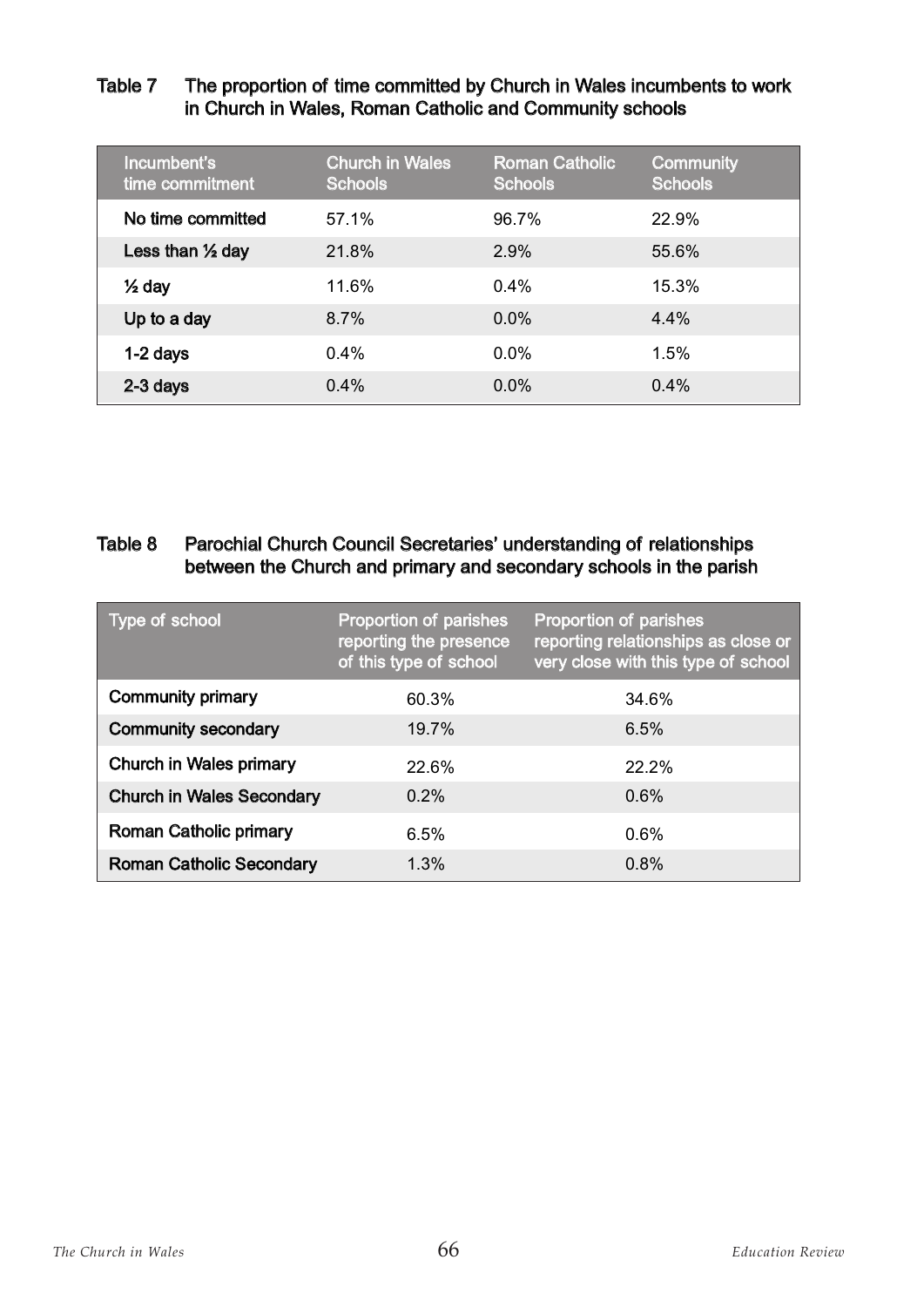#### Table 9 Content of school brochures and school ethos (i) issues reflecting the value of the individual

|                                                                      | <b>Voluntary Aided</b><br><b>Schools</b> | <b>Voluntary Controlled</b><br><b>Schools</b> | <b>All Church in Wales</b><br><b>Schools</b> |
|----------------------------------------------------------------------|------------------------------------------|-----------------------------------------------|----------------------------------------------|
| Value of the individual<br>child mentioned                           | 39%                                      | 45%                                           | 43%                                          |
| <b>Special Educational</b><br><b>Needs mentioned</b>                 | 91%                                      | 91%                                           | 93%                                          |
| <b>Mention of SEN included</b><br>relationship to ethos              | 5%                                       | 0%                                            | 2%                                           |
| <b>Child Protection</b><br>mentioned                                 | <b>23%</b>                               | 17%                                           | 22%                                          |
| <b>Mention of Child Protection</b><br>includes relationship to ethos | $0\%$                                    | 0%                                            | 0%                                           |
| <b>Bullying mentioned</b>                                            | 27%                                      | 17%                                           | 22%                                          |
| Mention of bullying includes<br>includes relationship to ethos       | 3%                                       | 0%                                            | 1%                                           |

#### Table 10 Content of school brochures and school ethos (ii) Religious Education and School Worship

|                                                              | <b>Voluntary Aided</b><br><b>Schools</b> | <b>Voluntary Controlled</b><br><b>Schools</b> | <b>All Church in Wales</b><br><b>Schools</b> |
|--------------------------------------------------------------|------------------------------------------|-----------------------------------------------|----------------------------------------------|
| <b>RE</b> is mentioned                                       | 97%                                      | 93%                                           | 94%                                          |
| Worship is mentioned                                         | 91%                                      | 91%                                           | 93%                                          |
| <b>Rights of withdrawal</b><br>are explained                 | 62%                                      | <b>77%</b>                                    | 73%                                          |
| <b>Rights of withdrawal</b><br>explained but resisted        | 12%                                      | 5%                                            | 9%                                           |
| Is the place of the Eucharist<br>in school worship explained | 29%                                      | 3%                                            | 15%                                          |
| Is the concept of worship<br>education explained             | 5%                                       | 3%                                            | 4%                                           |
| Is the Anglican tradition<br>of worship mentioned            | 29%                                      | 3%                                            | 15%                                          |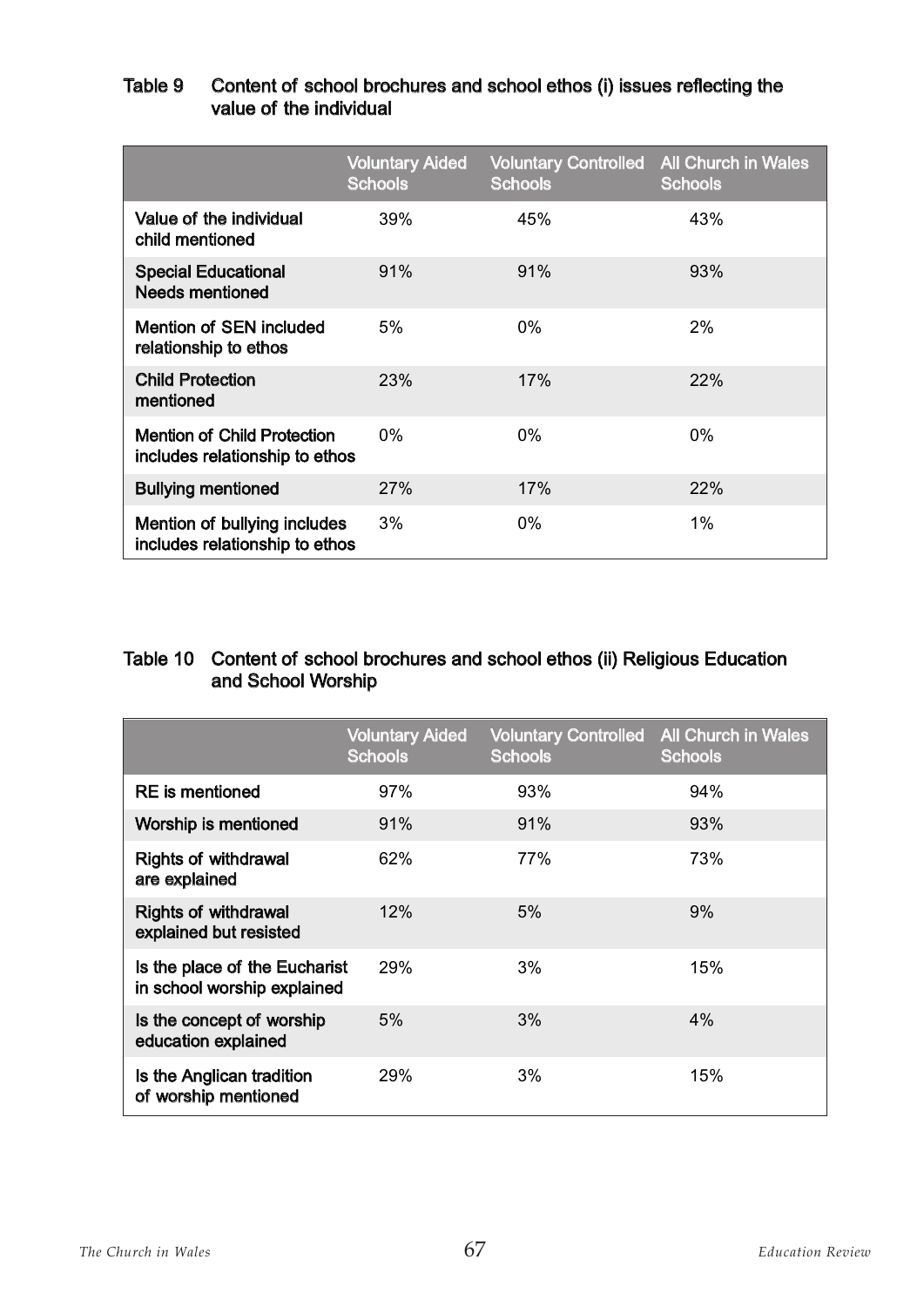| <b>Subjects</b> | <b>Raw scores Raw</b><br>for schools<br>other than<br>$C$ in $W$<br>schools | <b>Scores for</b><br>C in W<br>schools | <b>Value</b><br><b>Added PA</b><br>model for<br>schools<br>other than<br>C in W | <b>Value</b><br><b>Added PA</b><br>model for<br>C in W<br>schools | <b>Contextual</b><br><b>Value</b><br><b>Added SX</b><br>model for<br>schools<br>other than<br>$C$ in $W$<br>schools | Contextual<br>Value<br><b>Added for</b><br>C in W<br>schools |
|-----------------|-----------------------------------------------------------------------------|----------------------------------------|---------------------------------------------------------------------------------|-------------------------------------------------------------------|---------------------------------------------------------------------------------------------------------------------|--------------------------------------------------------------|
| Welsh           | 4.37                                                                        | 4.23                                   | 0.00                                                                            | $-0.05$                                                           | 0.00                                                                                                                | $-0.02$                                                      |
| English         | 4.46                                                                        | 4.61                                   | 0.00                                                                            | 0.07                                                              | 0.00                                                                                                                | 0.03                                                         |
| <b>Maths</b>    | 4.49                                                                        | 4.63                                   | 0.00                                                                            | 0.06                                                              | 0.00                                                                                                                | 0.02                                                         |
| <b>Science</b>  | 4.56                                                                        | 4.68                                   | 0.00                                                                            | 0.04                                                              | 0.00                                                                                                                | 0.02                                                         |
| All Core        | 4.50                                                                        | 4.63                                   | 0.00                                                                            | 0.06                                                              | 0.00                                                                                                                | 0.02                                                         |

#### Table 11 School performance data for Church in Wales (C in W) primary schools compared with all other primary schools in Wales

#### Table 12 School performance data for Church in Wales (C in W) primary schools compared with all other primary schools in Wales – rural schools only

| <b>Subjects</b> | Raw scores Raw<br>for schools<br>other than<br>C in W<br>schools | <b>Scores for</b><br>$C$ in $W$<br>schools | Value<br><b>Added PA</b><br>model for<br>schools<br>other than<br>C in W | Value<br><b>Added PA</b><br>model for<br>C in W<br>schools | Contextual<br>Value<br><b>Added SX</b><br>model for<br>schools<br>other than<br>C in W<br>schools | Contextual<br>Value<br><b>Added for</b><br>$\overline{\text{C}}$ in $\overline{\text{W}}$<br>schools |
|-----------------|------------------------------------------------------------------|--------------------------------------------|--------------------------------------------------------------------------|------------------------------------------------------------|---------------------------------------------------------------------------------------------------|------------------------------------------------------------------------------------------------------|
| Welsh           | 4.38                                                             | 4.24                                       | 0.00                                                                     | $-0.03$                                                    | 0.00                                                                                              | $-0.01$                                                                                              |
| English         | 4.50                                                             | 4.61                                       | 0.02                                                                     | 0.05                                                       | 0.00                                                                                              | 0.00                                                                                                 |
| <b>Maths</b>    | 4.54                                                             | 4.63                                       | 0.02                                                                     | 0.05                                                       | 0.00                                                                                              | 0.01                                                                                                 |
| <b>Science</b>  | 4.60                                                             | 4.68                                       | 0.01                                                                     | 0.04                                                       | 0.00                                                                                              | 0.00                                                                                                 |
| <b>All Core</b> | 4.53                                                             | 4.63                                       | 0.01                                                                     | 0.05                                                       | $-0.01$                                                                                           | 0.01                                                                                                 |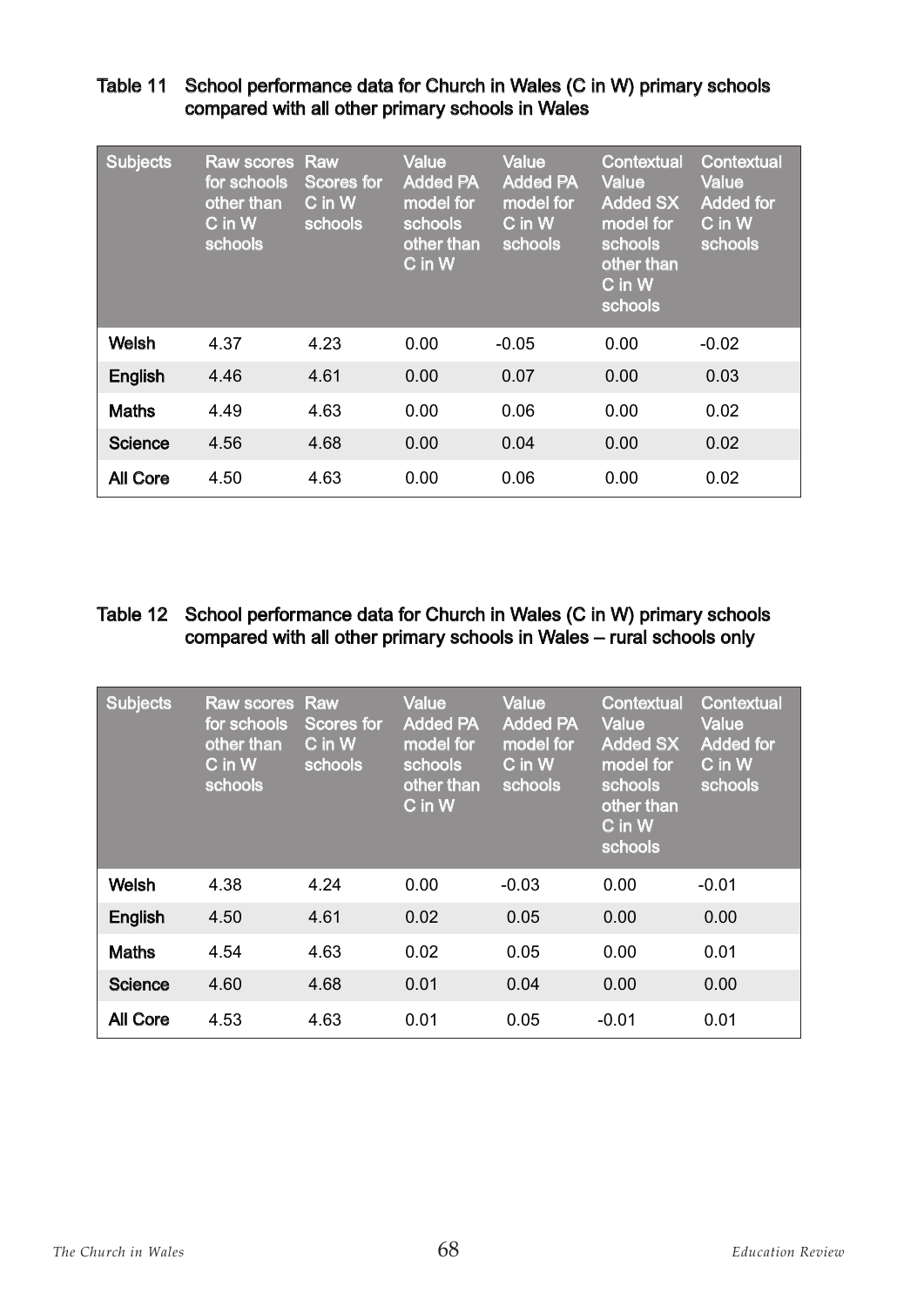#### Table 13 School performance data for Church in Wales (C in W) primary schools compared with all other primary schools in Wales – urban schools only

| <b>Subjects</b> | <b>Raw scores Raw</b><br>for schools<br>other than<br>C in W<br>schools | <b>Scores for</b><br>C in W<br>schools | <b>Value</b><br><b>Added PA</b><br>model for<br>schools<br>other than<br>$C$ in $W$ | Value<br><b>Added PA</b><br>model for<br>C in W<br>schools | <b>Contextual</b><br>Value<br><b>Added SX</b><br>model for<br>schools<br>other than<br>$C$ in $W$<br>schools | Contextual<br>Value<br><b>Added for</b><br>C in W<br>schools |
|-----------------|-------------------------------------------------------------------------|----------------------------------------|-------------------------------------------------------------------------------------|------------------------------------------------------------|--------------------------------------------------------------------------------------------------------------|--------------------------------------------------------------|
| Welsh           | 4.36                                                                    | 4.19                                   | 0.01                                                                                | $-0.14$                                                    | 0.00                                                                                                         | $-0.01$                                                      |
| English         | 4.44                                                                    | 4.61                                   | $-0.01$                                                                             | 0.08                                                       | 0.00                                                                                                         | 0.06                                                         |
| <b>Maths</b>    | 4.47                                                                    | 4.63                                   | $-0.01$                                                                             | 0.07                                                       | 0.00                                                                                                         | 0.05                                                         |
| <b>Science</b>  | 4.55                                                                    | 4.67                                   | $-0.01$                                                                             | 0.05                                                       | 0.00                                                                                                         | 0.04                                                         |
| <b>All Core</b> | 4.48                                                                    | 4.63                                   | $-0.01$                                                                             | 0.07                                                       | 0.00                                                                                                         | 0.05                                                         |

#### Table 14 School performance data for Church in Wales (C in W) primary schools compared with all other primary schools in Wales – Voluntary Aided schools only

| <b>Subjects</b> | <b>Raw scores Raw</b><br>for schools<br>other than<br>C in W<br>schools | <b>Scores for</b><br>C in W<br>schools | Value<br><b>Added PA</b><br>model for<br>schools<br>other than<br>$C$ in $W$ | Value<br><b>Added PA</b><br>model for<br>C in W<br>schools | <b>Contextual</b><br>Value<br><b>Added SX</b><br>model for<br>schools<br>other than<br>$\overline{\mathsf{C}}$ in $\overline{\mathsf{W}}$<br>schools | Contextual<br><b>Value</b><br><b>Added for</b><br>C in W<br>schools |
|-----------------|-------------------------------------------------------------------------|----------------------------------------|------------------------------------------------------------------------------|------------------------------------------------------------|------------------------------------------------------------------------------------------------------------------------------------------------------|---------------------------------------------------------------------|
| Welsh           | 4.37                                                                    | 4.35                                   | 0.00                                                                         | $-0.07$                                                    | 0.00                                                                                                                                                 | $-0.04$                                                             |
| English         | 4.46                                                                    | 4.64                                   | 0.00                                                                         | 0.07                                                       | 0.00                                                                                                                                                 | 0.04                                                                |
| <b>Maths</b>    | 4.49                                                                    | 4.68                                   | 0.00                                                                         | 0.07                                                       | 0.00                                                                                                                                                 | 0.04                                                                |
| <b>Science</b>  | 4.56                                                                    | 4.71                                   | 0.00                                                                         | 0.05                                                       | 0.00                                                                                                                                                 | 0.03                                                                |
| All Core        | 4.50                                                                    | 4.67                                   | 0.00                                                                         | 0.05                                                       | 0.00                                                                                                                                                 | 0.04                                                                |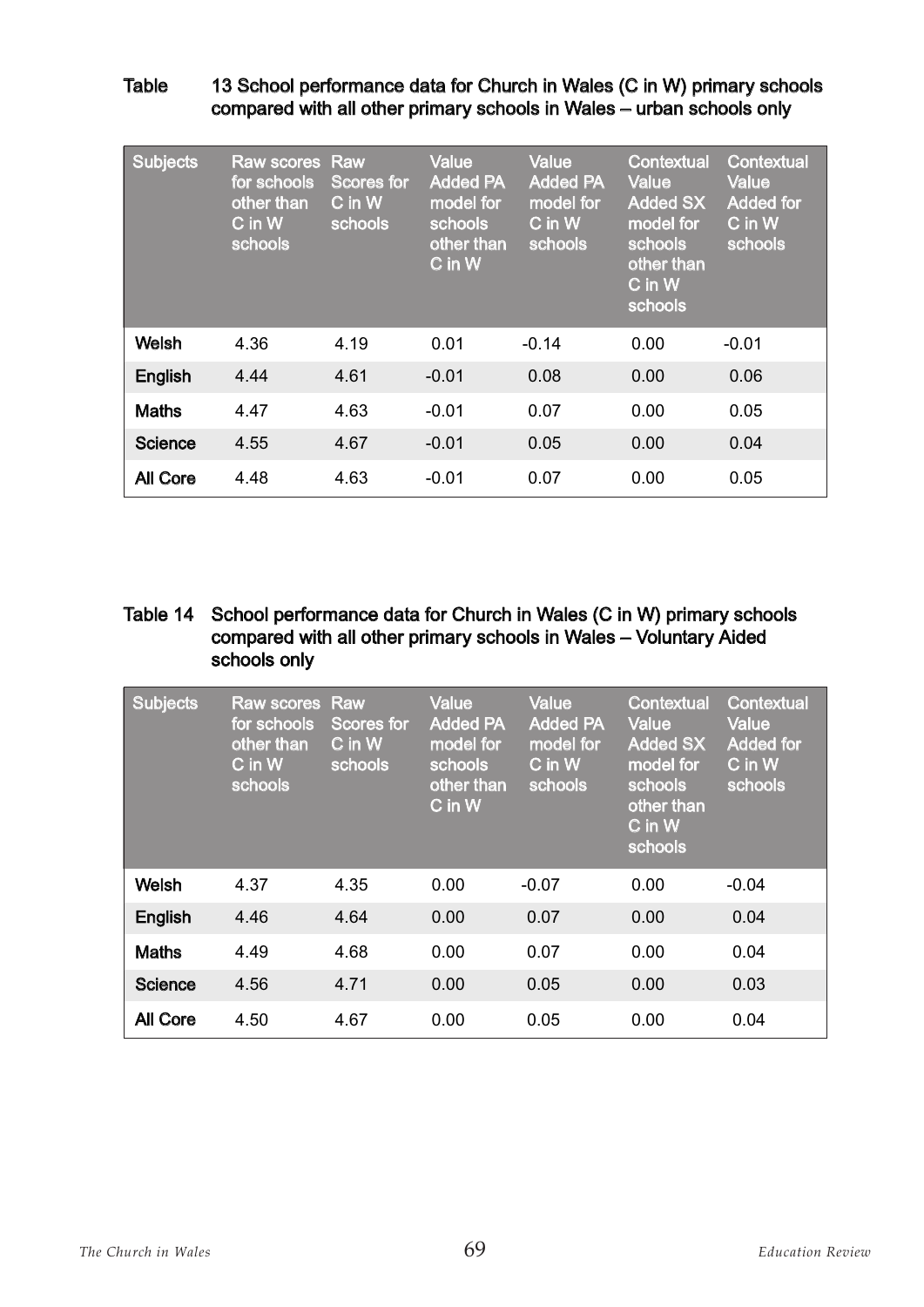#### Table 15 School performance data for Church in Wales (C in W) primary schools compared with all other primary schools in Wales – Voluntary Controlled schools only

| <b>Subjects</b> | <b>Raw scores Raw</b><br>for schools<br>other than<br>C in W<br>schools | Scores for<br>$C$ in $W$<br>schools | <b>Value</b><br><b>Added PA</b><br>model for<br>schools<br>other than<br>C in W | Value<br><b>Added PA</b><br>model for<br>C in W<br>schools | <b>Contextual</b><br>Value<br><b>Added SX</b><br>model for<br>schools<br>other than<br>C in W<br>schools | <b>Contextual</b><br><b>Value</b><br><b>Added for</b><br>C in W<br>schools |
|-----------------|-------------------------------------------------------------------------|-------------------------------------|---------------------------------------------------------------------------------|------------------------------------------------------------|----------------------------------------------------------------------------------------------------------|----------------------------------------------------------------------------|
| Welsh           | 4.37                                                                    | 4.20                                | 0.00                                                                            | $-0.05$                                                    | 0.00                                                                                                     | $-0.02$                                                                    |
| English         | 4.46                                                                    | 4.57                                | 0.00                                                                            | 0.06                                                       | 0.00                                                                                                     | 0.02                                                                       |
| <b>Maths</b>    | 4.49                                                                    | 4.58                                | 0.00                                                                            | 0.04                                                       | 0.00                                                                                                     | 0.00                                                                       |
| Science         | 4.56                                                                    | 4.64                                | 0.00                                                                            | 0.04                                                       | 0.00                                                                                                     | 0.01                                                                       |
| <b>All Core</b> | 4.50                                                                    | 4.58                                | 0.00                                                                            | 0.04                                                       | 0.00                                                                                                     | 0.00                                                                       |

#### Table 16 Church in Wales Schools in Bangor Diocese compared with all Church in Wales schools

| <b>Subjects</b> | <b>Raw</b><br>scores for<br>$C$ in $W$<br>schools | <b>Raw</b><br><b>Scores for</b><br>$C$ in $W$<br>schools<br><b>Bangor</b><br>diocese | Value<br><b>Added PA</b><br>model for<br>$C$ in $W$<br>schools | <b>Value</b><br><b>Added PA</b><br>model for<br>C in W<br>schools<br><b>Bangor</b><br>diocese | <b>Contextual</b><br>Value<br><b>Added for</b><br>$C$ in $W$<br>schools | <b>Contextual</b><br>Value<br><b>Added for</b><br>$C$ in $W$<br>schools in<br><b>Bangor</b><br>diocese |
|-----------------|---------------------------------------------------|--------------------------------------------------------------------------------------|----------------------------------------------------------------|-----------------------------------------------------------------------------------------------|-------------------------------------------------------------------------|--------------------------------------------------------------------------------------------------------|
| Welsh           | 4.23                                              | 4.11                                                                                 | $-0.05$                                                        | $-0.09$                                                                                       | $-0.02$                                                                 | $-0.03$                                                                                                |
| English         | 4.61                                              | 4.22                                                                                 | 0.07                                                           | 0.03                                                                                          | 0.03                                                                    | $-0.01$                                                                                                |
| <b>Maths</b>    | 4.63                                              | 4.52                                                                                 | 0.06                                                           | 0.09                                                                                          | 0.02                                                                    | 0.05                                                                                                   |
| <b>Science</b>  | 4.68                                              | 4.44                                                                                 | 0.04                                                           | 0.00                                                                                          | 0.02                                                                    | $-0.03$                                                                                                |
| <b>All Core</b> | 4.63                                              | 4.54                                                                                 | 0.06                                                           | 0.03                                                                                          | 0.02                                                                    | 0.01                                                                                                   |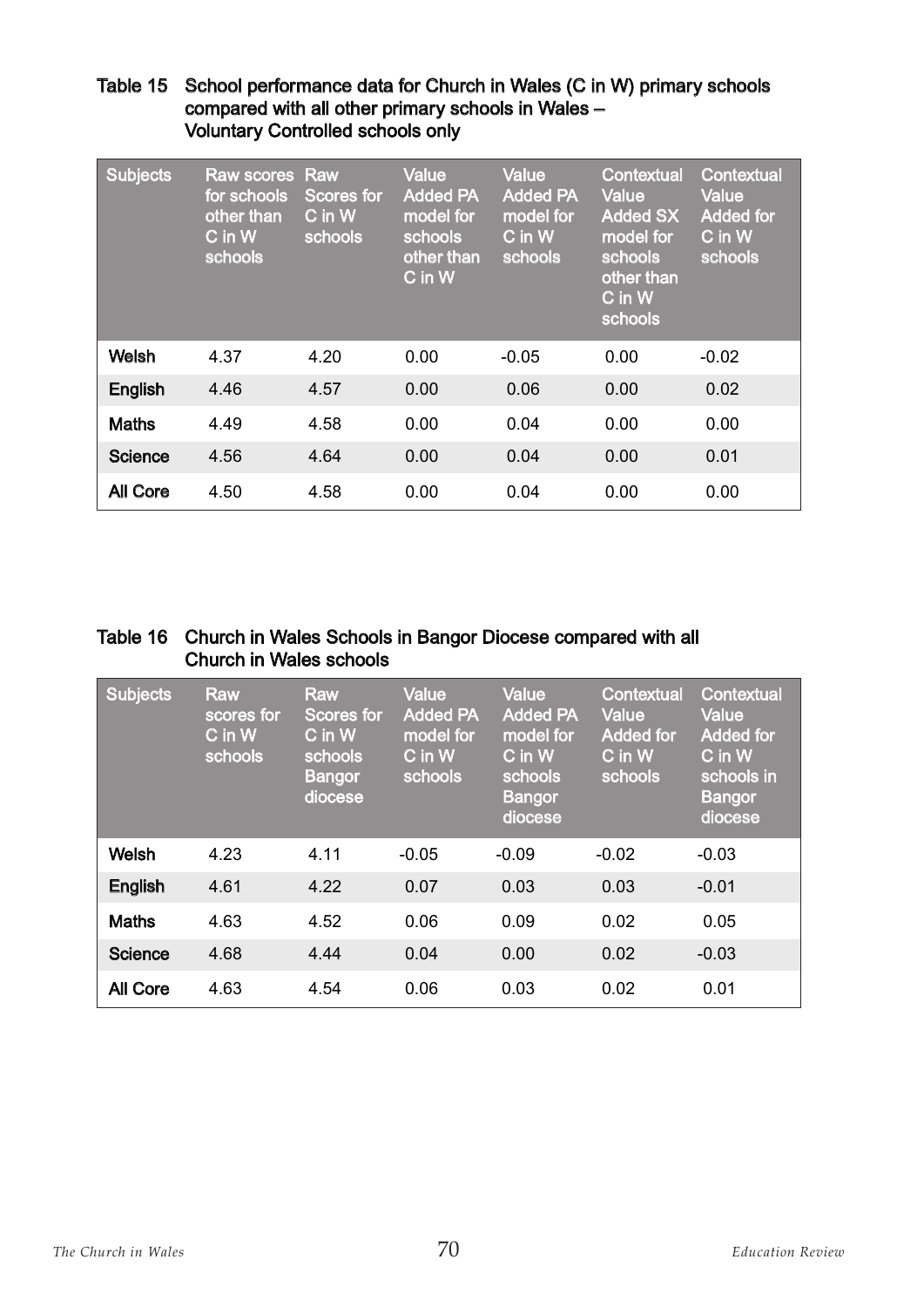| <b>Subjects</b> | <b>Raw</b><br>scores for<br>$C$ in $W$<br>schools | <b>Raw</b><br><b>Scores for</b><br>$C$ in $W$<br>schools<br><b>Llandaff</b><br>diocese | <b>Value</b><br><b>Added PA</b><br>model for<br>C in W<br>schools | Value<br><b>Added PA</b><br>model for<br>C in W<br>schools<br><b>Llandaff</b><br>diocese | <b>Contextual</b><br><b>Value</b><br><b>Added for</b><br>$\overline{\mathsf{C}}$ in $\overline{\mathsf{W}}$<br>schools | Contextual<br><b>Value</b><br><b>Added for</b><br>$C$ in $W$<br>schools in<br><b>Llandaff</b><br>diocese |
|-----------------|---------------------------------------------------|----------------------------------------------------------------------------------------|-------------------------------------------------------------------|------------------------------------------------------------------------------------------|------------------------------------------------------------------------------------------------------------------------|----------------------------------------------------------------------------------------------------------|
| Welsh           | 4.23                                              | No Welsh<br>medium schools                                                             | $-0.05$                                                           | No Welsh<br>medium schools                                                               | $-0.02$                                                                                                                | No Welsh<br>medium schools                                                                               |
| English         | 4.61                                              | 4.63                                                                                   | 0.07                                                              | 0.04                                                                                     | 0.03                                                                                                                   | 0.01                                                                                                     |
| <b>Maths</b>    | 4.63                                              | 4.64                                                                                   | 0.06                                                              | 0.02                                                                                     | 0.02                                                                                                                   | $-0.01$                                                                                                  |
| Science         | 4.68                                              | 4.66                                                                                   | 0.04                                                              | 0.03                                                                                     | 0.02                                                                                                                   | 0.00                                                                                                     |
| <b>All Core</b> | 4.63                                              | 4.70                                                                                   | 0.06                                                              | 0.02                                                                                     | 0.02                                                                                                                   | 0.00                                                                                                     |

#### Table 17 Church in Wales schools in Llandaff Diocese compared with all Church in Wales schools

#### Table 18 Church in Wales schools in Monmouth Diocese compared with all Church in Wales schools

| <b>Subjects</b> | <b>Raw</b><br>scores for<br>C in W<br>schools | Raw<br>Scores for<br>C in W<br>schools<br><b>Monmouth</b><br>diocese | <b>Value</b><br><b>Added PA</b><br>model for<br>$C$ in $W$<br>schools | Value<br><b>Added PA</b><br>model for<br>$C$ in $W$<br>schools<br><b>Monmouth</b><br>diocese | <b>Contextual</b><br>Value<br><b>Added for</b><br>C in W<br>schools | Contextual<br>Value<br><b>Added for</b><br>$C$ in $W$<br>schools in<br><b>Monmouth</b><br>diocese |
|-----------------|-----------------------------------------------|----------------------------------------------------------------------|-----------------------------------------------------------------------|----------------------------------------------------------------------------------------------|---------------------------------------------------------------------|---------------------------------------------------------------------------------------------------|
| <b>Welsh</b>    | 4.23                                          | No Welsh<br>medium schools                                           | $-0.05$                                                               | No Welsh<br>medium schools                                                                   | $-0.02$                                                             | No Welsh<br>medium schools                                                                        |
| English         | 4.61                                          | 4.71                                                                 | 0.07                                                                  | 0.08                                                                                         | 0.03                                                                | 0.06                                                                                              |
| <b>Maths</b>    | 4.63                                          | 4.73                                                                 | 0.06                                                                  | 0.07                                                                                         | 0.02                                                                | 0.05                                                                                              |
| <b>Science</b>  | 4.68                                          | 4.74                                                                 | 0.04                                                                  | 0.08                                                                                         | 0.02                                                                | 0.06                                                                                              |
| All Core        | 4.63                                          | 4.77                                                                 | 0.06                                                                  | 0.06                                                                                         | 0.02                                                                | 0.05                                                                                              |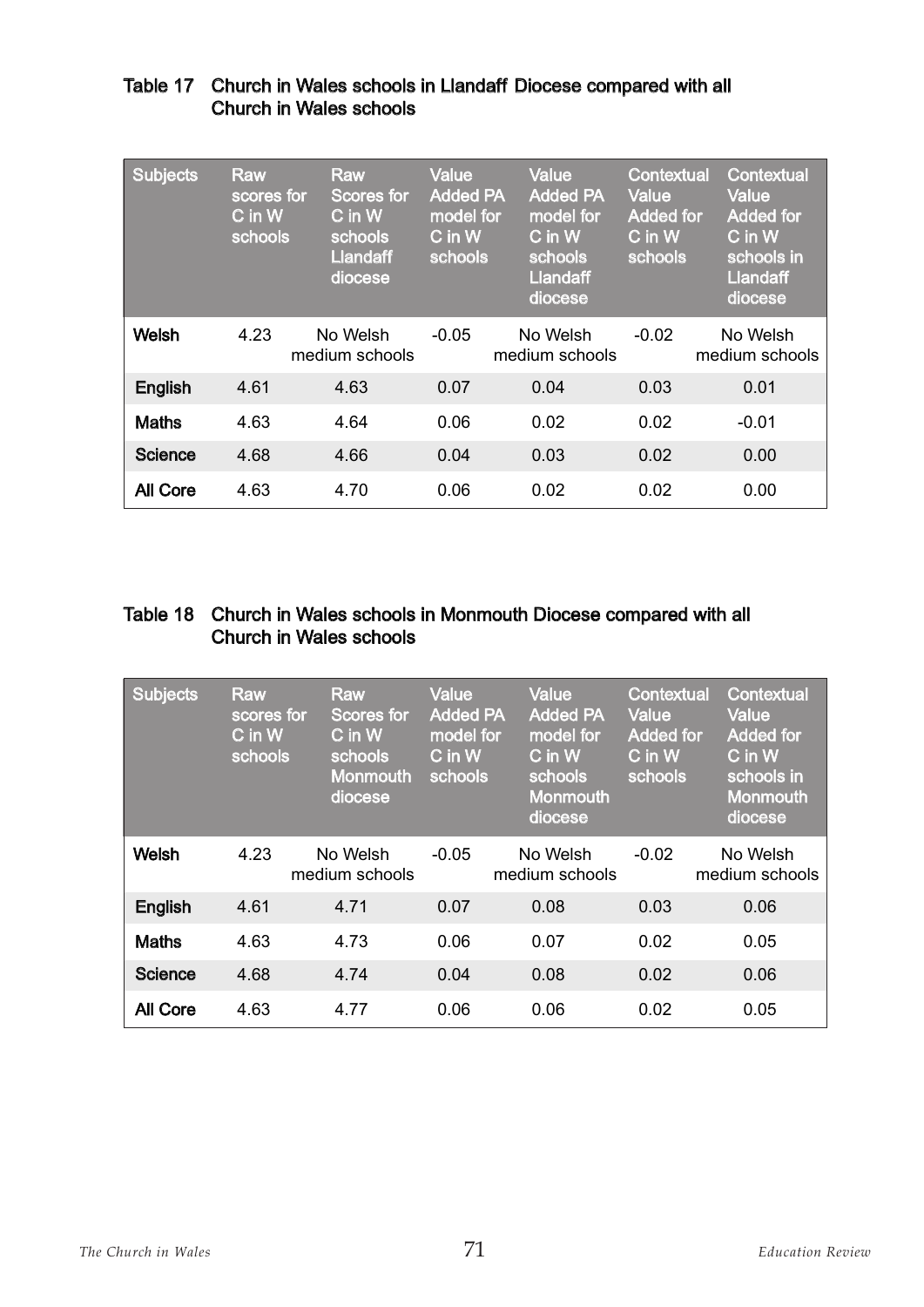| <b>Subjects</b> | <b>Raw</b><br>scores for<br>$C$ in $W$<br>schools | <b>Raw</b><br><b>Scores for</b><br>$C$ in $W$<br>schools in<br><b>St Asaph</b><br>diocese | <b>Value</b><br><b>Added PA</b><br>model for<br>$C$ in $W$<br>schools | <b>Value</b><br><b>Added PA</b><br>model for<br>C in W<br>schools in<br><b>St Asaph</b><br>diocese | <b>Contextual</b><br>Value<br><b>Added for</b><br>$C$ in $W$<br>schools | Contextual<br>Value<br><b>Added for</b><br>$C$ in $W$<br>schools in<br><b>St Asaph</b><br>diocese |
|-----------------|---------------------------------------------------|-------------------------------------------------------------------------------------------|-----------------------------------------------------------------------|----------------------------------------------------------------------------------------------------|-------------------------------------------------------------------------|---------------------------------------------------------------------------------------------------|
| <b>Welsh</b>    | 4.23                                              | 4.49                                                                                      | $-0.05$                                                               | 0.09                                                                                               | $-0.02$                                                                 | 0.03                                                                                              |
| English         | 4.61                                              | 4.60                                                                                      | 0.07                                                                  | 0.07                                                                                               | 0.03                                                                    | 0.01                                                                                              |
| <b>Maths</b>    | 4.63                                              | 4.64                                                                                      | 0.06                                                                  | 0.08                                                                                               | 0.02                                                                    | 0.02                                                                                              |
| <b>Science</b>  | 4.68                                              | 4.64                                                                                      | 0.04                                                                  | 0.07                                                                                               | 0.02                                                                    | 0.02                                                                                              |
| All Core        | 4.63                                              | 4.67                                                                                      | 0.06                                                                  | 0.05                                                                                               | 0.02                                                                    | 0.01                                                                                              |

#### Table 19 Church in Wales schools in St Asaph Diocese compared with all Church in Wales schools

#### Table 20 Church in Wales schools in St David's Diocese compared with all Church in Wales schools

| <b>Subjects</b> | <b>Raw</b><br>scores for<br>$\overline{\mathsf{C}}$ in W $\overline{}$<br>schools | <b>Raw</b><br><b>Scores for</b><br>$\overline{\text{C}}$ in $\overline{\text{W}}$<br>schools in<br><b>St David's</b><br>diocese | <b>Value</b><br><b>Added PA</b><br>model for<br>$C$ in $W$<br>schools | <b>Value</b><br><b>Added PA</b><br>model for<br>C in W<br>schools in<br><b>St David's</b><br>diocese | <b>Contextual</b><br>Value<br><b>Added for</b><br>$C$ in $W$<br>schools | Contextual<br>Value<br><b>Added for</b><br>$C$ in $W$<br>schools in<br><b>St David's</b><br>diocese |
|-----------------|-----------------------------------------------------------------------------------|---------------------------------------------------------------------------------------------------------------------------------|-----------------------------------------------------------------------|------------------------------------------------------------------------------------------------------|-------------------------------------------------------------------------|-----------------------------------------------------------------------------------------------------|
| Welsh           | 4.23                                                                              | 4.25                                                                                                                            | $-0.05$                                                               | $-0.09$                                                                                              | $-0.02$                                                                 | $-0.07$                                                                                             |
| English         | 4.61                                                                              | 4.57                                                                                                                            | 0.07                                                                  | 0.10                                                                                                 | 0.03                                                                    | 0.06                                                                                                |
| <b>Maths</b>    | 4.63                                                                              | 4.57                                                                                                                            | 0.06                                                                  | 0.06                                                                                                 | 0.02                                                                    | 0.02                                                                                                |
| <b>Science</b>  | 4.68                                                                              | 4.58                                                                                                                            | 0.04                                                                  | 0.07                                                                                                 | 0.02                                                                    | 0.03                                                                                                |
| <b>All Core</b> | 4.63                                                                              | 4.65                                                                                                                            | 0.06                                                                  | 0.07                                                                                                 | 0.02                                                                    | 0.04                                                                                                |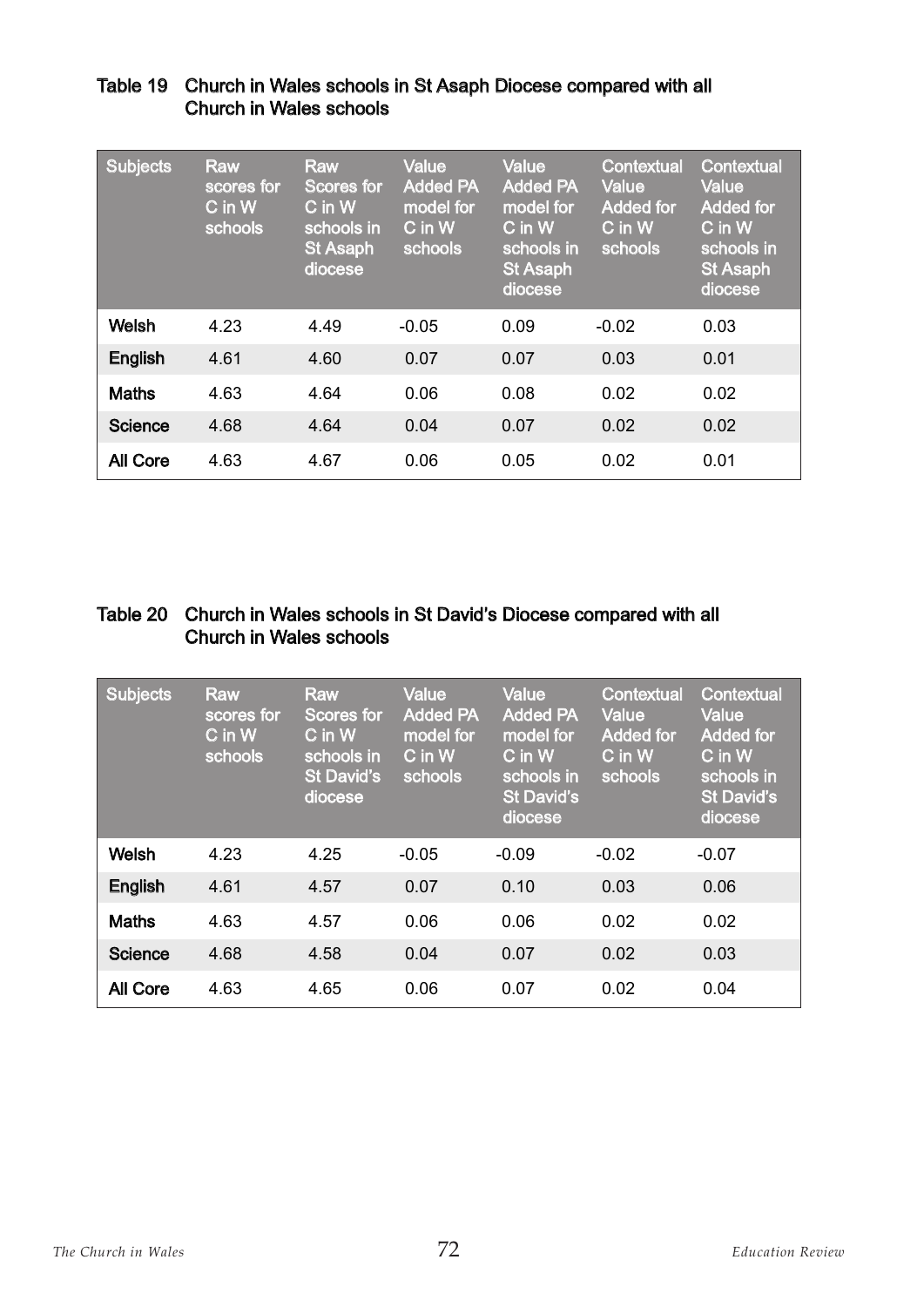# Table 21 Church in Wales schools in Swansea and Brecon Diocese compared with all Church in Wales schools

| <b>Subjects</b> | <b>Raw</b><br>scores for<br>C in W<br>schools | <b>Raw</b><br><b>Scores for</b><br>$C$ in $W$<br>schools in<br>Swansea<br>and Brecon<br>diocese | <b>Value</b><br><b>Added PA</b><br>model for<br>C in W<br>schools | Value<br><b>Added PA</b><br>model for<br>$C$ in $W$<br>schools in<br><b>Swansea</b><br>and Brecon<br>diocese | <b>Contextual</b><br>Value<br><b>Added for</b><br>$C$ in $W$<br>schools | Contextual<br>Value<br><b>Added for</b><br>$C$ in $W$<br>schools in<br><b>Swansea</b><br>and Brecon<br>diocese |
|-----------------|-----------------------------------------------|-------------------------------------------------------------------------------------------------|-------------------------------------------------------------------|--------------------------------------------------------------------------------------------------------------|-------------------------------------------------------------------------|----------------------------------------------------------------------------------------------------------------|
| Welsh           | 4.23                                          | 4.53                                                                                            | $-0.05$                                                           | 0.17                                                                                                         | $-0.02$                                                                 | 0.16                                                                                                           |
| English         | 4.61                                          | 4.62                                                                                            | 0.07                                                              | 0.07                                                                                                         | 0.03                                                                    | 0.05                                                                                                           |
| <b>Maths</b>    | 4.63                                          | 4.63                                                                                            | 0.06                                                              | 0.05                                                                                                         | 0.02                                                                    | 0.03                                                                                                           |
| Science         | 4.68                                          | 4.64                                                                                            | 0.04                                                              | 0.05                                                                                                         | 0.02                                                                    | 0.04                                                                                                           |
| <b>All Core</b> | 4.63                                          | 4.66                                                                                            | 0.06                                                              | 0.03                                                                                                         | 0.02                                                                    | 0.02                                                                                                           |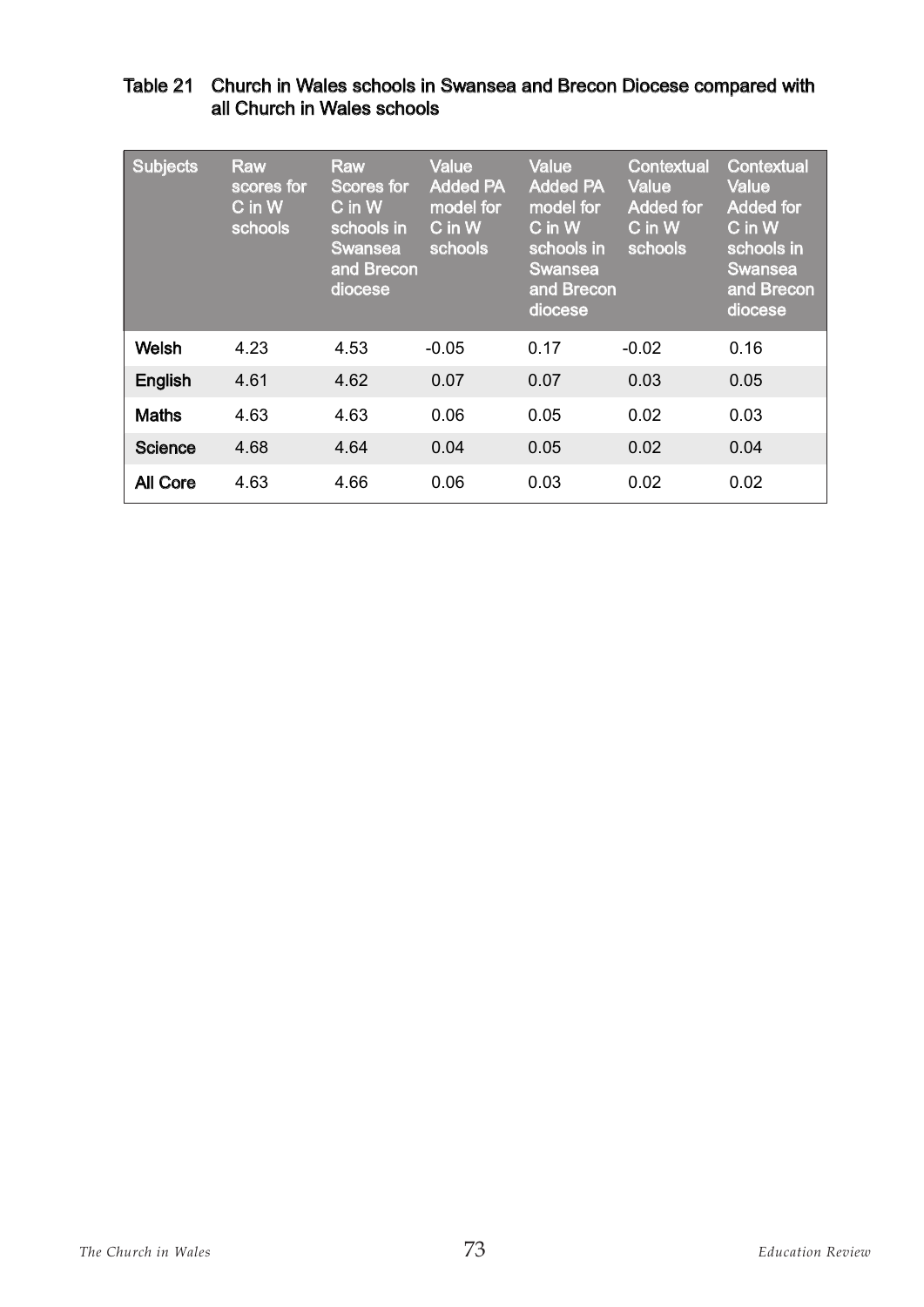# Appendix C List of those who responded to the consultation

### Received in Welsh

### **Individuals**

Elisa M Hughes Revd Canon Roger Donaldson

### **Schools**

Pwyllgor Ysgolion Yr Ysgol Hyfforddiant ac Addysyg Gychlneol

### Received in English

#### **Individuals**

| Area Dean Clyre Deanery                            |
|----------------------------------------------------|
| Anglican Chaplaincy Bangor                         |
| Parish of Llwynderw                                |
| DDE Swansea & Brecon                               |
| Incumbent                                          |
| Schools Officer Building/Legal Diocese of St Asaph |
| Bishop's Visitor Swansea & Brecon                  |
| Incumbent                                          |
| <b>Additional Learning Needs team Powys</b>        |
| <b>Schools Officer, Llandaff Diocese</b>           |
| Incumbent                                          |
| Member of Review Group                             |
|                                                    |
| Incumbent                                          |
| Member of Review Group                             |
| Area Dean Bridgend Deanery                         |
| Incumbent                                          |
| Member of the Review Group                         |
| Chaplain Yale College                              |
|                                                    |

### **Other**

Welsh Assembly Government Children's Commissioner for Wales Monmouth Diocesan Education Council [via Andrew Morton FE Officer] Anonymous Catholic Education Service General Teaching Council for Wales

### **Schools**

- Llantilio Pertholey Primary **The Contract State Contract Contract Contract Contract Contract Contract Contract Contract Contract Contract Contract Contract Contract Contract Contract Contract Contract Contract Contract Con** Pentip VA **St Mary the Virgin Primary** Ysgol Babanod, Gladesbry Controller and Clause Controller and Gladesbry Controller and Gladesbry Magor CW Primary **Trelawnyd VA** Archbishop Rowan Williams CW VA Primary<br>Caerleon Endowed Infant **CALC CONCEY CALC CONTEXT** St Mark's VA Caerleon Endowed Infant Knighton CW Primary, St Andrew Major CW Primary St Giles Primary **Pen y Coed Isaf** Gungrog CW Primary **St Andrews Major CW Primary** St Andrews Major CW Primary
	-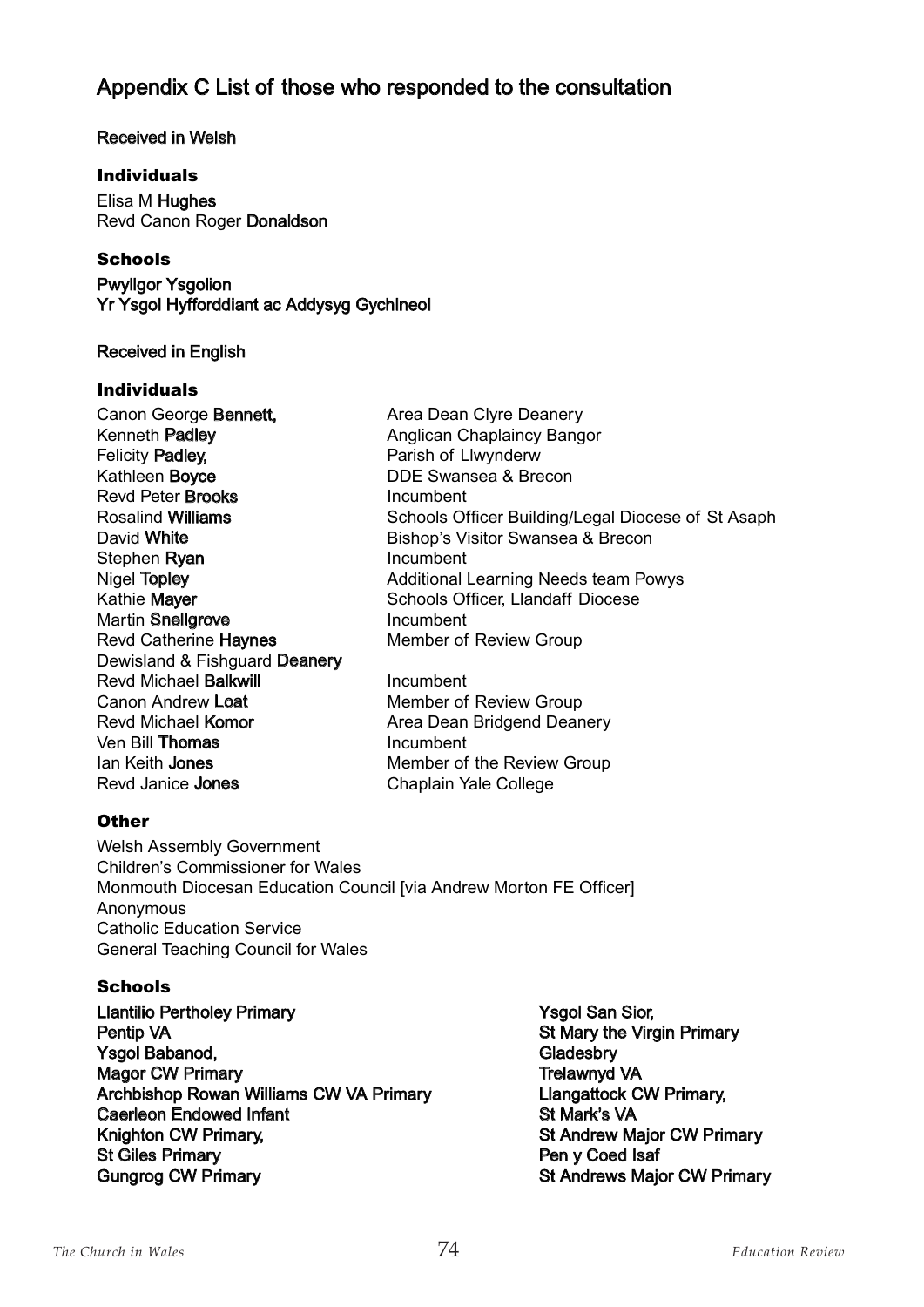# Appendix D. The duties of Diocesan Boards of Education in England

A. Extract from the Diocesan Boards of Education Measure 1991 (as amended)

### 1. Diocesan Boards of Education

(1) For every diocese there shall be a Diocesan Board of Education which shall have the functions assigned to it by this Measure and shall be responsible to the diocesan synod; and references in this Measure to 'the Board' shall be construed as referring to the Diocesan Board of Education for the diocese concerned.

(2) The Board shall be constituted in accordance with the provisions of Part I of the Schedule to this Measure, except that if the diocesan synod resolve that instead of being so constituted the Board shall be constituted in accordance with provisions agreed by that synod, the diocesan synod may with the consent of the bishop request the Secretary of State to make an order for the Board to be constituted in accordance with that resolution, and the Secretary of State upon receiving such a request may if he thinks fit make an order accordingly.

(3) The Secretary of State may amend or revoke an order made under subsection (2) above only upon a request made by the diocesan synod with the consent of the bishop of the diocese, and the amendment or revocation shall be in accordance with the resolution of that synod.

(4) The bishop, after consultation with the Board, shall appoint a director of education for the diocese who shall act as secretary of the Board.

(5) The Board may be a body corporate or unincorporate.

(6) The provisions of Part II of the Schedule to this Measure shall have effect with respect to the proceedings of the Board, whether the Board is constituted in accordance with the provisions of Part I of that Schedule or an order made by the Secretary of State.

## 2. Functions of Board

(1) The functions of the Board shall be-

(a) to promote or assist in the promotion of education in the diocese, being education which is consistent with the faith and practice of the Church of England;

(b) to promote or assist in the promotion of Religious Education and religious worship in schools in the diocese;

(c) to promote or assist in the promotion of church schools in the diocese and to advise the governors of such schools and trustees of church educational endowments and any other body or person concerned on any matter affecting church schools in the diocese;

(d) to promote co-operation between the Board and bodies or persons concerned in any respect with education in the diocese;

(e) the functions assigned to the Board by this Measure; and

(f) such other functions not contrary to this Measure as are assigned to the Board by the diocesan synod, other than functions relating to church schools or church educational endowments.

(2) The Board shall have power to do all such things as are incidental or conducive to the discharge of its functions.

(3) The Board shall make to the diocesan synod, as soon as may be after the end of each year, a report on the exercise of its functions since the last report or (in the case of the first) since the Board's establishment.

## 3. Transactions for which advice or consent of Board is required

(1) The governing body of any church school, and the trustees of any church educational endowment held wholly or partly for or in connection with any church school, shall obtain the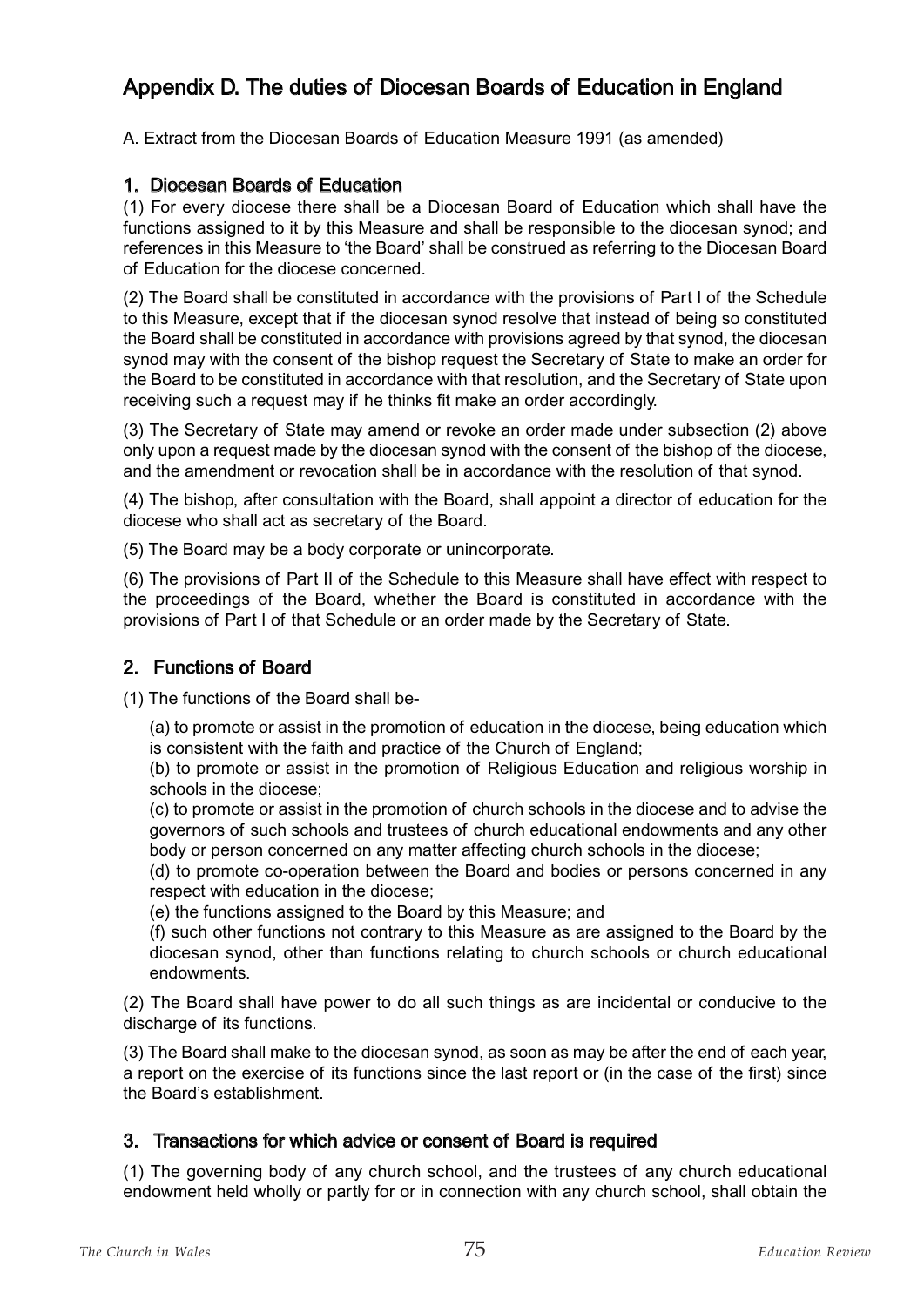advice of the Board for the diocese in which the school is situated and shall have regard to that advice before-

(a) publishing proposals for any prescribed alteration to the school under section 28(2) (b) of the School Standards and Framework Act 1998;

(b) publishing proposals for the discontinuance of the school under section 29(2) of that Act;

(c) serving notice of an intention to discontinue the school under section 30(1) of that Act; (cc) consulting under section 89(2) of that Act about proposed admission arrangements for any school year;

(d) publishing proposals for changing the character of the school under paragraph 2 or 3 of Schedule 8 to that Act; or

(e) making any application to, or entering any agreement with, any body or person for or in connection with any disposal (whether by sale or otherwise) of the premises of the school or any part of them.

(2) Subject to subsection (3) below, the governing body of any church school which is a voluntary aided school shall not, unless it has obtained the consent in writing of the Board for the diocese in which the school is situated, enter into any agreement or arrangement with any body or person for or in connection with any alteration or repair of the premises of the school, being an alteration or repair in respect of which grant may be paid by the Secretary of State or of which the approval of the Secretary of State is required before it is carried out.

(3) Subsection (2) above shall not apply in relation to any alteration or repair of premises of which the estimated cost is less than such amount as may from time to time be determined by the Board for the diocese in which the school is situated.

 $[(4)$  and  $(5)$  repealed]

(6) Where the giving of advice under subsection (1) or consent under subsection (2) above is to be considered at any meeting of the Board, at least fourteen days' notice of the time and place at which the meeting is to be held shall be given by the secretary of the Board to the clerk to the governing body of the school concerned, and the governors of that school shall be entitled to attend that meeting.

## 4. Advice of Board required for alteration of purposes of church educational endowments

The trustees of any church educational endowment held wholly or partly for or in connection with a church school shall obtain the advice of the Board for the diocese in which the school is situated and shall have regard to that advice before making or agreeing to the making of any alteration in the purposes for which the endowment may be applied.

For those who wish to be further informed on how the responsibilities of Diocesan Boards of Education and Diocesan Directors of Education are understood in England, there is a challenging paper on the subject written by D. J. Whittington OBE, National School Development Officer of the Church of England, Board of Education entitled

## Discussion paper on the future of Diocesan Boards of Education

published by the National Society in 2008 on their website www.natsoc.org.uk/downloads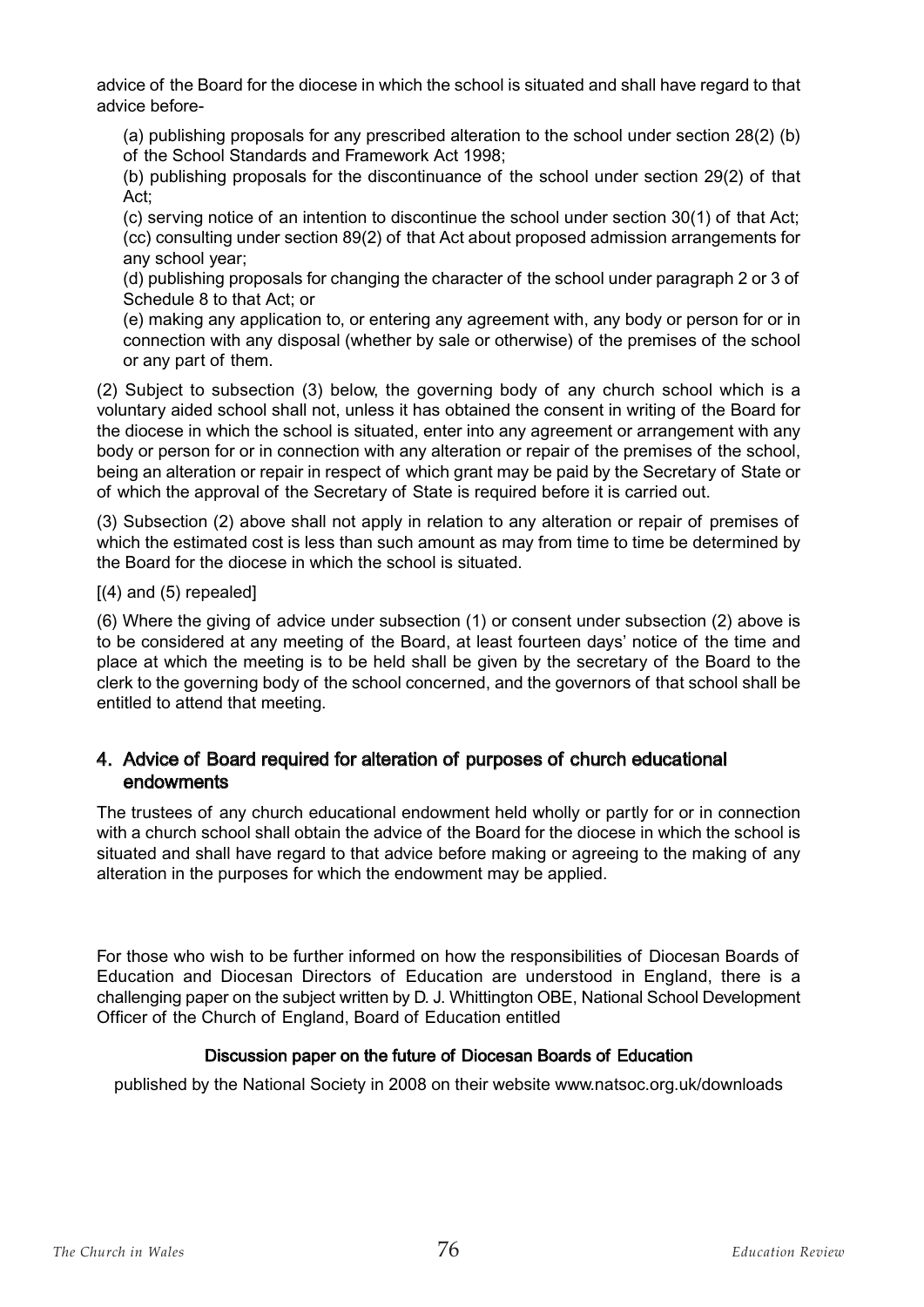# Glossary of Terms

Bench of Bishops: The meeting of the bishops of the Church in Wales

Benefice: the parish or parishes under the care of a priest of the Church in Wales

Church in Wales Foundation school: the buildings of these schools are owned by the church. The staff are the employees of the governing body. The governing body is responsible for admissions. The RE may be in accordance with church policies. School worship is in accordance with Church policies.

Church in Wales Voluntary Aided school: the buildings of these schools are owned and maintained by the church. The staff are the employees of the governing body. The governing body is responsible for admissions. The RE and school worship are in accordance with Church policies

Church in Wales Voluntary Controlled School: the buildings of these schools are owned by the church. The staff are the employees of the local authority. The local authority is responsible for admissions. The RE may be in accordance with church policies. School worship is in accordance with Church policies.

Community school: these schools are entirely within the control of the local authority, although many of the responsibilities may be delegated to the governing body.

Continuing Ministerial Education (CME): This is the scheme in each diocese that provides for the continuing professional development of incumbents and other clergy within the diocese.

Deanery - a local grouping of parishes or benefices. One of the incumbents serves as Area dean and provides leadership to the deanery.

Deanery Conference: An elected conference of representatives of the local parishes or benefices.

Diocese - a regional grouping of deaneries led by the bishop of the diocese.

Diocesan Board of Education: the generic term used in this report for the body in each diocese responsible to the Bishop and the Diocesan Conference for the work of Education in the diocese. Unlike England, there is no statutory basis for this `Board'

Diocesan Conference: An elected conference of representatives of the local **Deaneries** 

Dual System: The term used to describe the partnership between the state, on the one hand, and the churches and faith groups, on the other, in the delivery of the state maintained education system in England and Wales.

Governing Body: The national representative council of the Church in Wales

Incumbent: A priest who has the responsibility for one or more benefices

National Professional Qualification for Headship (NPQH): A qualification provided by the National College of School Leadership that all aspiring headteachers should achieve before their appointment to a permanent position as headteacher of a school.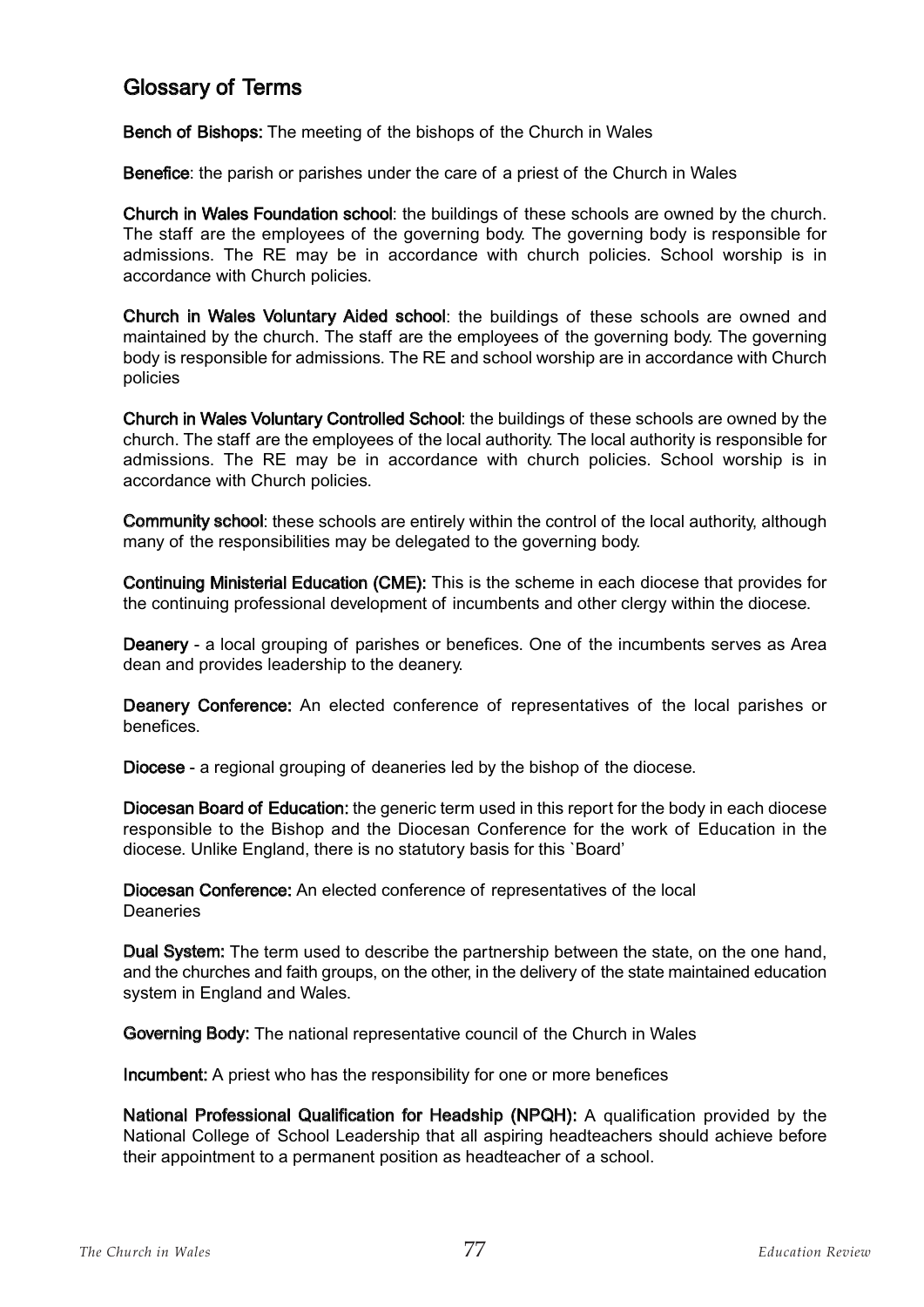Ordinand: A person undergoing training in preparation for ordination as a deacon in the Church in Wales.

Parish: the geographical area served by a church or churches belonging to the Church in Wales

Parochial Church Council (PCC): a group of people worshipping in the church elected to provide leadership and management of the day to day affairs of the church in the parish, working with the incumbent.

School with a Religious Character: These schools may be Voluntary Aided, Voluntary Controlled or Foundation and also have been founded by a religious body, denomination or faith

Standing Advisory Council on Religious Education (SACRE): this is a committee of the local authority which has responsibility for the oversight of Religious Education in those schools in the authority in which the subject is conducted according to local authority policy.